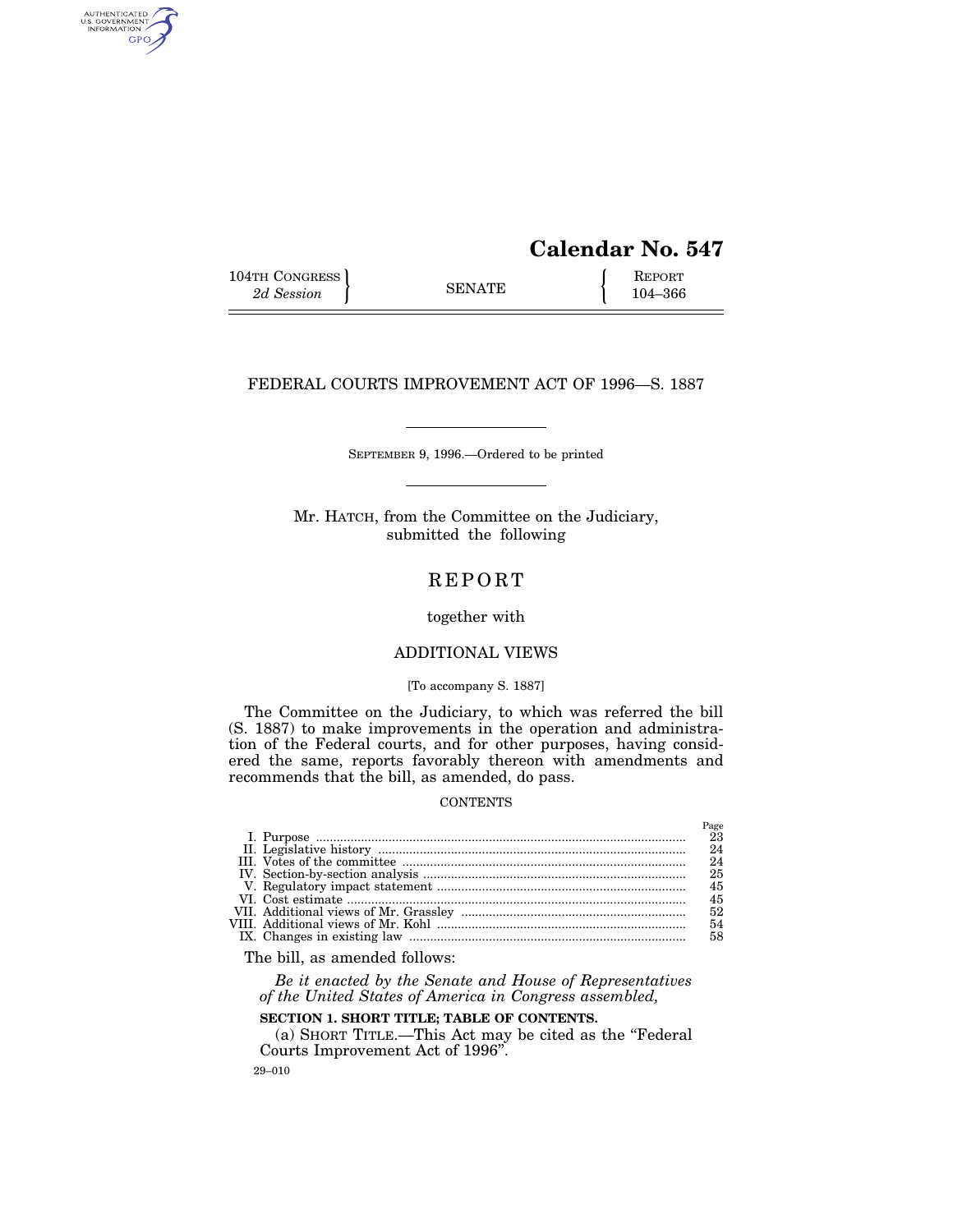(b) TABLE OF CONTENTS.—The table of contents of this Act is as follows:

# Sec. 1. Short title; table of contents.

#### TITLE I—CRIMINAL LAW AND CRIMINAL JUSTICE AMENDMENTS

- Sec. 101. New authority for probation and pretrial services officers.
- Sec. 102. Tort Claims Act amendments relating to liability of Federal public defenders.

#### TITLE II—JUDICIAL PROCESS IMPROVEMENTS

- Sec. 201. Duties of magistrate judge on emergency assignment.
- Sec. 202. Consent to trial in certain criminal actions.
- Sec. 203. Venue in civil actions.
- Sec. 204. Registration of judgments for enforcement in other districts.
- Sec. 205. Vacancy in clerk position; absence of clerk.
- 
- Sec. 206. Diversity jurisdiction. Sec. 207. Bankruptcy Administrator Program.
- Sec. 208. Removal of cases against the United States and Federal officers or agencies.
- Sec. 209. Appeal route in civil cases decided by magistrate judges with consent.
- Sec. 210. Reports by judicial councils relating to misconduct and disability orders.
- Sec. 211. Protective orders; sealing of cases; disclosure of information.

# TITLE III—JUDICIARY PERSONNEL ADMINISTRATION, BENEFITS, AND PROTECTIONS

- Sec. 301. Senior judge certification.
- Sec. 302. Refund of contribution for deceased deferred annuitant under the Judicial Survivors' Annuities System.
- Sec. 303. Judicial administrative officials retirement matters.
- Sec. 304. Bankruptcy judges reappointment procedure.
- 
- Sec. 305. Carrying of firearms. Sec. 306. Technical correction related to commencement date of temporary judgeships.
- Sec. 307. Full-time status of court reporters.
- Sec. 308. Court interpreters.
- Sec. 309. Technical amendment related to commencement date of temporary bankruptcy judgeships.
- Sec. 310. Contribution rate for senior judges under the judicial survivors' annuities system.
- Sec. 311. Prohibition against awards of costs, including attorneys fees, and injunctive relief against a judicial officer.

#### TITLE IV—JUDICIAL FINANCIAL ADMINISTRATION

- Sec. 401. Increase in civil action filing fee.
- 
- Sec. 402. Interpreter performance examination fees. Sec. 403. Judicial panel on multidistrict litigation.
- Sec. 404. Disposition of fees.

#### TITLE V—FEDERAL COURTS STUDY COMMITTEE RECOMMENDATIONS

- Sec. 501. Parties' consent to bankruptcy judge's findings and conclusions of law.
- Sec. 502. Qualification of Chief Judge of Court of International Trade.
- Sec. 503. Judicial cost-of-living adjustments.

#### TITLE VI—MISCELLANEOUS

- Sec. 601. Participation in judicial governance activities by district, senior, and magistrate judges.
- Sec. 602. The Director and Deputy Director of the administrative office as officers of the United States.
- Sec. 603. Removal of action from State court.
- Sec. 604. Federal judicial center employee retirement provisions.
- Sec. 605. Abolition of the special court, Regional Rail Reorganization Act of 1973.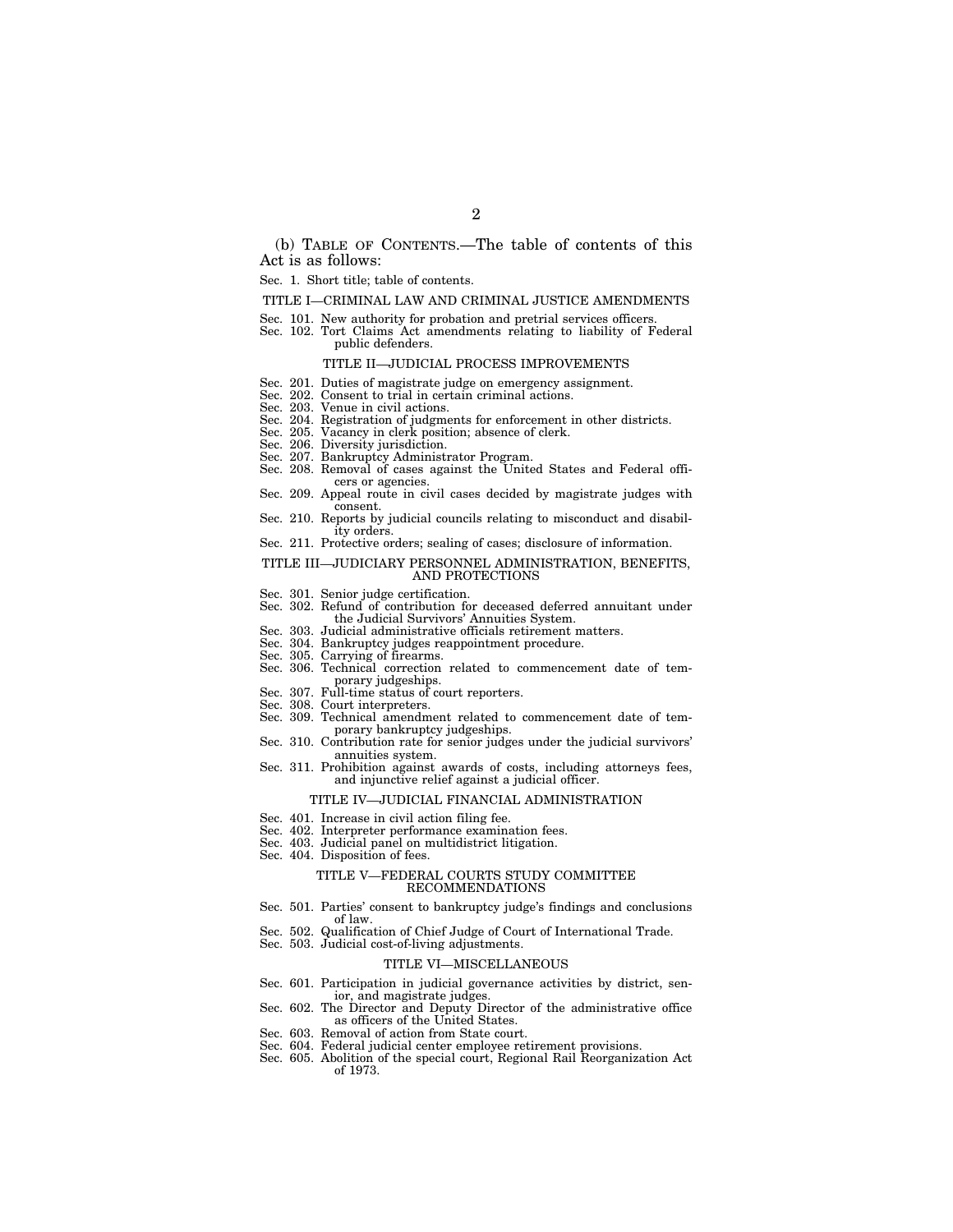- Sec. 606. Place of holding court in the District Court of Utah.
- Sec. 607. Exception of residency requirement for district judges appointed to the Southern District and Eastern District of New York.
- Sec. 608. Extension of civil justice expense and delay reduction reports on pilot and demonstration programs.
- Sec. 609. Extension of arbitration.

Sec. 610. State Justice Institute.

# **TITLE I—CRIMINAL LAW AND CRIMINAL JUSTICE AMENDMENTS**

#### **SEC. 101. NEW AUTHORITY FOR PROBATION AND PRETRIAL SERVICES OFFICERS.**

(a) PROBATION OFFICERS.—Section 3603 of title 18, United States Code, is amended—

 $(1)$  by striking out "and" at the end of paragraph  $(8)(B);$ 

(2) by redesignating paragraph (9) as paragraph (10); and

(3) by inserting after paragraph (8) the following new paragraph:

"(9) if approved by the district court, be authorized to carry firearms under such rules and regulations as the Director of the Administrative Office of the United States Courts may prescribe; and''.

(b) PRETRIAL SERVICES OFFICERS.—Section 3154 of title 18, United States Code, is amended—

(1) by redesignating paragraph (13) as paragraph (14); and

(2) by inserting after paragraph (12) the following new paragraph:

" $(13)$  If approved by the district court, be authorized to carry firearms under such rules and regulations as the Director of the Administrative Office of the United States Courts may prescribe.''.

#### **SEC. 102. TORT CLAIMS ACT AMENDMENTS RELATING TO LI-ABILITY OF FEDERAL PUBLIC DEFENDERS.**

Section 2680 of title 28, United States Code, is amended by adding at the end thereof the following new subsection:

''(o) Any claim for money damages for injury, loss of liberty, loss of property, or personal injury or death arising from malpractice or negligence of an officer or employee of a Federal Public Defender Organization in furnishing representational services under section 3006A of title 18.

# **TITLE II—JUDICIAL PROCESS IMPROVEMENTS**

#### **SEC. 201. DUTIES OF MAGISTRATE JUDGE ON EMERGENCY ASSIGNMENT.**

The first sentence of section 636(f) of title 28, United States Code, is amended by striking out "(a) or (b)" and inserting in lieu thereof "(a), (b), or  $(c)$ ".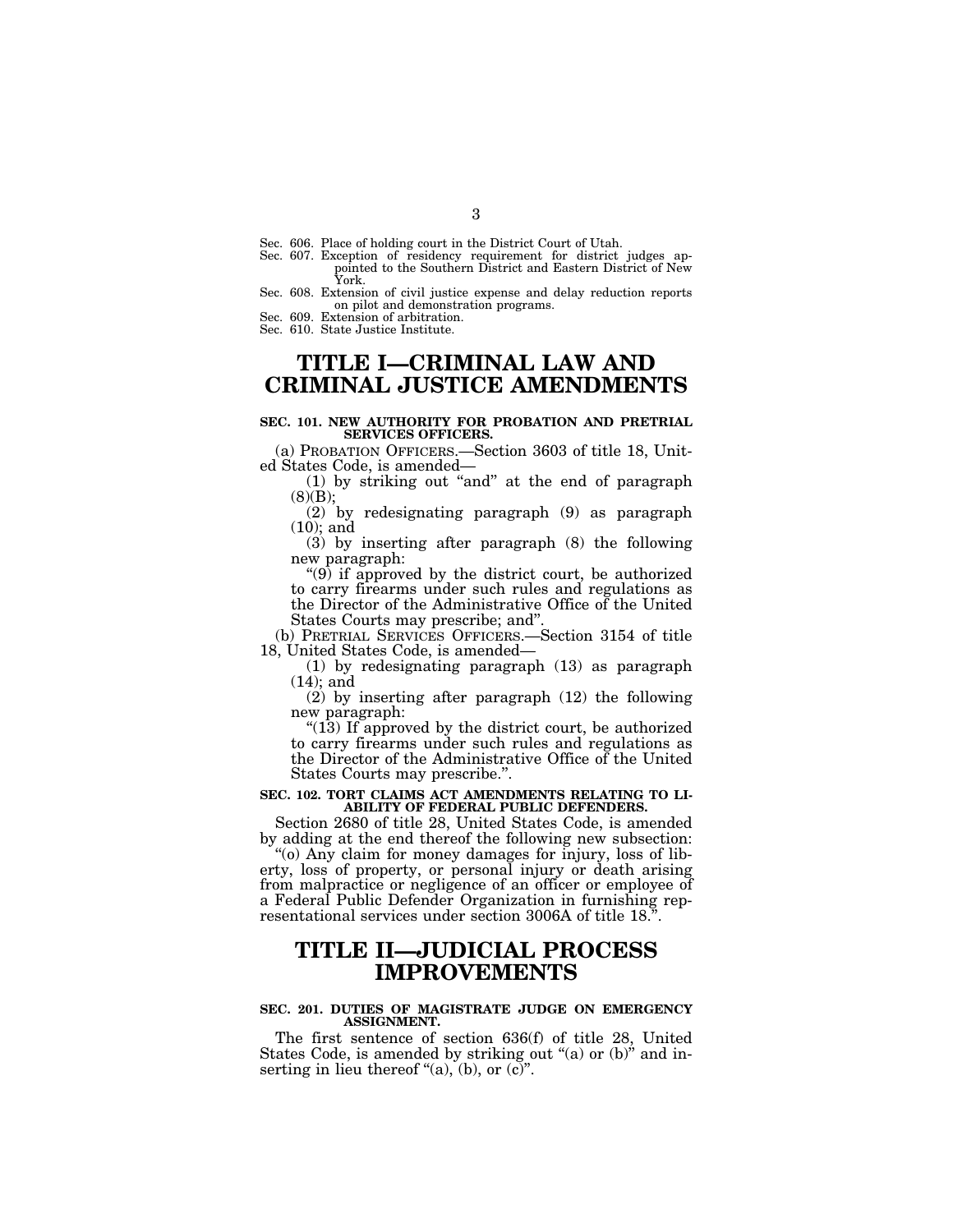#### **SEC. 202. CONSENT TO TRIAL IN CERTAIN CRIMINAL ACTIONS.**

(a) AMENDMENTS TO TITLE  $18$ .  $-(1)$  Section 3401(b) of title 18, United States Code, is amended—

(A) by inserting ", other than a petty offense," in the first sentence after ''misdemeanor''; and

(B) by striking out the third sentence and inserting in lieu thereof the following: "The magistrate judge may not proceed to try the case unless the defendant, after such explanation, expressly consents to be tried before the magistrate judge and expressly and specifically waives trial, judgment, and sentencing by a district judge. Any such consent and waiver shall be made in writing or orally on the record.''.

(2) Section  $3401\overline{g}$  of title 18, United States Code, is amended by striking out the first sentence and inserting in lieu thereof the following: ''The magistrate judge may, in a petty offense case involving a juvenile, exercise all powers granted to the district court under chapter 403 of this title.''.

(b) AMENDMENTS TO TITLE 28.—Section 636(a) of title 28, United States Code, is amended—

(1) by striking out '', and'' at the end of paragraph (3) and inserting in lieu thereof a semicolon;

(2) by redesignating paragraph (4) as paragraph (5) and by striking out ''or infraction'' in such paragraph and inserting in lieu thereof ", other than a petty offense,''; and

(3) by inserting after paragraph (3) the following new paragraph:

" $(4)$  the power to enter a sentence for a petty offense; and''.

**SEC. 203. VENUE IN CIVIL ACTIONS.**

(a) IN GENERAL.—Section 1392 of title 28, United States Code, is amended—

(1) by amending the section heading to read as follows:

## **''§ 1392. Property in different districts in same State''**;

(2) by striking out subsection (a); and

 $(3)$  in subsection (b) by striking out "(b)".

(b) TECHNICAL AND CONFORMING AMENDMENT.—The table of sections for chapter 87 of title 28, United States Code, is amended by amending the item relating to section 1392 to read as follows:

''1392. Property in different districts in same State.''.

# **SEC. 204. REGISTRATION OF JUDGMENTS FOR ENFORCE-MENT IN OTHER DISTRICTS.**

(a) IN GENERAL.—Section 1963 of title 28, United States Code, is amended—

(1) by amending the section heading to read as follows: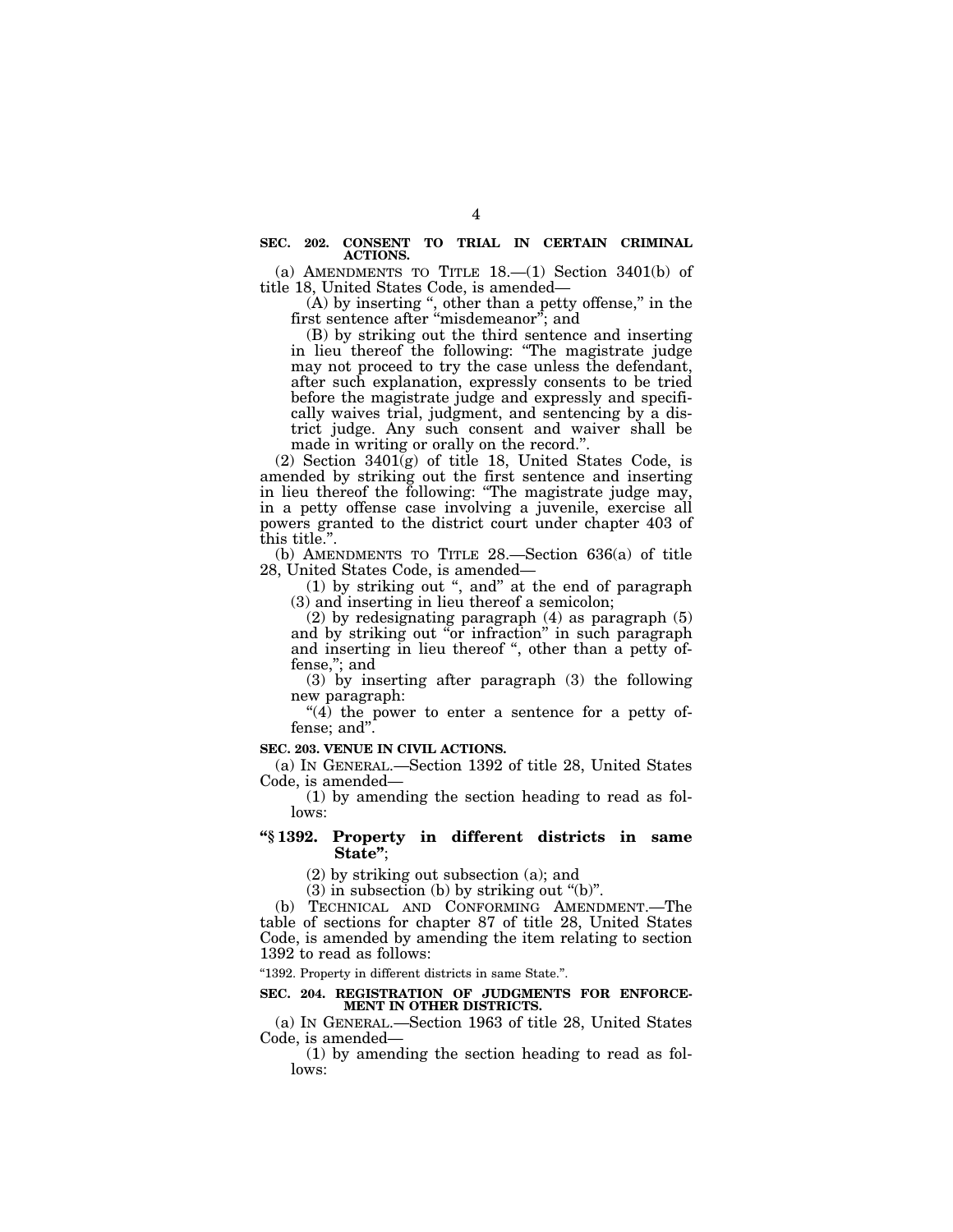## **''§ 1963. Registration of judgments for enforcement in other districts''**;

(2) in the first sentence—

(A) by striking out "district court" and inserting in lieu thereof ''court of appeals, district court, bankruptcy court,''; and

(B) by striking out ''such judgment'' and inserting in lieu thereof ''the judgment''; and

(3) by adding at the end thereof the following new undesignated paragraph:

''The procedure prescribed under this section is in addition to other procedures provided by law for the enforcement of judgments.''.

(b) TECHNICAL AND CONFORMING AMENDMENT.—The table of sections for chapter 125 of title 28, United States Code, relating to section 1963 is amended to read as follows:

''1963. Registration of judgments for enforcement in other districts.''.

**SEC. 205. VACANCY IN CLERK POSITION; ABSENCE OF CLERK.**

(a) IN GENERAL.—Section 954 of title 28, United States Code, is amended to read as follows:

# **''§ 954. Vacancy in clerk position; absence of clerk**

''When the office of clerk is vacant, the deputy clerks shall perform the duties of the clerk in the name of the last person who held that office. When the clerk is incapacitated, absent, or otherwise unavailable to perform official duties, the deputy clerks shall perform the duties of the clerk in the name of the clerk. The court may designate a deputy clerk to act temporarily as clerk of the court in his or her own name.''.

(b) TECHNICAL AND CONFORMING AMENDMENT.—The table of sections for chapter 57 of title 28, United States Code, relating to section 954 is amended to read as follows: ''954. Vacancy in clerk position; absence of clerk.''.

# **SEC. 206. DIVERSITY JURISDICTION.**

(a) IN GENERAL.—Section 1332 of title 28, United States Code, is amended—

(1) in subsection (a) by striking out ''\$50,000'' and inserting in lieu thereof ''\$75,000''; and

(2) in subsection (b) by striking out ''\$50,000'' and inserting in lieu thereof "\$75,000".

(b) EFFECTIVE DATE.—The amendment made by this section shall take effect 90 days after the date of enactment of this Act.

# **SEC. 207. BANKRUPTCY ADMINISTRATOR PROGRAM.**

(a) APPOINTMENT OF TRUSTEES.—Until the amendments made by subtitle A of title II of the Bankruptcy Judges, United States Trustees, and Family Farmer Bankruptcy Act of 1986 (28 U.S.C. 581 note; Public Law 99–554; 100 Stat. 3097) become effective in a judicial district and apply to a case, a bankruptcy administrator appointed to serve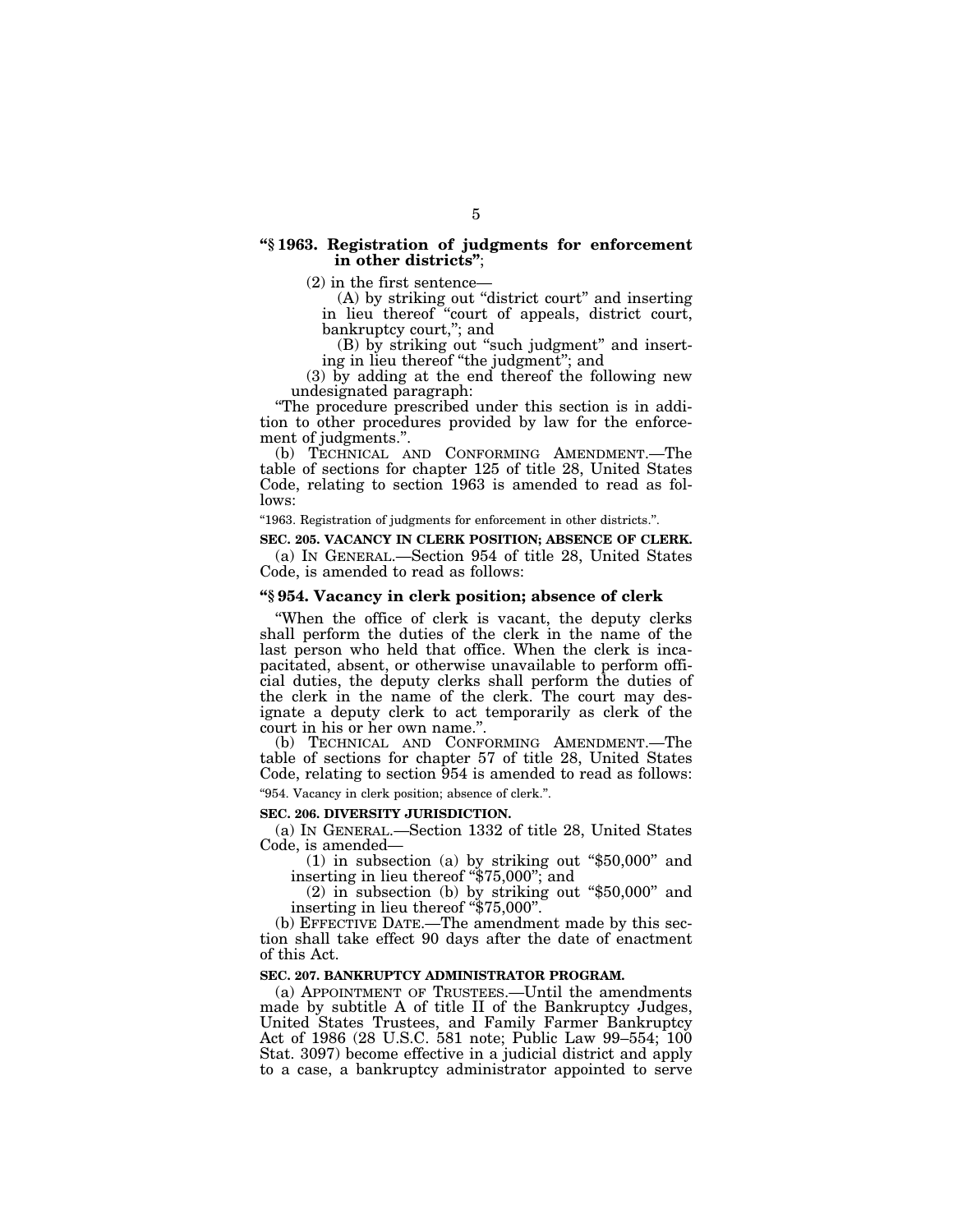in the district pursuant to section  $302(d)(3)(I)$  of such Act, as amended by section 317(a) of the Federal Courts Study Committee Implementation Act of 1990 (Public Law 101– 650; 104 Stat. 5115), shall appoint the trustees, examiners, and standing trustees notwithstanding the references in those sections of title 11, United States Code, to appointments by the court.

(b) STANDING TRUSTEES.—A bankruptcy administrator who has appointed a standing trustee pursuant to subsection (a) of this section shall fix the standing trustee's maximum annual compensation and percentage fee, subject to the limitations set out in sections 1202 and 1302 of title 11, United States Code, as amended by section 110 of the Federal Employee Pay Comparability Act of 1990 (Public Law 101–509; 104 Stat. 1427, 1452). The bankruptcy administrator shall fix the maximum annual compensation and percentage fee notwithstanding the references in those sections of title 11, United States Code, to the court's fixing them.

(c) SERVICE AS TRUSTEE.—A bankruptcy administrator may serve as and perform the duties of a trustee in a case under chapter 7 of title 11, United States Code, if none of the members of the panel of private trustees is disinterested and willing to serve as trustee in the case. A bankruptcy administrator may serve as and perform the duties of a trustee or standing trustee in cases under chapter 12 or chapter 13 of title 11, United States Code, if necessary.

(d) APPOINTMENT OF COMMITTEES.—Until the amendments made by subtitle A of title II of the Bankruptcy Judges, United States Trustees, and Family Farmer Bankruptcy Act of 1986 become effective in a judicial district and apply to a case, the bankruptcy administrator appointed to serve in the district shall appoint the committees of creditors and equity security holders provided in section 1102 of title 11, United States Code. The bankruptcy administrator shall appoint the committees notwithstanding the references in those sections of title 11, United States Code, to appointments by the court.

#### **SEC. 208. REMOVAL OF CASES AGAINST THE UNITED STATES AND FEDERAL OFFICERS OR AGENCIES.**

(a) IN GENERAL.—Section 1442 of title 28, United States Code, is amended—

(1) in the section heading by inserting ''**or agencies**'' after ''**officers**''; and

 $(2)$  in subsection  $(a)$ 

(A) in the matter preceding paragraph (1) by striking out "persons"; and

(B) in paragraph (1) by striking out ''Any officer of the United States or any agency thereof, or person acting under him, for any act under color of such office'' and inserting in lieu thereof ''The United States or any agency thereof or any officer (or any person acting under that officer) of the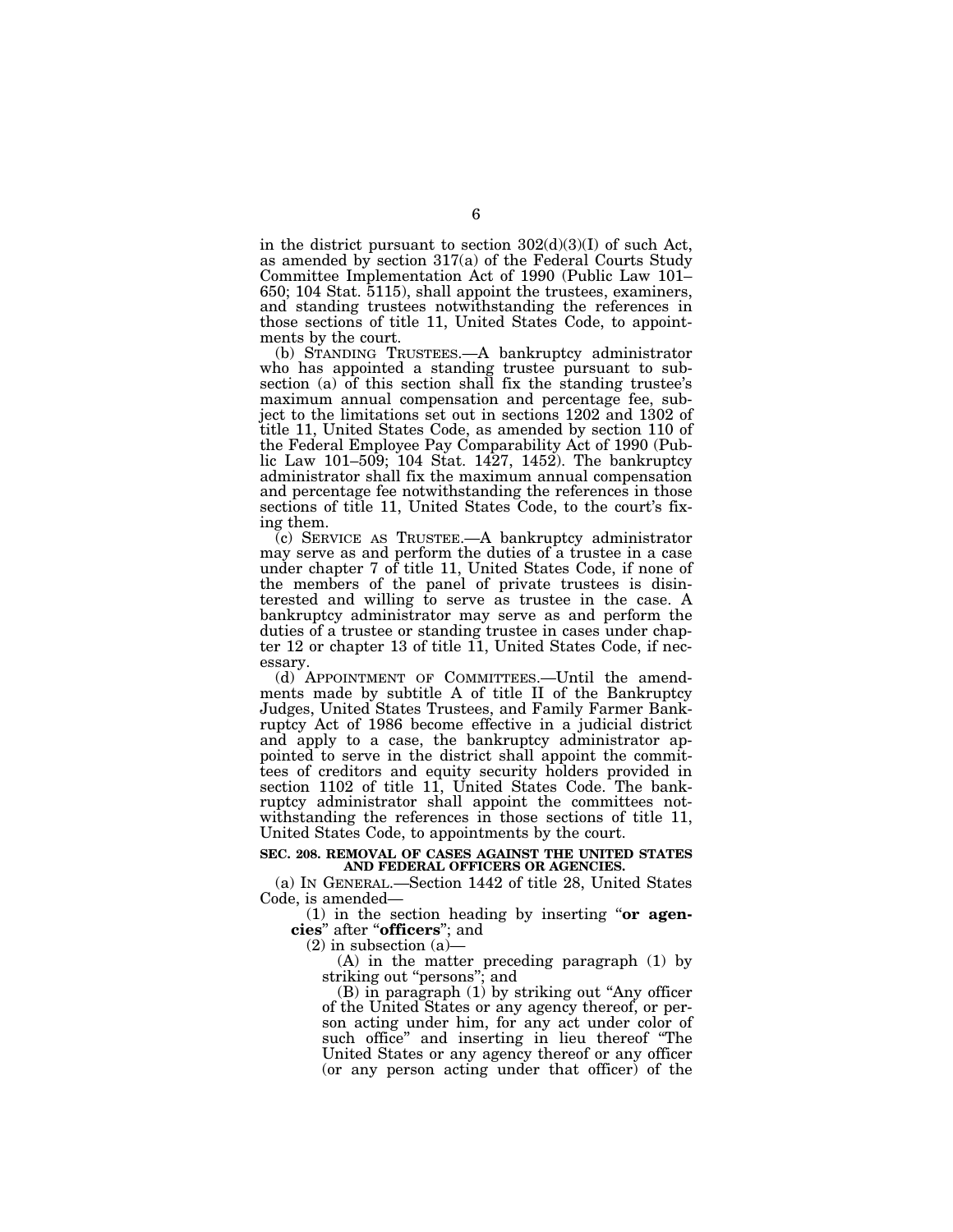United States or of any agency thereof, sued in an official or individual capacity for any act under color of such office''.

(b) TECHNICAL AND CONFORMING AMENDMENT.—The table of sections for chapter 89 of title 28, United States Code, is amended by amending the item relating to section 1442 to read as follows:

''1442. Federal officers and agencies sued or prosecuted.''.

#### **SEC. 209. APPEAL ROUTE IN CIVIL CASES DECIDED BY MAG-ISTRATE JUDGES WITH CONSENT.**

Section 636 of title 28, United States Code, is amended—

 $(1)$  in subsection  $(c)$ —

 $(A)$  in paragraph  $(B)$  by striking out "In this circumstance, the'' and inserting in lieu thereof ''The'';

(B) by striking out paragraphs (4) and (5); and (C) by redesignating paragraphs (6) and (7) as paragraphs  $(4)$  and  $(5)$ ; and

 $(2)$  in subsection (d) by striking out ", and for the taking and hearing of appeals to the district courts,''.

#### **SEC. 210. REPORTS BY JUDICIAL COUNCILS RELATING TO MISCONDUCT AND DISABILITY ORDERS.**

Section 332 of title 28, United States Code, is amended by adding at the end thereof the following new subsection:

''(g) No later than January 31 of each year, each judicial council shall submit a report to the Administrative Office of the United States Courts on the number and nature of orders entered under this section during the preceding calendar year that relate to judicial misconduct or disability.''.

#### **SEC. 211. PROTECTIVE ORDERS; SEALING OF CASES; DISCLO-SURE OF INFORMATION.**

(a) SHORT TITLE.—This section may be cited as the ''Sunshine in Litigation Act of 1996''.

(b) PROTECTIVE ORDERS AND SEALING OF CASES AND SETTLEMENTS RELATING TO PUBLIC HEALTH OR SAFETY.-Chapter 111 of title 28, United States Code, is amended by adding at the end thereof the following new section:

# **''§ 1659. Protective orders and sealing of cases and settlements relating to public health or safety**

" $(a)(1)$  A court shall enter an order under rule 26 $(c)$  of the Federal Rules of Civil Procedure restricting the disclosure of information obtained through discovery or an order restricting access to court records in a civil case only after making particularized findings of fact that—

''(A) such order would not restrict the disclosure of information which is relevant to the protection of public health or safety; or

 $\mathrm{H}(B)(i)$  the public interest in disclosure of potential health or safety hazards is clearly outweighed by a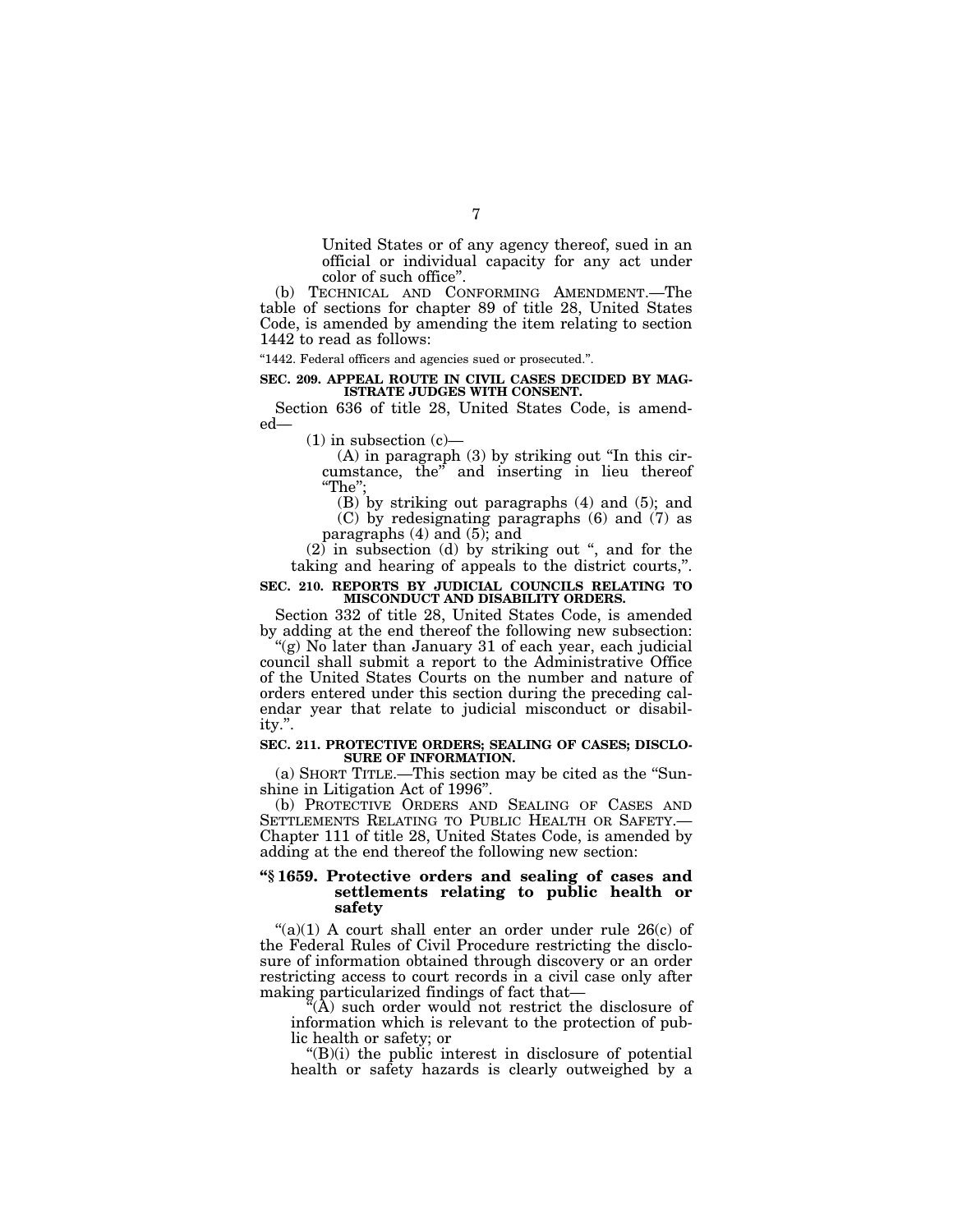specific and substantial interest in maintaining the confidentiality of the information or records in question; and

"(ii) the requested protective order is no broader than necessary to protect the privacy interest asserted.

"(2) No order entered in accordance with the provisions of paragraph (1) shall continue in effect after the entry of final judgment, unless at or after such entry the court makes a separate particularized finding of fact that the requirements of paragraph  $(1)$   $(A)$  or  $(B)$  have been met.

''(b) The party who is the proponent for the entry of an order, as provided under this section, shall have the burden of proof in obtaining such an order.

" $(c)(1)$  No agreement between or among parties in a civil action filed in a court of the United States may contain a provision that prohibits or otherwise restricts a party from disclosing any information relevant to such civil action to any Federal or State agency with authority to enforce laws regulating an activity relating to such information.

 $\Gamma(2)$  Any disclosure of information to a Federal or State agency as described under paragraph (1) shall be confidential to the extent provided by law.''.

(c) TECHNICAL AND CONFORMING AMENDMENT.—The table of sections for chapter 111 of title 28, United States Code, is amended by adding after the item relating to section 1658 the following:

"1659. Protective orders and sealing of cases and settlements relating to public health or safety.''.

(d) EFFECTIVE DATE.—The amendments made by this section shall take effect 30 days after the date of the enactment of this Act and shall apply only to orders entered in civil actions or agreements entered into on or after such date.

# **TITLE III—JUDICIARY PERSONNEL ADMINISTRATION, BENEFITS, AND PROTECTIONS**

# **SEC. 301. SENIOR JUDGE CERTIFICATION.**

(a) RETROACTIVE CREDIT FOR RESUMPTION OF SIGNIFI-CANT WORKLOAD.—Section 371(f)(3) of title 28, United States Code, is amended by striking out "is thereafter ineligible to receive such a certification.'' and inserting in lieu thereof ''may thereafter receive a certification for that year by satisfying the requirements of subparagraph (A), (B), (C), or (D) of paragraph (1) of this subsection in a subsequent year and attributing a sufficient part of the work performed in such subsequent year to the earlier year so that the work so attributed, when added to the work performed during such earlier year, satisfies the requirements for certification for that year. However, a justice or judge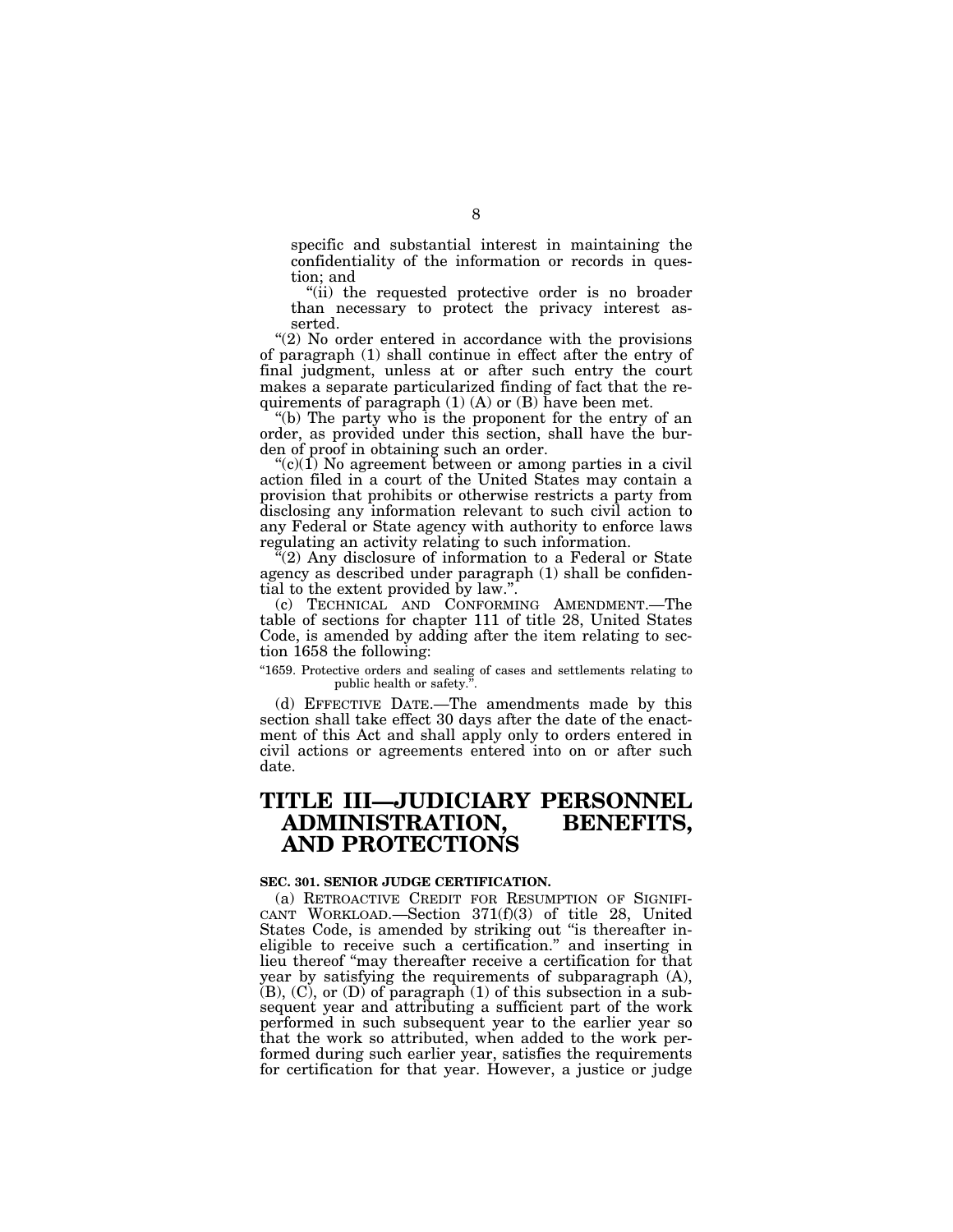may not receive credit for the same work for purposes of certification for more than 1 year.''.

(b) AGGREGATION OF CERTAIN WORK FOR PARTIAL YEARS.—Section 371(f)(1) of title 28, United States Code, is amended by adding at the end of subparagraph (D) the following: "In any year in which a justice or judge performs work described under this subparagraph for less than the full year, one-half of such work may be aggregated with work described under subparagraph  $(A)$ ,  $(B)$ , or  $(C)$  of this paragraph for the purpose of the justice or judge satisfying the requirements of such subparagraph.''.

#### **SEC. 302. REFUND OF CONTRIBUTION FOR DECEASED DE-FERRED ANNUITANT UNDER THE JUDICIAL SUR-VIVORS' ANNUITIES SYSTEM.**

Section 376(o)(1) of title 28, United States Code, is amended by striking out "or while receiving 'retirement salary'," and inserting in lieu thereof "while receiving retirement salary, or after filing an election and otherwise complying with the conditions under subsection  $(b)(2)$  of this section,''.

#### **SEC. 303. JUDICIAL ADMINISTRATIVE OFFICIALS RETIRE-MENT MATTERS.**

(a) DIRECTOR OF THE ADMINISTRATIVE OFFICE OF THE UNITED STATES COURTS.—(1) Section 611(b) of title 28, United States Code, is amended—

(A) in the first undesignated paragraph by striking out ''who has served at least fifteen years and'' and inserting in lieu thereof ''who has at least 15 years of service and has''; and

(B) in the second undesignated paragraph by striking out ''who has served at least ten years,'' and inserting in lieu thereof ''who has at least 10 years of service,".

(2) Section 611(c) of title 28, United States Code, is amended—

(A) by striking out ''served at least fifteen years,'' and inserting in lieu thereof "at least 15 years of service,''; and

(B) by striking out ''served less than fifteen years,'' and inserting in lieu thereof ''less than 15 years of service,".

(3) Section 611(d) of title 28, United States Code, is amended by inserting ''a congressional employee in the capacity of primary administrative assistant to a Member of Congress or in the capacity of staff director or chief counsel for the majority or the minority of a committee or subcommittee of the Senate or House of Representatives,'' after "Congress,".

(b) EMPLOYEES OF THE ADMINISTRATIVE OFFICE OF THE UNITED STATES COURTS.— $(1)$  Section 627 $(c)$  of title 28, United States Code, is amended—

(A) in the first undesignated paragraph by striking out ''who has served at least fifteen years and'' and in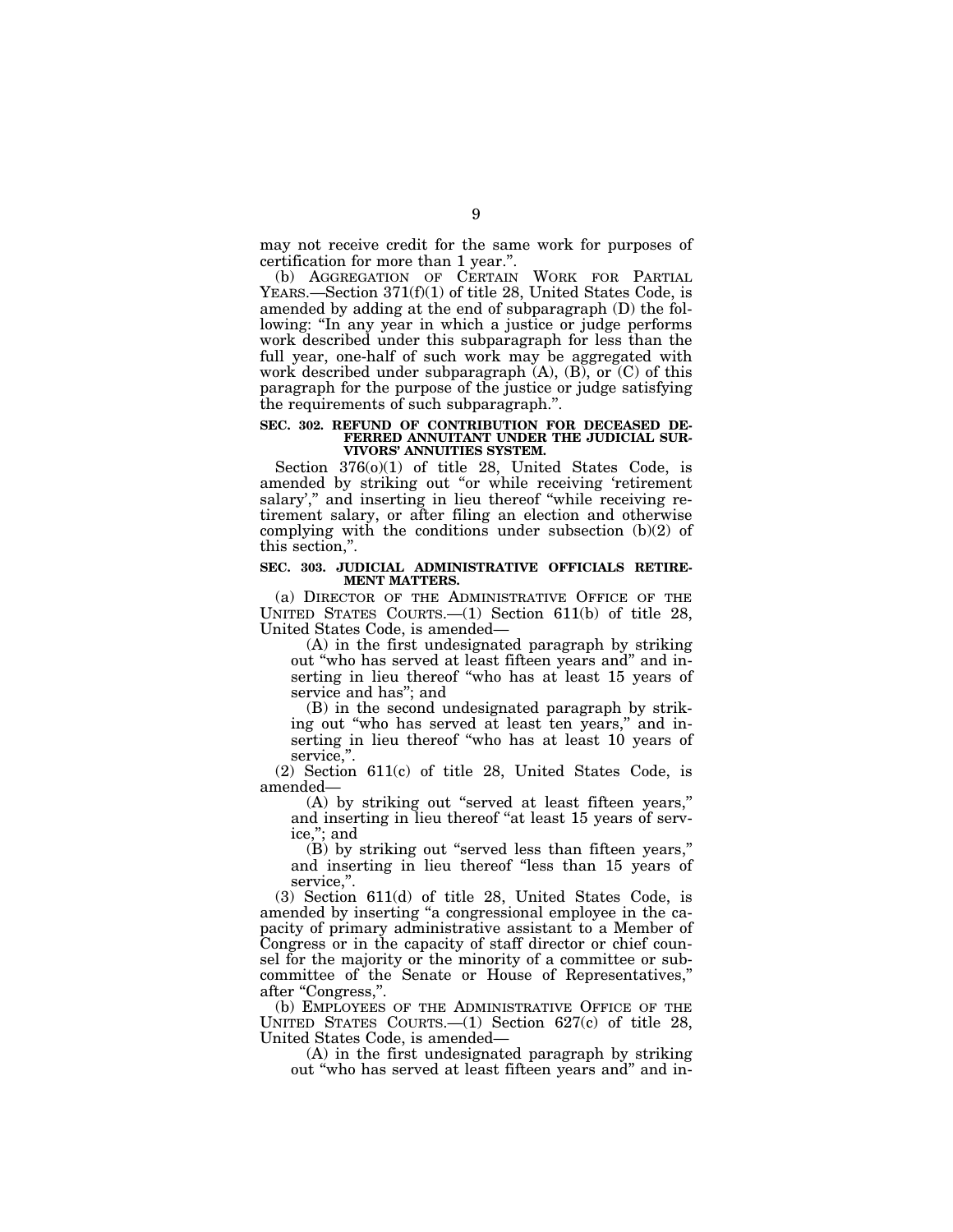serting in lieu thereof ''who has at least 15 years of service and has''; and

(B) in the second undesignated paragraph by striking out "who has served at least ten years," and inserting in lieu thereof "who has at least 10 years of service,".

(2) Section 627(d) of title 28, United States Code, is amended—

(A) by striking out ''served at least fifteen years,'' and inserting in lieu thereof ''at least 15 years of service,''; and

(B) by striking out ''served less than fifteen years,'' and inserting in lieu thereof "less than 15 years of service,".

(3) Section 627(e) of title 28, United States Code, is amended by inserting ''a congressional employee in the capacity of primary administrative assistant to a Member of Congress or in the capacity of staff director or chief counsel for the majority or the minority of a committee or subcommittee of the Senate or House of Representatives,'' after "Congress,".

#### **SEC. 304. BANKRUPTCY JUDGES REAPPOINTMENT PROCE-DURE.**

Section 120 of the Bankruptcy Amendments and Federal Judgeship Act of 1984 (Public Law 98–353; 98 Stat. 344), is amended—

(1) in subsection (a) by adding at the end thereof the following new paragraph:

"(3) When filling vacancies, the court of appeals may consider reappointing incumbent bankruptcy judges under procedures prescribed by regulations issued by the Judicial Conference of the United States.''; and

(2) in subsection (b) by adding at the end thereof the following: "All incumbent nominees seeking reappointment thereafter may be considered for such a reappointment, pursuant to a majority vote of the judges of the appointing court of appeals, under procedures authorized under subsection (a)(3).''.

# **SEC. 305. CARRYING OF FIREARMS.**

(a) IN GENERAL.—Chapter 21 of title 28, United States Code, is amended by adding at the end thereof the following new section:

#### **''§ 464. Carrying of firearms by judicial officers**

''(a) A judicial officer of the United States is authorized to carry firearms, whether concealed or not, under regulations promulgated by the Judicial Conference of the United States.

 $\degree$ (b)(1) The regulations promulgated by the Judicial Conference under subsection (a) shall—

"(A) require a demonstration of a judicial officer's proficiency in the use and safety of firearms as a pre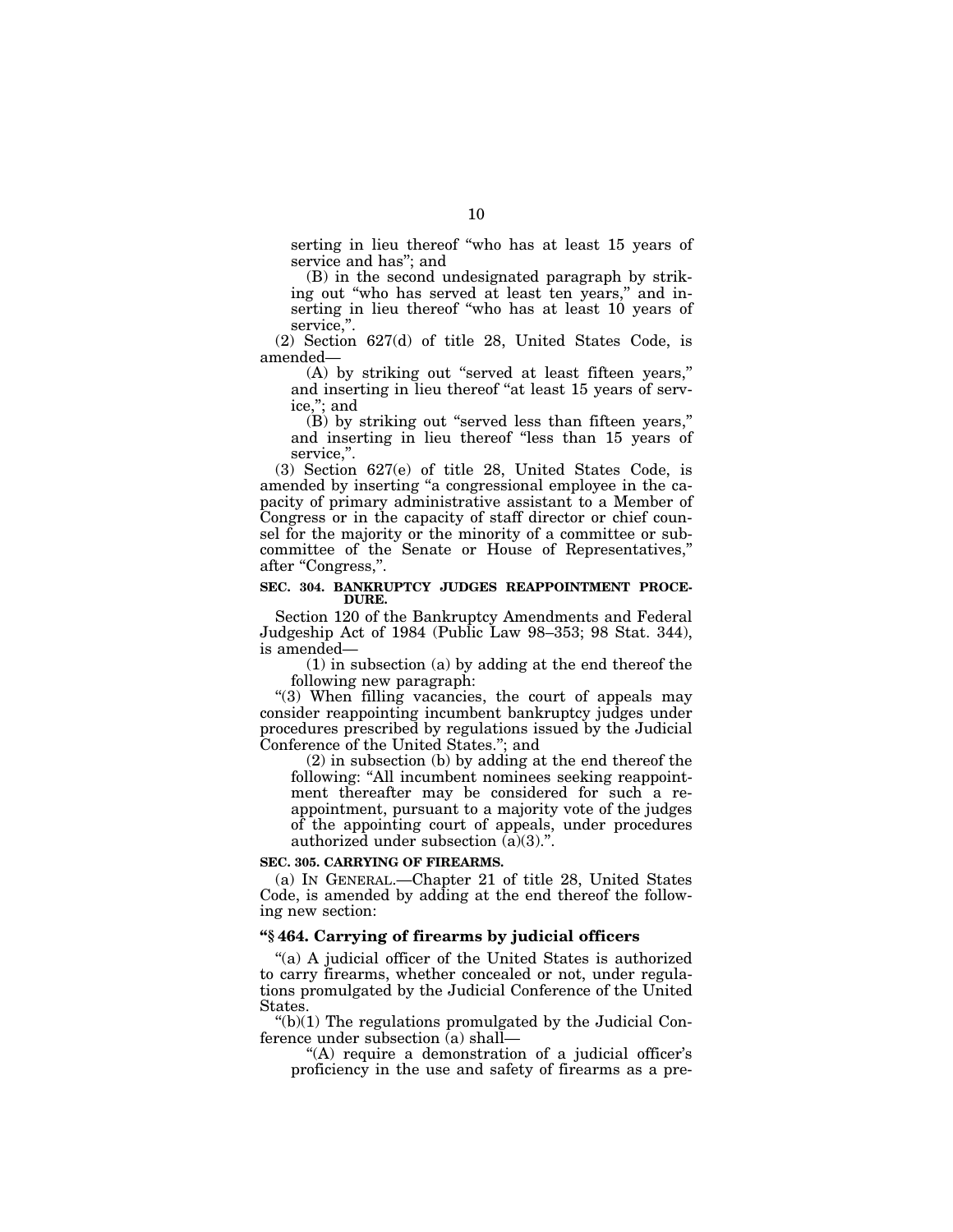requisite to the carrying of firearms under the authority of this section; and

''(B) make appropriate provisions for the carrying of firearms by judicial officers who are under the protection of United States Marshals while away from United States courthouses.

" $(2)$  On the request of the Judicial Conference, the Department of Justice (including each agency of the Department) shall cooperate with the Judicial Conference in providing firearms training and other services to assist judicial officers in securing such proficiency.

"(c) For purposes of this section, the term 'judicial officer of the United States' means—

" $(1)$  a justice or judge of the United States as defined in section 451 of this title in regular active or retired from regular active service;

"(2) a justice or judge of the United States who has retired from the judicial office under section 371(a) of this title for—

''(A) a 1-year period following such justice's or judge's retirement; or

''(B) a longer period of time if approved by the Judicial Conference of the United States when exceptional circumstances warrant;

''(3) a United States bankruptcy judge;

"(4) a full-time or part-time United States magistrate judge;

''(5) a judge of the United States Court of Federal Claims;

''(6) a judge of the United States District Court of Guam;

"(7) a judge of the United States District Court for the Northern Mariana Islands;

''(8) a judge of the United States District Court of the Virgin Islands; or

''(9) an individual who is retired from one of the judicial positions described under paragraphs (3) through (8) to the extent provided for in regulations of the Judicial Conference of the United States.

"(d) Notwithstanding section  $46303(c)(1)$  of title 49, nothing in this section authorizes a judicial officer of the United States to carry a dangerous weapon on an aircraft or other common carrier.''

(b) TECHNICAL AND CONFORMING AMENDMENT.—The table of sections for chapter 21 of title 28, United States Code, is amended by adding at the end thereof the following:

"464. Carrying of firearms by judicial officers.".

(c) EFFECTIVE DATE.—The amendments made by this section shall take effect 1 year after the date of the enactment of this Act.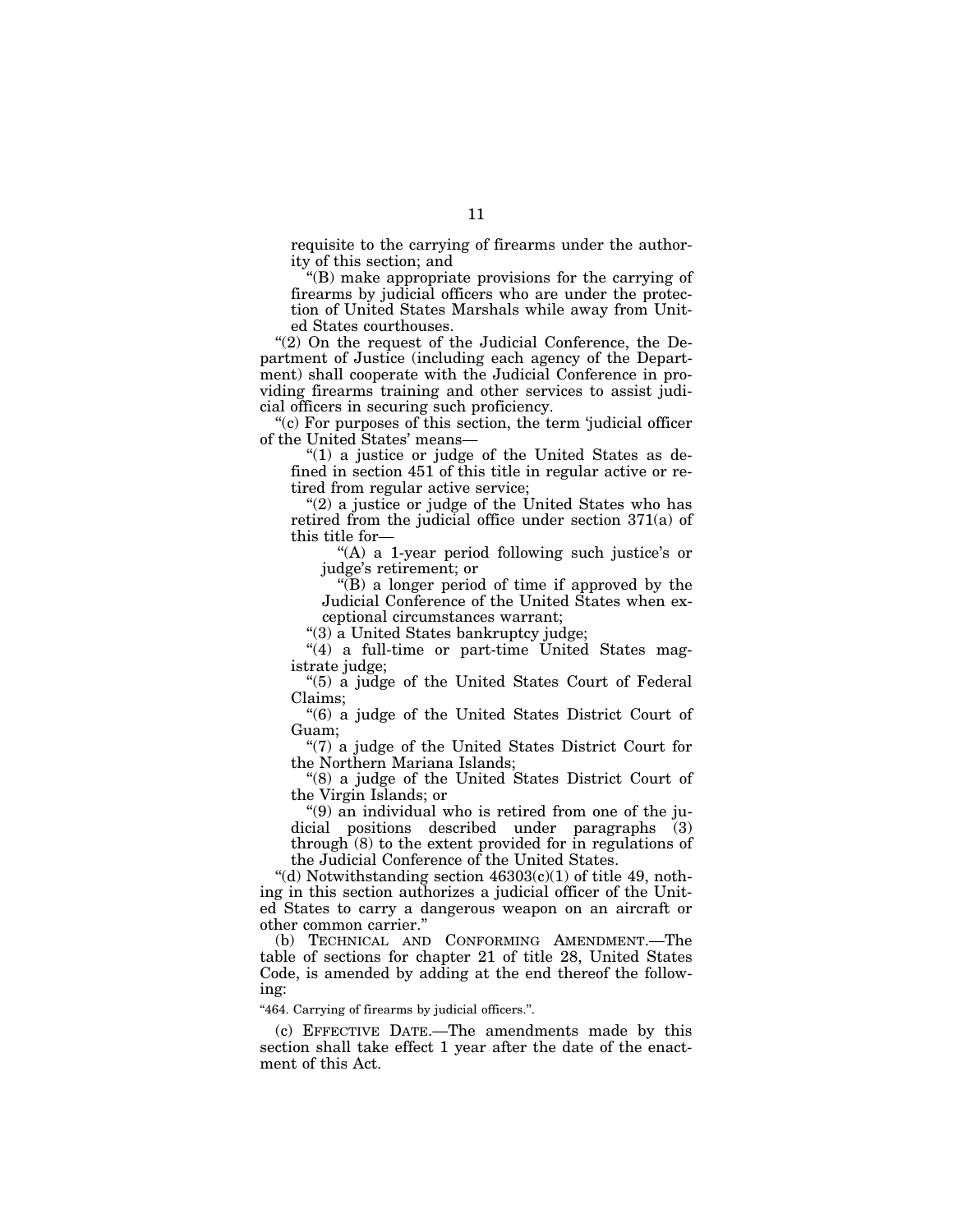#### **SEC. 306. TECHNICAL CORRECTION RELATED TO COMMENCE-MENT DATE OF TEMPORARY JUDGESHIPS.**

Section 203(c) of the Judicial Improvements Act of 1990 (Public Law 101–650; 104 Stat. 5101; 28 U.S.C. 133 note) is amended by adding at the end thereof the following: ''For districts named in this subsection for which multiple judgeships are created by this Act, the last of those judgeships filled shall be the judgeship created under this subsection.''.

#### **SEC. 307. FULL-TIME STATUS OF COURT REPORTERS.**

Section 753(e) of title 28, United States Code, is amended by inserting after the first sentence the following: ''For the purposes of subchapter III of chapter 83 of title 5 and chapter 84 of such title, a reporter shall be considered a full-time employee during any pay period for which a reporter receives a salary at the annual salary rate fixed for a full-time reporter under the preceding sentence.''.

#### **SEC. 308. COURT INTERPRETERS.**

Section 1827 of title 28, United States Code, is amended by adding at the end thereof the following new subsection:

''(l) Notwithstanding any other provision of this section or section 1828, the presiding judicial officer may appoint a certified or otherwise qualified sign language interpreter to provide services to a party, witness, or other participant in a judicial proceeding, whether or not the proceeding is instituted by the United States, if the presiding judicial officer determines, on such officer's own motion or on the motion of a party or other participant in the proceeding, that such individual suffers from a hearing impairment. The presiding judicial officer shall, subject to the availability of appropriated funds, approve the compensation and expenses payable to sign language interpreters appointed under this section in accordance with the schedule of fees prescribed by the Director under subsection (b)(3) of this section.''.

#### **SEC. 309. TECHNICAL AMENDMENT RELATED TO COMMENCE-MENT DATE OF TEMPORARY BANKRUPTCY JUDGESHIPS.**

Section 3(b) of the Bankruptcy Judgeship Act of 1992 (Public Law 102–361; 106 Stat. 965; 28 U.S.C. 152 note) is amended in the first sentence by striking out "date of the enactment of this Act'' and inserting in lieu thereof ''appointment date of the judge named to fill the temporary judgeship position''.

#### **SEC. 310. CONTRIBUTION RATE FOR SENIOR JUDGES UNDER THE JUDICIAL SURVIVORS' ANNUITIES SYSTEM.**

Section 376(b)(1) of title 28, United States Code, is amended to read as follows:

 $*(b)(1)$  Every judicial official who files a written notification of his or her intention to come within the purview of this section, in accordance with paragraph (1) of subsection (a) of this section, shall be deemed thereby to consent and agree to having deducted and withheld from his or her sal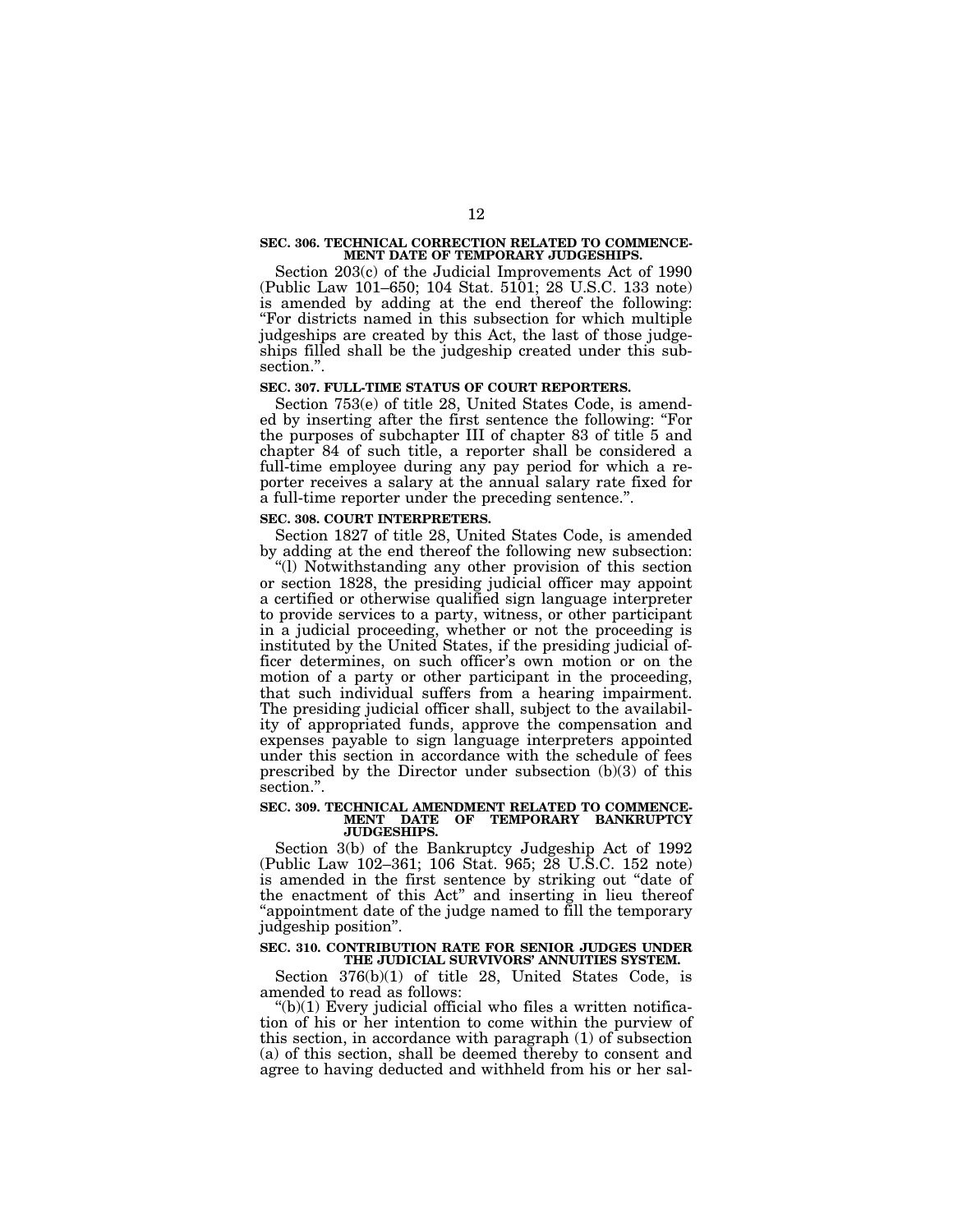ary a sum equal to 2.2 percent of that salary, and a sum equal to 3.5 percent of his or her retirement salary. The deduction from any retirement salary—

''(A) of a justice or judge of the United States retired from regular active service under section 371(b) or section 372(a) of this title,

''(B) of a judge of the United States Court of Federal Claims retired under section 178 of this title, or

''(C) of a judicial official on recall under section 155(b), 373(c)(4), 375, or 636(h) of this title,

shall be an amount equal to 2.2 percent of retirement salary.''.

#### **SEC. 311. PROHIBITION AGAINST AWARDS OF COSTS, INCLUD-ING ATTORNEY'S FEES, AND INJUNCTIVE RELIEF AGAINST A JUDICIAL OFFICER.**

(a) NONLIABILITY FOR COSTS.—Notwithstanding any other provision of law, no judicial officer shall be held liable for any costs, including attorney's fees, in any action brought against such officer for an act or omission taken in such officer's judicial capacity, unless such action was clearly in excess of such officer's jurisdiction.

(b) PROCEEDINGS IN VINDICATION OF CIVIL RIGHTS.—Section 722(b) of the Revised Statutes (42 U.S.C. 1988(b)) is amended by inserting before the period at the end thereof '', except that in any action brought against a judicial officer for an act or omission taken in such officer's judicial capacity such officer shall not be held liable for any costs, including attorney's fees, unless such action was clearly in excess of such officer's jurisdiction''.

(c) CIVIL ACTION FOR DEPRIVATION OF RIGHTS.—Section 1979 of the Revised Statutes (42 U.S.C. 1983) is amended by inserting before the period at the end of the first sentence: ", except that in any action brought against a judicial officer for an act or omission taken in such officer's judicial capacity, injunctive relief shall not be granted unless a declaratory decree was violated or declaratory relief was unavailable''.

# **TITLE IV—JUDICIAL FINANCIAL ADMINISTRATION**

#### **SEC. 401. INCREASE IN CIVIL ACTION FILING FEE.**

(a) FILING FEE INCREASE.—Section 1914(a) of title 28, United States Code, is amended by striking out "\$120" and inserting in lieu thereof ''\$150''.

(b) DISPOSITION OF INCREASE.—Section 1931 of title 28, United States Code, is amended—

 $(1)$  in subsection  $(a)$  by striking out "\$60" and inserting in lieu thereof "\$90"; and

 $(2)$  in subsection  $(b)$ —

(A) by striking out "\$120" and inserting in lieu thereof "\$150"; and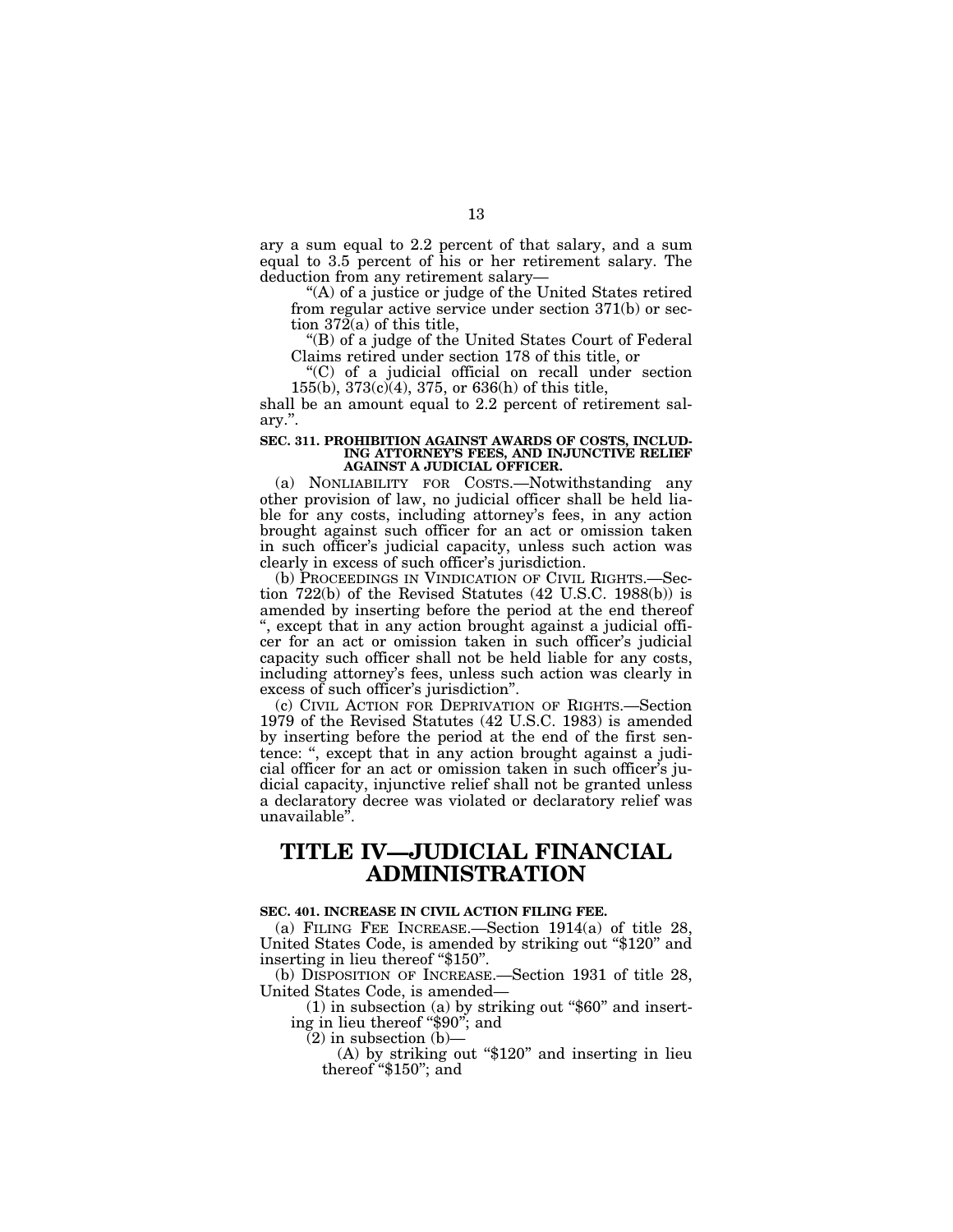(B) by striking out "\$60" and inserting in lieu thereof "\$90".

(c) EFFECTIVE DATE.—This section shall take effect 60 days after the date of the enactment of this Act.

#### **SEC. 402. INTERPRETER PERFORMANCE EXAMINATION FEES.**

(a) IN GENERAL.—Section 1827(g) of title 28, United States Code, is amended by redesignating paragraph (5) as paragraph  $(6)$  and inserting after paragraph  $(4)$  the following new paragraph:

 $\tilde{f}(5)$  If the Director of the Administrative Office of the United States Courts finds it necessary to develop and administer criterion-referenced performance examinations for purposes of certification, or other examinations for the selection of otherwise qualified interpreters, the Director may prescribe for each examination a uniform fee for applicants to take such examination. In determining the rate of the fee for each examination, the Director shall consider the fees charged by other organizations for examinations that are similar in scope or nature. Notwithstanding section 3302(b) of title 31, the Director is authorized to provide in any contract or agreement for the development or administration of examinations and the collection of fees that the contractor may retain all or a portion of the fees in payment for the services. Notwithstanding paragraph (6) of this subsection, all fees collected after the effective date of this paragraph and not retained by a contractor shall be deposited in the fund established under section 1931 of this title and shall remain available until expended.''.

(b) PAYMENT FOR CONTRACTUAL SERVICES.—Notwithstanding sections 3302(b), 1341, and 1517 of title 31, United States Code, the Director of the Administrative Office of the United States Courts may include in any contract for the development or administration of examinations for interpreters (including such a contract entered into before the date of the enactment of this Act) a provision which permits the contractor to collect and retain fees in payment for contractual services in accordance with section 1827(g)(5) of title 28, United States Code.

#### **SEC. 403. JUDICIAL PANEL ON MULTIDISTRICT LITIGATION.**

(a) IN GENERAL.—(1) Chapter 123 of title 28, United States Code, is amended by adding after section 1931 the following new section:

#### **''§ 1932. Judicial Panel on Multidistrict Litigation**

''The Judicial Conference of the United States shall prescribe from time to time the fees and costs to be charged and collected by the Judicial Panel on Multidistrict Litigation.''.

(2) The table of sections for chapter 123 of title 28, United States Code, is amended by adding after the item relating to section 1931 the following:

''1932. Judicial Panel on Multidistrict Litigation.''.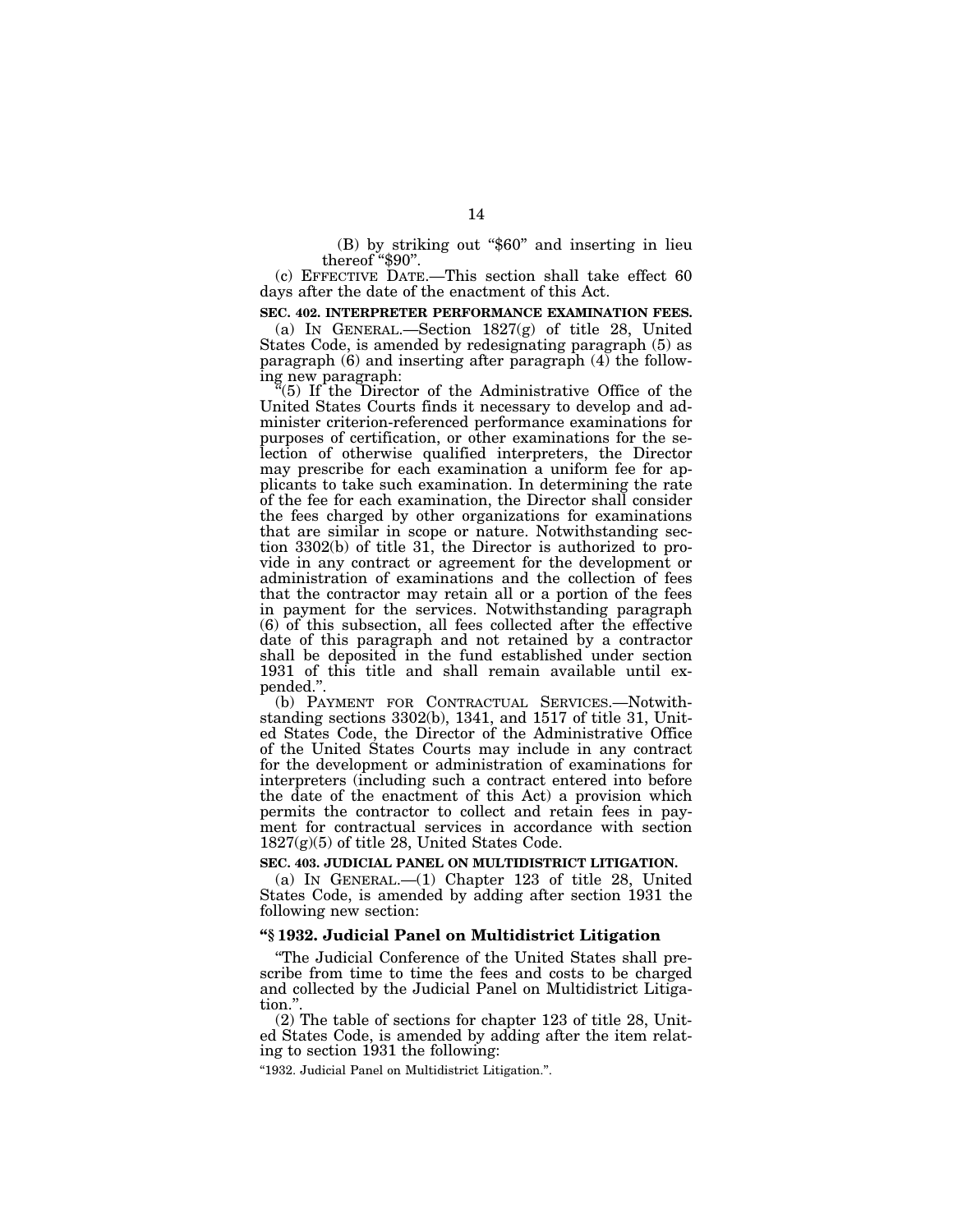(b) RELATED FEES FOR ACCESS TO INFORMATION.—Section 303(a) of the Judiciary Appropriations Act, 1992 (Public Law 102–140; 105 Stat. 810; 28 U.S.C. 1913 note) is amended in the first sentence by striking out "1926, and 1930'' and inserting in lieu thereof ''1926, 1930, and 1932''.

# **SEC. 404. DISPOSITION OF FEES.**

(a) DISPOSITION OF ATTORNEY ADMISSION FEES.—For each fee collected for admission of an attorney to practice, as prescribed by the Judicial Conference of the United States pursuant to section 1914 of title 28, United States Code, \$30 of that portion of the fee exceeding \$20 shall be deposited into the special fund of the Treasury established under section 1931 of title 28, United States Code. Any portion exceeding \$5 of the fee for a duplicate certificate of admission or certificate of good standing, as prescribed by the Judicial Conference of the United States pursuant to section 1914 of title 28, United States Code, shall be deposited into the special fund of the Treasury established under section 1931 of title 28, United States Code.

(b) DISPOSITION OF BANKRUPTCY COMPLAINT FILING FEES.—For each fee collected for filing an adversary complaint in a bankruptcy proceeding, as established in Item 6 of the Bankruptcy Court Miscellaneous Fee Schedule prescribed by the Judicial Conference of the United States pursuant to section 1930(b) of title 28, United States Code, the portion of the fee exceeding \$120 shall be deposited into the special fund of the Treasury established under section 1931 of title 28, United States Code.

(c) EFFECTIVE DATE.—This section shall take effect 60 days after the date of the enactment of this Act.

# **TITLE V—FEDERAL COURTS** COMMITTEE REC-**OMMENDATIONS**

#### **SEC. 501. PARTIES' CONSENT TO BANKRUPTCY JUDGE'S FIND-INGS AND CONCLUSIONS OF LAW.**

Section 157(c)(1) of title 28, United States Code, is amended to read as follows:

 $C(1)$  A bankruptcy judge may hear a proceeding that is not a core proceeding but that is otherwise related to a case under title 11. In such proceeding, the bankruptcy judge shall submit proposed findings of fact and conclusions of law to the district court, and any final order or judgment shall be entered by the district judge after considering the bankruptcy judge's proposed findings and conclusions and after reviewing de novo those matters to which any party has timely and specifically objected. A party shall be deemed to consent to the findings of fact and conclusions of law submitted by a bankruptcy judge unless the party files a timely objection. If a timely objection is not filed, the proposed findings of fact and conclu-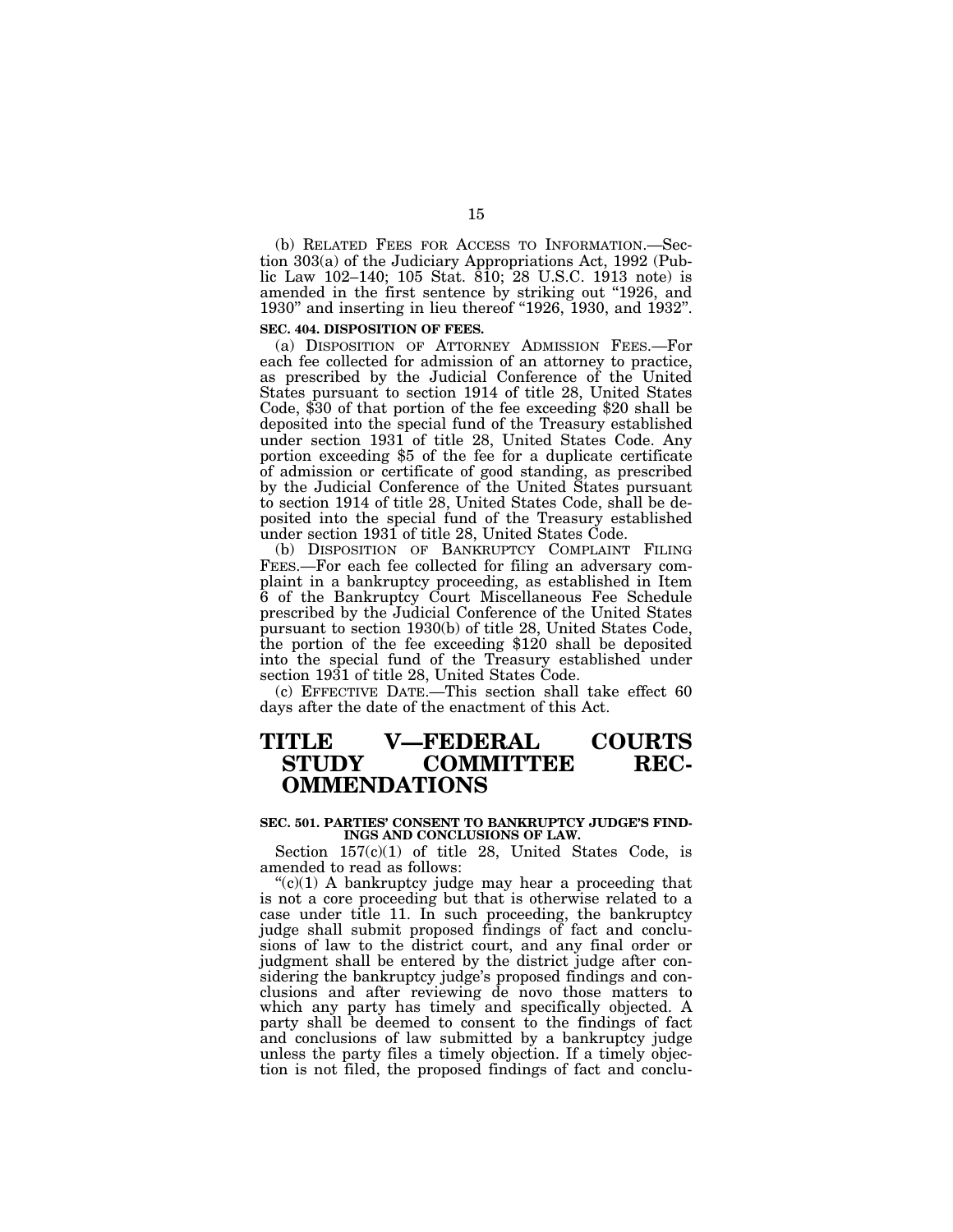sions of law submitted by the bankruptcy judge shall become final and the bankruptcy judge shall enter an appropriate order thereon.''.

#### **SEC. 502. QUALIFICATION OF CHIEF JUDGE OF COURT OF INTERNATIONAL TRADE.**

(a) IN GENERAL.—Chapter 11 of title 28, United States Code, is amended by adding at the end thereof the following new section:

# **''§ 258. Chief judges; precedence of judges**

 $\degree$ (a)(1) The chief judge of the Court of International Trade shall be the judge of the court in regular active service who is senior in commission of those judges who—

''(A) are 64 years of age or under;

"(B) have served for  $\tilde{1}$  year or more as a judge of the court; and

''(C) have not served previously as chief judge.

 $''(2)$ (A) In any case in which no judge of the court meets the qualifications under paragraph (1), the youngest judge in regular active service who is 65 years of age or over and who has served as a judge of the court for 1 year or more shall act as the chief judge.

"(B) In any case under subparagraph  $(A)$  in which there is no judge of the court in regular active service who has served as a judge of the court for 1 year or more, the judge of the court in regular active service who is senior in commission and who has not served previously as chief judge shall act as the chief judge.

" $(3)(A)$  Except as provided under subparagraph  $(C)$ , the chief judge serving under paragraph (1) shall serve for a term of 7 years and shall serve after expiration of such term until another judge is eligible under paragraph (1) to serve as chief judge.

"(B) Except as provided under subparagraph (C), a judge of the court acting as chief judge under subparagraph (A) or (B) of paragraph (2) shall serve until a judge meets the qualifications under paragraph (1).

''(C) No judge of the court may serve or act as chief judge of the court after attaining the age of 70 years unless no other judge is qualified to serve as chief judge under paragraph (1) or is qualified to act as chief judge under paragraph (2).

''(b) The chief judge shall have precedence and preside at any session of the court which such judge attends. Other judges of the court shall have precedence and preside according to the seniority of their commissions. Judges whose commissions bear the same date shall have precedence according to seniority in age.

"(c) If the chief judge desires to be relieved of the duties as chief judge while retaining active status as a judge of the court, the chief judge may so certify to the Chief Justice of the United States, and thereafter the chief judge of the court shall be such other judge of the court who is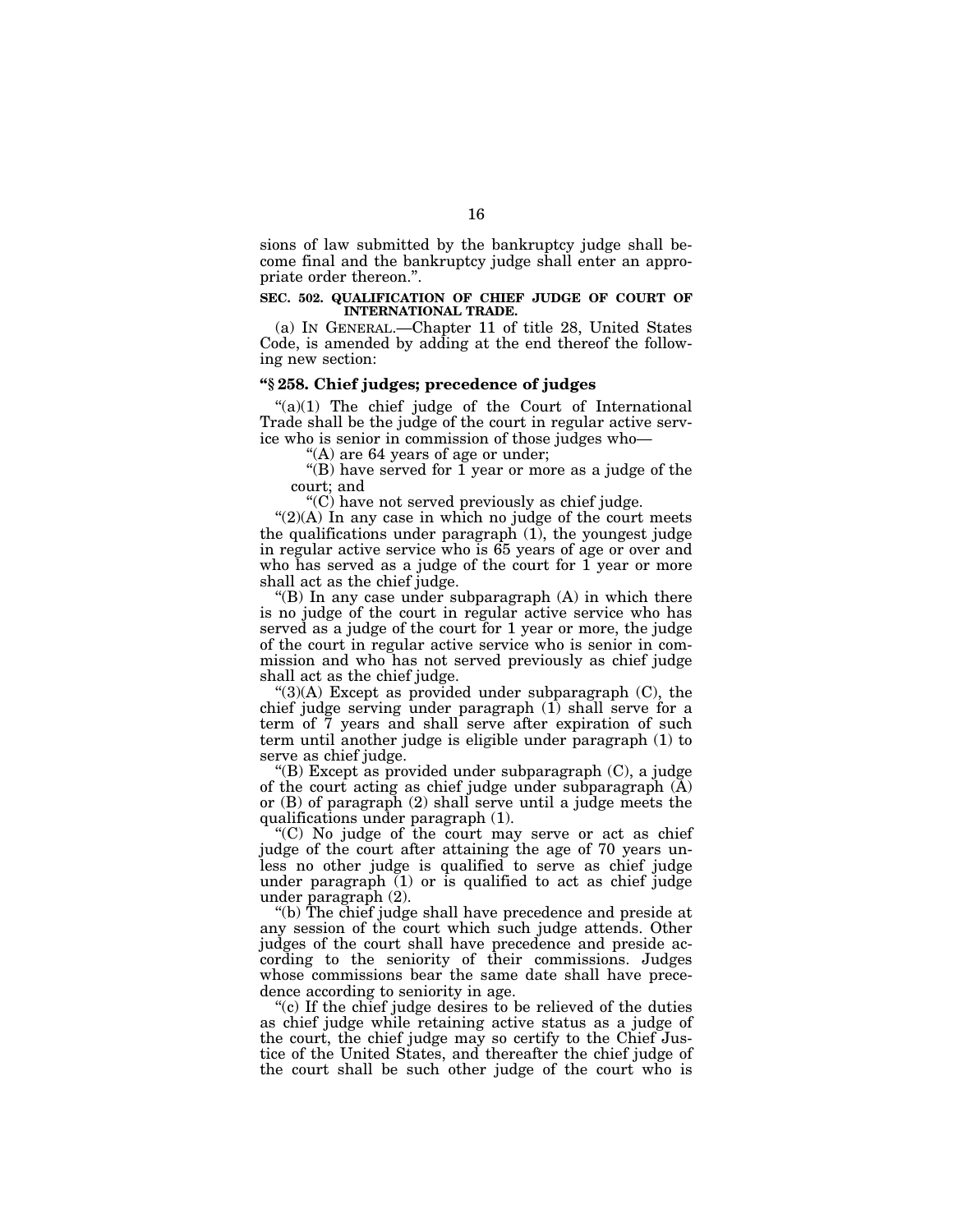qualified to serve or act as chief judge under subsection (a).

''(d) If a chief judge is temporarily unable to perform the duties as such, such duties shall be performed by the judge of the court in active service, able and qualified to act, who is next in precedence.''.

(b) TECHNICAL AND CONFORMING AMENDMENTS.—Chapter 11 of title 28, United States Code, is amended—

(1) in section 251 by striking out subsection (b) and redesignating subsection (c) as subsection (b);

(2) in section 253—

(A) by amending the section heading to read as follows:

# **''§ 253. Duties of chief judge.''**;

and

(B) by striking out subsections (d) and (e); and (3) in the table of sections for chapter 11 of title 28, United States Code—

(A) by amending the item relating to section 253 to read as follows:

"253. Duties of chief judge.";

#### and

(B) by adding at the end thereof the following: "258. Chief judges; precedence of judges.".

(c) APPLICATION.—(1) Notwithstanding the provisions of section 258(a) of title 28, United States Code (as added by subsection (a) of this section), the chief judge of the United States Court of International Trade who is in office on the day before the date of enactment of this Act shall continue to be such chief judge on or after such date until any one of the following events occurs:

(A) The chief judge is relieved of his duties under section 258(c) of title 28, United States Code.

(B) The regular active status of the chief judge is terminated.

(C) The chief judge attains the age of 70 years.

(D) The chief judge has served for a term of 7 years as chief judge.

(2) When the chief judge vacates the position of chief judge under paragraph (1), the position of chief judge of the Court of International Trade shall be filled in accordance with section 258(a) of title 28, United States Code.

# **SEC. 503. JUDICIAL COST-OF-LIVING ADJUSTMENTS.**

Section 140 of the resolution entitled ''A Joint Resolution making further continuing appropriations for the fiscal year 1982, and for other purposes.'', approved December 15, 1981 (Public Law 97–92; 95 Stat. 1200; 28 U.S.C. 461 note) is repealed.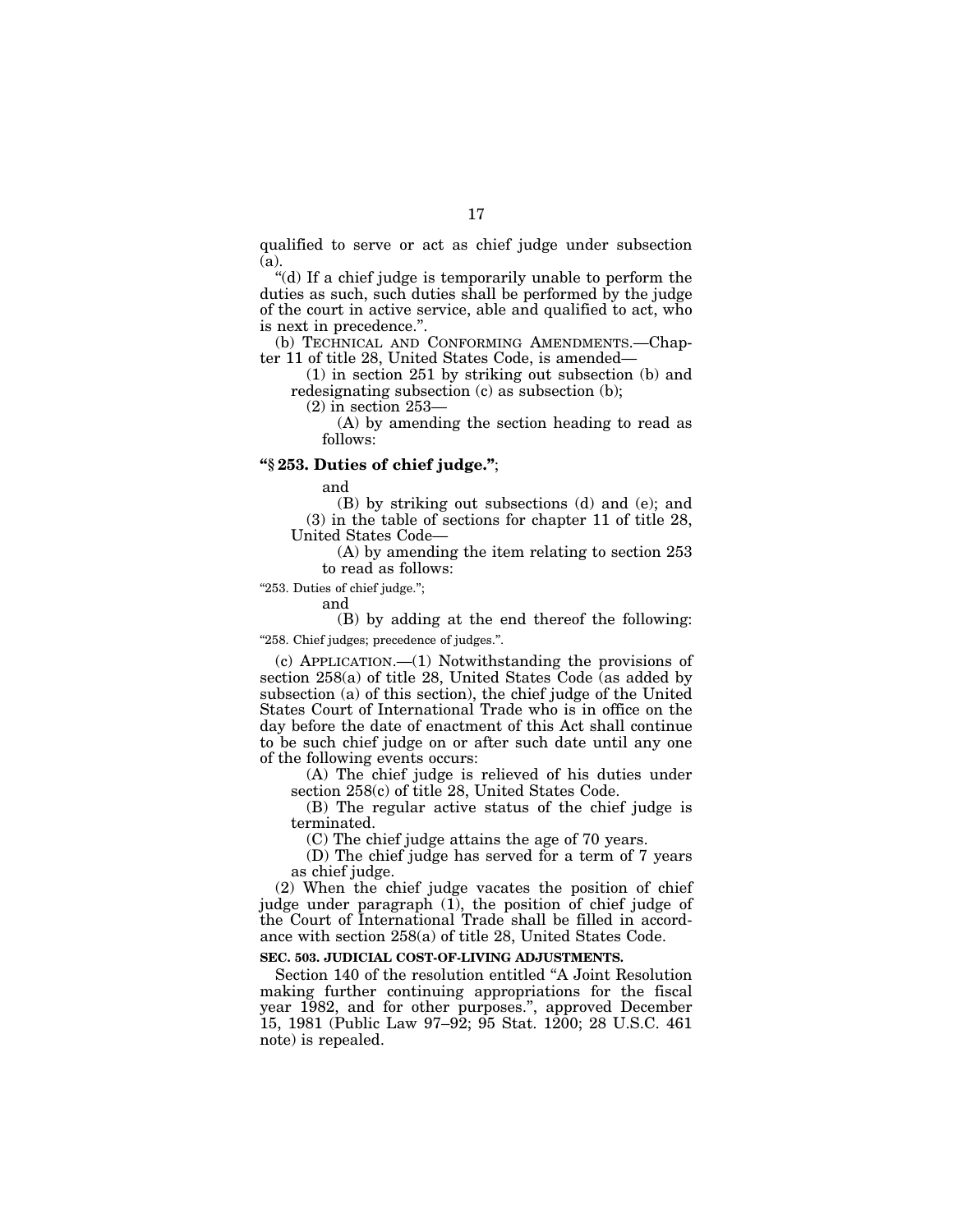# **TITLE VI—MISCELLANEOUS**

#### **SEC. 601. PARTICIPATION IN JUDICIAL GOVERNANCE ACTIVI-TIES BY DISTRICT, SENIOR, AND MAGISTRATE JUDGES.**

(a) JUDICIAL CONFERENCE OF THE UNITED STATES.—Section 331 of title 28, United States Code, is amended by striking out the second undesignated paragraph and inserting in lieu thereof the following:

''The district judge to be summoned from each judicial circuit shall be chosen by the circuit and district judges of the circuit and shall serve as a member of the Judicial Conference of the United States for a term of not less than 3 successive years nor more than 5 successive years, as established by majority vote of all circuit and district judges of the circuit. A district judge serving as a member of the Judicial Conference may be either a judge in regular active service or a judge retired from regular active service under section 371(b) of this title.".

(b) BOARD OF THE FEDERAL JUDICIAL CENTER.—Section 621 of title 28, United States Code, is amended—

(1) in subsection (a) by striking out paragraph (2) and inserting in lieu thereof the following:

"(2) two circuit judges, three district judges, one bankruptcy judge, and one magistrate judge, elected by vote of the members of the Judicial Conference of the United States, except that any circuit or district judge so elected may be either a judge in regular active service or a judge retired from regular active service under section 371(b) of this title but shall not be a member of the Judicial Conference of the United States; and''; and

(2) in subsection (b) by striking out ''retirement,'' and inserting in lieu thereof ''retirement pursuant to section  $371(a)$  or section  $372(a)$  of this title,".

#### **SEC. 602. THE DIRECTOR AND DEPUTY DIRECTOR OF THE AD-MINISTRATIVE OFFICE AS OFFICERS OF THE UNITED STATES.**

Section 601 of title 28, United States Code, is amended by adding at the end thereof the following: ''The Director and Deputy Director shall be deemed to be officers for purposes of title 5, United States Code.''.

#### **SEC. 603. REMOVAL OF ACTION FROM STATE COURT.**

Section  $1446(c)(1)$  of title 28, United States Code, is amended by striking out ''petitioner'' and inserting in lieu thereof ''defendant or defendants''.

#### **SEC. 604. FEDERAL JUDICIAL CENTER EMPLOYEE RETIRE-MENT PROVISIONS.**

Section 627(b) of title 28, United States Code, is amended—

(1) in the first sentence by inserting ''Deputy Director,'' before ''the professional staff''; and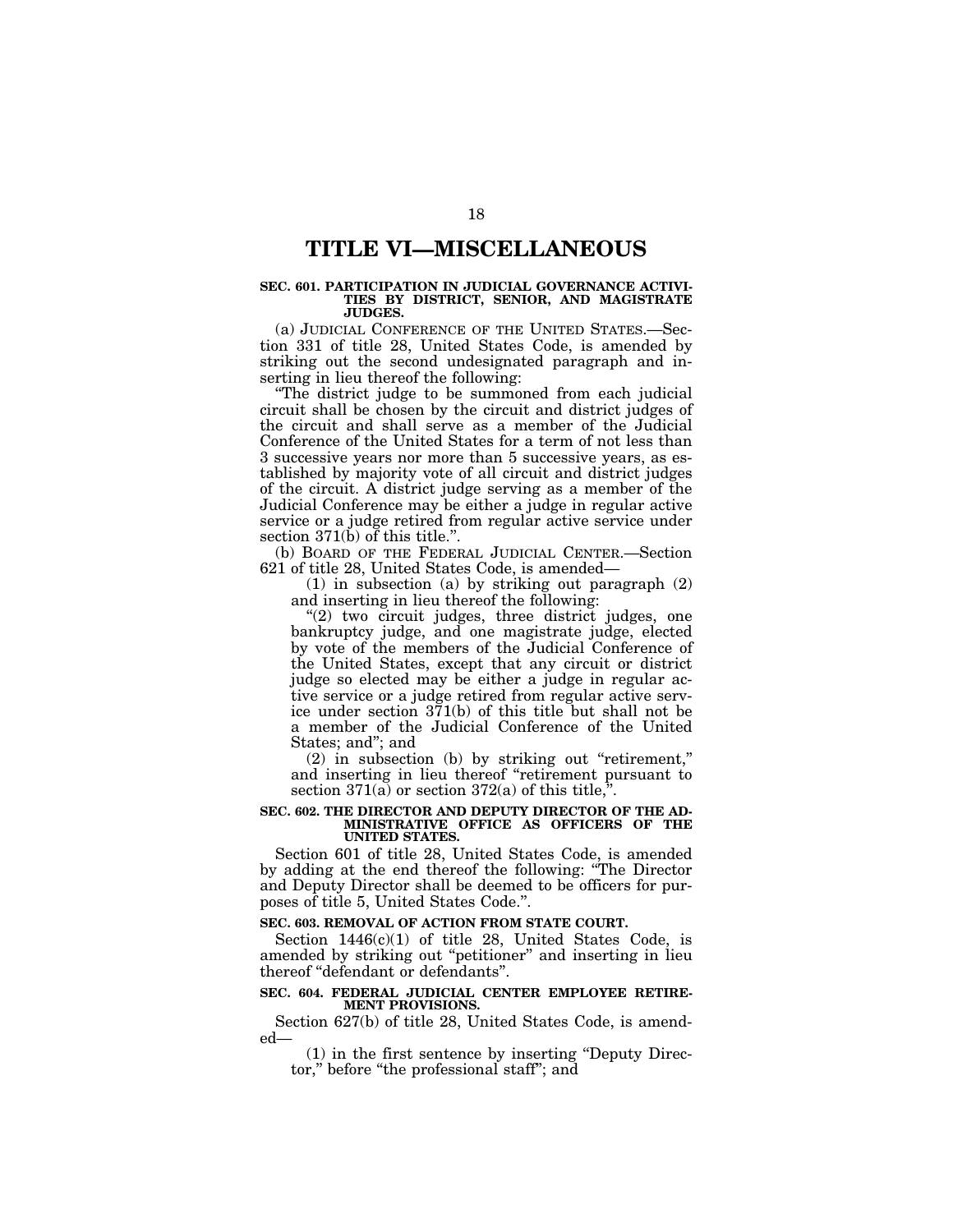(2) in the first sentence by inserting ''chapter 84 (relating to the Federal Employees' Retirement System),'' after "(relating to civil service retirement),".

#### **SEC. 605. ABOLITION OF THE SPECIAL COURT, REGIONAL RAIL REORGANIZATION ACT OF 1973.**

(a) ABOLITION OF THE SPECIAL COURT.—Section 209 of the Regional Rail Reorganization Act of 1973 (45 U.S.C. 719) is amended in subsection (b)—

(1) by inserting " $(1)$ " before "Within 30 days after"; and

(2) by adding at the end thereof the following new paragraph:

"(2) The special court referred to in paragraph (1) of this subsection is abolished effective 90 days after the date of enactment of the Federal Courts Improvement Act of 1996. On such effective date, all jurisdiction and other functions of the special court shall be assumed by the United States District Court for the District of Columbia. With respect to any proceedings that arise or continue after the date on which the special court is abolished, the references in the following provisions to the special court established under this subsection shall be deemed to refer to the United States District Court for the District of Columbia:

"(A) Subsections (c),  $(e)(1)$ ,  $(e)(2)$ ,  $(f)$  and  $(g)$  of this section.

"(B) Sections 202 (d)(3), (g), 207 (a)(1), (b)(1), (b)(2), 208(d)(2), 301 (e)(2), (g), (k)(3), (k)(15), 303 (a)(1),  $(a)(2), (b)(1), (b)(6)(A), (c)(1), (c)(2), (c)(3), (c)(4), (c)(5),$  $304$  (a)(1)(B), (i)(3),  $305$  (c), (d)(1), (d)(2), (d)(3), (d)(4), (d)(5), (d)(8), (e), (f)(1), (f)(2)(B), (f)(2)(D), (f)(2)(E), (f)(3), 306 (a), (b), (c)(4), and 601 (b)(3), (c) of this Act (45 U.S.C. 712 (d)(3), (g), 717 (a)(1), (b)(1), (b)(2), 718(d)(2), 741 (e)(2), (g), (k)(3), (k)(15), 743 (a)(1), (a)(2), (b)(1), (b)(6)(A), (c)(1), (c)(2), (c)(3), (c)(4), (c)(5), 744 (a)(1)(B), (i)(3), 745 (c), (d)(1), (d)(2), (d)(3), (d)(4), (d)(5), (d)(8), (e), (f)(1), (f)(2)(B), (f)(2)(D), (f)(2)(E),  $(f)(3)$ , 746 (a), (b), (c)(4), 791 (b)(3), (c)).

"(C) Sections  $1152(a)$  and  $1167(b)$  of the Northeast Rail Service Act of 1981 (45 U.S.C. 1105(a), 1115(a)).

"(D) Sections 4023 (2)(A)(iii), (2)(B), (2)(C), (3)(C), (3)(E), (4)(A) and 4025(b) of the Conrail Privatization Act (45 U.S.C. 1323 (2)(A)(iii), (2)(B), (2)(C), (3)(C),  $(3)(E)$ ,  $(4)(A)$ ,  $1324(b)$ ).

''(E) Section 24907(b) of title 49, United States Code.

"(F) Any other Federal law (other than this subsection and section 605 of the Federal Courts Improvement Act of 1996), Executive order, rule, regulation, delegation of authority, or document of or relating to the special court as previously established under para $graph (1)$  of this subsection."

(b) APPELLATE REVIEW.—(1) Section 209(e) of the Regional Rail Reorganization Act of 1973 (45 U.S.C. 719) is amended by striking out the paragraph following paragraph (2) and inserting in lieu thereof the following: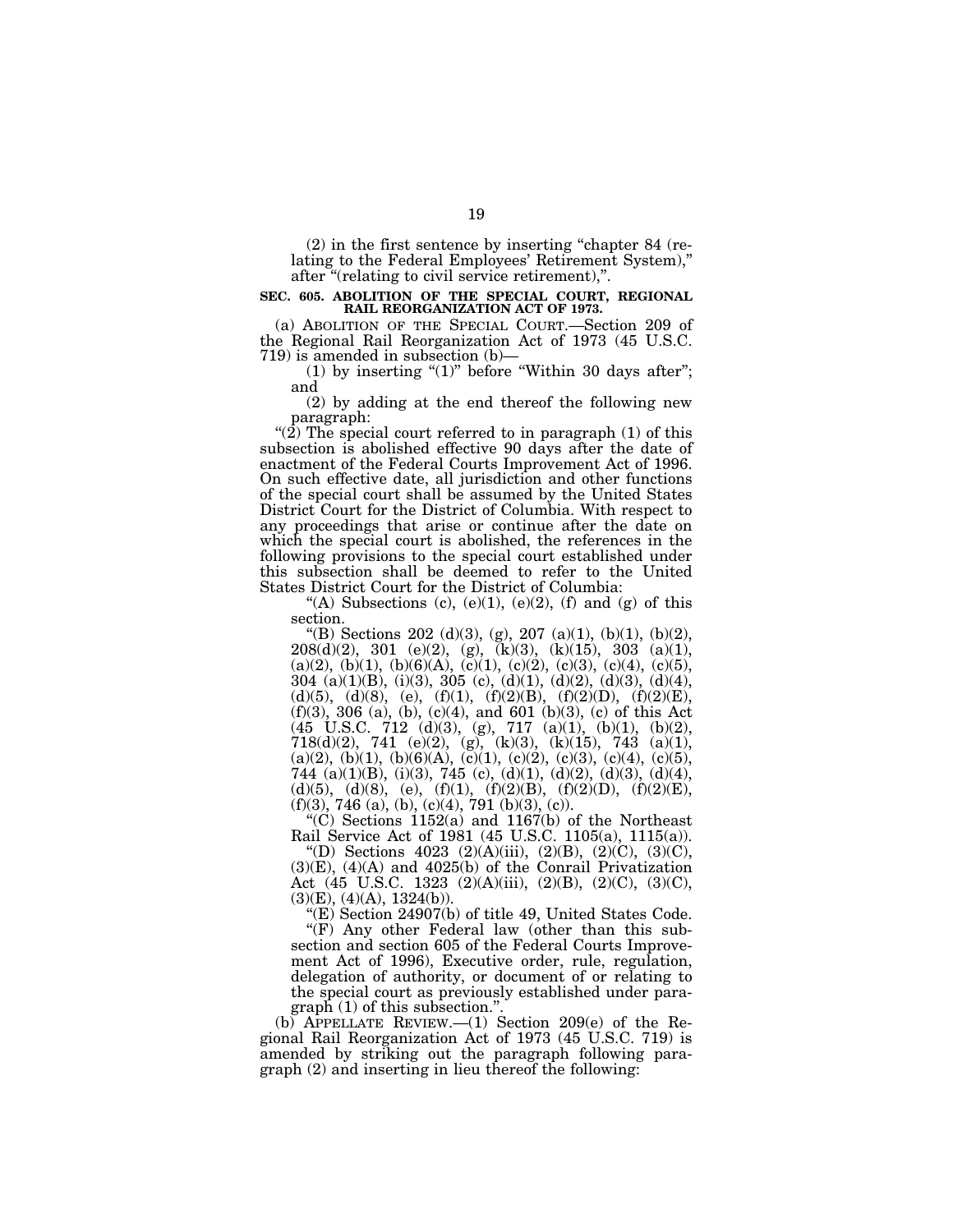''(3) An order or judgment of the United States District Court for the District of Columbia in any action referred to in this section shall be reviewable in accordance with sections 1291, 1292, and 1294 of title 28, United States Code.''.

(2) Section 303 of the Regional Rail Reorganization Act of 1973 (45 U.S.C. 743) is amended by striking out subsection (d) and inserting in lieu thereof the following:

''(d) APPEAL.—An order or judgment entered by the United States District Court for the District of Columbia pursuant to subsection (c) of this section or section 306 shall be reviewable in accordance with sections 1291, 1292, and 1294 of title 28, United States Code.''.

(3) Section 1152 of the Northeast Rail Service Act of 1981 (45 U.S.C. 1105) is amended by striking out subsection (b) and inserting in lieu thereof the following:

''(b) APPEAL.—An order or judgment of the United States District Court for the District of Columbia in any action referred to in this section shall be reviewable in accordance with sections 1291, 1292, and 1294 of title 28, United States Code.''.

(c) TECHNICAL AND CONFORMING AMENDMENTS.—(1) Section 209 of the Regional Rail Reorganization Act of 1973 (45 U.S.C. 719) is further amended—

 $(A)$  in subsection  $(g)$  by inserting "or Court of Appeals for the District of Columbia Circuit" after "Supreme Court''; and

(B) by striking out subsection (h).

(2) Section 305(d)(4) of the Regional Rail Reorganization Act of 1973 (45 U.S.C. 745(d)) is amended by striking out ''a judge of the United States district court with respect to such proceedings and such powers shall include those of''.

(3) Section 1135(a)(8) of the Northeast Rail Service Act of 1981 (45 U.S.C. 1104(8)) is amended to read as follows:

"(8) 'Special court' means the judicial panel established under section 209(b)(1) of the Regional Rail Reorganization Act of 1973 (45 U.S.C. 719 $(b)(1)$ ) or, with respect to any proceedings that arise or continue after the panel is abolished pursuant to section 209(b)(2) of such Act, the United States District Court for the District of Columbia.''.

(4) Section 1152 of the Northeast Rail Service Act of 1981 (45 U.S.C. 1105) is further amended by striking out subsection (d).

(d) PENDING CASES.—Effective 90 days after the date of enactment of this Act, any case pending in the special court established under section 209(b) of the Regional Rail Reorganization Act of 1973 (45 U.S.C. 719(b)) shall be assigned to the United States District Court for the District of Columbia as though the case had originally been filed in that court. The amendments made by subsection (b) of this section shall not apply to any final order or judgment entered by the special court for which—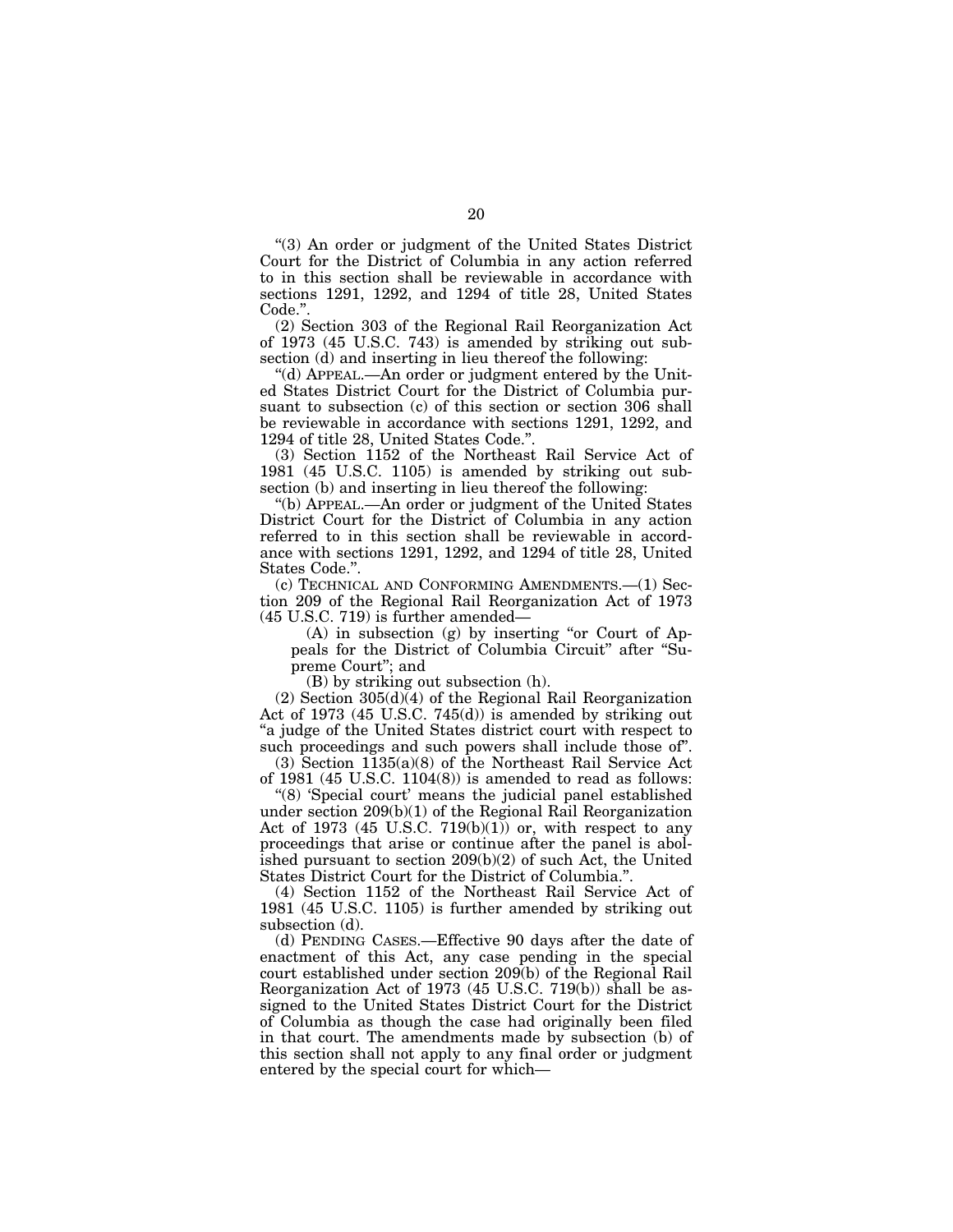(1) a petition for writ of certiorari has been filed before the date on which the special court is abolished; or

(2) the time for filing a petition for writ of certiorari has not expired before that date.

(e) EFFECTIVE DATE.—The amendments made by subsections (b) and (c) of this section shall take effect 90 days after the date of enactment of this Act and, except as provided in subsection (d), shall apply with respect to proceedings that arise or continue after such effective date.

#### **SEC. 606. PLACE OF HOLDING COURT IN THE DISTRICT COURT OF UTAH.**

(a) NORTHERN DIVISION.—Section 125(1) of title 28, United States Code, is amended by inserting ''Salt Lake City and" before "Ogden".

(b) CENTRAL DIVISION.—Section 125(2) of title 28, United States Code, is amended by inserting ", Provo, and St. George" after "Salt Lake City".

#### **SEC. 607. EXCEPTION OF RESIDENCY REQUIREMENT FOR DISTRICT JUDGES APPOINTED TO THE SOUTH-ERN DISTRICT AND EASTERN DISTRICT OF NEW YORK.**

Section 134(b) of title 28, United States Code, is amended—

(1) by inserting ''the Southern District of New York, and the Eastern District of New York," after "the District of Columbia,''; and

(2) by inserting at the end the following: ''Each district judge of the Southern District of New York and the Eastern District of New York may reside within 20 miles of the district to which he or she is appointed.''.

#### **SEC. 608. EXTENSION OF CIVIL JUSTICE EXPENSE AND DELAY REDUCTION REPORTS ON DEMONSTRATION AND PILOT PROGRAMS.**

(a) DEMONSTRATION PROGRAM.—Section 104(d) of the Civil Justice Reform Act of 1990 (28 U.S.C. 471 note) is amended by striking out "December 31, 1996," and inserting in lieu thereof ''June 30, 1997,''.

(b) PILOT PROGRAM.—Section  $105(c)(1)$  of the Civil Justice Reform Act of 1990 (28 U.S.C. 471 note) is amended by striking out "December 31, 1996," and inserting in lieu thereof ''June 30, 1997,''.

#### **SEC. 609. EXTENSION OF ARBITRATION.**

Section 905 of the Judicial Improvements and Access to Justice Act (28 U.S.C. 651 note) is amended in the first sentence by striking out "1997" and inserting in lieu thereof "1998".

#### **SEC. 610. STATE JUSTICE INSTITUTE.**

(a) AUTHORIZATION OF APPROPRIATIONS.—Section 215 of the State Justice Institute Act of 1984 (42 U.S.C. 10713) is amended to read as follows: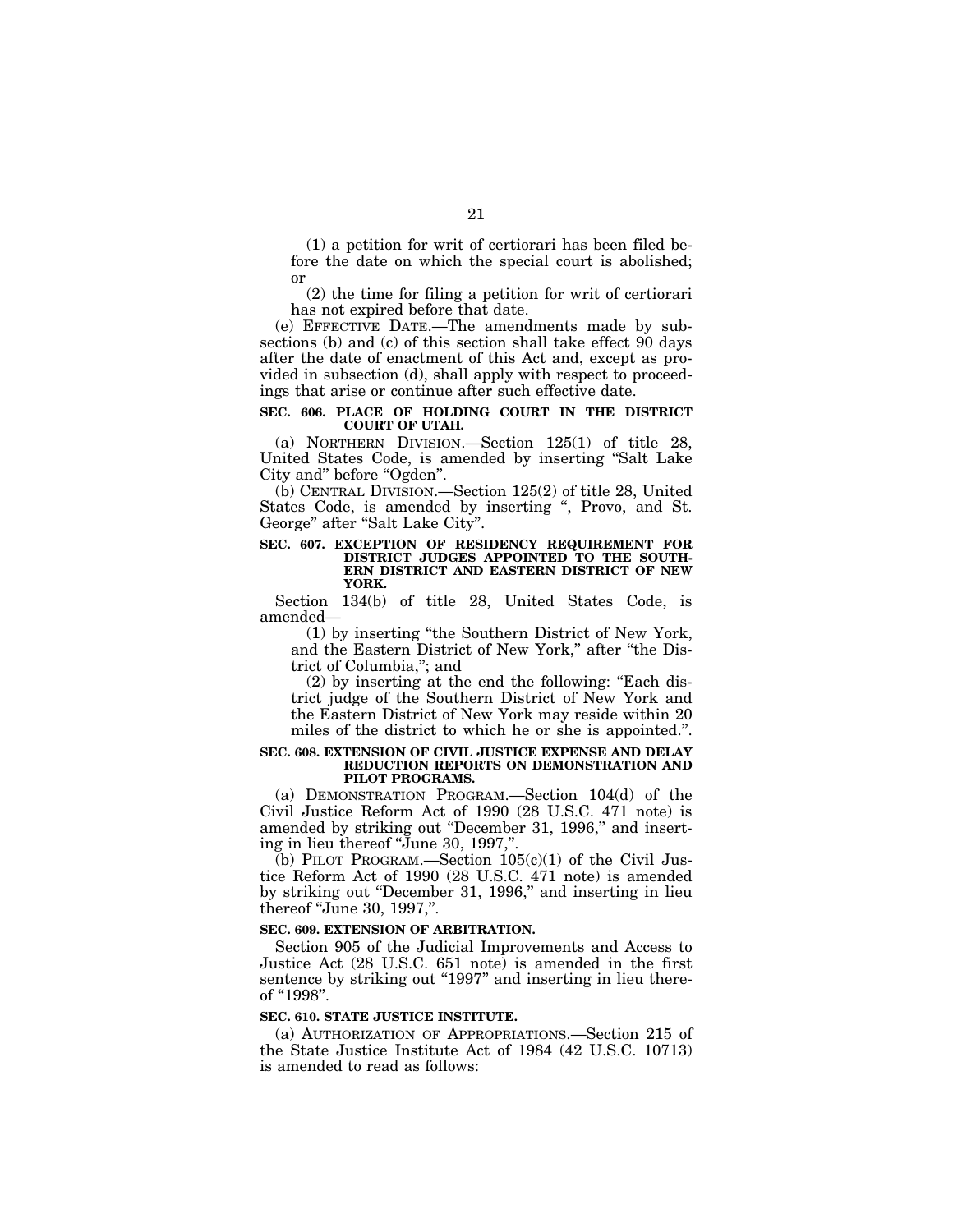#### ''AUTHORIZATION OF APPROPRIATIONS

''SEC. 215. There are authorized to be appropriated to carry out the purposes of this title \$12,500,000 for each of fiscal years 1997, 1998, 1999, and 2000, to remain available until expended.''.

(b) EXECUTIVE COMMITTEE.—Section 204(j) of the State Justice Institute Act of 1984 (42 U.S.C. 10703(j)) is amended by inserting ''(on such occasions as it has been delegated the authority to act for the Board)'' after ''executive committee''.

(c) HOWELL HEFLIN AWARD.—Section 204(k) of the State Justice Act of 1984 (42 U.S.C. 10703(k)) is amended—

 $(1)$  in paragraph  $(5)$  by striking out "and" after the semicolon;

(2) in paragraph (6) by striking out the period and inserting in lieu thereof a semicolon and "and"; and

(3) by adding at the end thereof the following new paragraph:

" $(7)$  present an annual Howell Heflin Award in recognition of an innovative Institute-supported project that has a high likelihood of significantly improving the quality of justice in State courts across the Nation.''.

(d) PRIORITY IN MAKING AWARDS.—Section 206(b) of the State Justice Institute Act of 1984 (42 U.S.C. 10705(b)) is amended—

(1) by redesignating paragraphs (1) through (5) as paragraphs  $(2)$  through  $(6)$ , respectively;

(2) by inserting before paragraph (2) (as redesignated under paragraph (1) of this subsection) the following new paragraph:

"(1) The Institute shall give highest priority to awarding grants to and entering into cooperative agreements or contracts with State and local courts.''; and

(3) in paragraph (2) (as redesignated by paragraph (1) of this subsection)—

(A) by striking out subparagraph (A); and

(B) by redesignating subparagraphs (B) and (C) as subparagraphs (A) and (B), respectively.

(e) GEOGRAPHIC DISTRIBUTION OF GRANTS.—Section 206(b) of the State Justice Institute Act of 1984 (42 U.S.C. 10705(b)) (as amended by subsection (d) of this section) is further amended by adding at the end thereof the following new paragraph:

" $(7)$  In making grants under this title, the Institute shall undertake outreach efforts to assure the widest feasible geographical distribution of grant funds and benefits resulting from grants, consistent with its mission to award grants having the greatest likelihood of improving the quality of justice nationwide.''.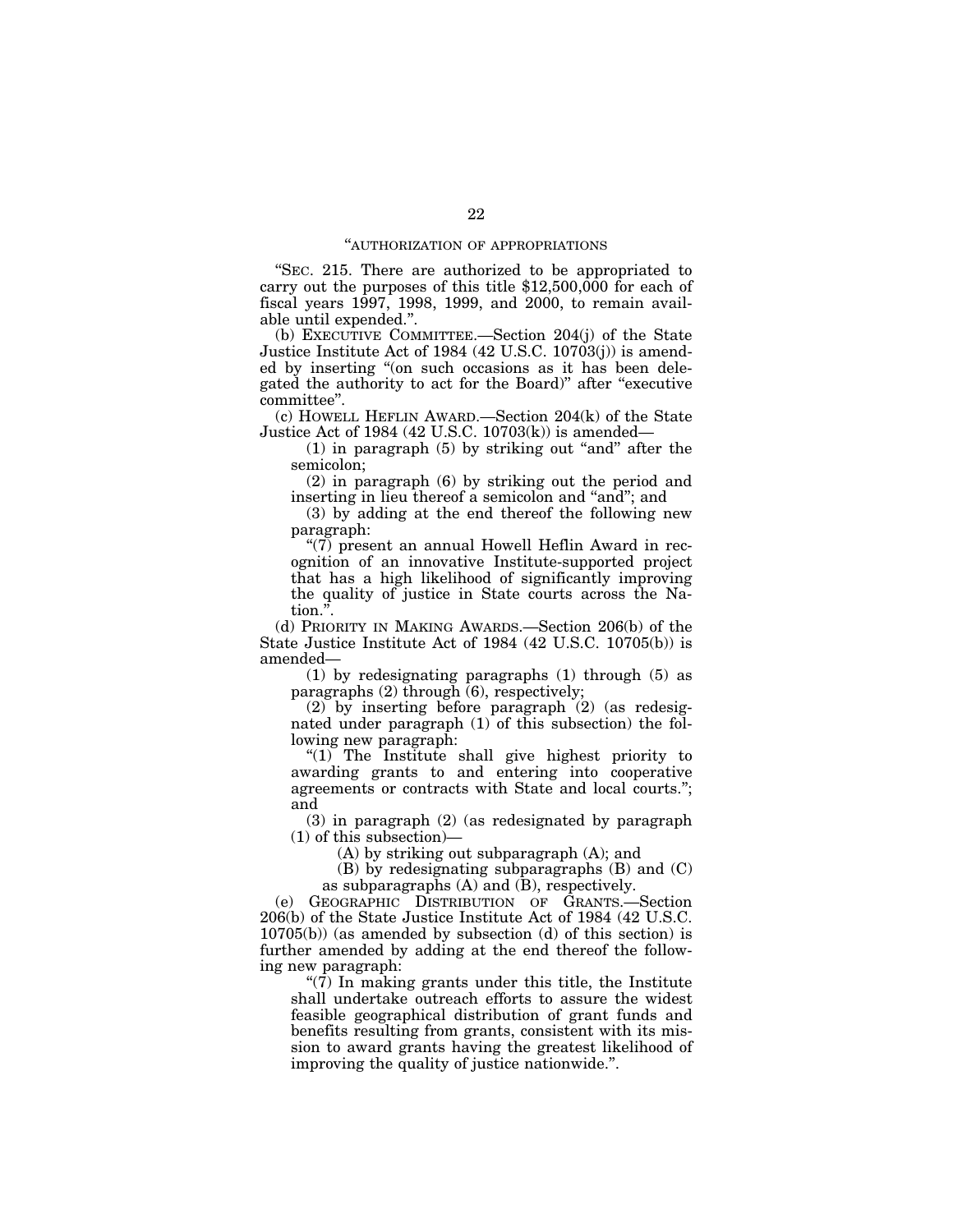(f) NONSUPPLANTATION.—Section 207(d) of the State Justice Institute Act of 1984 (42 U.S.C. 10706(d)) is amended—

(1) in the matter preceding paragraph (1) by inserting "or noncourt related activities of private organizations'' after ''basic court services'';

 $(2)$  in paragraph  $(1)$ —

(A) by striking out ''State or local'' and inserting in lieu thereof ''State, local, or private organizational''; and

 $(B)$  by striking out "or" after the semicolon;

(3) in paragraph (2) by striking out the period and inserting in lieu thereof a semicolon and "or"; and

(4) by adding at the end thereof the following new paragraph:

''(3) to support the activities of any national, State, or local bar association, except for—

''(A) the training of State court judges or court personnel, if such training is not provided by any person or entity other than a bar association; or

''(B) projects conducted in State courts or directly in conjunction with State courts to improve the efficiency of such courts.''.

(g) REPORTS TO CONGRESS.—Section 213 of the State Justice Institute Act of 1984 (42 U.S.C. 10712) is amended to read as follows:

#### ''REPORTS TO CONGRESS

''SEC. 213. Effective January 1, 1997, the Institute shall provide semiannual reports to the Committees on the Judiciary of the Senate and the House of Representatives identifying all grants made by the Institute during the preceding six months. The report shall include the name and address of the grantee, the purpose of the project, the amount of funding provided, and the duration of the project.''.

# I. PURPOSE

The committee believes that S. 1887 will substantially improve the efficiency and fairness of Federal court operations. In large part, the bill is based on recommendations received from the Judicial Conference of the United States which is the governing body of the Federal judiciary. The Judicial Conference, through a variety of committees established by the Conference, continually monitors and evaluates court operations. In addition, several provisions of the bill incorporate recommendations of the Federal Courts Study Committee which Congress created to analyze the courts of the United States and develop a long-term plan for the judicial system.

A primary purpose of S. 1887 is to remedy inefficiencies and, thereby, to reduce judiciary operating costs. The bill makes a variety of improvements in procedures and administration with an emphasis on court operations, the magistrate judges system, the bankruptcy system, and judiciary personnel administration. In addition,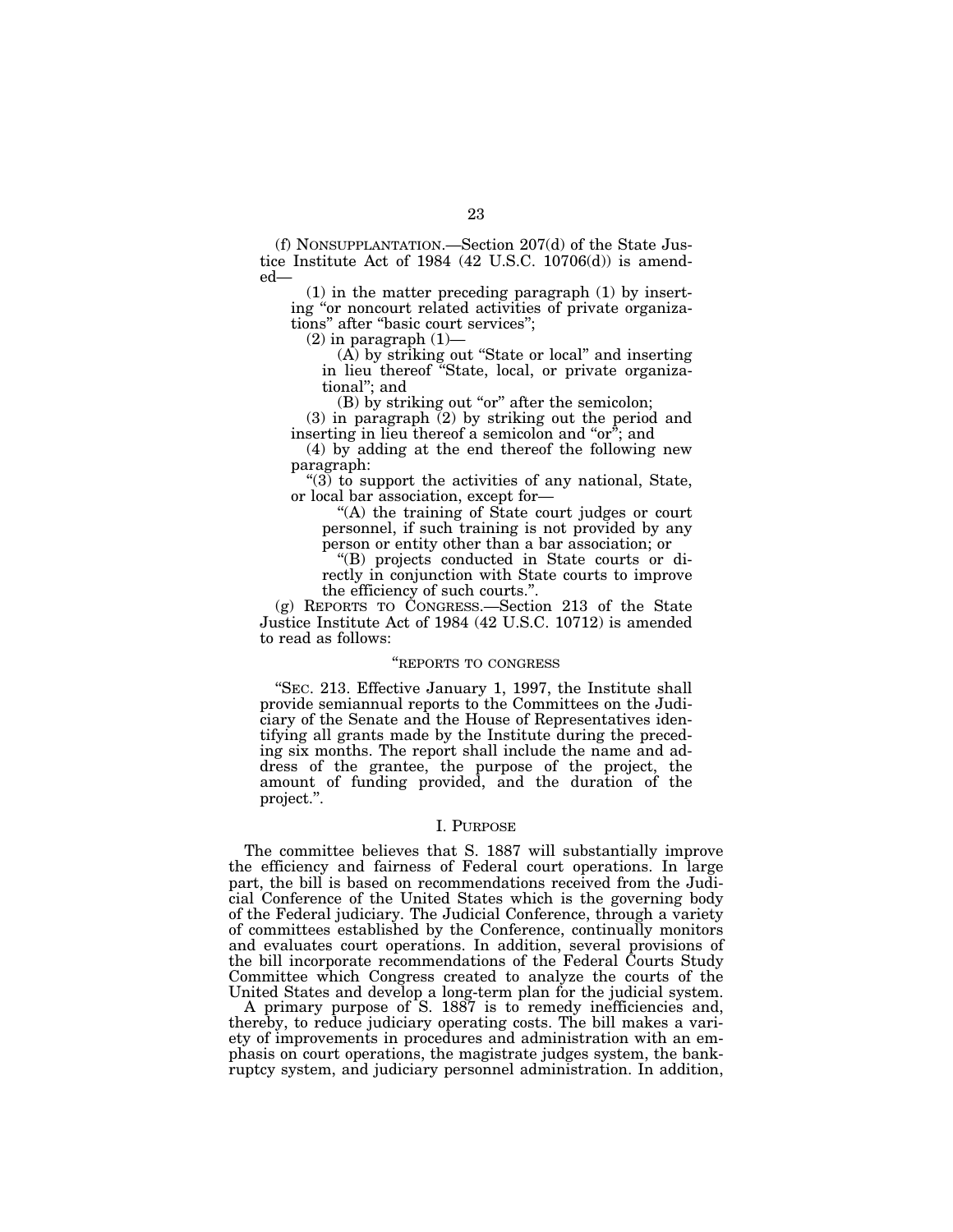the bill will achieve immediate cost savings that will benefit both the Federal judiciary and the Federal treasury.

#### II. LEGISLATIVE HISTORY

Contained in S. 1887 are several proposals carried over from previous Congresses, as well as a number of new proposals supported by the Judicial Conference. This bill was originally introduced by Senators Hatch and Heflin on August 1, 1995, as S. 1101 at the request of the Judicial Conference.

The Senate Judiciary Subcommittee on Administrative Oversight and the Courts held a hearing on S. 1101 on October 24, 1995. Testifying before the subcommittee were the Honorable Barefoot Sanders, chairman of the Committee on the Judicial Branch; the Honorable Gustave Diamond, U.S. District Court; the Honorable Stephen H. Anderson, Committee on Federal-State Jurisdiction; the Honorable W. Earl Britt, president, Federal Judges Association; John J. Curtin, Jr., American Bar Association; Robert L. Fanter, vice president, Defense Research Institute; and Loren E. Weiss, National Association of Criminal Defense Lawyers.

Following the hearing, the subcommittee conducted a lengthy process to improve the bill and to reach a consensus that was agreeable to subcommittee and committee members. Consequently, most of the contentious provisions of the bill were eliminated through this process of creating a bipartisan modification of the bill.

This modification to S. 1101 was reintroduced by Senators Grassley, Hatch, and Heflin as S. 1887, the Federal Court Improvements Act of 1996. The bill was amended in subcommittee to include reauthorization of the State Justice Institute. On July 19, 1996, S. 1887 was polled out of the subcommittee to the full committee by a vote of 6 to 0, with one abstention. On July 25, 1996, the Judiciary Committee considered S. 1887 and reported the bill to the Senate by unanimous consent after adopting three amendments.

#### III. VOTES OF THE COMMITTEE

The Senate Judiciary Committee, with a quorum present, met on Thursday, July 25, 1996, at 10 a.m. to mark up S. 1887. The following rollcall votes occurred on the bill and amendments proposed thereto:

(1) The Thurmond amendment prohibits an award of costs and attorney's fees against a judge for actions taken in a judicial capacity, unless an action is clearly in excess of the judge's jurisdiction.

The amendment was approved by a roll call vote of 14 yeas and 4 nays.

Thurmond Biden Simpson Kennedy Grassley<br>Specter Brown Thompson Kyl DeWine

YEAS NAYS

Feingold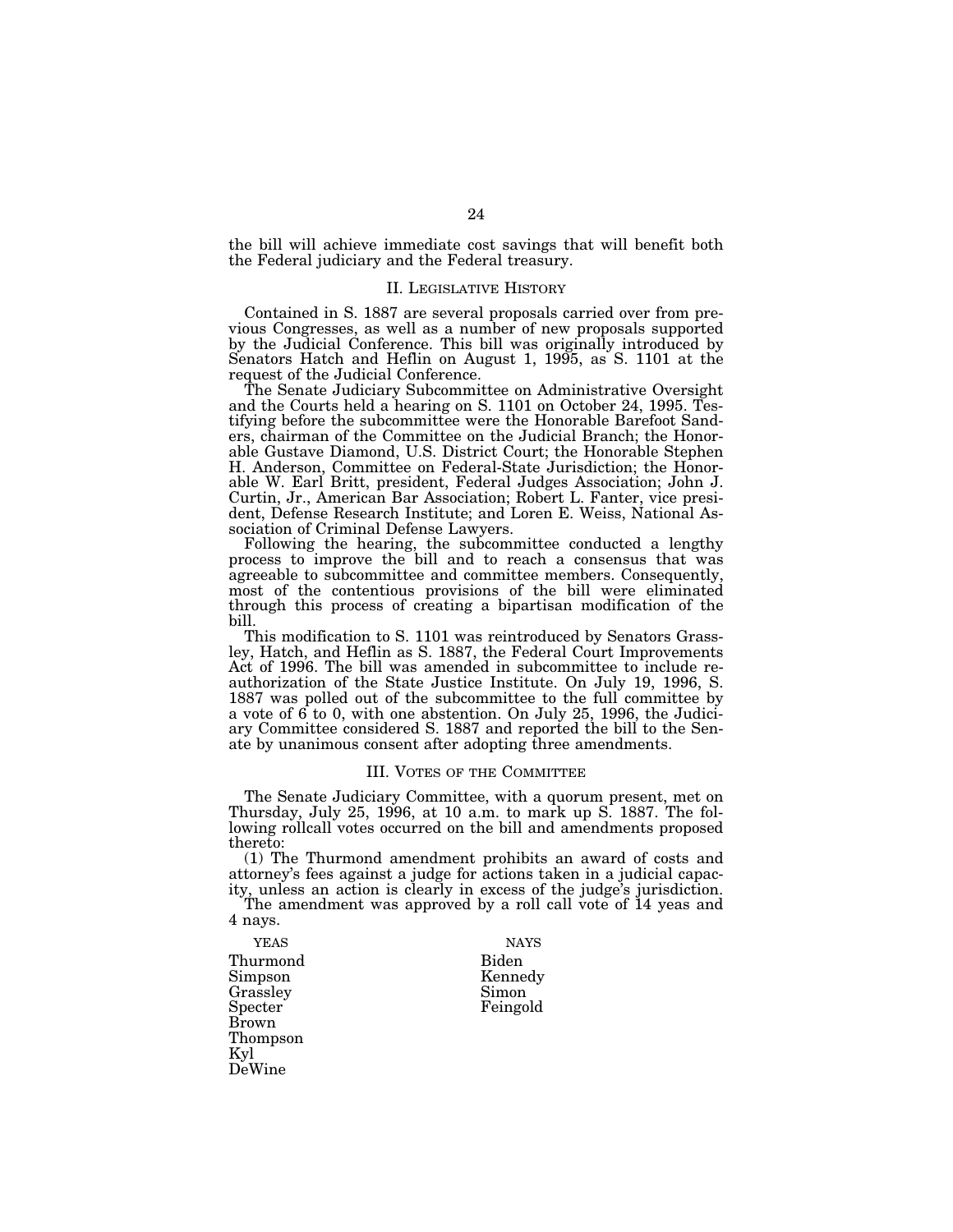Abraham Hatch Leahy Heflin Kohl Feinstein

(2) The Heflin amendment modifies section 305 of the bill which allows judicial officers authority to carry firearms for self-defense in all 50 States and the District of Columbia under regulations promulgated by the Judicial Conference.

The amendment was approved by unanimous consent.

(3) The Kohl amendment allows the disclosure of information obtained through discovery or an order restricting access to court records in a civil case unless a court makes particularized findings of fact to the contrary.

The amendment was approved by a rollcall vote of 11 yeas and 7 nays.

Biden Thurmond Kennedy Grassley Leahy Brown Simon<br>Kohl Feinstein Feingold Simpson Specter DeWine

**YEAS** NAYS Thompson<br>Kyl Abraham<br>Hatch

#### IV. SECTION-BY-SECTION ANALYSIS

#### TITLE I—CRIMINAL LAW AND CRIMINAL JUSTICE AMENDMENTS

*Sec. 101.—New Authority for probation and pretrial services officers*

This section provides Federal authority for probation and pretrial services officers to carry firearms under rules prescribed by the Director of the Administrative Office of the United States Courts, if approved by the appropriate district court.

Probation and pretrial services officers may presently carry weapons under circumstances specified by the Judicial Conference only if State law permits. In some jurisdictions, State law prohibits or limits these officers from carrying weapons, even where the officer has Federal court approval to do so. In those States, the personal security of these officers is being compromised. Without a Federal statute authorizing officers to carry firearms, these officers can encounter legal problems in crossing state lines while performing their duties. For example, when an officer is working in the community supervising offenders near a State border, the officer's State authorization to carry firearms may not be legal if the officer should cross a state border while conducting normal supervision activities. An offender may have a nearby job in an adjacent State and the officer must travel to the job site to verify the employment.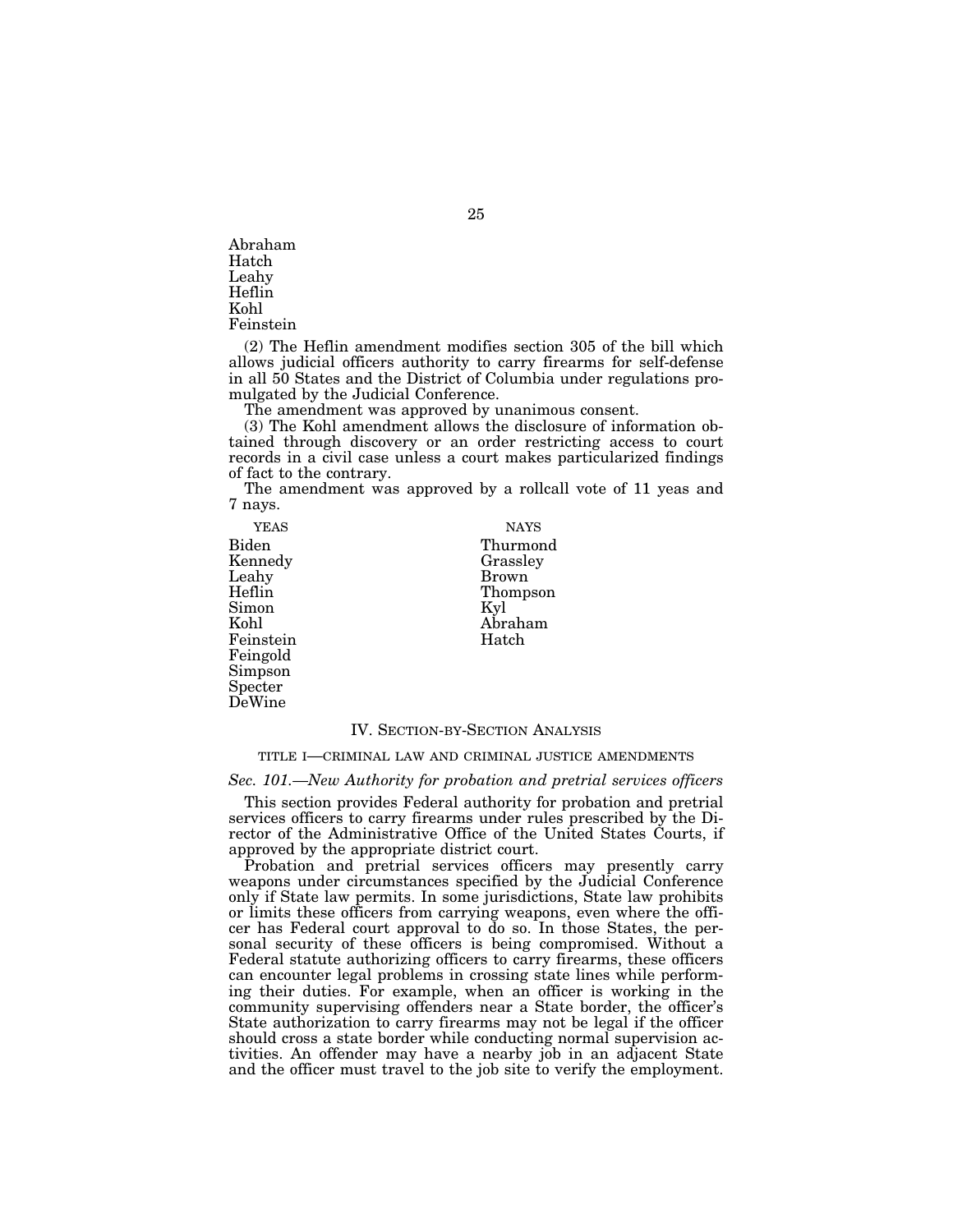Congress has addressed and remedied this problem for the employees of other Federal Government agencies involved in the criminal justice system, e.g., Bureau of Prisons, 18 U.S.C. 3050; Drug Enforcement Administration, 21 U.S.C. 878; Environmental Protection Agency, 18 U.S.C. 3063; Federal Bureau of Investigation, 18 U.S.C. 3052; Postal Service, 18 U.S.C. 3061; Secret Service, 18 U.S.C. 3056; U.S. Marshals Service, 18 U.S.C. 3053. This section provides identical legal treatment for Federal probation and pretrial officers.

#### *Sec. 102.—Tort Claims Act amendments relating to liability of Federal public defenders*

In *Ferri* v. *Ackerman,* 444 U.S. 193 (1979), the Supreme Court held that public defenders were not immune from malpractice actions. After considering whether to ask Congress to amend the Federal Tort Claims Act (FTCA), 28 U.S.C. 2671 et seq., to bring Federal public defenders within its coverage, the Judicial Conference instead proposed amending the Criminal Justice Act to provide malpractice coverage. Such authority was added by the Criminal Justice Act Revision of 1986 and is currently set forth in 18 U.S.C.  $3006A(g)(3)$ . That provision authorizes the Director of the Administrative Office of the United States Courts to ''provide representation for and hold harmless, or provide liability insurance for'' Federal defenders ''for money damages for injury, loss of liberty, loss of property, or personal injury or death arising from malpractice or negligence \* \* \* in furnishing representational services \* \* while acting within the scope of that person's office or employment.''

In 1991, the Supreme Court in *United States* v. *Smith,* 499 U.S. 160 (1991), held that the FTCA is the sole vehicle for pursuing common law torts against Federal Government employees. Following that decision, the seventh circuit held that a Federal public defender is an ''employee of the government'' for purposes of the FTCA, and the exclusive remedy for alleged malpractice would be an action against the United States under the FTCA. *Sullivan* v. *U.S.,* 21 F.3d 198 (7th Cir. 1994).

The amendment made by this section exempts Federal public defender organization officers and employees from the FTCA for claims related to representational services and relies instead on the malpractice provision of 18 U.S.C.  $3006A(g)(3)$  specifically enacted in 1986 to deal with such claims. This simplifies the provision of representation to Federal public defender employees and avoids creating unnecessary conflicts of interest for the United States attorney and the Federal public defender.

## TITLE II—JUDICIAL PROCESS IMPROVEMENTS

#### *Sec. 201.—Duties of magistrate judge on emergency assignment*

This section authorizes magistrate judges temporarily assigned to another judicial district because of an emergency to dispose of civil cases with the consent of the parties. Magistrate judges sitting in their own districts already possess this authority. Magistrate judges serving on emergency assignment, therefore, would have the same authority as those serving in regular status.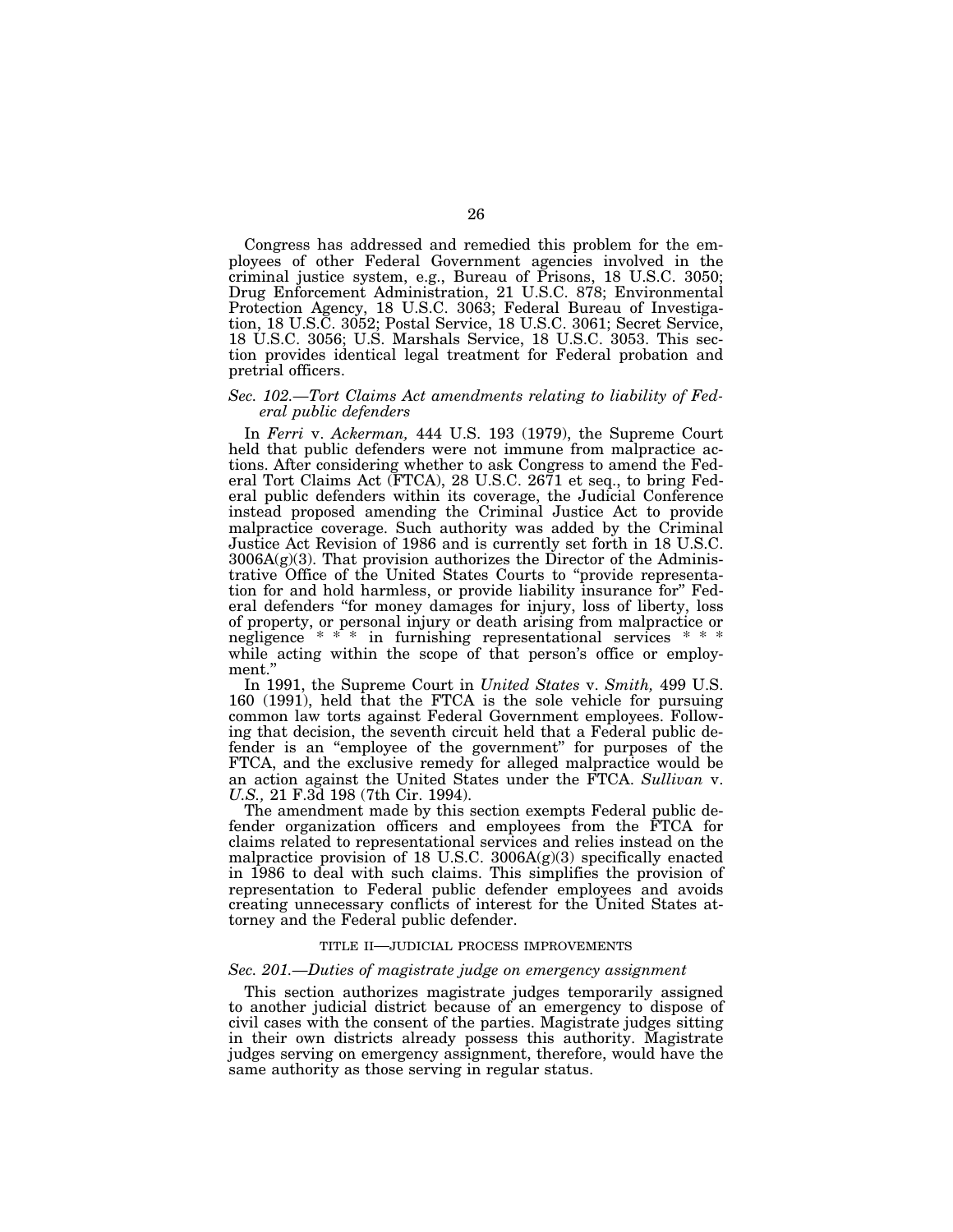Section 636(f) of title 28 permits the temporary assignment of a magistrate judge from one judicial district to another in emergency situations upon the concurrence of the chief judges of the districts involved. The magistrate judge may perform duties specified in section 636 (a) and (b). Subsection (f) was added to the Federal Magistrates Act in 1972. The civil consent provisions in section 636(c) were enacted in 1979, subsequent to the enactment of the emergency provisions. It would appear that through oversight no corresponding subsection (f) amendment was made in 1979 to permit magistrate judges on emergency assignment in another district to enter judgment in civil cases upon the consent of the parties. Accordingly, this section corrects that oversight.

#### *Sec. 202.—Consent to trial in certain criminal actions*

Under 18 U.S.C. 3401(b), U.S. magistrate judges may not try a misdemeanor or petty offense case unless the defendant files a written consent to be tried before a magistrate judge and specifically waives in writing the right to be tried by an article III judge. Before the defendant files such consent, the magistrate judge must ''carefully explain'' to the defendant that he or she has a right to trial before an article III judge. This section removes this restriction in petty offense cases, thereby authorizing magistrate judges to try petty offense cases without the consent of the defendants. The section also authorizes magistrate judges to try class A misdemeanor cases upon either written consent or oral consent of the defendant on the record.

#### Elimination of consent in petty offense cases

Section 19 of title 18, United States Code, defines a petty offense as a class B misdemeanor, a class C misdemeanor, or an infraction for which the maximum term of incarceration is 6 months and the maximum fine is \$5,000 for an individual. In large part, petty offense cases heard in Federal courts involve traffic violations or other violations of regulations governing Federal enclaves, including national parks and military bases.

This section eliminates the option a defendant currently has in a proceeding before a magistrate judge to insist on article III court disposition of a petty offense. This amendment provides an efficient, professional forum for dealing with misconduct of a minor nature, most often occurring on Federal enclaves and typically remote from article III facilities. Most defendants routinely consent to proceeding before a magistrate judge.

However, some defendants purposely decline to consent to a trial before a magistrate judge, expecting the prosecution to drop the charges rather than incur the expense and inconvenience of trial before an article III judge when compared to the seriousness of the misconduct. Other defendants decline to consent for a variety of different reasons, often with a similar result.

An additional benefit of this section is the elimination of the necessity of a complicated procedure on the record for obtaining an ''informed consent to proceed'' from each defendant. This section, therefore, enhances the efficiency of the courts and eliminates abusive manipulation of the system by some defendants.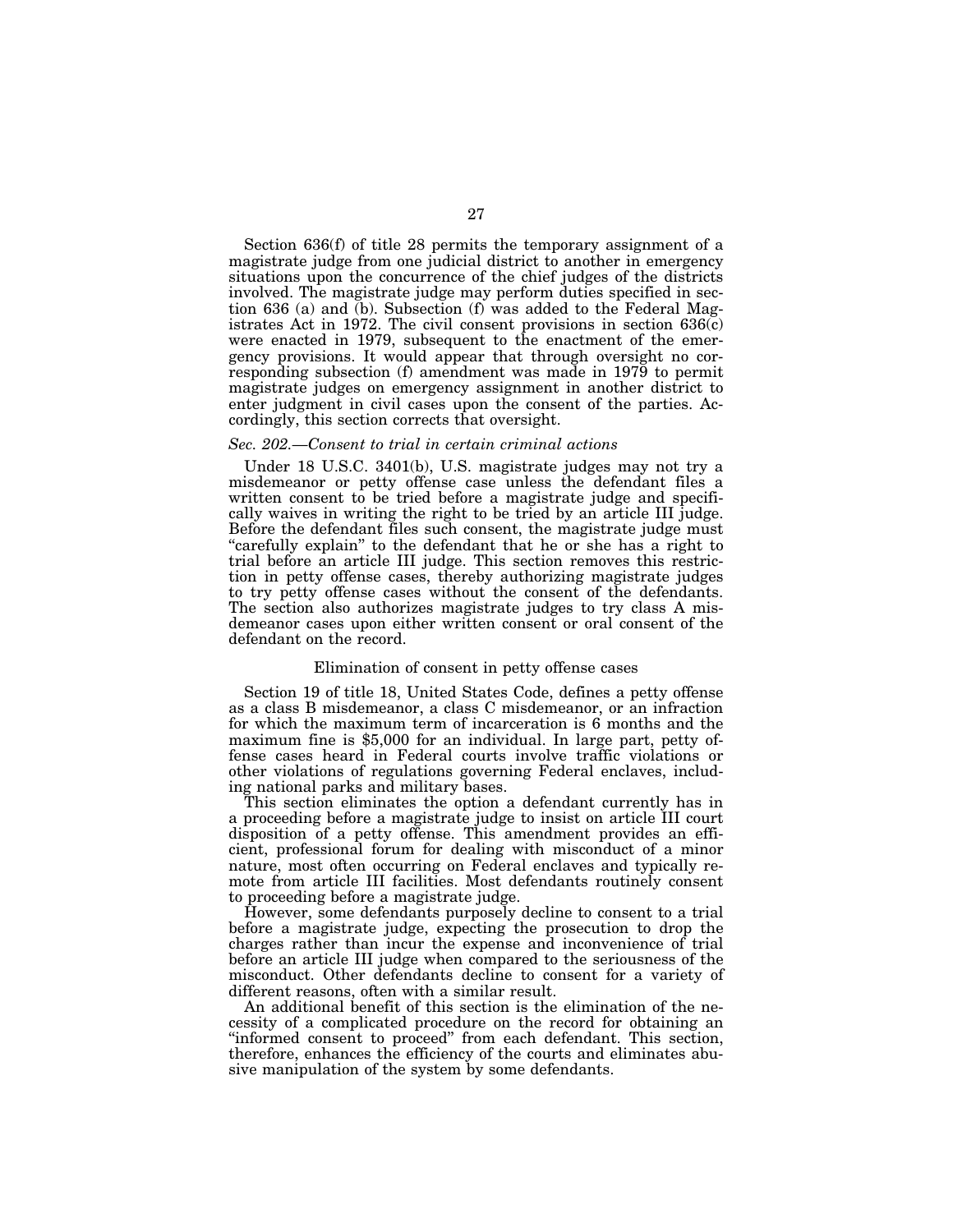The committee believes the Federal magistrate judge system is mature and well equipped to provide a fair and effective means for processing petty offense cases without resort to an article III judge. The Judicial Conference has repeatedly recognized this capability by endorsing the elimination of consent in petty offense cases. In 1979, the Conference favored the elimination of consent in petty offense cases during the congressional debate over the 1979 amendments to the Federal Magistrates Act. In 1981, the Judicial Conference restated its support for eliminating consent in ''The Federal Magistrates System, Report to the Congress by the Judicial Conference of the United States.'' In September 1991, the Judicial Conference again endorsed the provision in proposed housekeeping legislation that would eliminate a defendant's consent to trial by a magistrate judge in petty offense cases.

Some have argued that a constitutional issue may arise because petty offenses require adjudication by an article III judge. However, there is no constitutional right to adjudication of a petty offense case before an article III judge. *Palmore* v. *United States,* 411 U.S. 389, 400–403 (1973). In addition, there is a longstanding tradition of such matters being tried by judicial officers other than article III judges. (Committee on the Administration of the Magistrate Judges System of the Judicial Conference of the United States, December 1, 1995). Moreover, at the time the Constitution was ratified, petty offense cases were handled routinely by justices of the peace and other lower level judicial officers in Britain and in the newly formed States of the United States. Doub & Kestenbaum, ''Federal Magistrates for the Trial of Petty Offenses: Need and Constitutionality,'' 107 U. Pa. Law Rev. 443 (1959).

#### Oral consent in class A misdemeanor cases

There is no legal significance between written consent and consent made orally on the record, provided that the defendant's consent is made with full knowledge of the consequences of such consent, is intelligently given, and is voluntary. This section preserves such knowing and voluntary consent. However, the execution of written consent by each class A misdemeanor defendant often unnecessarily prolongs the time needed to hear each case. The elimination of the written consent requirement saves time and eases burdensome paperwork for the magistrate judges and other district court personnel.

Many of the concerns that led Congress to enact the written consent provisions of 18 U.S.C. 3401 in 1979 have receded. Congress demonstrated that it is comfortable with the quality and competence of magistrate judges and less concerned about coerced consent when it relaxed the provisions of 28 U.S.C. 636(c) governing litigant consent to civil trials by magistrate judges in 1990. Similar reasoning is also applicable to misdemeanor consent provisions. The new section thus preserves the misdemeanor defendant's right to choose adjudication of a case by an article III judge while also improving judicial efficiency.

The other changes made by this section bring other statutes into conformity with the effects of section 202(a) discussed above.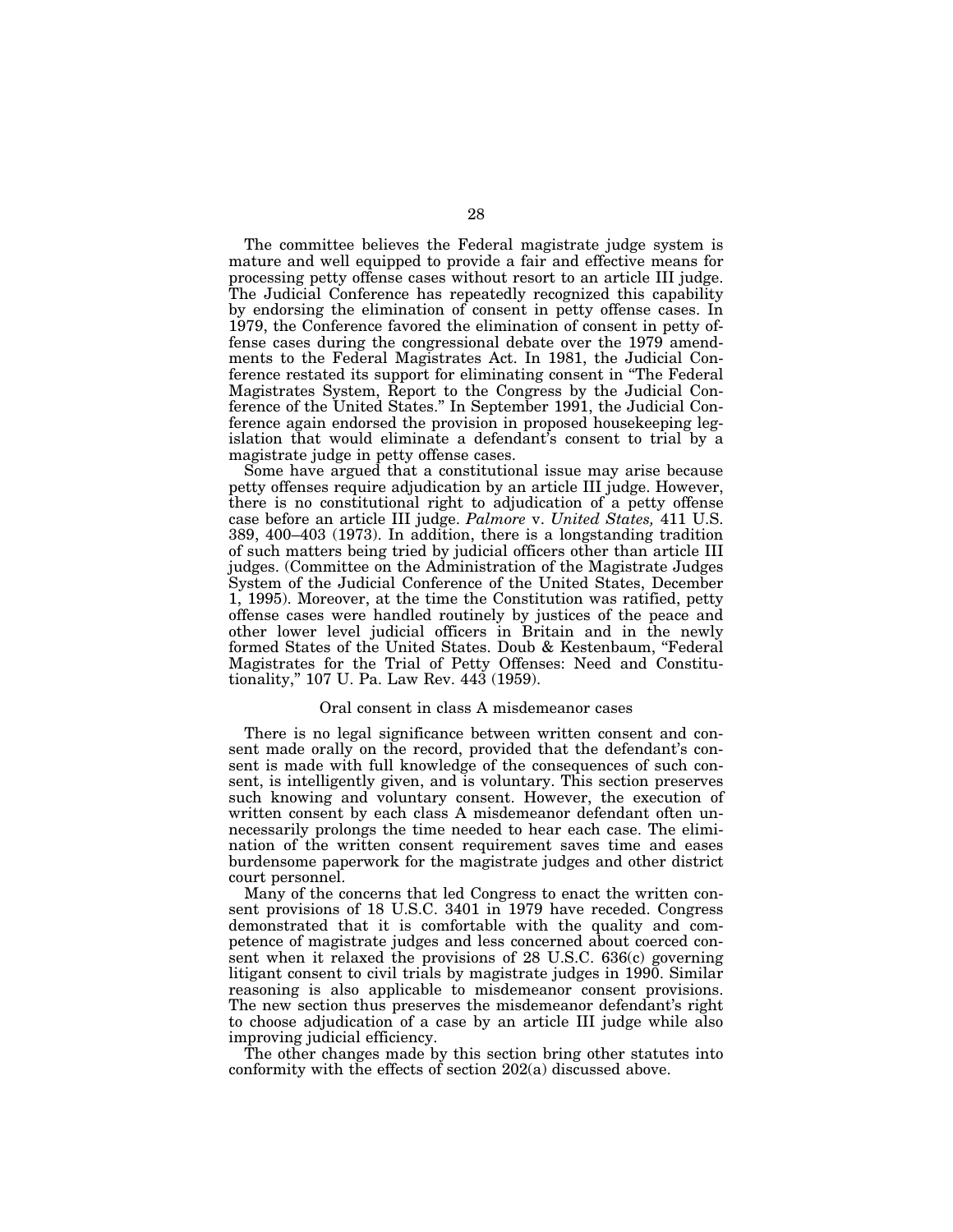#### *Sec. 203.—Venue in civil actions*

The Judicial Conference considered a recommendation to repeal 28 U.S.C. 1392(a), providing that ''Any civil action, not of a local nature, against defendants residing in different districts in the same State, may be brought in any of such districts.'' Based on recent amendments to subsections 1391 (a)(1) and (b)(1), the Judicial Conference concluded that subsection 1392(a) is redundant and should be repealed. This section eliminates subsection 1392(a) of title 28, United States Code.

#### *Sec. 204.—Registration of judgments for enforcement in other districts*

This section clarifies that in 28 U.S.C. 1963, a judgment in an action for recovery of money or property that was entered in a court of appeals or a bankruptcy court may also be registered for enforcement purposes in any district. Such judgments of a district court are currently covered by this statute. As a practical matter, bankruptcy courts, as adjuncts to the district courts, have been relatively unaffected by the present law specifying the district court. However, this change is necessary to clarify the statute as to bankruptcy courts and to enable courts of appeal judgments to be registered for enforcement in other districts. This need arises at the appellate level especially in the enforcement of administrative law orders which have been appealed to the courts of appeal, but are to be enforced at the district level.

#### *Sec. 205.—Vacancy in clerk position; absence of clerk*

While it might be thought self-evident that deputy clerks may act for the clerk of court whenever the clerk is unable to perform official duties for any reason, the current language of 28 U.S.C. 954 speaks only to deputy clerks acting in lieu of a deceased clerk. This section amends section 954 to clarify that deputy clerks may act whenever the clerk cannot perform his or her official duties. It also permits the court to designate an acting clerk of court, when it is expected that the clerk will be unavailable or the office of clerk will be vacant for a prolonged period. This section also deletes an obsolete provision in section 954 relating to the compensation of a deceased clerk of the Supreme Court. A conforming amendment changes the chapter's table of contents.

#### *Sec. 206.—Diversity jurisdiction*

This section amends 28 U.S.C. 1332, relating to diversity juris- diction to raise the jurisdictional amount from \$50,000 to \$75,000. The Judicial Conference requested that Congress not only increase the threshold amount, but also index it to inflation and eliminate the in-state plaintiff in diversity jurisdiction cases.

The committee recognizes the importance of balancing the need to assist the Federal judiciary in reducing its increasing caseload with the needs of those making use of our Federal courts. The committee determined the most reasonable modification, at this time, is to raise the jurisdictional amount, but not index it, and to leave the in-state plaintiff as it is.

The adjustment of the jurisdictional amount provides claims with substantial amounts at issue access to a Federal forum, if diversity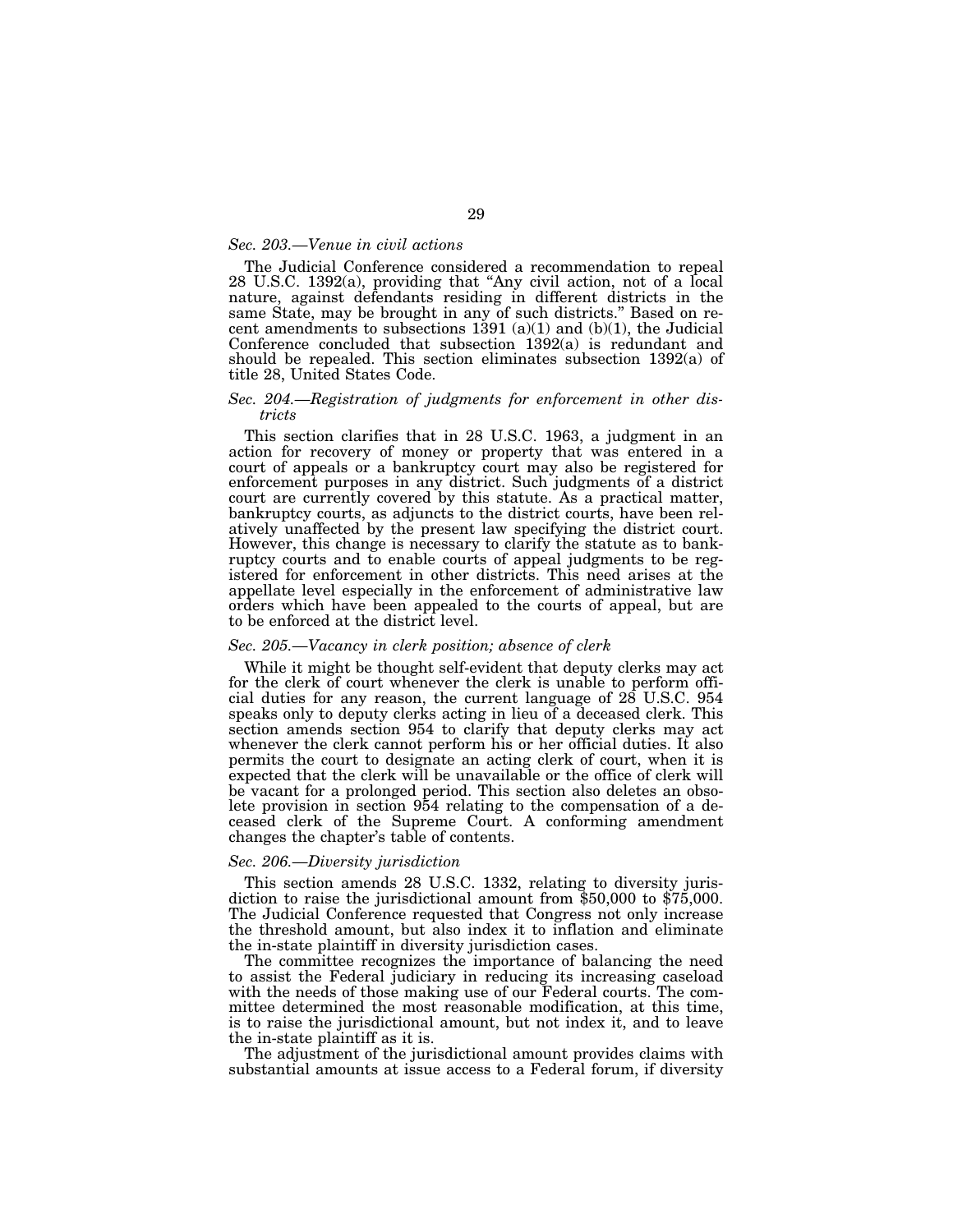of citizenship among the parties exists. The most recent change in the jurisdictional amount became effective in May 1989 pursuant to the Judicial Improvements and Access to Justice Act (Public Law No. 100–702), which increased the amount from \$10,000 to \$50,000.

#### *Sec. 207.—Bankruptcy administrator program*

This section provides statutory authority for bankruptcy administrators in Alabama and North Carolina to appoint bankruptcy case trustees, standing trustees, examiners, and committees of creditors and equity security holders, as is done in the rest of the country by U.S. trustees. Bankruptcy administrators also are given authority to fix standing trustee's maximum annual compensation and percentage fee. Because subtitle A of title II of the Bankruptcy Judges, United States Trustees, and Family Farmer Bankruptcy Act of 1986 (Public Law 99–554; 28 U.S.C. 581 note) is not effective in the judicial districts in Alabama and North Carolina, this section amends the former provisions of the Bankruptcy Code which are in effect in those States.

Experience with the bankruptcy administrator program has shown that it is desirable to have bankruptcy administrators make these appointments and fix standing trustees' compensation and percentage fee. Acting pursuant to regulations adopted by the Judicial Conference of the United States and guidelines promulgated by the Director of the Administrative Office of the United States Courts, bankruptcy administrators currently make recommendations to the court on these matters.

Authorizing bankruptcy administrators to make these appointments and fix standing trustees' compensation and percentage fee directly also furthers one of the central goals of the Bankruptcy Reform Act of 1978, Public Law 95–598, freeing bankruptcy judges from an administrative role in their cases. Although the 1986 act authorized U.S. trustees to perform these functions, it did not specifically authorize bankruptcy administrators to do so, even though the two officials have similar roles in overseeing the administration of estates and supervising trustees and other fiduciaries in bankruptcy cases.

This section also authorizes bankruptcy administrators to serve as trustees in bankruptcy cases, when necessary. Bankruptcy administrators would be granted the same authority to serve as trustees in chapter 7 cases as U.S. trustees, that is, when none of the members of the panel of private trustees is disinterested and willing to serve in the case. Like U.S. trustees, bankruptcy administrators could serve as case trustees in chapter 12 and chapter 13 cases and, like assistant U.S. trustees, as standing trustees. Assistant U.S. trustees are authorized to serve as standing trustees because of differences in the way the program is structured.

# *Sec. 208.—Removal of cases against the United States and Federal officers or agencies*

This section allows civil actions and criminal prosecutions against Federal agencies as well as those against Federal officers sued in either an individual or official capacity to be removed to Federal district court. A Federal forum in such cases is important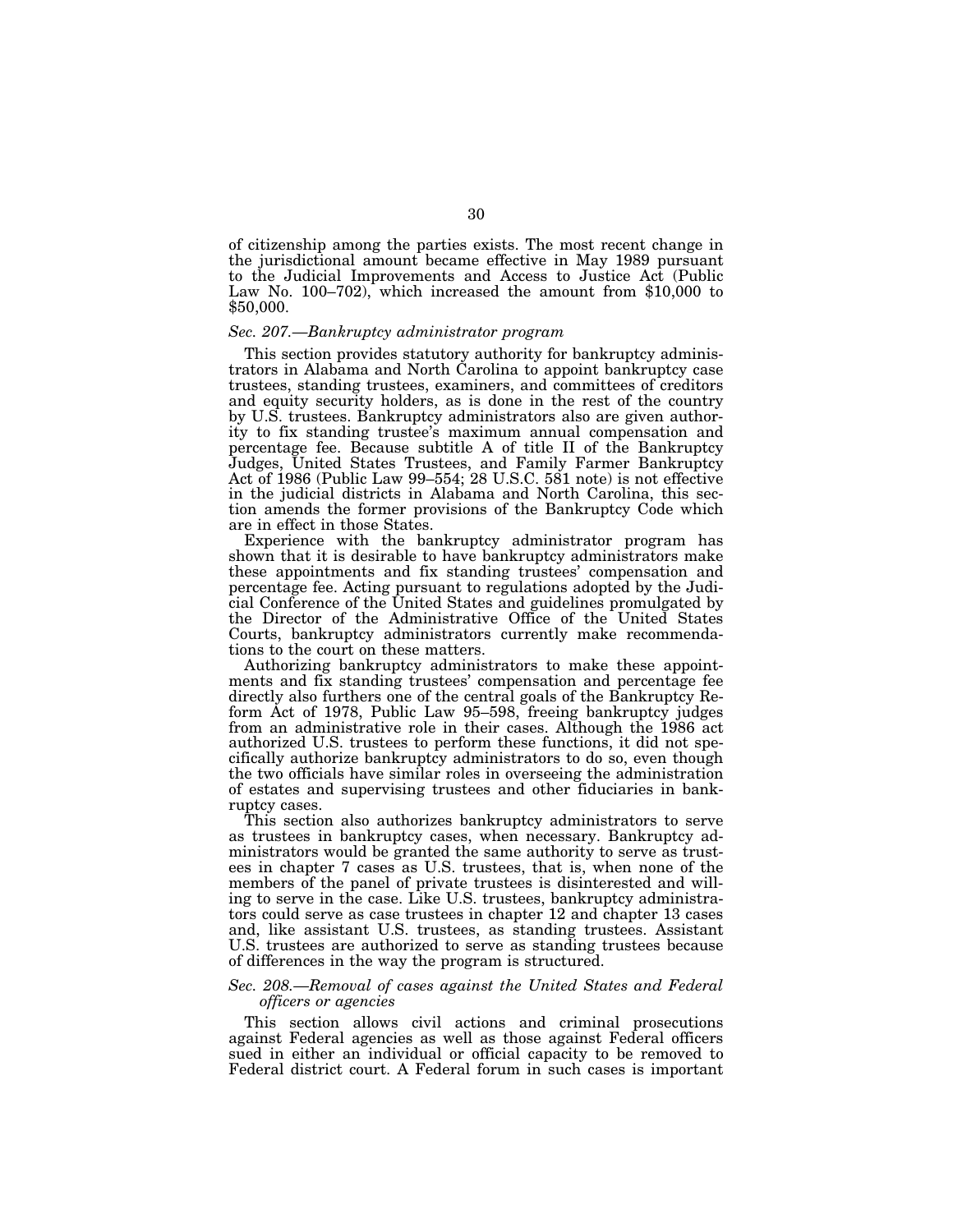since state court actions against Federal agencies and officers often involve complex Federal issues and Federal-State conflicts. This bill legislatively reverses the Supreme Court's decision in *International Primate Protection League, et al.* v. *Administrators of Tulane Educational Fund, et al.,* 111 S.Ct. 1700 (1991), which held that only Federal officers, not Federal agencies, may remove State court actions to Federal court pursuant to 28 U.S.C. 1442(a)(1).

This section fulfills Congress' intent that questions concerning the exercise of Federal authority, the scope of Federal immunity and Federal-State conflicts be adjudicated in Federal court. It also clarifies that suits against Federal agencies, as well as those against Federal officers sued in either an individual or official capacity, may be removed to Federal district court. This section does not alter the requirement that a Federal law defense be alleged for a suit to be removable pursuant to 28 U.S.C. 1442(a)(1).

#### *Sec. 209.—Appeal route in civil cases decided by magistrate judges with consent*

In cases where parties to a civil action have consented to casedispositive authority of a magistrate judge, current law permits an appeal of the judgment directly to the court of appeals or, as an alternative and if the parties agree, to a district judge followed by discretionary review in the court of appeals.

This section eliminates the alternative route of appeal to the district judge, as recommended in the Judicial Conference's Long Range Plan for the Federal Courts. Although intended as a less expensive means of obtaining appellate review, this alternative appeal route is inconsistent with the principle underlying the "consent'' authority of magistrate judges—that the parties agree to disposition of their case without involving a district judge. A single forum of appeal in civil consent cases simplifies court procedures and recognizes the existing practice in most districts.

# *Sec. 210.—Reports by judicial councils relating to misconduct and disability orders*

This section requires each Judicial Council to submit an annual report to the Administrative Office of the United States Courts on the number and nature of orders relating to judicial misconduct or disability under 28 U.S.C. 332. This reporting requirement was recommended by the Report of the National Commission on Judicial Discipline and Removal (August 1993), which found that reliable information concerning Council orders was difficult to obtain.

## *Sec. 211.—Protective orders; sealing of cases; disclosure of information*

This section requires that before a judge can enter an order restricting the disclosure of information under rule 26 of the Federal Rules of Civil Procedure the judge must consider the impact of the order on public health and safety. In cases where the information is relevant to the protection of public health and safety, the judge must determine that the need for confidentiality clearly outweighs the public interest in disclosure. The judge must also determine that the protective order is no broader than necessary to protect the asserted privacy interest.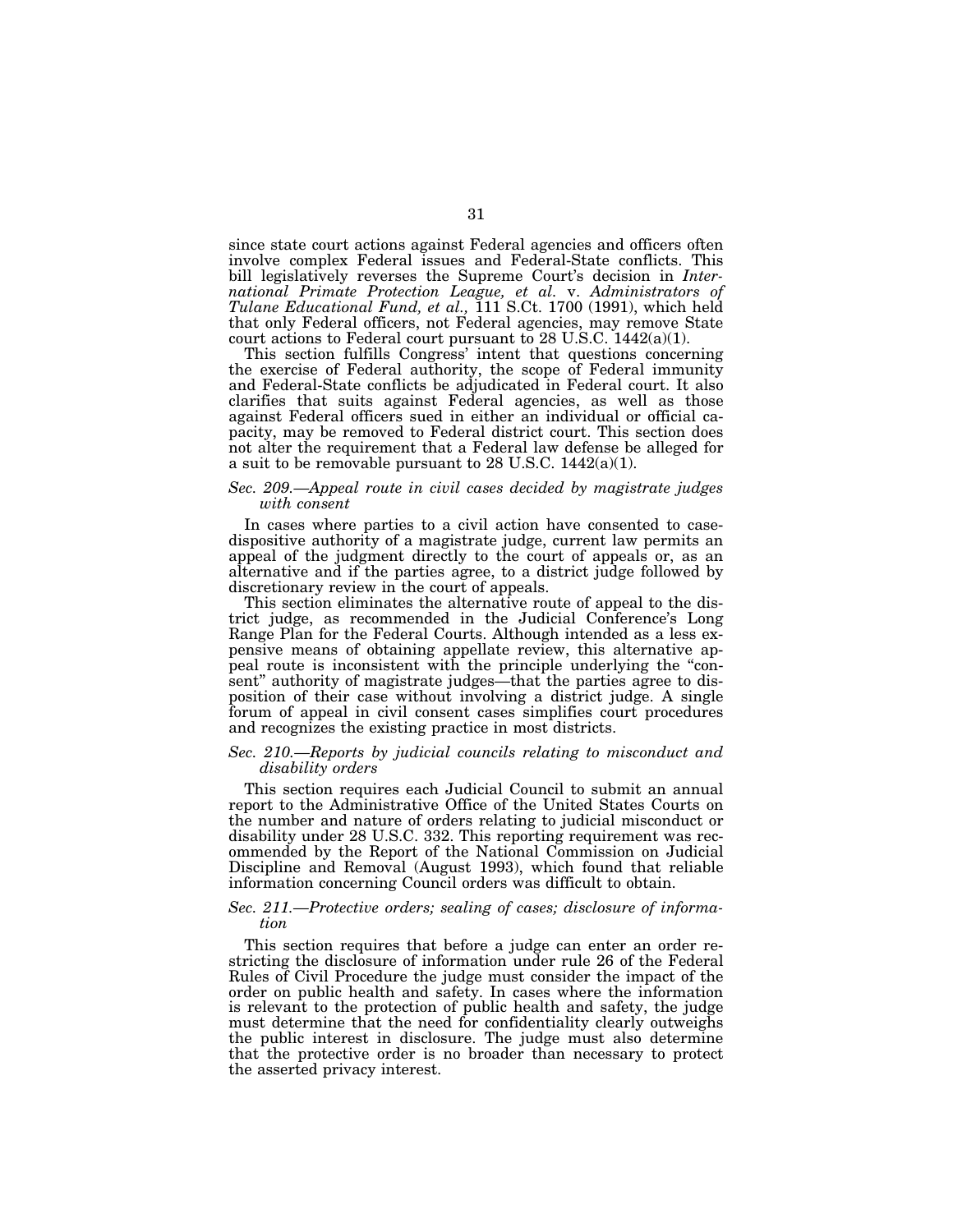In addition, this provision invalidates, as contrary to public policy, all agreements that prohibit a party from disclosing information to a Federal or State agency with authority to regulate activity related to the information.

#### TITLE III—JUDICIARY PERSONNEL ADMINISTRATION, BENEFITS AND PROTECTIONS

## *Sec. 301.—Senior judge certification*

This section revises the senior judge work certification procedures set forth in 28 U.S.C. 371(f). Currently, retired justices and senior judges are required to be certified every year in order to receive subsequent salary increases (other than cost-of-living increases). If a justice or judge is not certified in any year, 28 U.S.C.  $371(f)(3)$  provides that he or she is thereafter ineligible to be certified and to receive a subsequent salary increase.

Subsection 301(a) allows for retroactive certification if a judge resumes a significant workload. This subsection revises 28 U.S.C.  $371(f)(3)$  by providing that judges who are not certified in one year may perform work in a subsequent year and then attribute the subsequent work to the earlier year in order to satisfy the certification requirement for the earlier year. It further provides that senior judges may not receive credit for the same work for more than 1 year.

# *Sec. 302.—Refund of contribution for deceased deferred annuitant under the judicial survivors' annuities system*

This section is a technical amendment to  $28 \text{ U.S.C. } 376(0)(1)$  addressing a contingency not addressed under the current statute relating to officials who retire on deferred annuities. The question arises, for example, if a judicial official retires on a deferred annuity and agrees to continue Judicial Survivors' Annuities System (JSAS) contribution during the period between leaving office and commencement of the annuity, but either dies before making the requisite 18 months of contributions for vesting purposes (a possibility for individuals who join JSAS during an ''open season'' and retire shortly thereafter) or dies without eligible survivors. Under the current statute, in cases where a judicial official dies without eligible survivors or before his or her JSAS benefits have vested, a lump-sum payment of contributions, with interest, is made to designated beneficiaries if the judicial official ''dies while in office, or while receiving 'retirement pay'.'' This amendment applies the same policy to a judicial official who dies between the time of retirement and commencement of annuity payments.

#### *Sec. 303.—Judicial administrative officials retirement matters*

This section provides a greater degree of equity and parity in crediting prior Federal service for purposes of retirement by the Director of the Administrative Office of the United States Courts, the Director of the Federal Judicial Center, and the Administrative Assistant to the Chief Justice of the United States. These officials currently may receive a maximum of 5 years of retirement credit for prior service in any civilian Presidential appointment in the executive branch requiring Senate confirmation, but they may receive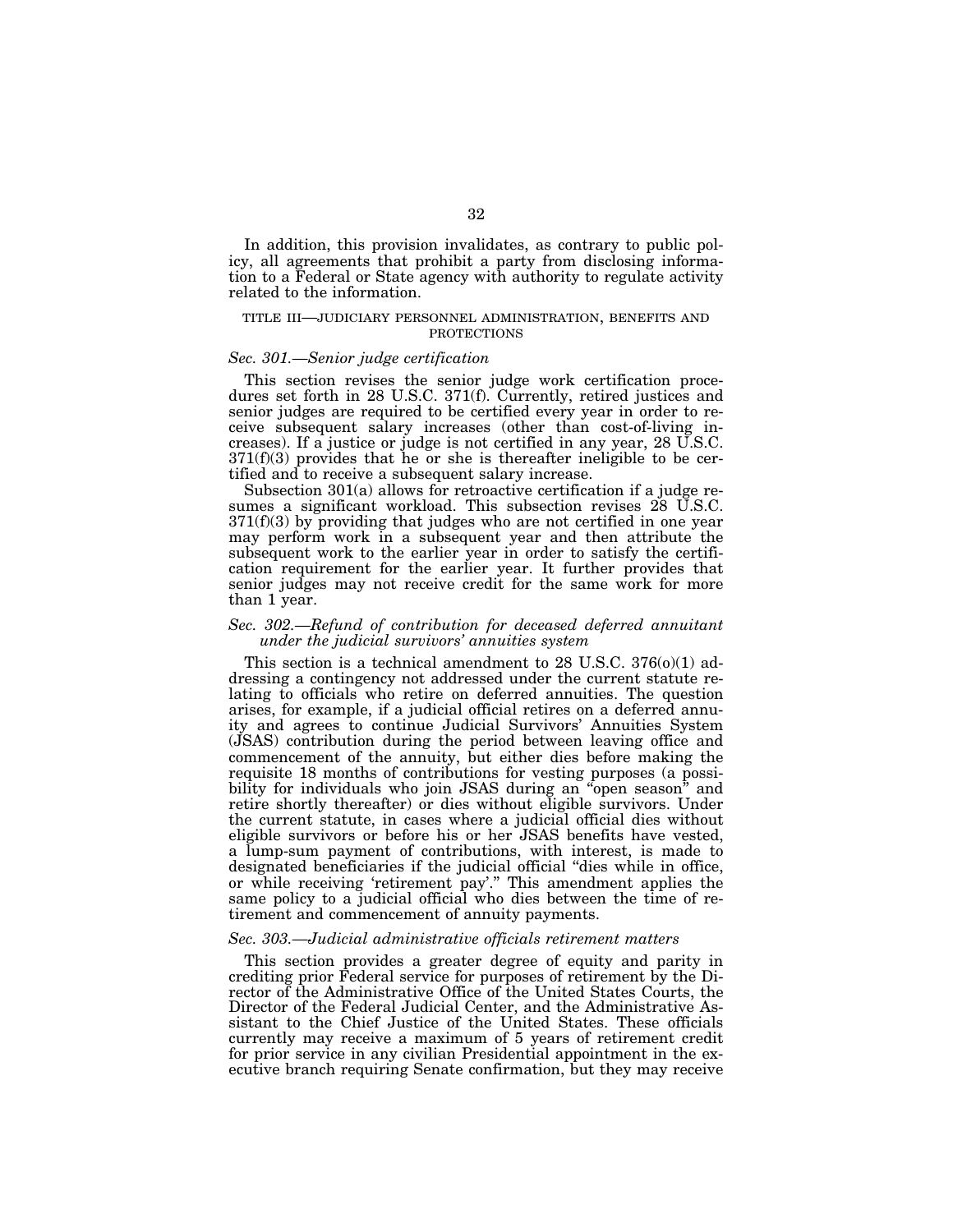credit for prior service in the legislative branch only as a Member of Congress.

This section allows credit for prior legislative branch service of a comparable rank and responsibility to the executive branch service that is currently creditable. Credit would be allowed to a primary administrative assistant to a Member of Congress or as staff director or chief counsel for a committee or subcommittee. Although this section limits congressional service credit to high-level positions, it further requires that the person serving in the position have served in that capacity for at least 5 years or at a salary that is within the top 10 percent of salaries for congressional staff at the time of the service. The other changes to  $28^{\circ}$  U.S.C. 611 and 627 are clarifying and conforming amendments.

# *Sec. 304.—Bankruptcy judges reappointment procedure*

This section amends the Bankruptcy Amendments and Federal Judgeship Act of 1984, Public Law No. 98–353, 120, as amended by Public Law No. 99–554, 102, 100 Stat. 3089, to authorize the Judicial Conference to prescribe regulations which provide for the reappointment of incumbent bankruptcy judges that differ from the initial appointment of bankruptcy judges.

The Bankruptcy Amendments and Federal Judgeship Act of 1984 articulated strict, specifically detailed ethical and scholastic standards for the selection of U.S. bankruptcy judges to ensure that such selections are governed by merit, character, and scholastic ability. This act also requires the judicial council for each circuit, or a merit selection panel, if so convened by the council, to screen and review the qualifications of applicants, using strict criteria specific both by the act and by accompanying regulations issued by the Judicial Conference of the United States. These procedures are thorough and time-consuming, both for the applicants and the reviewers. These procedures are unnecessary, however, in the case of applicants who are incumbent bankruptcy judges. The information regarding an incumbent's merit, scholarship, judicial temperament, etc., is no longer a matter which a judicial council or a merit selection screening panel need attempt to ascertain; they are facts, amply supported by a 14-year-old record. Thus, this section simply eliminates unnecessary expenditures of time and money.

#### *Sec. 305.—Carrying of firearms*

This section authorizes Federal judges, including magistrate judges and bankruptcy judges, to carry firearms for purposes of personal security under regulations prescribed by the Judicial Conference. Although the United States Marshals Service already provides protection for judges upon specific threats, judges need authority to protect themselves against unidentified dangers.

The need for preemptive Federal legislation is pointed out by the fact that judges carrying firearms when crossing municipal or state boundaries on a daily or frequent basis may be violating local laws. A Federal Statute preempting State law as to Federal judges is needed in that eight States and the District of Columbia currently prohibit non-exempt citizens from carrying firearms.

The Department of Justice, which supports the goals of this section, raised a number of concerns with the original language as re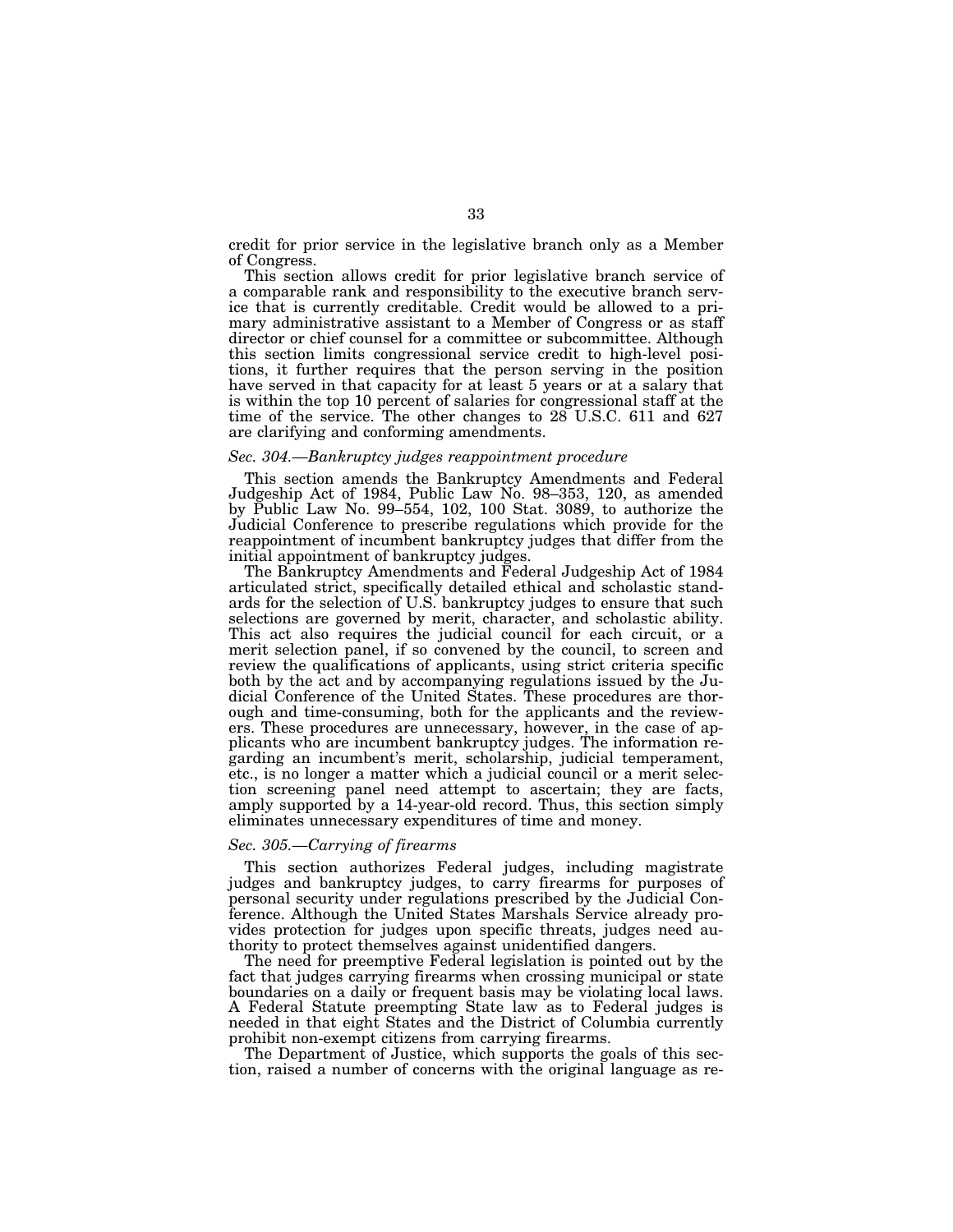ported out of subcommittee. At full committee, Senator Heflin offered an amendment, which addressed most of those concerns, and the committee adopted the amendment unanimously.

The amendment deleted language from the bill that granted judges immunity from suit with regard to the use of such firearms; the amendment added language to strengthen the bill's requirement that judges demonstrate proficiency in the use, safety and maintenance of firearms; language was added directing the Department of Justice to cooperate with the Judicial Conference, upon request, with respect to such training; and the amendment made it clear that judges are not authorized to carry firearms aboard aircraft or other common carriers.

The section also allows for a delay in the effective date of the provision in order to allow the Judicial Conference to establish and promulgate regulations on the carrying of firearms by Federal judicial officers. These regulations will address training and weapons qualifications requirements.

# *Sec. 306.—Technical correction related to commencement date of temporary judgeships*

When the Federal Judgeship Act was passed in 1990, it created, among other things, both permanent judgeships and a temporary judgeship in two district courts, the Eastern District of Missouri and the Eastern District of Pennsylvania. This section eliminates potential confusion about the date on which the temporary judgeship will lapse. When these judgeship positions have been filled, the source of the position has been identified as the Federal Judgeship Act of 1990 without specifying whether the position being filled is the permanent or the temporary position.

The amended language of the 1990 act creating temporary judgeships specifies that the first vacancy occurring 5 years after the confirmation of the judge appointed to fill the position shall not be filled. Without more specificity on which of the judgeships is the temporary position, uncertainty exists as to the date on when the position will lapse.

This section eliminates that confusion by specifying that the last of the judgeships (created by this act in these two districts) filled shall be the temporary position. In this manner, the legislation will more fully comport with the intent of the temporary judgeship positions by assuring that the courts have the benefit of those temporary judgeships for at least the 5-year period specified in the act.

#### *Sec. 307.—Full-time status of court reporters*

This section corrects an inequity caused by the unique nature of court reporter work that unjustly penalizes court reporters at retirement. Sections 8339(o) and 8415(e) of title 5 were added in 1986 by the Omnibus Budget Reconciliation Act of 1985 to eliminate the availability of windfall retirement annuities for part-time employees. The Office of Personnel Management has issued a formal opinion which could deprive court reporters who are not on a regularly scheduled 40 hour weekly tour of duty in the courthouse of a full retirement annuity, irrespective of receipt of a full-time salary and concomitant full retirement contributions. Under this opinion, court reporters who wish to receive a retirement annuity based upon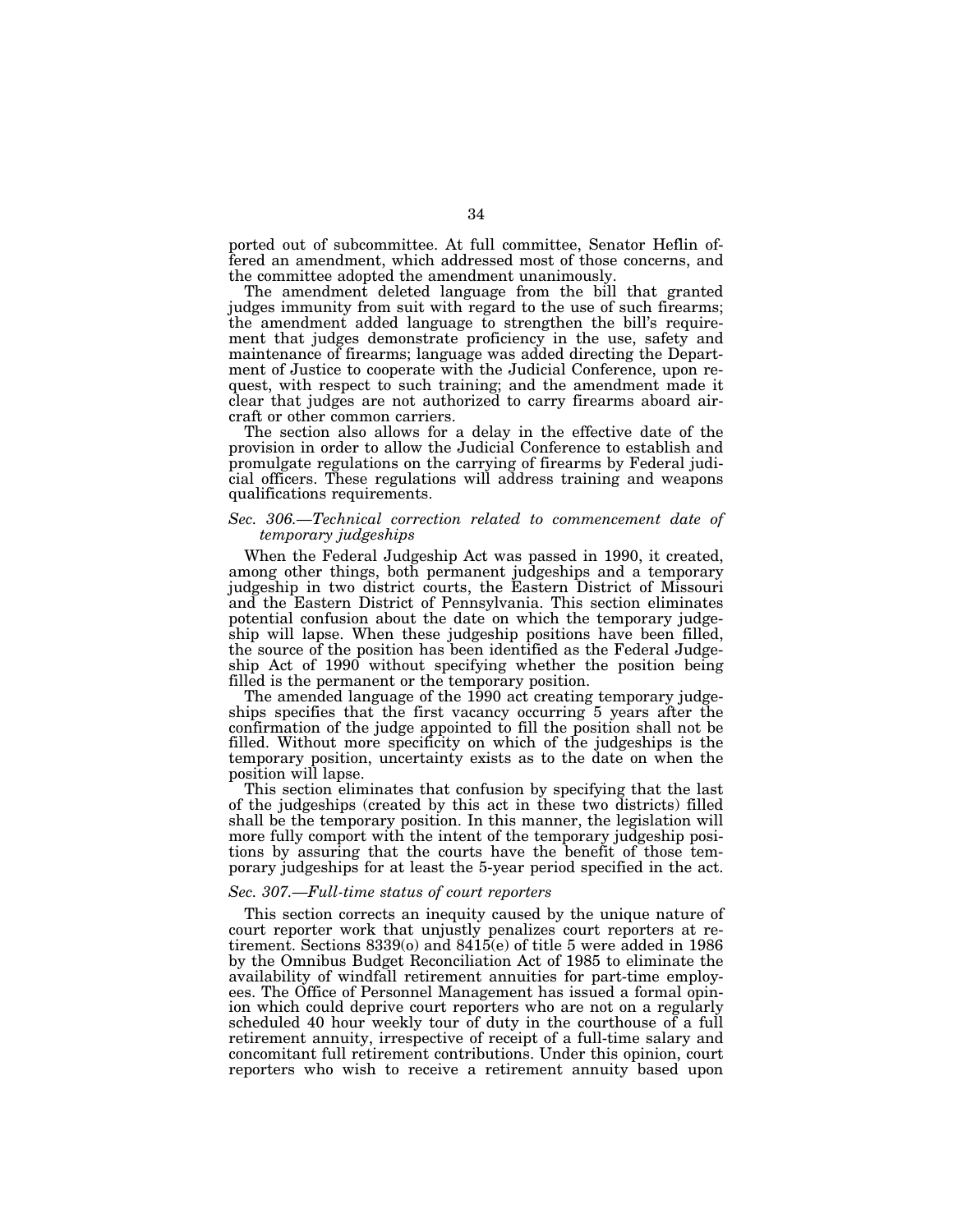''full-time'' service (as opposed to part-time service and a resulting reduction in annuity) must either (a) work a scheduled tour of duty in the courthouse of 80 hours per pay period; or (b) maintain records of the actual hours worked on Federal business and work a minimum of 2080 hours per year on that business. However, court reporters work irregular hours and may not work the entire 40 hours in the courthouse. This section remedies this by providing that court reporters who are paid a full-time salary will be treated like full-time employees for retirement purposes.

In order that annuities not be reduced solely due to the lack of a regularly scheduled tour of duty if the reporter is paid a full salary as fixed by the Judicial Conference, the Conference in September 1988 recommended the proposed legislative change to define court reporters as "full-time" employees for annuity purposes if they are paid full-time salaries.

# *Sec. 308.—Court interpreters*

This section cures what was an unanticipated statutory restriction on the Federal courts' ability to respond to the needs of hearing-impaired persons participating in court proceedings. The Court Interpreters Act at 28 U.S.C. 1827 (d)(1) and (e)(2) authorizes the provision of paid interpreting services to the hearing-impaired (as well as to non-English speakers), but only to parties and witnesses and only in criminal cases or civil actions instituted by the United States. At 28 U.S.C.  $1827(g)(4)$  and  $1828(b)$  (with regard to special interpretation services), the act provides that such services may be provided in other proceedings with the approval of the presiding judicial officer, but only on a cost-reimbursable basis.

Especially in recent years, since the enactment of the Americans with Disabilities Act, hearing-impaired persons in a variety of circumstances, such as debtors in bankruptcy cases, parties in private civil cases, attorneys representing private clients, and others, have requested Federal courts to provide them with sign language interpreters so that they may meaningfully participate in court proceedings. No matter how sympathetic a presiding judge may be to such requests, however, because of the restriction in the Court Interpreters Act, the courts have been limited to providing this service on a reimbursable basis.

This section promotes accommodation to this class of disabled persons by vesting judicial officers with the discretion to provide sign language interpreters at court expense, subject to the availability of funds, to any participant in any type of judicial proceeding. Other provisions of the Court Interpreters Act remain unchanged, however, so that the provision of interpretation services for Government witnesses, for example, remains the financial responsibility of the Department of Justice under 28 U.S.C.  $1827(g)(3)$ .

# *Sec. 309.—Technical amendment related to commencement date of temporary bankruptcy judgeships*

Temporary judgeships were first established for bankruptcy judges in the Bankruptcy Judgeship Act of 1992 (the 1992 act), which authorized 10 temporary judgeship positions. Temporary judgeship positions are intended to provide a court with a needed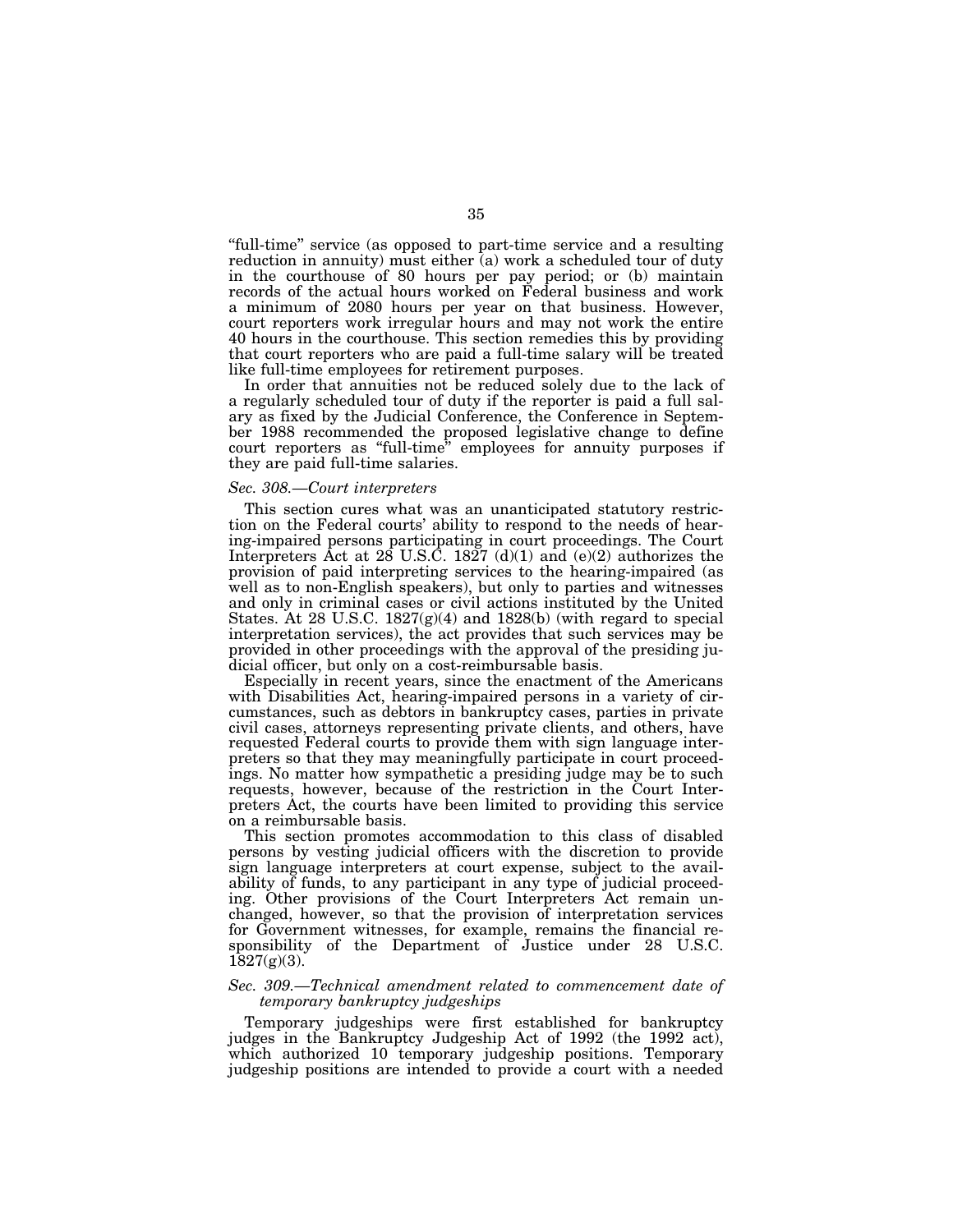judgeship for a minimum of 5 years. However, the language of section 3(b) of the 1992 act followed language used for article III judges, which provided that a vacancy occurring 5 years or more after the date of the enactment of the act shall not be filled.

By linking the temporary judgeship terms (5 years) to the enactment date of a particular judgeship act, a district could lose most or all of the benefit of an authorized temporary judgeship position. The period between the effective date of a particular judgeship act and the time new judges actually take office to fill newly created positions is often years, due to delays in funding and selection processes.

The article III judiciary has had temporary judgeships for years and has struggled with the harsh effects of linking the 5-year period to the date of enactment of the particular judgeship act. Congress recognized this problem and passed legislation to amend the commencement date of certain temporary article III judgeships in Public Law 104–60.

#### *Sec. 310.—Contribution rate for senior judges under the Judicial Survivors' Annuities System*

This section corrects an anomaly between categories of disabled judges and their rate of contribution to the Judicial Survivors' Annuities System (JSAS) and provides equal treatment for all disabled judges. Currently, a senior judge who is disabled and retires under 28 U.S.C. 371(b) (senior status) contributes to the JSAS at a rate of 2.2 percent. However, a disabled judge who retires under 28 U.S.C. 372(a) (permanent disability) contributes to JSAS at a rate of 3.5 percent unless he or she is ''willing and able'' to work. This section applies a 2.2-percent contribution rate to all senior article III judges and all retired judges of the U.S. Court of Federal Claims.

## *Sec. 311.—Prohibition of awards of costs, including attorney's fees, and injunctive relief against judicial officers*

This section restores the doctrine of judicial immunity to the status it occupied prior to the Supreme Court's decision in *Pulliam* v. *Allen*, 466 U.S. 522 (1984), and has the support of the American Judges Association, the Conference of Chief Judges of the National Center for State Courts, and the American Bar Association. Legislation identical to section 311 was introduced as S. 1115 by Senator Thurmond in this Congress on August 3, 1995. Nearly identical bills were also introduced, and the subject of hearings in previous years, including the 100th, the 101st and the 102d Congresses. While the Committee favorably reported these bills in each of three Congresses, the full Senate never considered them. See S. Rept. 556, 100th Cong., 2d sess. (1988); S. Rept. 465, 101st Cong., 2d sess. (1990); S. Rept. 224, 102d Cong., 1st sess. (1991).

In *Pulliam,* the Supreme Court broke with 400 years of commonlaw tradition and weakened judicial immunity protections. The case concerned a State magistrate who jailed an individual for failing to post bond for an offense which could be punished only by a fine and not incarceration. The defendant filed an action under 42 U.S.C. 1983, obtaining both an injunction against the magistrate's practice of requiring bonds for nonincarcerable offenses, and an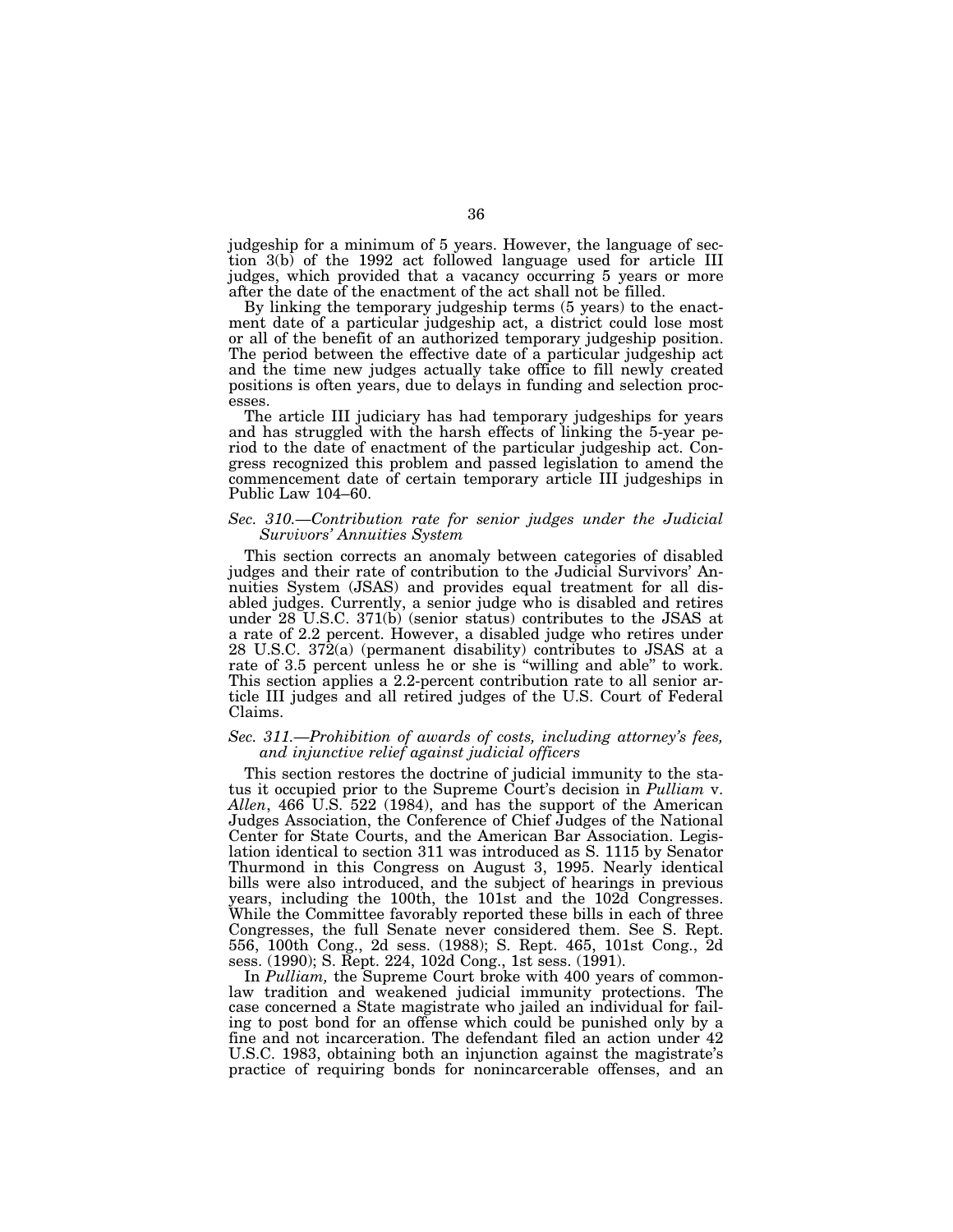award of costs, including attorney's fees. The Supreme Court affirmed, expressly holding that judicial immunity is not a bar to injunctive relief in section 1983 actions against a State judge acting in a judicial capacity, or to the award of attorney's fees under the Civil Rights Attorney Fees Award Act, 42 U.S.C. 1988. Those statutes are now amended to preclude awards of costs and attorney's fees against judges for acts taken in their judicial capacity, and to bar injunctive relief unless declaratory relief is inadequate.

In the 12 years since *Pulliam*, thousands of Federal cases have been filed against judges and magistrates. The overwhelming majority of these cases lack merit and are ultimately dismissed. The record from the Committee's previous hearings on this issue is replete with examples of judges having to defend themselves against frivolous cases. Even when cases are routinely dismissed, the very process of defending against those actions is vexatious and subjects judges to undue expense. More importantly, the risk to judges of burdensome litigation creates a chilling effect that threatens judicial independence and may impair the day-to-day decisions of the judiciary in close or controversial cases.

Subsection 311(a) codifies the general prohibition against holding judicial officers (justices, judges and magistrates) liable for costs, including attorney's fees, for acts or omissions taken in their judicial capacity. Subsection 311(b) amends 42 U.S.C. 1988 to prohibit holding judicial officers liable for costs or fees. Subsection 311(c) amends 42 U.S.C. 1983 to bar a Federal judge from granting injunctive relief against a State judge, unless declaratory relief is unavailable or the State judge violated a declaratory decree. In short, subsection (a) states the general rule, while subsections (b) and (c) specifically address the statutes at issue in *Pulliam*. The legislation extends protection to Federal as well as State judicial officers out of concern that Federal judges otherwise might be subject to cost and fee awards in cases alleging Federal constitutional torts. See, e.g., *Bivens* v. *Six Unknown Named Agents of the Federal Bureau of Narcotics*, 403 U.S. 388 (1977); *Butz* v. *Economu*, 438 U.S. 478 (1978).

This section does not provide absolute immunity for judicial officers. Immunity is not granted for any conduct ''clearly in excess'' of a judge's jurisdiction, even if the act is taken in a judicial capacity. Moreover, litigants may still seek declaratory relief, and may obtain injunctive relief if a declaratory decree is violated or is otherwise unavailable. Section 311 restores the full scope of judicial immunity lost in *Pulliam* and will go far in eliminating frivolous and harassing lawsuits which threaten the independence and objective decision-making essential to the judicial process.

#### TITLE IV—JUDICIAL FINANCIAL ADMINISTRATION

### *Sec. 401.—Increase in civil action filing fee*

In September 1992, the Judicial Conference, noting that civil filing fees had been increased from \$15 to \$60 in 1978 and from \$60 to \$120 in 1986, recommended that 28 U.S.C. 1914(a) be amended to increase the civil filing fee from \$120 to \$150.

This section increases the filing fee for civil actions in the district courts under 28 U.S.C. 1914 from \$120 to \$150. This modest ad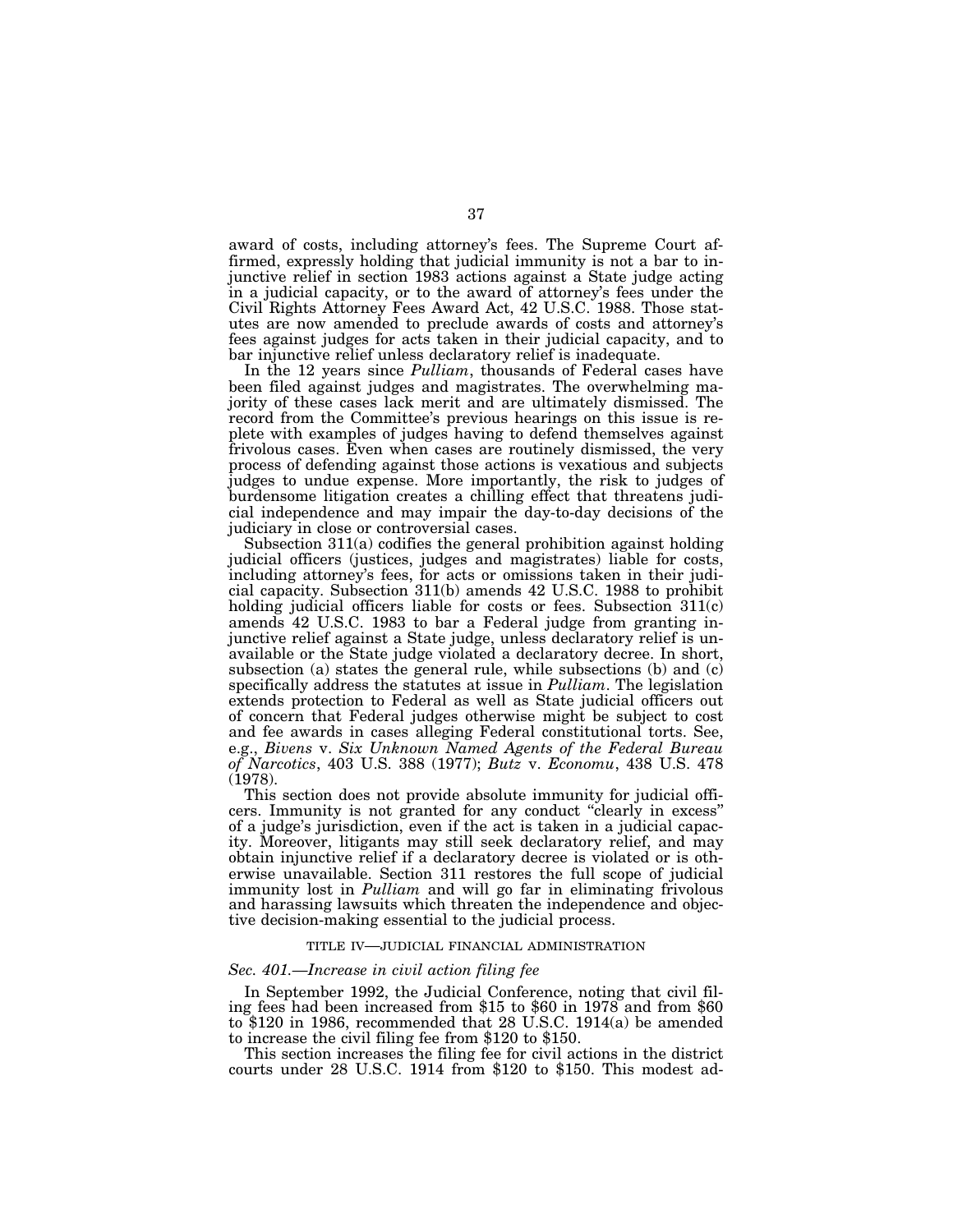justment affects only the initial ''user fee'' for all litigants not proceeding in forma pauperis under 28 U.S.C. 1915. Although the initial filing fee of some State courts of General jurisdiction may be less, many States have add-on fees. For example, in 26 States courts charge a jury demand fee which can be as high as \$300, according to the National Center for State Courts. Also, actual reimbursement fees for jury trials ordered in certain judgments run much higher, depending upon the length of trial. Other States impose a fee for filing an answer, requesting a trial, or filing a motion.<br>Additionally, this section amends 28 U.S.C. 1931 to have the first

\$90 (rather than \$60) of each fee deposited into the special judiciary fund in the Treasury to be available to offset funds appropriated for the operation and maintenance of the courts. As a result, the judiciary would receive about \$6.6 million annually, according to the Judicial Conference, thereby reducing the need for direct appropriations.

The section provides for a 60-day delay in the effective date in the proposed increase to the civil filing fee. This delay would allow clerks of court to implement the filing fee increase.

### *Sec. 402. Interpreter performance examination fees*

Since the enactment in 1978 of the Court Interpreters Act, 28 U.S.C. 1827, the Administrative Office has been responsible for the development and administration of interpreter certification examinations. From 1985 to the present, the Administrative Office has contracted with the University of Arizona to perform this function. Under this contract, the contractor may charge a fee to offset costs of developing and administering the exam. For the Spanish certification exam, the fees collected by the University defray a significant portion of the cost.

While this contracting approach has been followed for almost a decade, a review of the program has raised some concerns about the validity of contract language permitting the contractor to collect fees and budget funds without clear statutory authorization. Accordingly, this section amends 28 U.S.C. 1827 to expressly authorize the Director of the Administrative Office to prescribe fees for examinations given for the purpose of certifying qualified interpreters, and to permit the contractor to collect and retain some or all of the fees as direct payment for contract services. The section also validates such provisions in current and past contracts. Any funds collected after this section takes effect that are not retained by a contractor are to be deposited into the offsetting fund established under 28 U.S.C. 1931.

### *Sec. 403.—Judicial panel on multidistrict litigation*

Several provisions of title 28, United States Code, authorize the Judicial Conference to establish miscellaneous fee schedules for the Federal, appellate, district, claims and bankruptcy courts. The Judiciary's 1991 Appropriations Act provided permanent authority for fees charged for electronic public access to these courts' databases to be deposited into the Judiciary Automation Fund, which pays the costs of providing those services. Currently, the Judicial Panel on Multidistrict Litigation is included in these statutes. The pur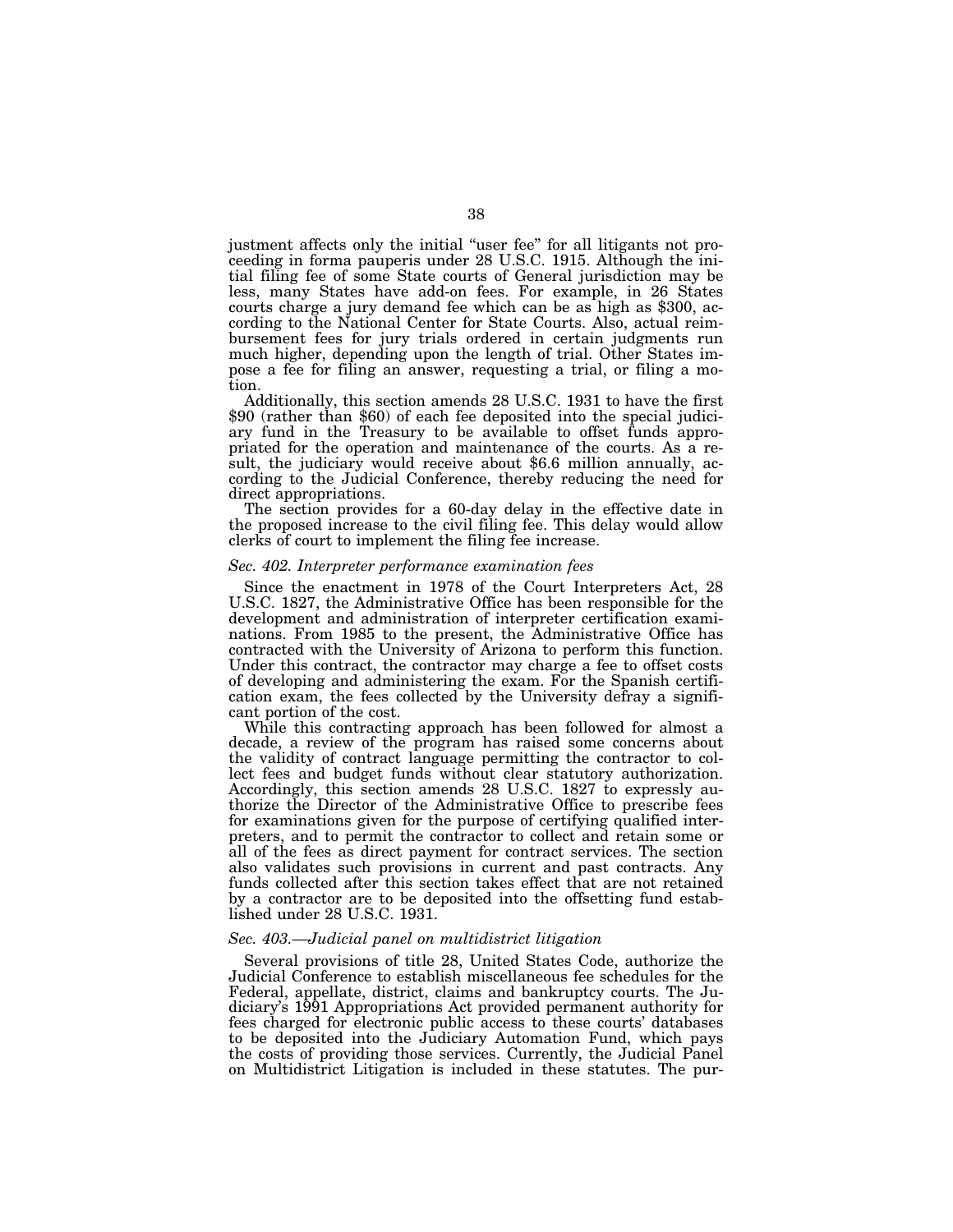pose of this section is to establish conformity in the Federal judiciary by authorizing the Judicial Conference to establish a miscellaneous fee schedule for the panel and by authorizing the deposit of electronic public access fees collected by the panel into the Judiciary Automation Fund.

### *Sec. 404.—Disposition of Fees*

This section allows the judiciary to retain the revenue from increases above current levels in (1) attorney admission fees, (2) duplicate admission certificates, and (3) certificates of good standing. It is anticipated that if such legislation were enacted, the Judicial Conference would raise the attorney admission fee from \$20 to \$50, and raise fees for duplicate judiciary certificates and certificates of good standing from \$5 to \$15. This would provide about \$2 million annually for the judiciary.

This section also allows the judiciary to retain additional revenues derived from increases in fees for filing an adversary complaint in bankruptcy cases. Item 6 of the Bankruptcy Court Miscellaneous Fee Schedule, which was adopted by the Judicial Conference pursuant to 28 U.S.C. 1930, provides that the fee charged for filing a complaint be the same amount as the filing fee prescribed in 28 U.S.C. 1914(a) for instituting any civil action other than a writ of habeas corpus.

Additionally, this section provides that the additional \$30 from each bankruptcy complaint filing is to be deposited into the special judiciary fund in the Treasury. These revenues would be available to offset funds appropriated for the operation and maintenance of the courts.

### TITLE V—FEDERAL COURTS STUDY COMMITTEE RECOMMENDATIONS

### *Sec. 501.—Parties' consent to bankruptcy judge's findings and conclusions of law*

Section  $157(c)(1)$  of title 28, United States Code, provides that a bankruptcy judge may hear a noncore proceeding that is otherwise related to a case under title 11 and, in such proceeding, shall submit to the district court proposed findings of fact and conclusions of law. Any final order or judgment must be entered by the district judge after considering the findings of fact and conclusions of law and reviewing any matters to which any party has "timely and specifically objected.'' Even when no party objects to what the bankruptcy judge has proposed, the bankruptcy judge may not proceed to enter appropriate orders and judgments without ''express'' consent of all of the parties as provided in the Federal Rules of Bankruptcy Procedure.

Subsection (c)(1) proceedings are to be distinguished from subsection (c)(2) proceedings in which all parties have agreed at the outset that the bankruptcy judge may hear, determine, and enter appropriate orders and judgments, subject only to regular appeal procedures.

The result is that subsection  $(c)(1)$  proceedings impose a timeconsuming procedure on the system that is extremely and unnecessarily wasteful of article III judicial resources by requiring article III judge consideration of findings of fact and conclusions of law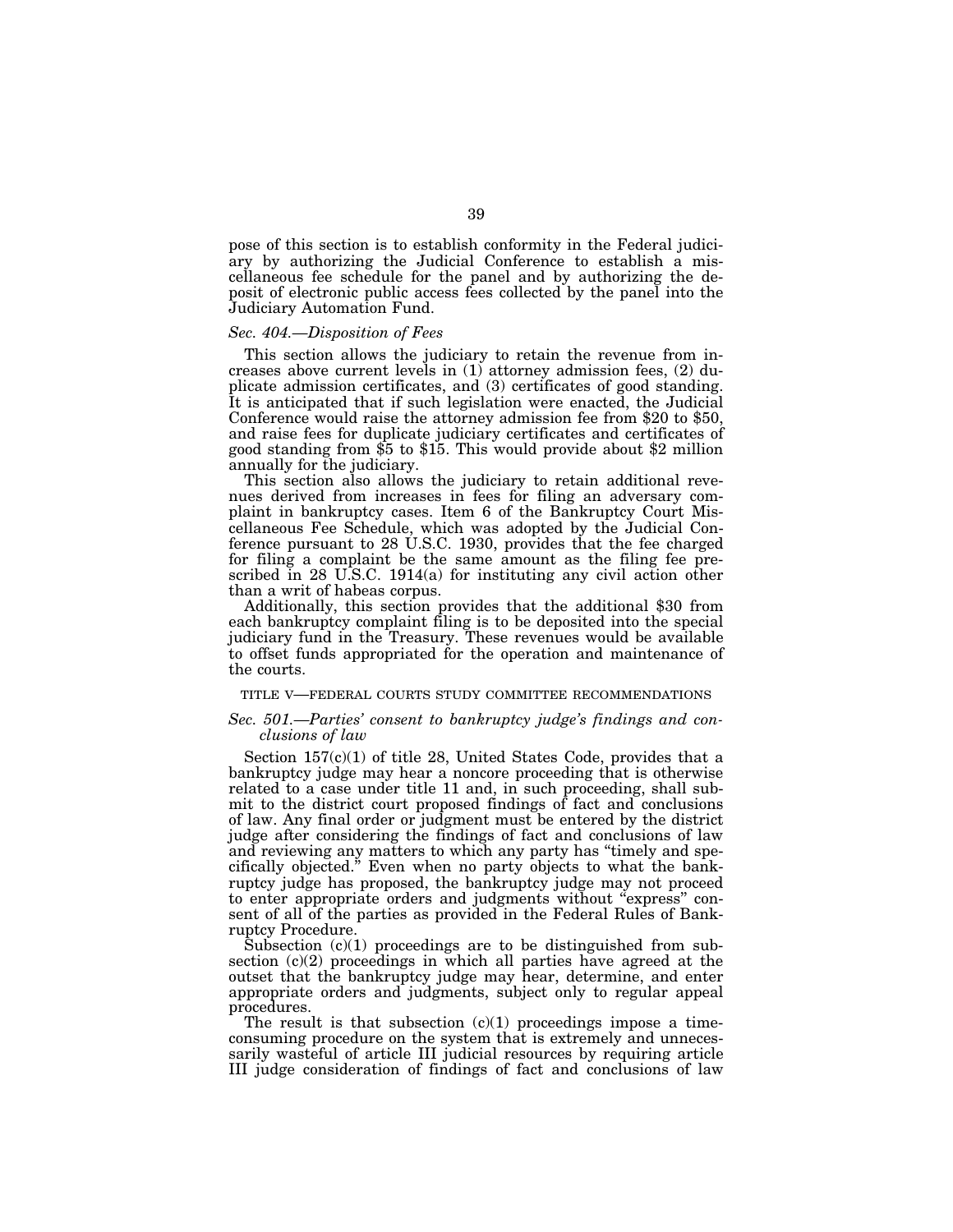proposed by the bankruptcy judge to which there is no objection by any of the parties and article III judge entry of appropriate orders and judgments. Moreover, in default cases, implied consent is particularly important to prevent unnecessary delays.

This section deals with the problem by amending subsection  $(c)(1)$  to provide that a party will be deemed to have consented to the findings of fact and conclusions of law proposed by the bankruptcy judge unless the party files a timely objection—within 10 days under rule 9033 of the Federal Rules of Bankruptcy Procedure—after which time the findings and conclusions become final and the bankruptcy judge may enter an appropriate order in the case. By making provision for implied consent in the absence of timely objection, this section resolves the problem of totally unnecessary delay in default cases where persons cannot be located, promotes the economic use of both judicial and party resources where no party in fact objects, and does so without denying an objecting party the opportunity to seek article III de novo consideration of noncore proceedings.

## *Sec. 502.—Qualification of chief judge of Court of International Trade*

Under existing 28 U.S.C. 251(b), the President designates one of the nine judges of the court, who is less than 70 years old, to serve as chief judge. The designated chief judge continues to serve as chief judge until the judge reaches the age of 70 and the President designates another judge chief judge.

The method for selecting the chief judges of the other article III courts provides that the chief judge of the court shall be the judge in regular service who is senior in commission of those judges who (a) is 64 years of age or under; (b) has served as a judge of the court for at least 1 year; and (c) has not previously served as chief judge.

This method of selection was reviewed by the Federal Courts Study Committee, which recommended that this method not be changed. In particular, the committee report stated:

The modified seniority method of chief judge selection established in  $1982$  (see  $28$  U.S.C.  $45 \& 136$ ) is not faultless, but it operates well in practice and is preferable to any other method. The statutorily specified term for chief judges is a definite improvement over the previous pattern of very short or very long periods of service.

This section changes the system for selecting the chief judge of the Court of International Trade to conform with the modified seniority system applicable to every other article III court. This significantly improves the political selection of a chief judge by the President and has the support of the Judicial Conference of the United States.

### *Sec 503.—Judicial cost-of-living adjustments*

This section repeals a provision enacted in a continuing appropriation resolution in 1981 that bars annual cost-of-living adjustments in pay for Federal judges except as specifically authorized by Congress. While the sponsors of the provision applied it only to a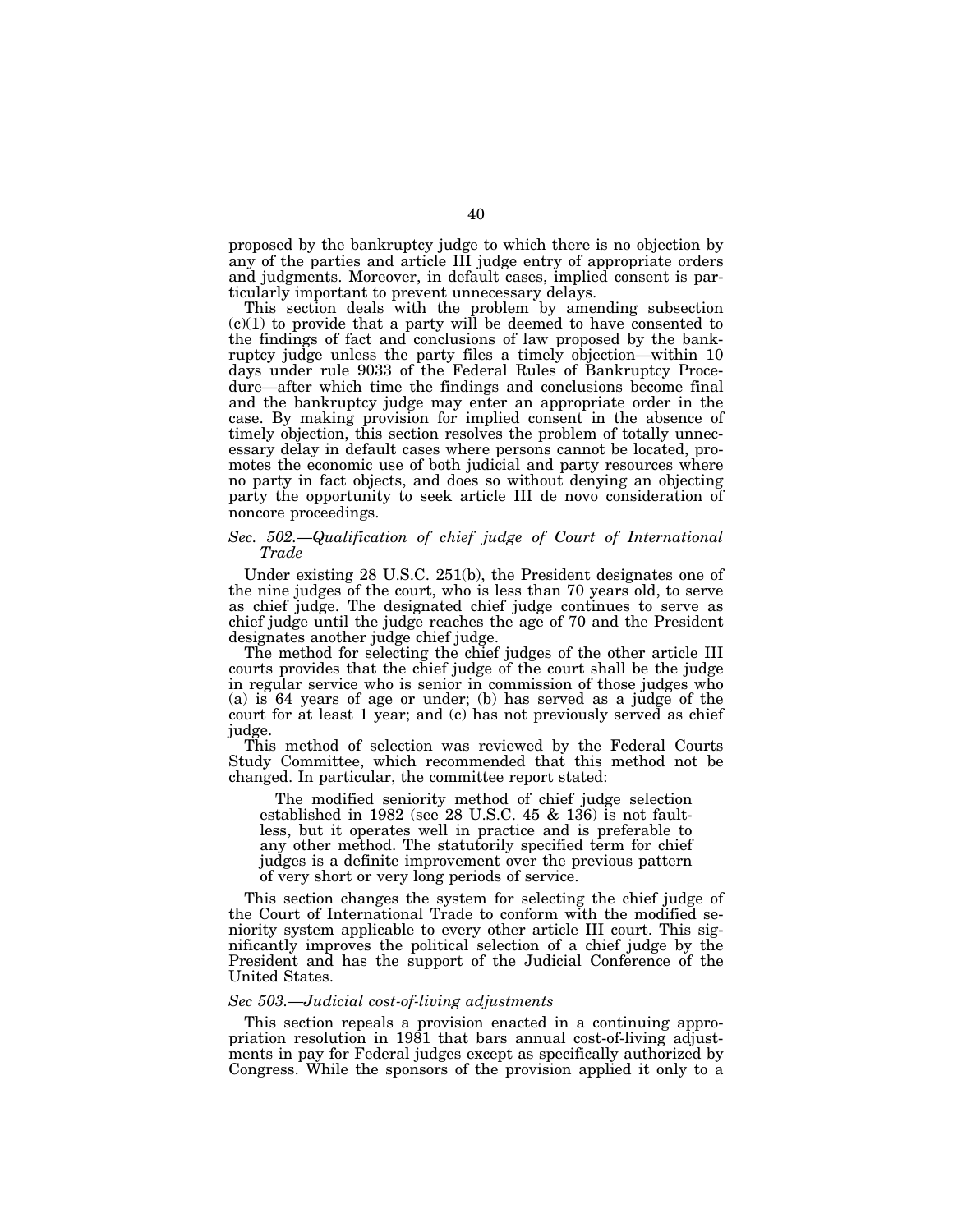single year, the Comptroller General ruled that it was permanent law. However, the Comptroller General recommended repeal of section 140 of Public Law 97–92 to the 99th Congress. Instead, Congress adopted the practice of suspending application of section 140 to discrete cost-of-living raises. Repeal of section 140 restores the operation of 28 U.S.C. 461 as to article III judges and parity with the other two branches of Government, as enacted by the Federal Salary Cost-of-Living Adjustment Act of 1975 and amended by the Ethics Reform Act of 1989.

#### TITLE VI—MISCELLANEOUS

## *Sec. 601.—Participation in judicial governance activities by district, senior, and magistrate judges*

Currently, 28 U.S.C. 331 provides, in relevant part, that ''[t]he district judge to be summoned [to the Judicial Conference] from each judicial circuit shall be chosen by the circuit and district judges of the circuit at the annual judicial conference of the circuit held pursuant to section 333 of this title \* \* \* ." In 1990, 28 U.S.C. 333 was amended to permit the circuit judicial conferences to be held biennially instead of annually. This raised the question of whether the circuit and district judges could elect their district court representative to the Judicial Conference without holding an annual meeting. The General Counsel's office of the Administrative Office of the United States Courts concluded that it was reasonable to assume the judges could make this decision without a formal meeting, but recommended a technical amendment. Accordingly, this section amends 28 U.S.C. 331 to authorize each judicial conference to choose a representative in accordance with rules adopted by the judicial conference of the circuit.

## *Sec. 602.—The Director and Deputy Director of the Administrative Office as officers of the United States*

The Judicial Improvements Act of 1990 (Public Law 101–650) changed the authority for appointment of the Director and Deputy Director of the Administrative Office from the Supreme Court to the Chief Justice (after consulting with the Judicial Conference). In so doing, it appears Congress inadvertently eliminated these two positions from the definition of ''officer'' of the United States under 5 U.S.C. 2104, which defines an ''officer of the United States'' for purposes of title 5, United States Code. While qualification of these positions under the definition of ''employee'' of the United States prevents inadvertent disqualification for certain benefits, the positions should be clearly included under the term ''officer.''

### *Sec. 603.—Removal of action from State court*

This section conforms 28 U.S.C.  $1446(c)(1)$  to the language in the rest of the section by substituting "defendant or defendants" for ''petitioner.''

### *Sec. 604.—Federal Judicial Center employee retirement provisions*

This section clarifies 28 U.S.C. 627(b) to remove any doubt that eligible Federal Judicial Center staff, including the Deputy Direc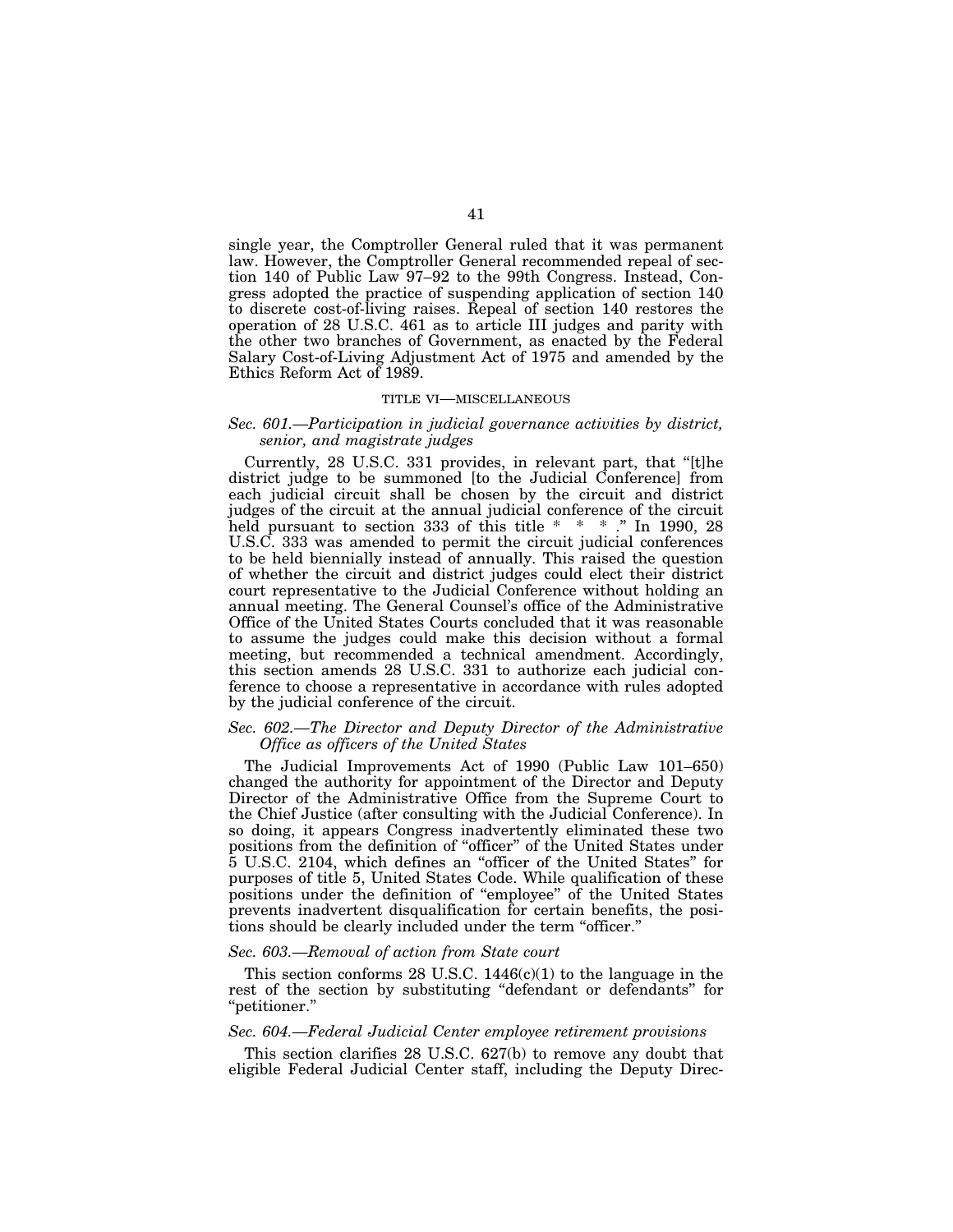tor, are covered by the Federal Employees Retirement System (FERS) under 5 U.S.C. 8401 et seq.

## *Sec. 605.—Abolition of the Special Court, Regional Rail Reauthorization Act of 1973*

This section abolishes the Special Court that was established in the early 1970's to oversee the reorganization of insolvent railroads. That court's caseload has declined to less than 10 cases, none of which involve significant activity. The section transfers the Special Court's jurisdiction over those cases and any future rail reorganization proceedings to the U.S. District Court for the District of Columbia, where the court's records and a majority of its judges are currently located, and makes other changes incidental to the court's abolition. As there is already an established, uniform body of law regarding these matters, it is easier to maintain that unified body of law within one court. Further, the precedential value of the Special Court will be retained and the jurisprudence of the Special Court will be adopted by the District Court for the District of Columbia for the purpose of deciding these cases.

More specifically, subsection (a) amends 45 U.S.C. 719 to provide that the Special Court is abolished after a 90-day transition period. At the end of the transition period, the District Court for the District of Columbia assumes responsibility for the Special Court's remaining docket and acquires the latter's exclusive, nationwide jurisdiction under the Regional Rail Reorganization Act of 1973, the Northeast Rail Service Act of 1981, the Conrail Privatization Act, and related statutes. Subsection (a) also deems all statutory or regulatory references to the Special Court to refer to the District Court for the District of Columbia for purposes of any proceedings after the Special Court is abolished.

Subsection (b) provides that appeals in rail reorganization cases decided by the District Court for the District of Columbia shall lie in the Court of Appeals for the District of Columbia Circuit.

Subsection (c) makes necessary conforming amendments. Subsection (d) provides that cases pending at the time of the Special Court's abolition will be assigned to the District Court for the District of Columbia as if they had been filed originally in that court. Subsection (e) provides that the amendments concerning appellate review and the conforming amendments become effective 90 days after enactment. The appellate review amendments, however, do not apply to any final order or judgment entered by the Special Court, which is a three-judge court, for which a petition for writ of certiorari has already been filed or the time for filing such petition has not expired.

### *Sec. 606.—Place of holding court in the District Court of Utah*

This section implements the endorsement of the Judicial Conference Committee on Court Administration and Case Management to add Provo and St. George as a place of holding court in the District of Utah. The committee's endorsement was influenced by the fact that the District Court for the District of Utah made a budgetneutral proposal.

In a letter to Robert Hoecker, circuit executive for the Tenth Judicial Circuit, dated May 10, 1996, the Honorable David Winder,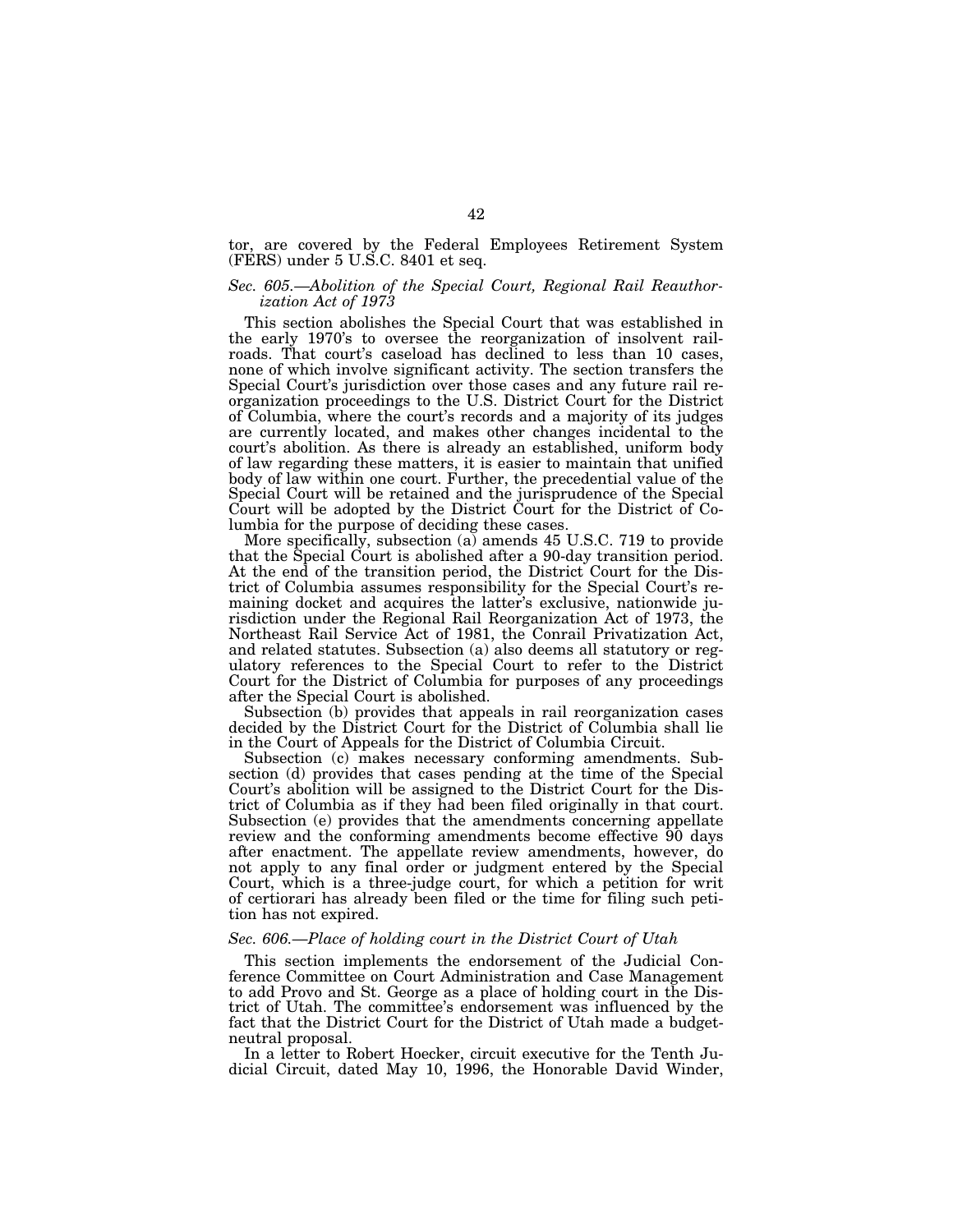chief judge for the District Court for the District of Utah, stated that the court did not intend to request or pursue funding for the acquisition of a building site or the construction of court facilities in either location. In addition, Chief Judge Winder indicated that the court did not intend, in the near future, to seek rental space in either location for the purpose of conducting court.

## *Sec. 607.—Exception of residency requirement for district judges appointed to the Southern District and Eastern District of New York*

This section amends 28 U.S.C. 134(b) to allow judges from the Southern and Eastern Districts of New York to reside within 20 miles of the district to which they were appointed.

Title 28 U.S.C. 134(b) requires district court judges to reside in the district to which they were appointed. The underlying policy for this statute is that judges should reside in the community in which they administer the law. Because of its unique geographic status, judges appointed to the District of Columbia District are already exempt from this requirement.

As with judges, and for similar policy reasons, U.S. attorneys are required to reside in the district to which they are appointed. However, there are three exceptions to this requirement: the District of Columbia; the Eastern District of New York; and the Southern District of New York. In these three exceptions, the U.S. attorneys may reside within 20 miles of the district. This section applies the same residency requirements presently in effect for U.S. attorneys in the Southern and Eastern Districts of New York to Federal district judges in those districts.

## *Sec. 608.—Extension of civil justice expense and delay reduction reports on pilot and demonstration programs.*

Section 608 amends sections 104(d) and 105(c) of the Civil Justice Reform Act (CJRA) of 1990 to extend to June 30, 1997, the date by which the Judicial Conference is required to submit reports on the CJRA demonstration program and the CJRA pilot program.

Section 105 of the CJRA requires the Judicial Conference to transmit to Congress a final report containing recommendations on the implementation of cost and delay reduction programs in the Federal district courts. These recommendations are to be based on the results of the independent assessment of the CJRA pilot and comparison courts presently being conducted by the RAND Corporation.

Section 104 of the CJRA imposes the additional requirement that the Judicial Conference submit a separate report on the district courts that participated in the act's demonstration program. For the sake of consistency, section 104 of the CJRA is amended to state that this report is also due on June 30, 1997.

### *Sec. 609.—Extension of arbitration*

This section extends the authorization of appropriations of the use of arbitration by certain district courts under 28 U.S.C. 651 by 1 year.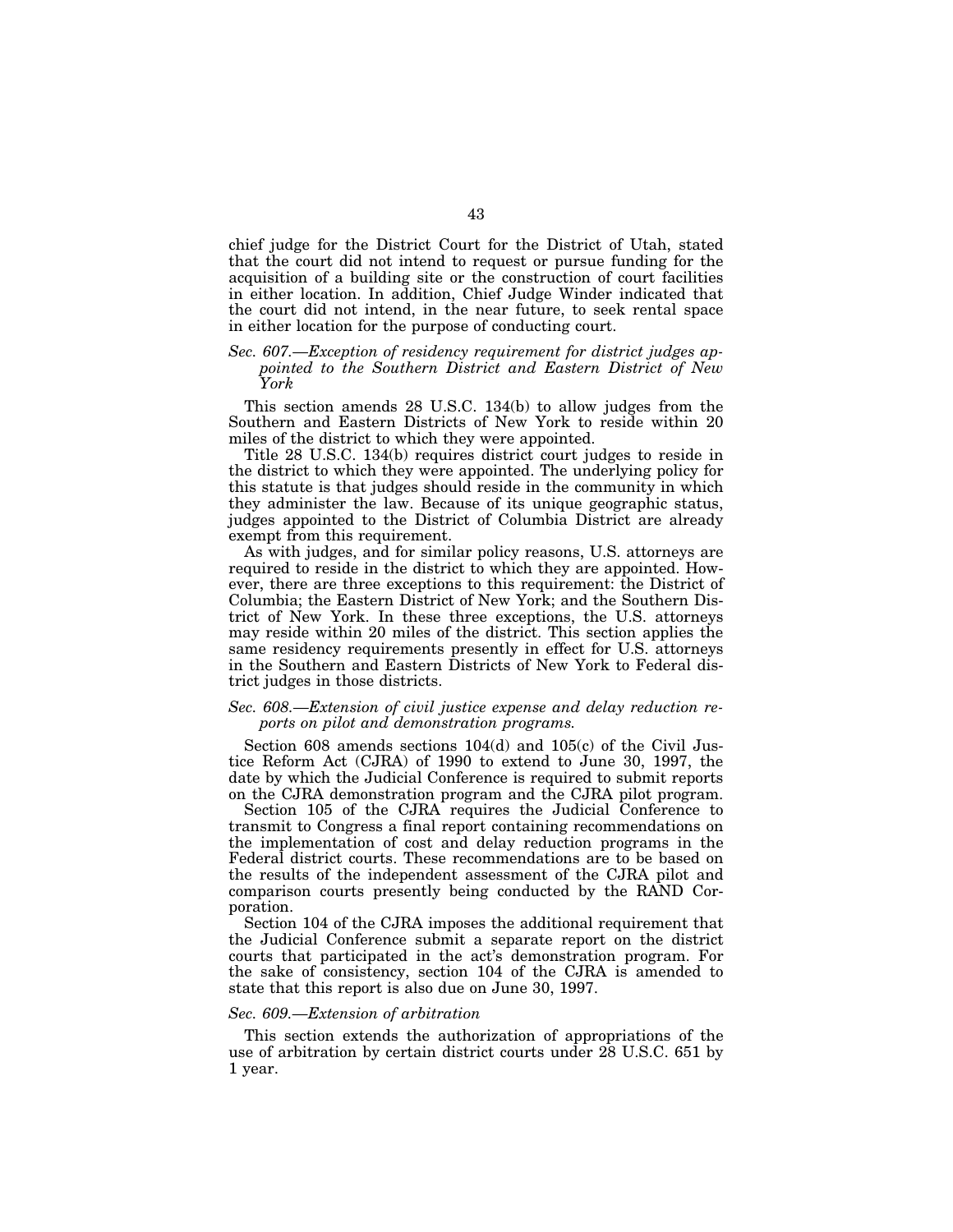### *Sec. 610.—State Justice Institute*

#### *Subsection (a)—Authorization of appropriations*

Subsection (a) amends section 215 of the State Justice Insititute Act of 1984 ("Act"), 42 U.S.C. 10713, by authorizing annual appropriations of \$12,500,000 for fiscal year 1997, fiscal year 1998, fiscal year 1999, and fiscal year 2000. The amendment also provides that amounts appropriated for the Institute are to remain available until expended, and new restrictions are placed on the disbursement of funds.

The Institute is unique in statutory duty to "further the development and adoption of improved judicial administration in State courts in the United States.'' [42 U.S.C. 10702(a)]. The Institute has the only authority to assist all State courts and the only mandate to share the success of one State's innovations with every State and the Federal court system. Its duties include fostering coordination and cooperation with the Federal judiciary in areas of mutual concern, and it is authorized to participate in joint projects with other agencies, including the Federal Judicial Center.

The Institute plays an important role in the Nation's response to crime by providing necessary funding to support projects that evaluate the effectiveness of new trial and sentencing approaches, and improve judges' performance in cases involving violent crimes and drug abuse. The Institute also has been a leader in fostering improvements in the civil justice system by supporting efforts to evaluate new procedures to reduce litigation delay, demonstrate innovative alternative dispute resolution programs and increase the public's access to the legal system.

The Institute has several national roles that are not filled by other entities. They include for example:

Supporting national evaluations of promising State and local improvements to the criminal and civil justice systems;

Serving as an information clearinghouse to share information quickly on a nationwide basis; and

Establishing national resource centers where judges and court officials can test new technologies, observe new approaches to administering court systems and sit in classroom settings to learn from each other.

#### *Subsection (b)—Executive committee*

Subsection (b) amends section 204(j) of the act, 42 U.S.C. 10703(j), by inserting the phrase ''(on such occasions as it has been delegated the authority to act for the Board)'' after ''executive committee of the Board.'' This amendment would require meetings of a committee of the board of directors to be open to the public only when the board had delegated the committee the authority to conduct or dispose of Institute business on its behalf.

## *Subsection (c)—Howell Heflin Award*

Subsection (c) adds a new subsection  $(7)$  to section  $204(k)$  of the act, 42 U.S.C. 10703(k), directing the Institute's board of directors to present an annual Howell Heflin Award in recognition of an innovative SJI-funded project that has a high likelihood of signifi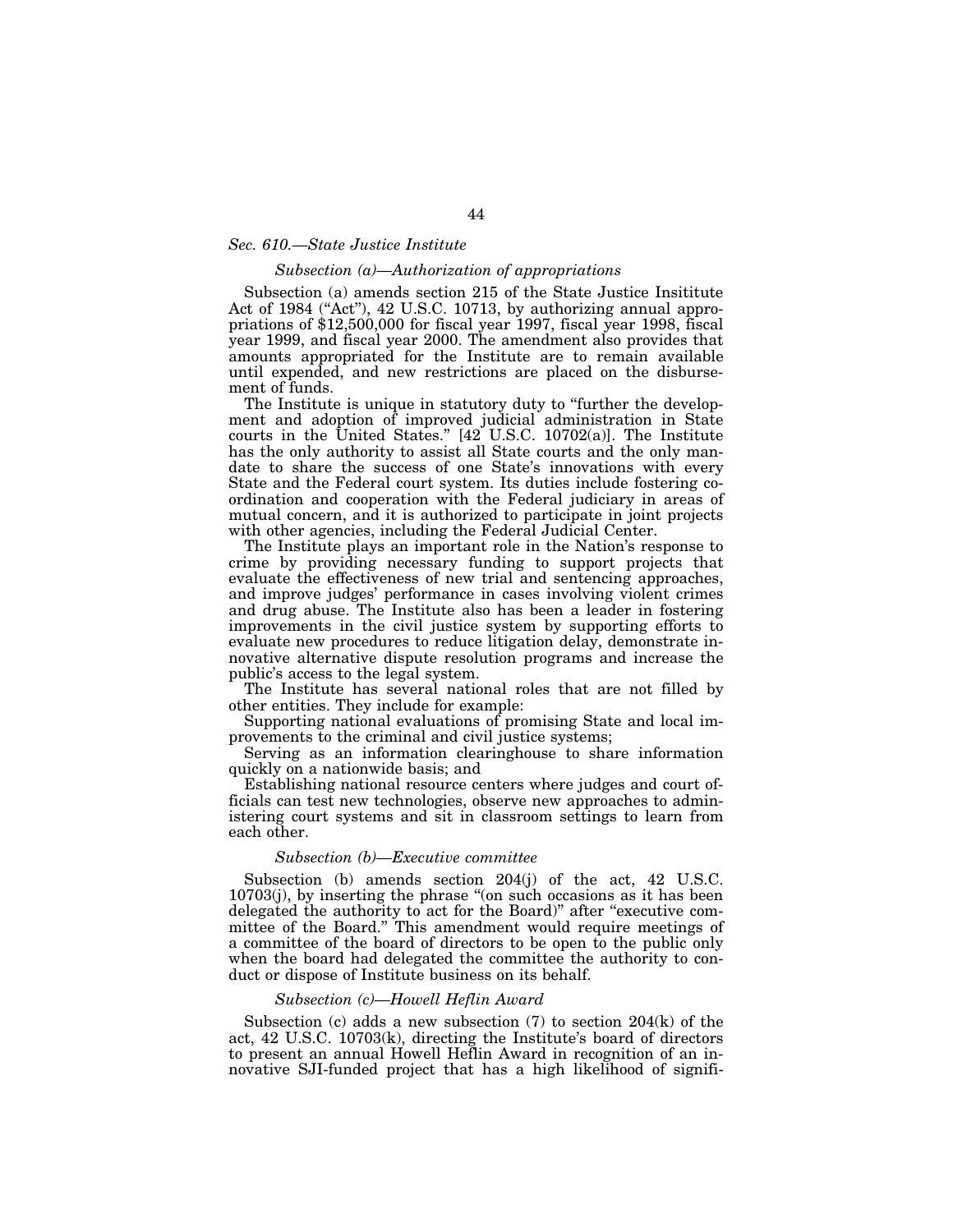cantly improving the quality of justice in State courts across the Nation.

### *Subsection (d)—Priority in making awards*

Subsection (d) amends section 206(b) of the act, 42 U.S.C. 10705(b), by inserting a new paragraph (1) according State and local courts, and their agencies, the highest funding priority under the Act.

# *Subsection (e)—Geographical distribution of grants*

Subsection (e) adds a new paragraph (7) to section 206(b) of the act, 42 U.S.C. 10705(b), directing the Institute to undertake outreach efforts to assure the widest feasible geographical distribution of grant funds and benefits, consistent with its mission to award grants having the greatest likelihood of improving the quality of justice nationwide.

### *Subsection (f)—Nonsupplantation*

Subsection (f) of the bill extends the nonsupplantation provision of section  $207(d)$  of the act, 42 U.S.C. 10706 $(d)$ , to private organizations, and restricts the use of Institute grant funds awarded to bar associations.

### *Subsection (g)—Reports to Congress*

Subsection (g) requires that, beginning January 1, 1997, the Institute provide semi-annual reports to the Senate and House Judiciary Committees identifying all grants made by the Institute during the preceding 6 months, including the name and address of the grantee, the purpose of the project, the amount of funding provided, and the duration of the project.

### V. REGULATORY IMPACT STATEMENT

Pursuant to paragraph 11(b), rule XXVI of the Standing Rules of the Senate, the committee, after due consideration, concludes that Senate bill 1887 will not have significant regulatory impact.

## VI. COST ESTIMATE

U.S. CONGRESS, CONGRESSIONAL BUDGET OFFICE, *Washington, DC, September 6, 1996.*

Hon. ORRIN G. HATCH, *Chairman, Committee on the Judiciary,*

*U.S. Senate, Washington, DC.*

DEAR MR. CHAIRMAN: The Congressional Budget Office has prepared the enclosed cost estimate for S.1887, the Federal Courts Improvement Act of 1996.

Enacting S. 1887 would affect direct spending. Therefore, pay-asyou-go procedures would apply to this bill.

If you wish further details on this estimate, we will be pleased to provide them.

Sincerely,

JAMES L. BLUM (For June E. O'Neill, *Director*).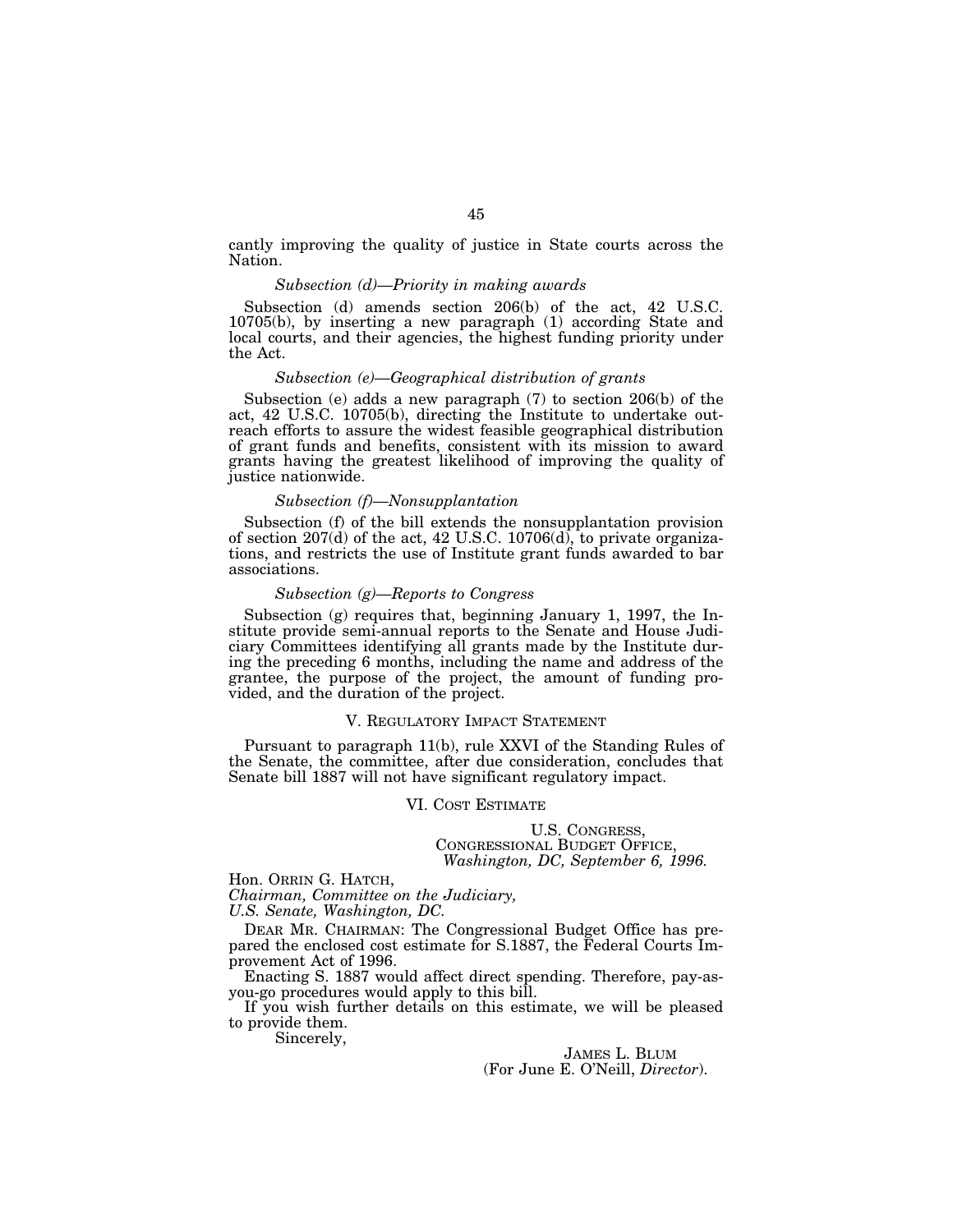## Enclosure.

### CONGRESSIONAL BUDGET OFFICE—COST ESTIMATE

1. Bill number: S. 1887.

2. Bill title: Federal Courts Improvement Act of 1996.

3. Bill status: As reported by the Senate Committee on the Judiciary on July 30, 1996.

4. Bill purpose: S. 1887 would make numerous operational and administrative changes to the federal court system. Provisions that would have significant budgetary effects include section 309, which would allow the terms of certain bankruptcy judgeships to be extended; sections 401 and 404, which would increase offsetting receipts and the spending of such receipts by increasing civil filing fees and other miscellaneous fees; and section 610, which would authorize appropriations for the State Justice Institute.

5. Estimated cost to the Federal Government: As shown in the following table, enacting S. 1887 would increase discretionary spending by \$52 million over the 1997–2002 period, subject to the availability of appropriated funds, and would increase mandatory spending by \$1 million over the same period.

[By fiscal year, in millions of dollars]

|                                              | 1997 | 1998     | 1999     | 2000     | 2001  | 2002     |
|----------------------------------------------|------|----------|----------|----------|-------|----------|
| CHANGES IN SPENDING SUBJECT TO APPROPRIATION |      |          |          |          |       |          |
|                                              |      | 14       | 13       | 13       | ( 1 ) | $^{(1)}$ |
| CHANGES IN DIRECT SPENDING                   |      |          | 12       | 13       |       |          |
|                                              |      |          |          |          |       |          |
|                                              | (1)  |          | $^{(1)}$ | $^{(1)}$ |       | $^{(1)}$ |
|                                              | (1)  | $^{(1)}$ | (1)      | (1)      | (1)   | $^{(1)}$ |

1 Less than \$500,000.

The costs of this bill fall within budget function 750.

6. Basis of estimate: The only substantial budgetary impact from enacting S. 1887 would result from the authorization of appropriations for the State Justice Institute. The bill would authorize \$12.5 million a year for the fiscal years 1997 through 2000. If these amounts are appropriated, additional outlays would total \$50 million over the 1997–2002 period. This organization received an appropriation of \$5 million for fiscal year 1996. Other provisions of the bill are discussed below.

#### *Title I*

Section 101 of this title would allow probation officers and pretrial officers to carry firearms with the approval of Federal district courts and according to the rules and regulations prescribed by the Administrative Office of the United States Courts (AOUSC). Currently, the Judicial Conference of the United States maintains an informal policy that enables these officers to carry firearms if allowed under existing state and local law. As a result of this policy, a firearms training program is in operation and surplus firearms from other agencies are provided to the officers in the program. Thus far, overall expenses for this program have been minimal. According to the AOUSC, about 60 percent of the probation officers and pretrial services officers currently carry firearms, and enacting this bill would probably not increase participation in the firearms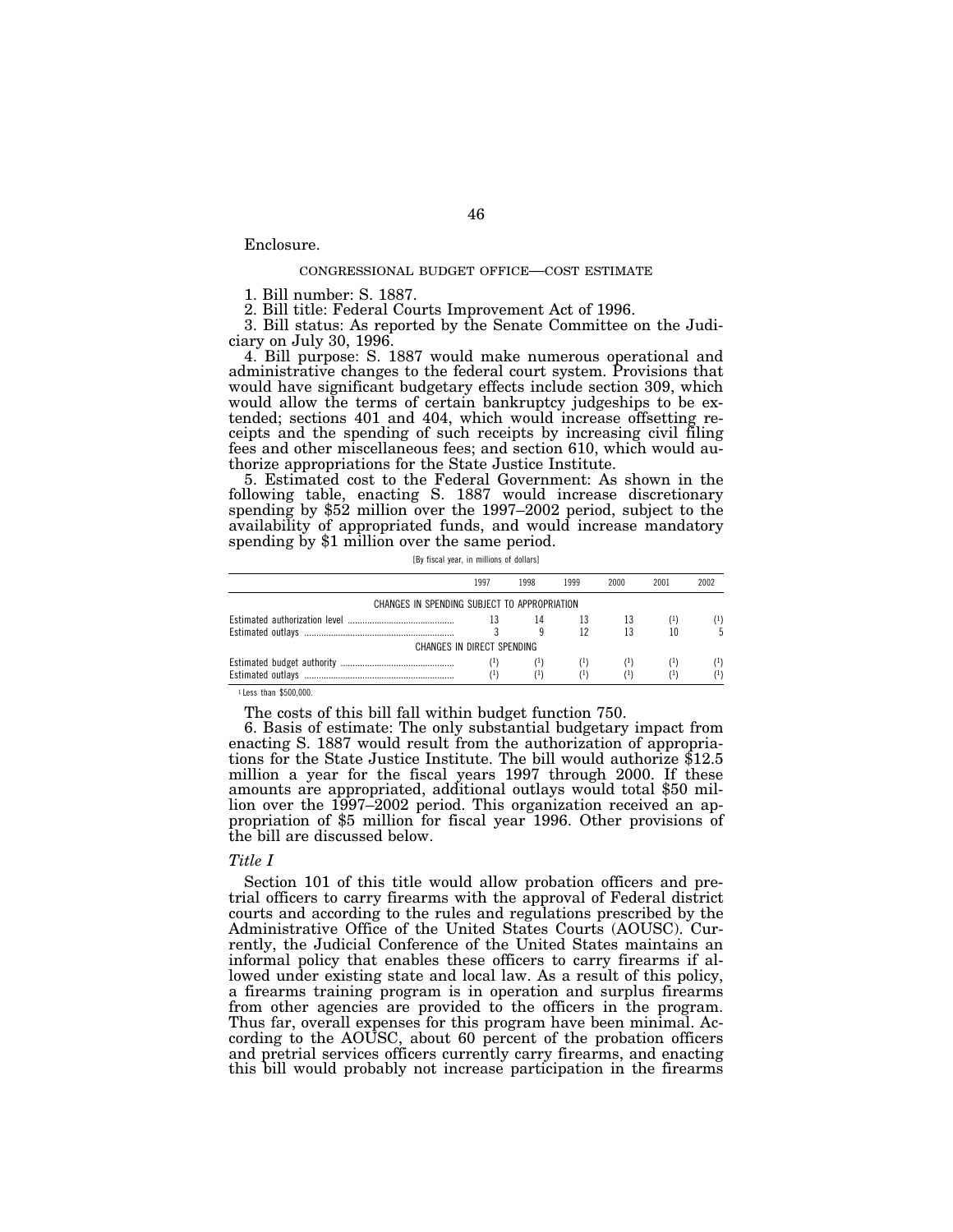program significantly. Thus, CBO estimates that enacting this provision would not have a significant budgetary impact.

Section 102 would eliminate malpractice coverage for federal public defenders under the Federal Tort Claims Act (Public Law 89–506). Because public defenders would still be eligible for malpractice coverage under the Criminal Justice Act Revision of 1986 (Public Law 99–651), CBO estimates that enacting this provision would have no impact on the Federal budget.

### *Title II*

This title contains two provisions that could affect the number of cases that are tried in Federal courts. First, section 206 would increase the threshold for diversity cases, which are cases between citizens of different States, that can be heard in Federal court, from \$50,000 to \$75,000. According to the AOUSC, increasing this threshold would exclude about 3,000 to 6,000 civil cases each year from access to Federal courts. Because the courts' backlog for civil cases is so large, CBO estimates that any reduction in caseload would have a negligible impact on the budget for the Federal court system.

Second, section 208 would allow civil actions and criminal actions against Federal agencies and federal officers to be removed from state court to a federal district court. According to the National Center for State Courts, very few of these cases are currently tried in State court. Hence, CBO estimates that enacting this provision would not significantly increase the Federal caseload and thus would not have any significant impact on the federal budget.

Section 211 would require judges, before sealing the files on certain civil cases, to determine if restricting access to court documents would affect public health or safety. The impact of this provision on caseload is highly uncertain. Based on information from the AOUSC, CBO expects that enacting this provision could increase the number of cases that are settled prior to filing in court. Such settlements would prevent the possibility that the details of an adverse finding on behalf of a defendant would become available to the public. On the other hand, CBO anticipates that under certain circumstances the number of appeals could increase as defendants attempt to restore their reputations after receiving adverse rulings that are made public. On balance, CBO concludes that the net impact of enacting this provision is likely to be small.

CBO estimates that the other changes that would affect judicial process contained in this title would have no significant budgetary impact.

### *Title III*

Section 305 would give certain Federal judges the authority to carry firearms. Based on information from the AOUSC, CBO does not expect that a significant number of judges would opt to carry firearms. Furthermore, a firearms training program is in operation and surplus firearms from other agencies would be available for use by the judges. Thus, CBO estimates that enacting this provision would not have a significant budgetary effect.

Section 308 would require the courts, subject to the availability of appropriated funds, to provide sign-language interpreters as nec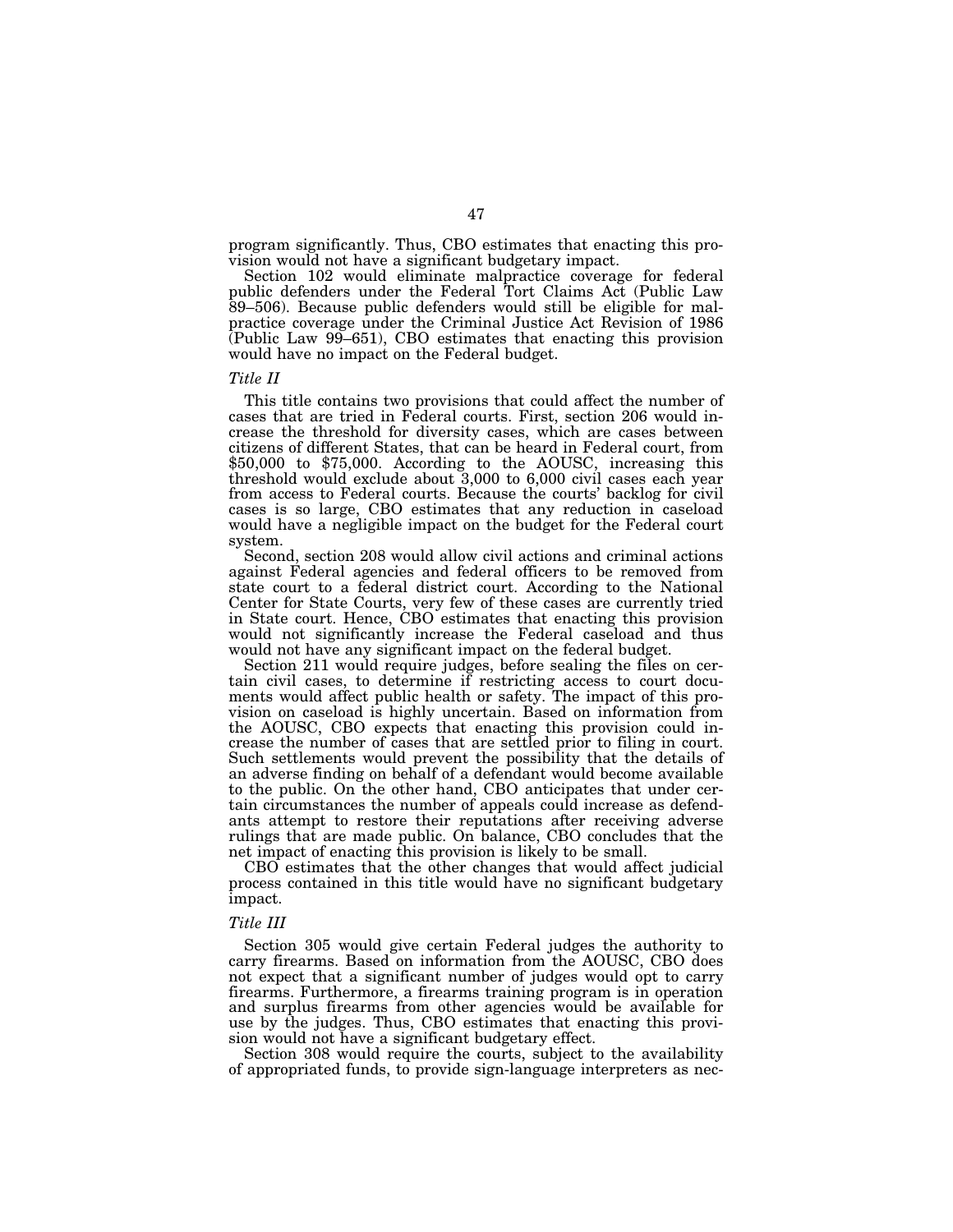essary during any type of judicial proceeding. Under current law, such services are provided in some cases. Based on information from the AOUSC, CBO estimates that it would cost the courts about \$40,000 annually to provide court interpreters in additional cases.

Section 309 would amend the Bankruptcy Judgeship Act of 1992 (Public Law 102–361), which created 10 temporary judgeship positions and required that the next vacancy in each of the 10 affected district courts occurring five years after the effective date of the act (August 26, 1992) not be filled. Enacting section 309 would change the controlling date for leaving vacancies unfilled to five years after the confirmation date of the temporary judge, rather than five years after the effective date of the Bankruptcy Judgeship Act of 1992. Based on information from the AOUSC, CBO estimates that over the next five years about two more workyears for judges would be incurred under the bill than under current law. We estimate that enacting section 309 would result in about \$1 million in new mandatory spending from fiscal year 1999 through fiscal year 2002 for salaries and benefits of judges. Salaries and benefits for support personnel and other expenditures related to the judgeships, which would require an appropriation, are estimated to cost about \$2 million over the same period.

The other sections under this title would make various changes that would affect the salaries and benefits for judiciary personnel. However, based on information from the AOUSC, CBO does not estimate that any of those changes would affect a significant number of judicial personnel. Thus, CBO estimates that neither discretionary nor mandatory spending would significantly increase by enacting these sections.

### *Title IV*

Two of the four sections under this title would increase offsetting collections and the spending of such receipts. First, section 401 would increase the filing fee for filing a civil action in district court from \$120 to \$150. Also, this section would increase the portion of this fee that would be deposited into the special judiciary fund in the Treasury to be used to finance activities of the AOUSC. Currently, this fund retains \$60 of the \$120 fee and enacting this section would require that an additional \$30 (that is, \$90 of the \$150 fee) be deposited into this fund. According to the AOUSC, filing fees are eventually paid either at time of filing or at conclusion of a case in about 220,000 civil actions each year. Thus, CBO estimates that enacting this section would increase offsetting collections by about \$7 million each year, beginning in 1997.

Next, section 404 would allow the judiciary to retain revenue from future increases in fees paid for attorneys' admission to the Federal district bar, duplicate admission certificates, certificates of good standing, and filing an adversary complaint in bankruptcy cases. CBO expects that the Judicial Conference of the United States would increase such fees following enactment of this bill. We estimate the increase would generate about \$3 million in offsetting collections each year. Because these collections as well as the amounts collected under section 401 would be spent without appro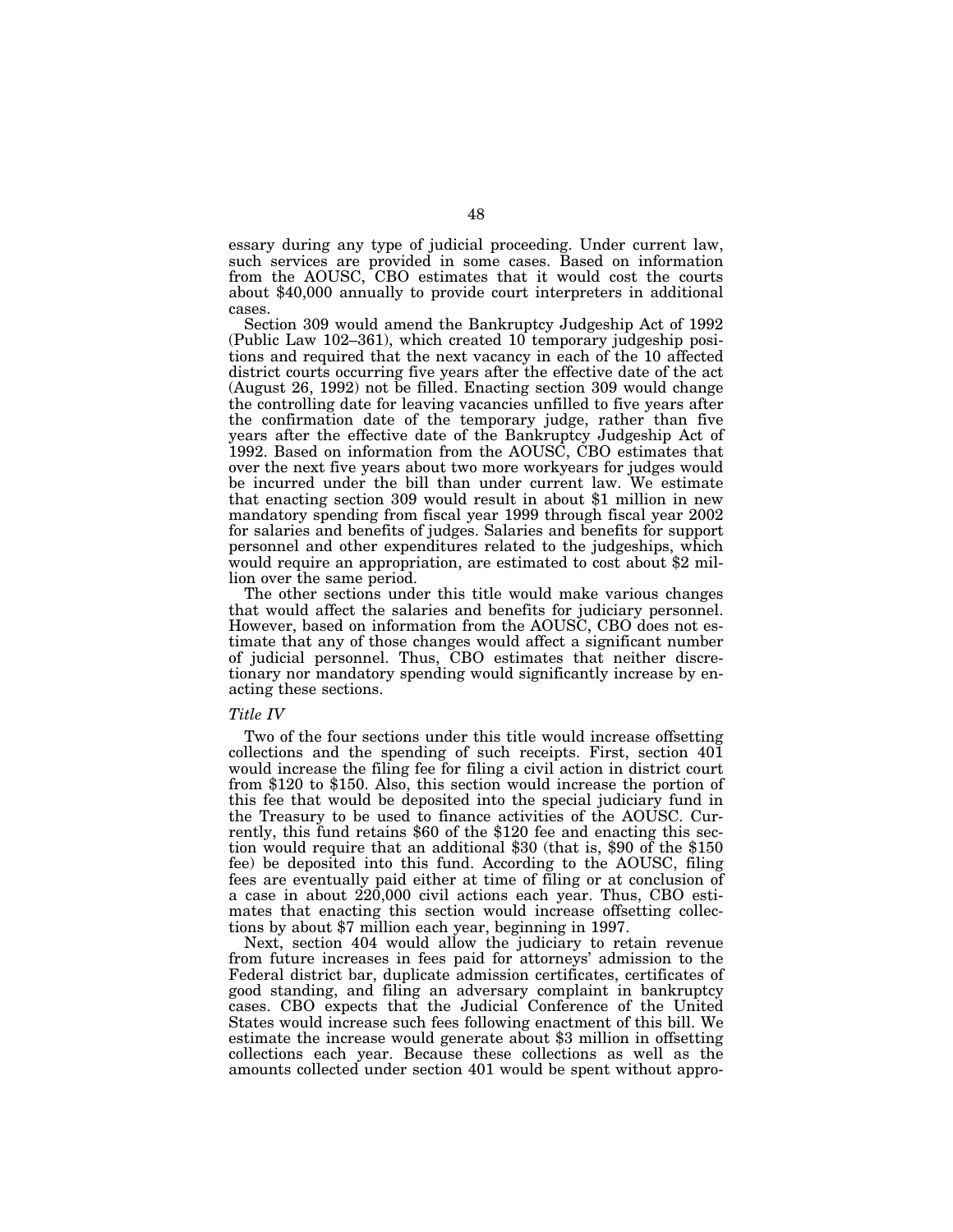priations action, CBO estimates that enacting these provisions would have no net impact on the federal budget.

### *Title V*

Section 503 under this title would repeal a provision that bars annual cost-of-living adjustments in pay for judges except as specifically authorized by the Congress. CBO estimates that enacting this section would have no impact on the federal budget (relative to the budget resolution baseline) because the baseline already assumes cost-of-living pay raises for judges.

The other provisions under this title would make minor changes to court procedures and we estimate that enacting them would not result in any cost to the government.

### *Title VI*

Section 605 under this title would abolish the Special Court that was established under the Regional Rail Reorganization Act of 1973 to oversee the reorganization of insolvent railroads. The court's current proceedings, which consist of less than 10 cases, and any future cases would be transferred to the district court for the District of Columbia. Based on information from the AOUSC, CBO estimates that eliminating this court would result in annual cost savings of about \$200,000, assuming that appropriations were reduced accordingly.

Section 609 would extend the authorization for appropriations from fiscal year 1997 to 1998 for the use of arbitration by certain district courts. Based on historical expenditures for the arbitration program, CBO estimates that the district courts would require an appropriation of this purpose of about \$500,000 in fiscal year 1998.

7. Pay-as-you-go considerations: Section 252 of the Balanced Budget and Emergency Deficit Control Act of 1985 sets up pay-asyou-go procedures for legislation affecting direct spending or receipts through 1998. The various fee increases under Title IV would affect direct spending. However, because these fees, which are recorded as offsetting collections, would be mostly spend in the same year in which they are collected, CBO estimates that enacting the fee provisions would have no significant net impact on direct spending in each year. Because additional mandatory spending for the salaries and benefits for bankruptcy judges would not begin until fiscal year 1999, these amounts would not affect pay-as-yougo scoring.

[By fiscal year, in millions of dollars]

|                   | 996 | 1997 | 1998 |
|-------------------|-----|------|------|
| Change in outlays |     |      |      |
|                   |     |      |      |

1 Not applicable.

8. Estimated impact on State, local, and tribal governments: *Intergovernmental Mandates.* S. 1887 contains several intergovernmental mandates as defined in the Unfunded Mandates Reform Act of 1995 (Public Law 104–4). CBO estimates that the aggregate net cost of these mandates for state, local and tribal governments would total, at most, \$1 million annually—well below the \$50 million threshold established in Public Law 104–4.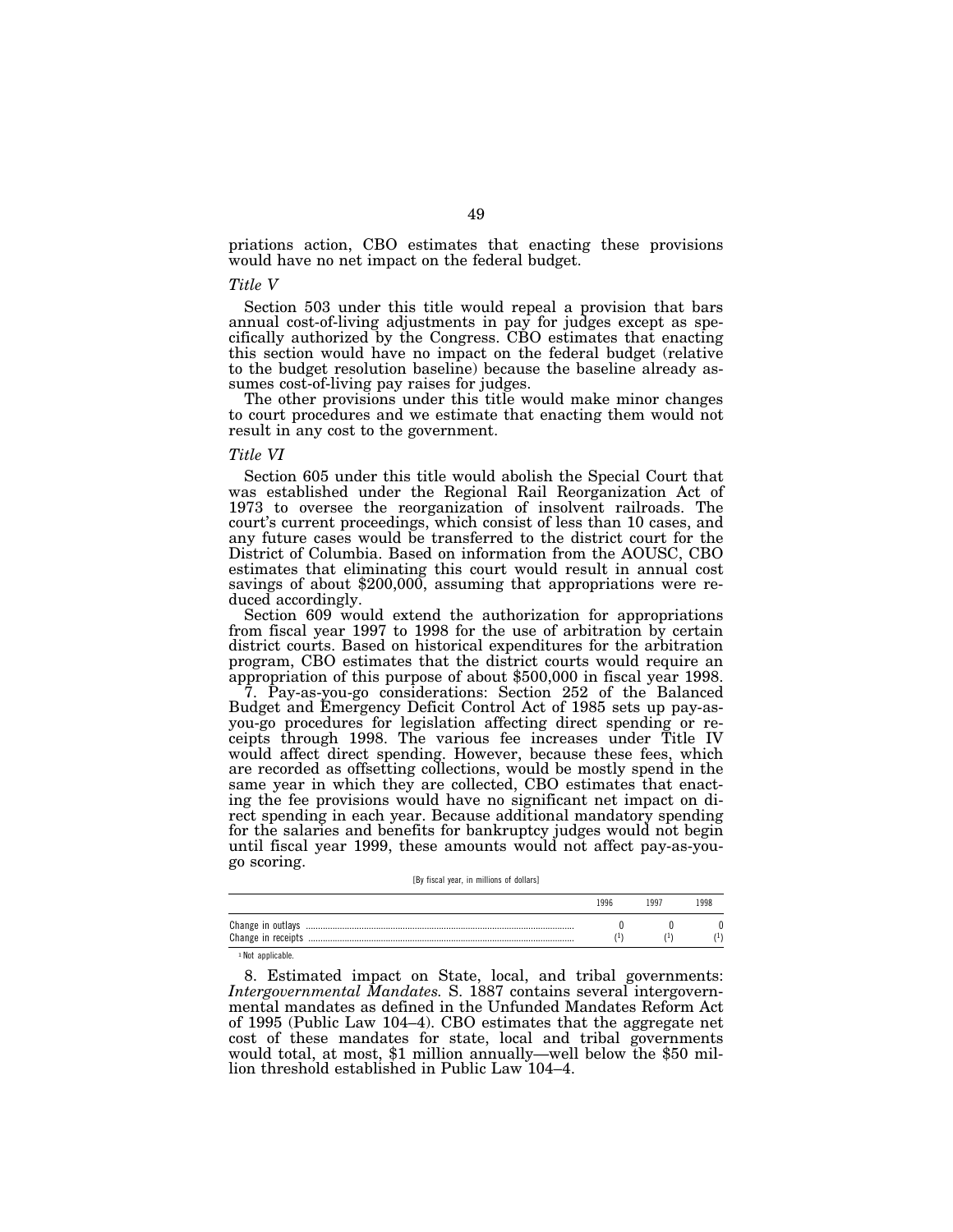*Preemption of certain state and local gun laws.* The bill would preempt some state and local laws by authorizing federal pretrial and probation officers and certain federal judges to carry guns. According to information from the AOUSC, nine states prohibit judges and other non-exempt citizens from carrying concealed weapons and at least one state prohibits the same for pretrial officers. In addition, many of these officials who must travel across state and municipal borders find that their existing state authorization is not always legal in bordering areas. (Generally there is a residency requirement to obtain a permit to carry a gun in an area). The regulations implementing these provisions would also preclude the need for these federal officials to obtain permits or licenses from state and local governments.<br>Currently, federal pretrial and probation officers pay less than

\$2,000 a year in gun permit fees to three states. Based on information from the AOUSC and firearm associations, CBO estimates that less than half of the approximately 2,000 federal judges affected by the provision have gun permits, for which they pay less than \$25,000 annually to state and local governments in permit fees. Reductions in fee revenues would be slightly offset by savings in administrative costs. CBO concludes that providing these officials federal authorization to carry guns would result in a net loss of revenues for state and local governments totaling less than \$25,000 per year.

*Increase in civil action filing fees.* The bill would increase the fee that parties, including state, local, and tribal governments, must pay to file civil actions in U.S. district courts. S. 1887 would raise the fee to \$150 per filing (an increase of \$30). According to the AOUSC, only a fraction of the 220,000 such cases filed annually are filed by state, local, or tribal governments. CBO estimates the costs to these governments of paying the increased fees would be less than \$1 million per year.

*Elimination of ability to collect attorney fees and injunctive relief in certain cases.* The bill would prohibit prevailing parties, including state, local, and tribal governments, from collecting attorney fees and other costs and from obtaining injunctive relief in certain cases brought against judicial officers. However, very few of these types of cases are decided in favor of the plaintiff each year. Therefore, CBO estimates that any losses for state, local, and tribal governments in the form of forgone compensation would be negligible.

*Other Impacts on State, Local and Tribal Governments.* A number of other provisions in S. 1887 would result in some costs to state, local, and tribal governments. These costs, however, would not result from mandates as defined in Public Law 104–4.

First, the bill would require parties, including state, local, and tribal governments, who seek to restrict access to records in a civil case to provide additional information to the court. Second, by raising the threshold value that establishes the access of certain cases to U.S. district courts, the bill would add 3,000–6,000 civil cases a year to the dockets of state courts. CBO estimates that these provision would have an insignificant impact on the budgets of state, local and tribal governments.

S. 1887 would also authorize the appropriation of \$12.5 million to the State Justice Institute (SJI) for each of fiscal years 1997–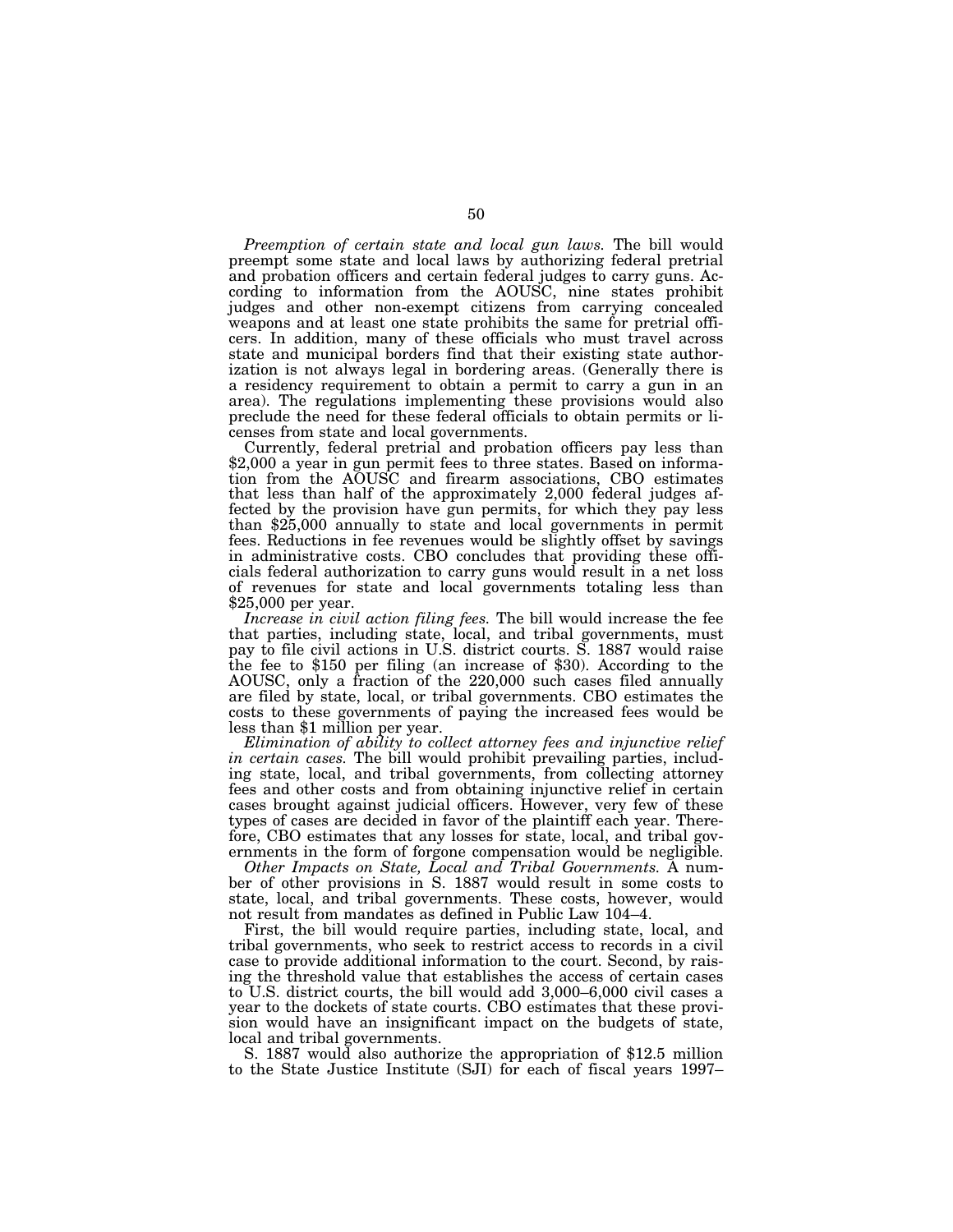2000—exactily half the amount authorized under current law in each of the previous two fiscal years. SJI's fiscal year 1996 appropriation, however, was only \$5 million. A quasi-governmental entity established by federal law, SJI's mission is to improve judicial administration in state courts through, among other activities, grants to state and local governments. The bill would amend the prioritization in making awards, giving state and local courts priority over other organizations in receiving grants and other assistance from SJI.

9. Estimated impact on the private sector: S. 1887 would impose new private-sector mandates as defined in Public Law 104–4. First, section 311 would prohibit prevailing parties in certain cases brought against judicial officers from collecting attorney's fees and other costs, and from obtaining injunctive relief. Second, section 401 would increase the filing fee that parties who institute civil actions in federal district courts are required to pay. That fee would be increased to \$150 from its current law amount of \$120. Third, section 402 would authorize the Director of the AOUSC to develop a performance-based system of certification for court interpreters, and to charge fees to interpreters for purposes of obtaining certifi-

cation.<br>CBO estimates that the direct costs associated with new privatesector mandates in the bill would fall well-below the \$100 million threshold specified in Public Law 104–4. Increasing the civil action filing fee would result in additional payments by the private sector of about \$7 million per year. While the prohibition on cost recovery and injunctive relief in certain cases brought against judicial officers could impose substantial costs on private-sector parties in specific cases, the aggregate costs imposed on the private sector by this prohibition would be insignificant because very few cases of this type are decided in favor of the plaintiff each year. Lastly, authorizing the AOUSC Director to develop a certification system for court interpreters and to charge testing fees would essentially codifying existing practices. Thus, the direct cost of section 402 would be zero.

10. Previous CBO estimate: On May 13, 1996, CBO transmitted a cost estimate for S. 1474, a bill to provide new authority for probation and pretrial services officers and for other purposes, as ordered reported by the Senate Committee on the Judiciary on May 2, 1996. Section 101 of this bill is identical to S. 1474. The other provisions of S. 1887, as approved by the Senate Committee on the Judiciary, were not included in S. 1474.

11. Estimate prepared by: Federal Cost Estimate: Susanne S. Mehlman; State and Local Government Impact: Karen McVey; and Private Sector Impact: Matthew Eyles.

12. Estimate approved by: Robert A. Sunshine, for Paul N. Van de Water, Assistant Director for Budget Analysis.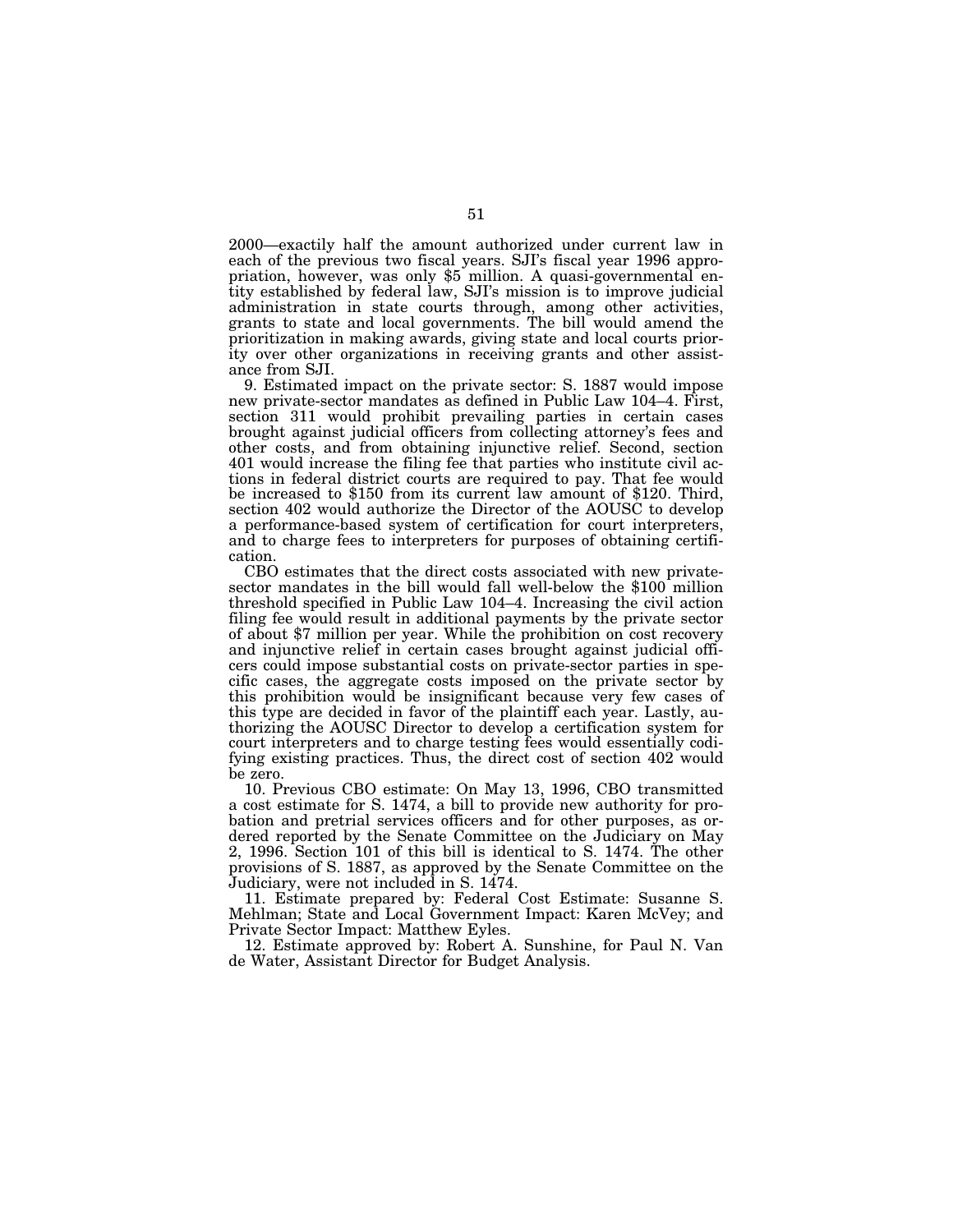## VII. ADDITIONAL VIEWS OF MR. GRASSLEY

The so-called Sunshine in Litigation Act, offered by Senator Kohl and narrowly adopted by the Committee, rests on the flawed premise that protective orders issued under rule 26 of the Federal Rules of Civil Procedure restrict consumer access to information about dangerous and defective products. This contention presumes that information about defective products obtained through discovery cannot be obtained by consumers from other sources. However, the proponents of this legislation cannot point to any reliable study indicating that protective orders are the only source of information regarding defective products. In this information-saturated era, with the Internet accessible to consumers and networks of plaintiff attorneys trading information, it is not reasonable to believe that consumers are making ill-informed choices because of protective orders. When similar legislation was considered in the 103d Congress, the Committee received testimony from Prof Arthur Miller of the Harvard Law School, as well as from representatives from industry and well-respected Federal judges that information regarding defective products is available from a variety of sources. As there is no evidence suggesting that information about defective products contained in protective orders is not available from other sources, protective orders cannot be described as causing harm to consumers.

The amendment requires Federal judges to make specific determinations that an order issued under rule 26 will not restrict the disclosure of information ''which is relevant to public health or safety'' prior to issuing such an order. This will obviously require judges to hold more hearings and will require litigants to spend more money attempting to comply with the amendment. Importantly, the phrase ''public health or safety'' is never defined. This will open the door to senseless, and potentially vexatious, litigation as judges and litigants attempt to discover the parameters of this vague requirement. If interpreted liberally, "relevant to public health and safety'' could encompass virtually anything related to public health or safety no matter how attenuated or weak the relationship between the information and some potential harm. This makes for poor public policy, and the Congress ought not to open such a Pandora's box.

Significantly, the balancing of interests which the Sunshine in Litigation Act seeks to create already exists in large measure. To prevent harm to the public, Federal courts routinely refuse to issue protective orders, or set protective orders aside., See., e.g., *Pansy* v. *Borough of Stroudsburg,* 23 F.3d 772 (3d Cir. 1994); *Leucadia, Inc.* v. *Applied Extrusion Technologies,* 998 F.2d 157 (3d Cir. 1993); *S.E.C.* v. *Van Waeyenberghe,* 990 F.2d 845 (5th Cir. 1993); *Pocono Artesian Waters* v. *Leffler Systems,* 1194 U.S. Dist. Lexis 138 (E.D. Pa. 1994). To the extent that protective orders can pose a risk to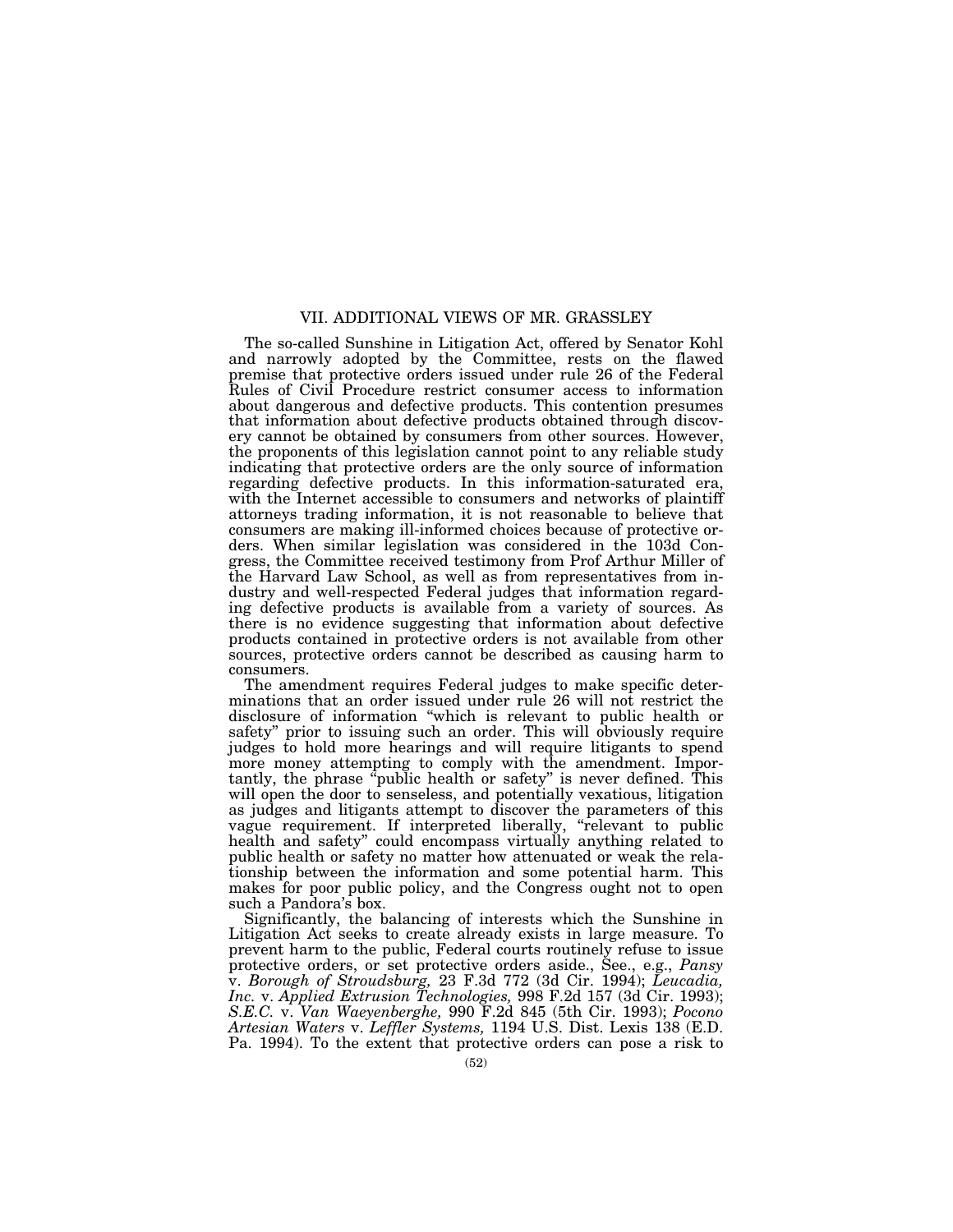consumers, this concern can be, and is being, addressed appropriately under existing law. In short, the Sunshine in Litigation Act purports to cure a problem with Federal law which does not exist.

Finally, Senator Kohl's amendment may have a deleterious effect on civil litigation. Under the liberal discovery rules in Federal court, parties to litigation can obtain highly sensitive information such as trade secrets or medical and psychiatric records. Since the phrase ''public health or safety'' used in the Sunshine in Litigation Act is vague on its face and is undefined in the amendment, litigants may face the unfair prospect of turning over sensitive, secret information with no assurance that such information will be held in confidence. This, in turn, creates a disincentive for litigants to cooperate in discovery and would give one side in litigation an opportunity to use confidential information as leverage to coerce the other side into a settlement. And lack of cooperation means that the workload of the Federal judiciary will increase as judges become involved in more discovery disputes which will slow the process of resolving lawsuits.

In conclusion, the Sunshine in Litigation Act is unnecessary, expensive and will negatively affect the ability of Federal courts to dispense justice expeditiously. There is no evidence, other than flawed anecdotes, that protective orders issued under rule 26 have caused harm to consumers. Judge Patrick E. Higginbotham, the Chairman of the Judicial Conference's Advisory Committee on Civil Rules, testified on April 20, 1994, that, while there is no evidence that protective orders have caused harm to consumers, there is every reason to believe that requiring particularized factual determinations of the sort contained in Senator Kohl's amendment will make discovery in civil trials more difficult and time-consuming. Thus, the benefits of Senator Kohl's amendment are highly speculative at best while the negative consequences (slower and more expensive discovery, new litigation to define vague terms, the threat of the damaging disclosure of private information) would be substantial. Rather than imposing costly new burdens on Federal courts in an effort to protect consumers, it would be better to ensure that consumers have better access to product information so that they can make informed choices.

CHUCK GRASSLEY.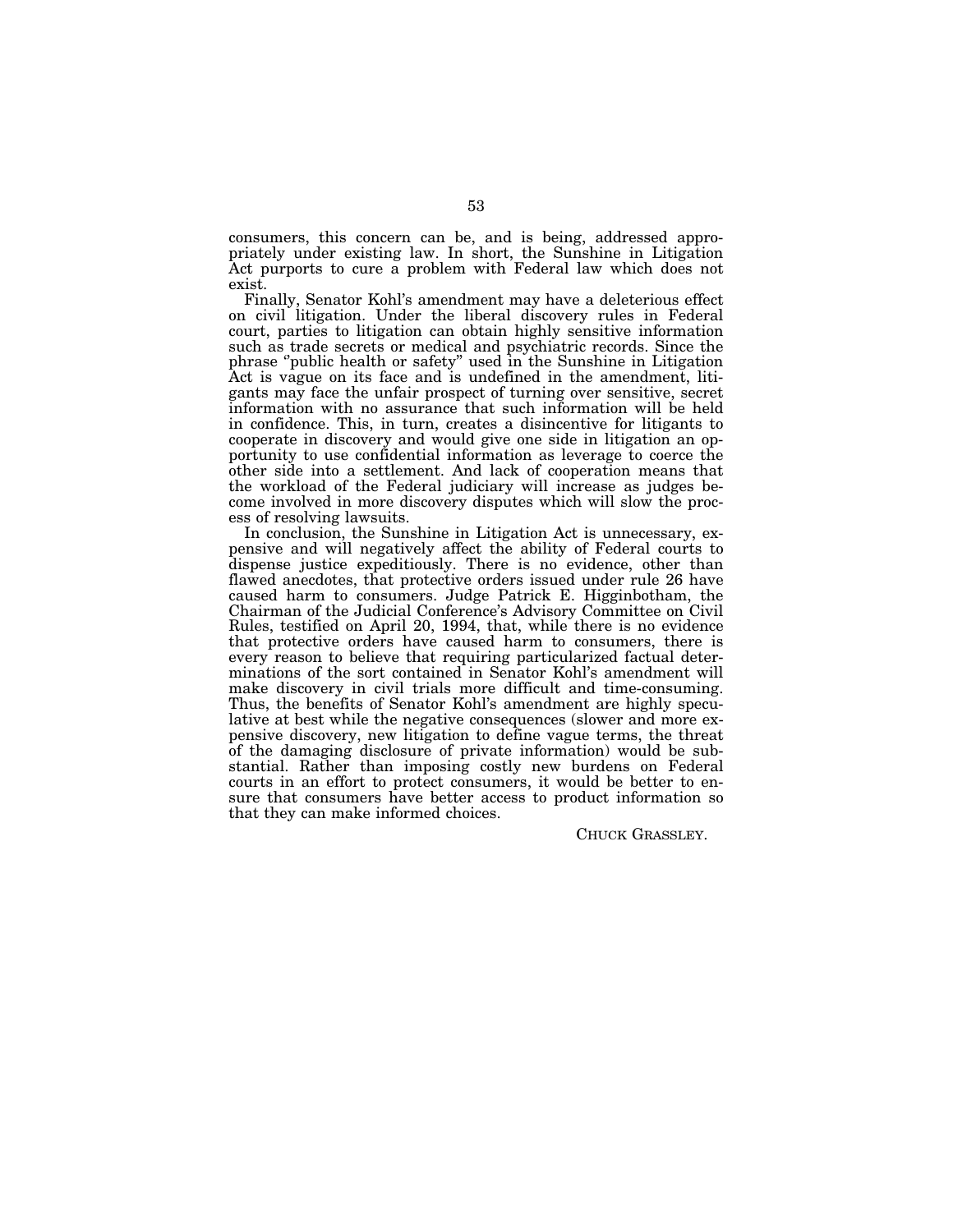# VIII. ADDITIONAL VIEWS OF MR. KOHL

At the markup, we added a new section to the Federal Courts Improvements Act that addresses the growing abuse of secrecy orders issued by courts. All too often, our courts have allowed vital information that is discovered in litigation—and which directly bears on public health and safety—to be covered up: to be shielded from families whose lives are potentially at stake, and from the public officials we have appointed to protect our health and safety.

All this happens because of the use of so-called protective orders—really ''gag'' orders issued by courts—that are designed to keep information discovered in the course of litigation secret and undisclosed. Typically, injured victims agree to a defendant's request to keep lawsuit information secret. They agree because defendants threaten that, without secrecy, they will refuse to pay a settlement. Victims cannot afford to take such chances. And while courts in these situations actually have the legal authority to deny requests for secrecy, typically they do not—because both sides have agreed, and judges have other matters they prefer to attend to.

This provision will bring crucial information out of the darkness and into the light. It requires that judges weigh the impact on public health and safety before approving these secrecy orders. It is simple, effective, and straightforward. The provisions codifies what is already the practice of the best judges. In cases that do not affect public health safety, existing practice would continue, and courts could still issue protective orders as they do today. But in cases affecting public health and safety courts would apply a balancing test: they could permit secrecy only if the need for privacy outweighs the pubic's need to know about potential health or safety hazards. Moreover, courts could not, under this amendment, issue protective orders that would prevent disclosures to regulatory agencies.

The problem of excessive secrecy orders in cases involving public health and safety has been apparent to the Committee for many years. The Committee first held hearings on this issue in 1990. ''Court Secrecy,'' Hearings before the Subcommittee on Courts and Administrative Practice, Committee on the Judiciary (May 17, 1990), 101st Cong., 2d sess. We held hearings again in 1994. ''The Sunshine in Litigation Act,'' hearings before the Subcommittee, on Courts and Administrative Practice, Committee on the Judiciary (Apr. 20, 1994), 103d Cong., 2d sess.

In 1990, Arthur Bryant, the executive director of Trial Lawyers for Public Justice, told us: ''The one thing we learned \* \* \* is that this problem is far more egregious than we ever imagined. It goes the length and depth of this country, and the frank truth is that much of civil litigation in this country is taking place in secret.'' 1990 hearings at 55. Four years later, attorney Gerry Spence told us about 19 cases he had been involved in which his clients had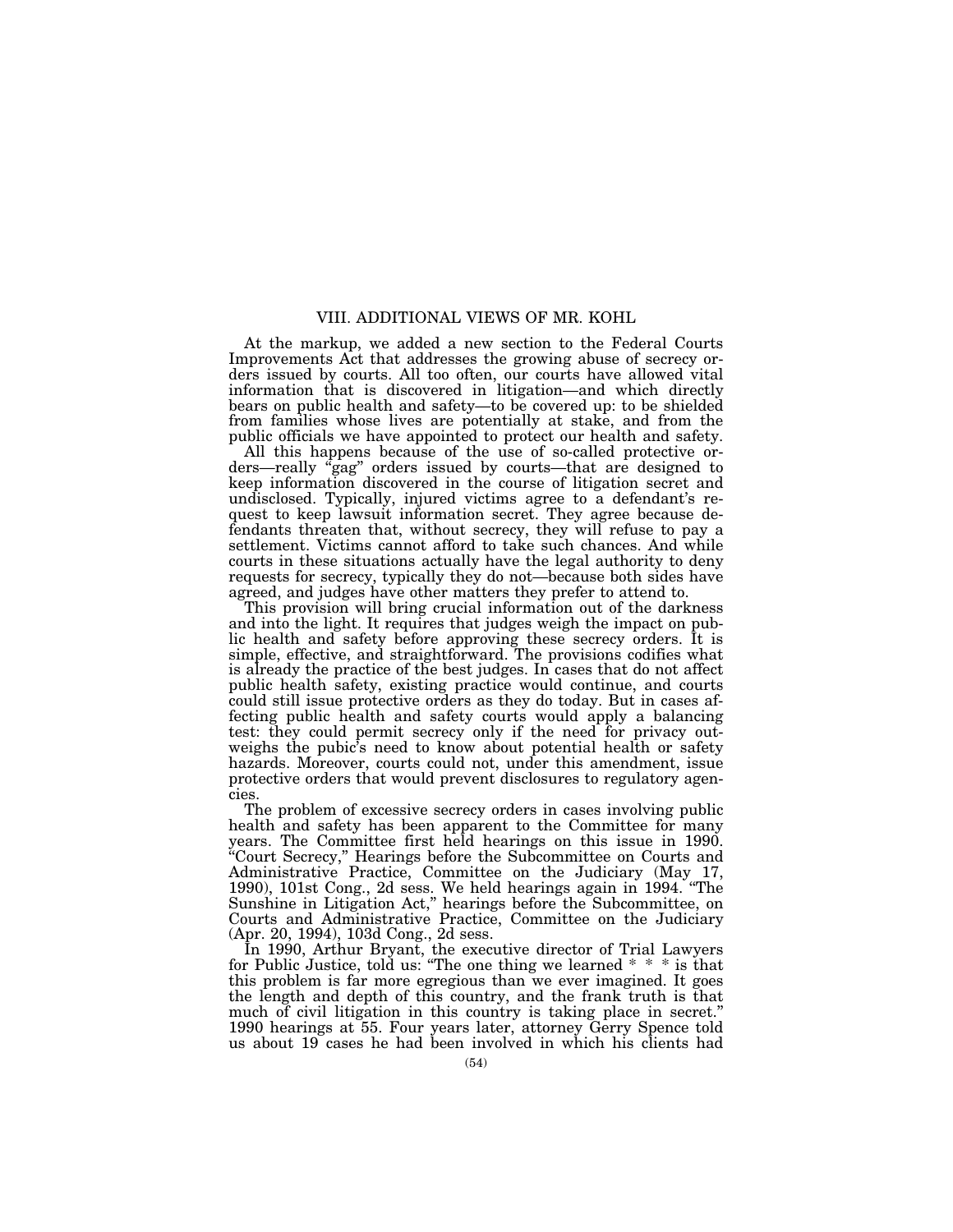to sign secrecy agreements. They included cases involving defects in a hormonal pregnancy test that caused severe birth defects, a defective braking system of a steam roller, and an improperly manufactured tire rim. 1994 hearings at 43.

Individual examples of this problem abound. For over a decade, Miracle Recreation, a U.S. playground equipment company, marketed a merry-go-round that caused serious injuries to scores of small children—including severed fingers and feet. Lawsuits brought against the manufacturer were confidentially settled, preventing the public and the Consumer Products Safety Commission from learning about the hazard. It took more than a decade for regulators to discover the hazard and for the company to recall the merry-go-round.

There are yet more cases like these. In 1973, GM began marketing vehicles with dangerously placed fuel tanks that tended to rupture, burn, and explode on impact more frequently than regular tanks. Soon after these vehicles hit the American road, tragic accidents began occurring, and lawsuits were filed. More than 150 lawsuits were settled confidentially by GM. For years, this secrecy prevented the public from learning of the alleged dangers of these vehicles (6 million of which are still on the road). It wasn't until a trial in 1993 that the public began learning of the alleged dangers of GM sidesaddle gas tanks and the GM crash test data which appeared to demonstrate these dangers.

Another case involves Fred Barbee, a Wisconsin resident whose wife, Carol, died because of a defective heart valve. We learned in the 1990 Judiciary Committee hearing from Mr. Barbee that in the months and years before his wife died, the valve manufacturer had quietly, without public knowledge, settled dozens of lawsuits in which the valve's defects were demonstrated. So when Mrs. Barbee's valve malfunctioned, she rushed to a health clinic in Spooner, WI, thinking, as did her doctors, that she was suffering from a heart attack. Ignorant of the evidence that her valve was defective, Mrs. Barbee was misdiagnosed. Mrs. Barbee was treated incorrectly and died. To this day, Mr. Barbee believes that but for the secret settlement of heart valve lawsuits, the medical community would have been aware of the valve defect, and his wife would be alive today. (1990 hearings at 5–8.)

At the 1994 hearing, we heard from a family which we must call the ''Does'' because they are under a secrecy order and were afraid to use their own names when talking to us and to our committee. The Does were the victims of tragic medical malpractice that resulted in serious brain damage to their child. A friend of the Does is using the same doctor, but Mrs. Doe is terrified of saying anything to her friend for fear of violating the secrecy order that governed her lawsuit settlement. Mrs. Doe is afraid that if she talks, the defendant in her case will suspend the ongoing settlement payments that allow her to care for her injured child. (1994 hearings at 6–7.)

What sort of court system prohibits a woman from telling her friend that her child might be in danger? And the more disturbing question is this: what other secrets are currently held under lock and key which could be saving lives if they were made public?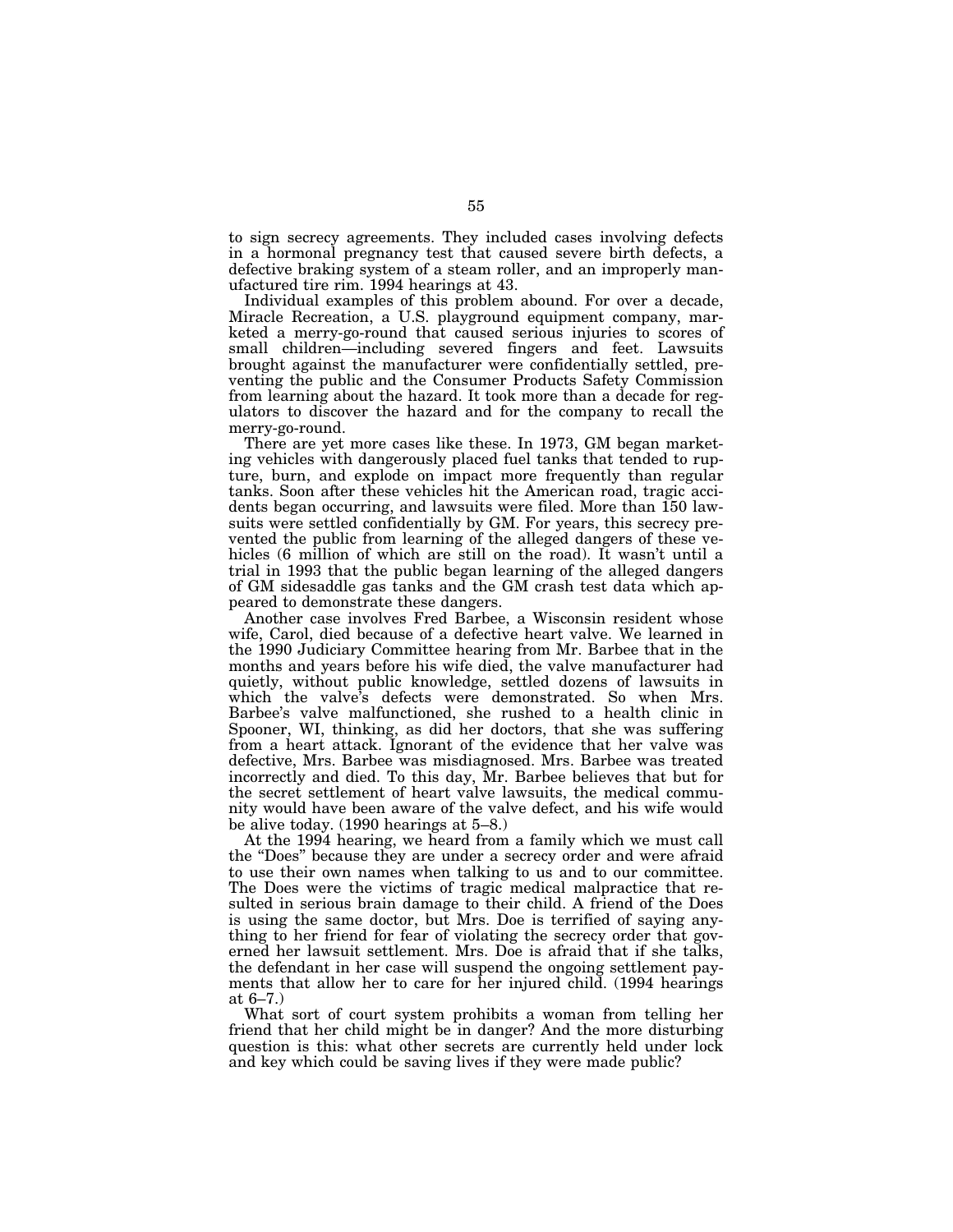Having said all this, we must in fairness recognize that there is another side to this problem. Privacy is a cherished possession, and business information is an important commodity. For this reason, the courts must, in some cases, keep trade secrets and other business information confidential. The goal of this provision is to ensure that courts do not carelessly and automatically sanction secrecy when the health and safety of the American public is at stake. At the same time, it will still allow defendants to obtain secrecy orders when the need for privacy is significant and substantial.

To attack the problem of excessive court secrecy is not to attack the business community. Most of the time, businesses seek protective orders for legitimate reasons. And although a few opponents of product liability reform may dispute that businesses care about public health and safety, we know that they do. Business people want to know about dangerous and defective products, and they want regulatory agencies to have the information necessary to protect the public.

Those opposed to this provision argue that it make discovery more difficult, will decrease settlements and impose excessive burdens on judges. These problems are greatly exaggerated and do not take several points into account.

First, this provision does not have any effect on most court cases, which have nothing to do with public health and safety. This amendment only applies to Federal courts and, within the Federal courts, to a small category of cases affecting public health and safety. In most cases, these issues will not be raised, and courts will not be burdened at all. A Judicial Conference study on the matter noted that only 5 to 10 percent of all cases filed in Federal court involve protective orders. Of those, only about 10 to 20 percent involved personal injury. Based on these numbers, it is fair to say that only a small portion of all cases in Federal courts will require close scrutiny from judges.

Second, this amendment does not prohibit confidentiality: it allows for secrecy in cases affecting public health and safety where the need for it is substantial. Moreover, it does not require that every document produced as a result of the litigation be made public. Not all of the litigation documents directly involve health and safety—and those documents can still be sealed.

Third, a little extra work from judges seems a tiny price to pay for protecting blameless people from dangers. Every day, in the course of litigation, judges make tough calls about how to construe the public interest and other laws that Congress passes. We are confident that the courts will administer this law fairly and sensibly. After all, under the current version of rule 26(c) courts are required to determine whether there is "good cause" to enter a protective order. If judges can determine what is good cause, they can determine what constitutes ''public health and safety.'' If this requires extra work, then the work is well worth it. After all, no one argues that spoiled meat should be let out on the market because stricter regulations mean more work for FDA meat inspectors.

Finally, some may argue civil disputes are fundamentally private. The civil judicial system, according to this view, is an exclusive, private system—devoid of public interest considerations. But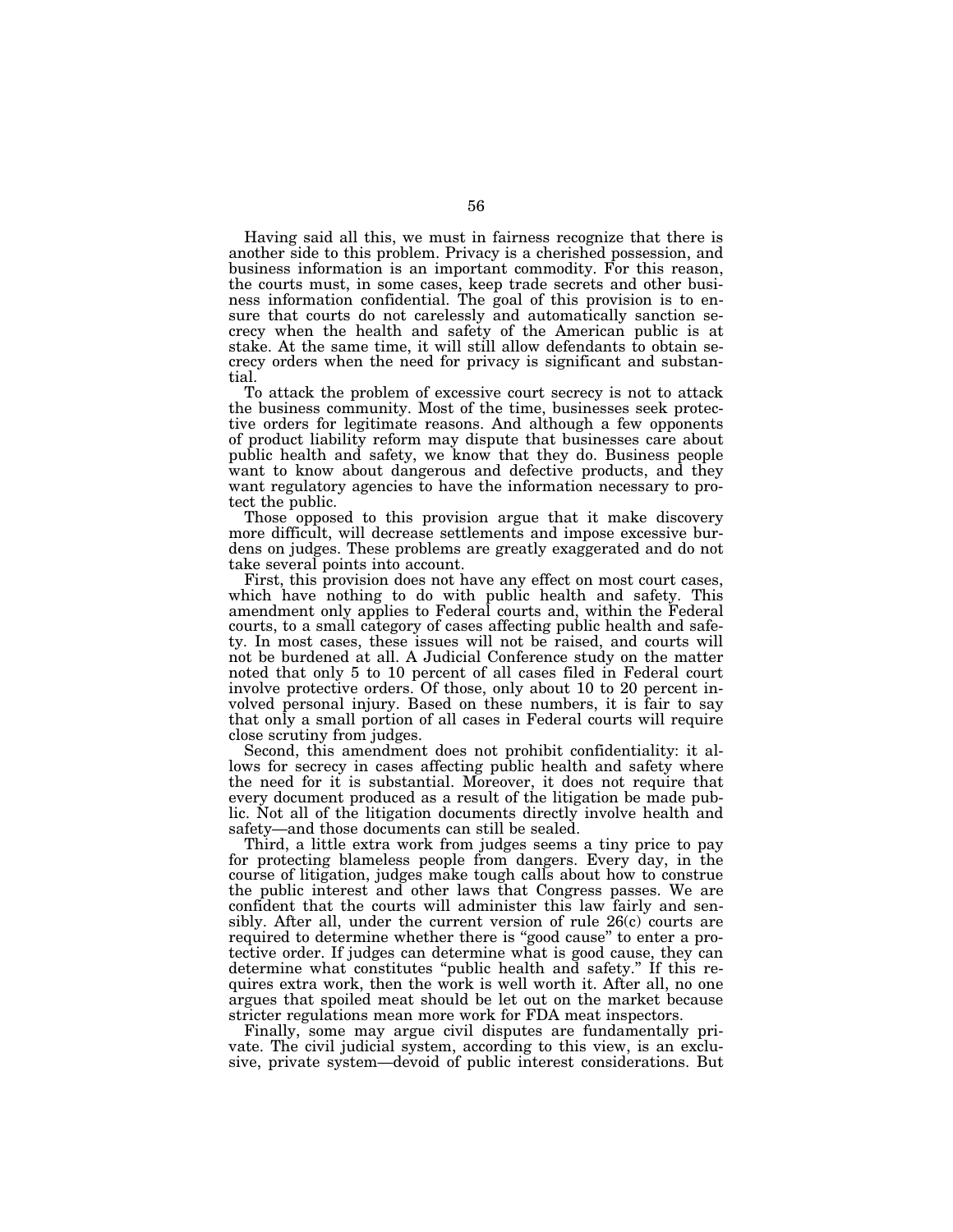this view ignores the fact that the courts are fundamentally public institutions, funded by hundreds of millions of tax dollars. A protective order issued by a Federal judge is an exertion of governmental power. That power should not be at the disposal of private parties at their whim. Public institutions cannot afford cannot afford to ignore the public interest in dispensing justice.

Abner Mikva, then chief judge of the Federal Circuit Court of Appeals for the District of Columbia, testified in our 1994 hearing that ''I side with Chairman Kohl in believing that there is an excess of court secrecy in civil litigation, and that it presents a serious problem for the health and safety of our population. That problem is to important to leave to the rule changers.''

The Committee would be satisfied to see this issue addressed by judges themselves. But since we first held hearing on court secrecy in 1990, the judges have remained essentially inert.<sup>1</sup> Indeed, before the Committee voted on this provision, we received a letter from the Judicial Conference telling us that it was continuing its study of this issue. The letter ironically noted ironically noted that ''the task will be a long one.''

Unfortunately, we need to deal with this problem sooner rather than later. That is why I am pleased that a substantial majority of the Committee supported my amendment.

HERB KOHL.

<sup>1</sup> In fact, last year we worked with a number of Federal judges to prevent rule 26 of the Federal Rules of Civil Procedure, dealing with protective orders, from becoming even worse.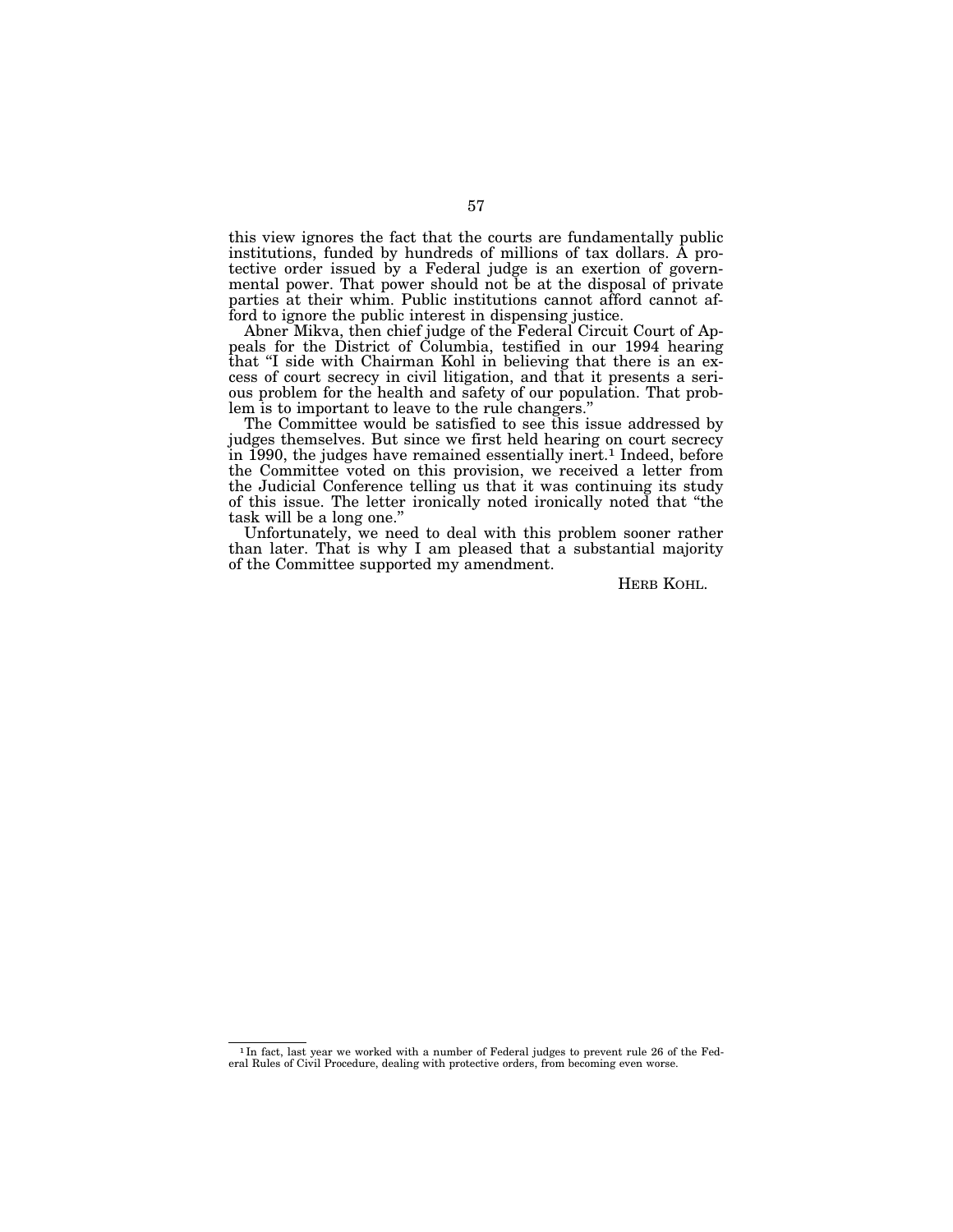## IX. CHANGES IN EXISTING LAW

In compliance with paragraph 12 of rule XXVI of the Standing Rules of the Senate, changes in existing law made by S. 1887, as reported, are shown as follows (existing law proposed to be omitted is enclosed in brackets, new matter is printed in italic, and existing law in which no change is proposed is shown in roman):

# **UNITED STATES CODE**

\* \* \* \* \* \* \*

# **TITLE 18—CRIMES AND CRIMINAL PROCEDURE**

\* \* \* \* \* \* \*

# **CHAPTER 207—RELEASE AND DETENTION PENDING JUDICIAL PROCEEDINGS**

\* \* \* \* \* \* \*

**§ 3154. Functions and powers relating to pretrial services**

Pretrial services functions shall include the following: (1) Collect, verify, and \* \* \*

\* \* \* \* \* \* \* (12)(A) As directed by the court and to the degree required by the regimen of care or treatment ordered by the court as a condition of release, keep informed as to the conduct and provide supervision of a person conditionally released under the provisions of section 4243 or 4246 of this title, and report such person's conduct and condition to the court ordering release and the Attorney General or his designee.

(B) Any violation of the conditions of release shall immediately be reported to the court and the Attorney General or his designee.

*(13) If approved by the district court, be authorized to carry firearms under such rules and regulations as the Director of the Administrative Office of the United States Courts may prescribe.*

 $[(13)]$  Perform such other functions as specified under this chapter.

*(14)*

\* \* \* \* \* \* \*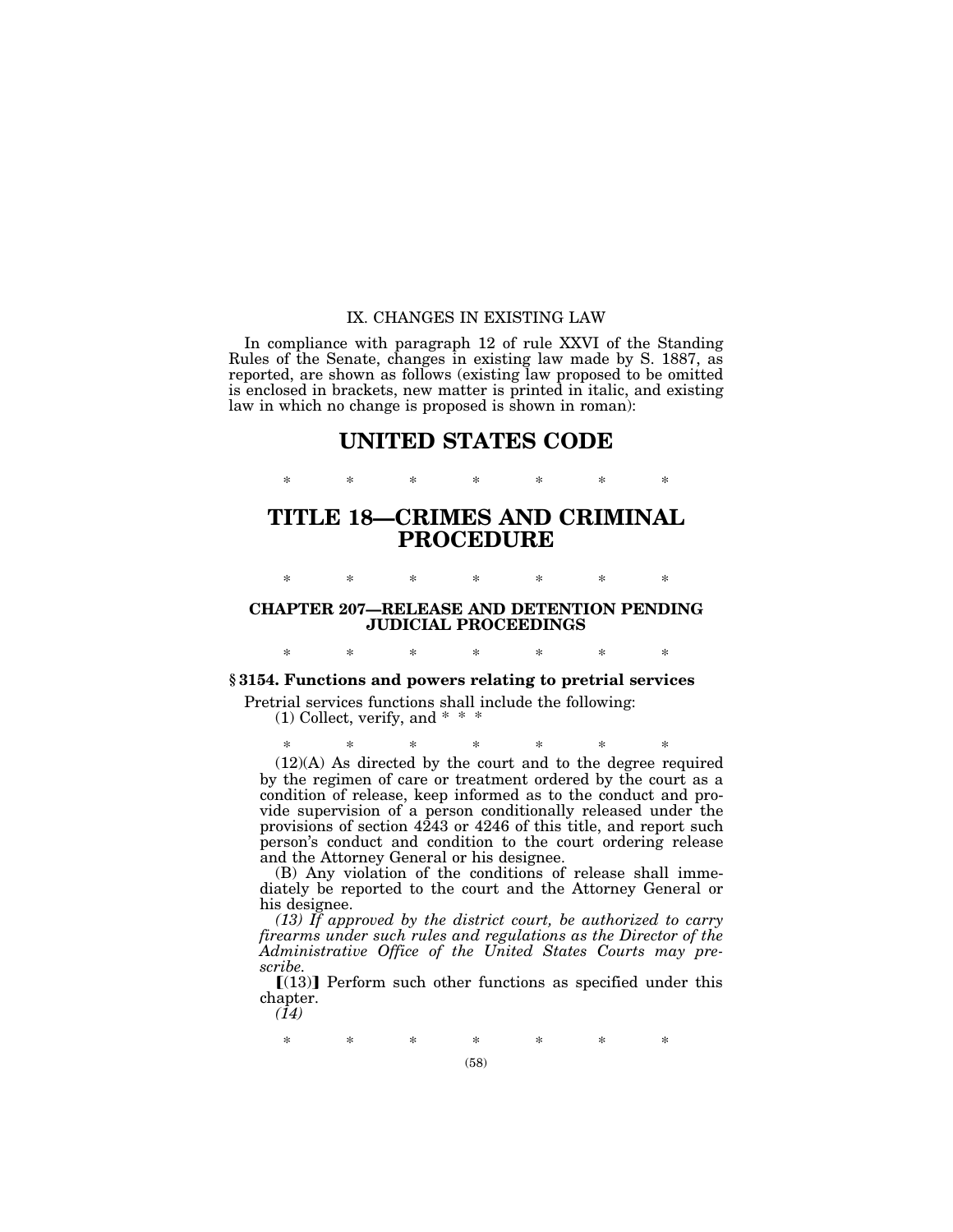# **CHAPTER 219—TRIAL BY UNITED STATES MAGISTRATES** \* \* \* \* \* \* \*

### **§ 3401. Misdemeanors; application of probation laws**

(a) When specially designated to exercise such jurisdiction by the district court or courts he serves, any United States magistrate shall have jurisdiction to try persons accused of, and sentence persons convicted of, misdemeanors committed within that judicial district.

(b) Any person charged with a misdemeanor*, other than a petty offense,* may elect, however, to be tried before a judge of the district court for the district in which the offense was committed. The magistrate shall carefully explain to the defendant that he has a right to trial, judgment, and sentencing by a judge of the district court and that he may have a right to trial by jury before a district judge or magistrate. The magistrate shall not proceed to try the case unless the defendant, after such explanation, files a written consent to be tried before the magistrate that specifically waives trial, judgment, and sentencing by a judge of the district court.] The *magistrate judge may not proceed to try the case unless the defendant, after such explanation, expressly consents to be tried before the magistrate judge and expressly and specifically waives trial, judgment, and sentencing by a district judge. Any such consent and waiver shall be made in writing or orally on the record.*

\* \* \* \* \* \* \*  $(g)$  [The magistrate may, in a Class B or C misdemeanor case, or infraction case involving a juvenile in which consent to trail before a magistrate has been filed under subsection (b) of this section, exercise all powers granted to the district court under chapter 403 of this title.] The magistrate judge may, in a petty offense case in*volving a juvenile, exercise all powers granted to the district court under chapter 403 of this title*. For purposes of this subsection, proceedings under chapter 403 of this title may be instituted against a juvenile by a violation notice or complaint, except that no such case may proceed unless the certification referred to in section 5032 of this title has been filed in open court at the arraignment. No term of imprisonment shall be imposed by the magistrate in any such case.

\* \* \* \* \* \* \*

### **CHAPTER 229—POSTSENTENCE ADMINISTRATION**

### **Subchapter A—Probation**

\* \* \* \* \* \* \*

## **§ 3603. Duties of probation officers**

A probation officer shall—

(1) instruct a probationer or a person on supervised release, who is under his supervision, as to the conditions specified by the sentencing court, and provide him with a written statement clearly setting forth all such conditions;

\* \* \* \* \* \* \*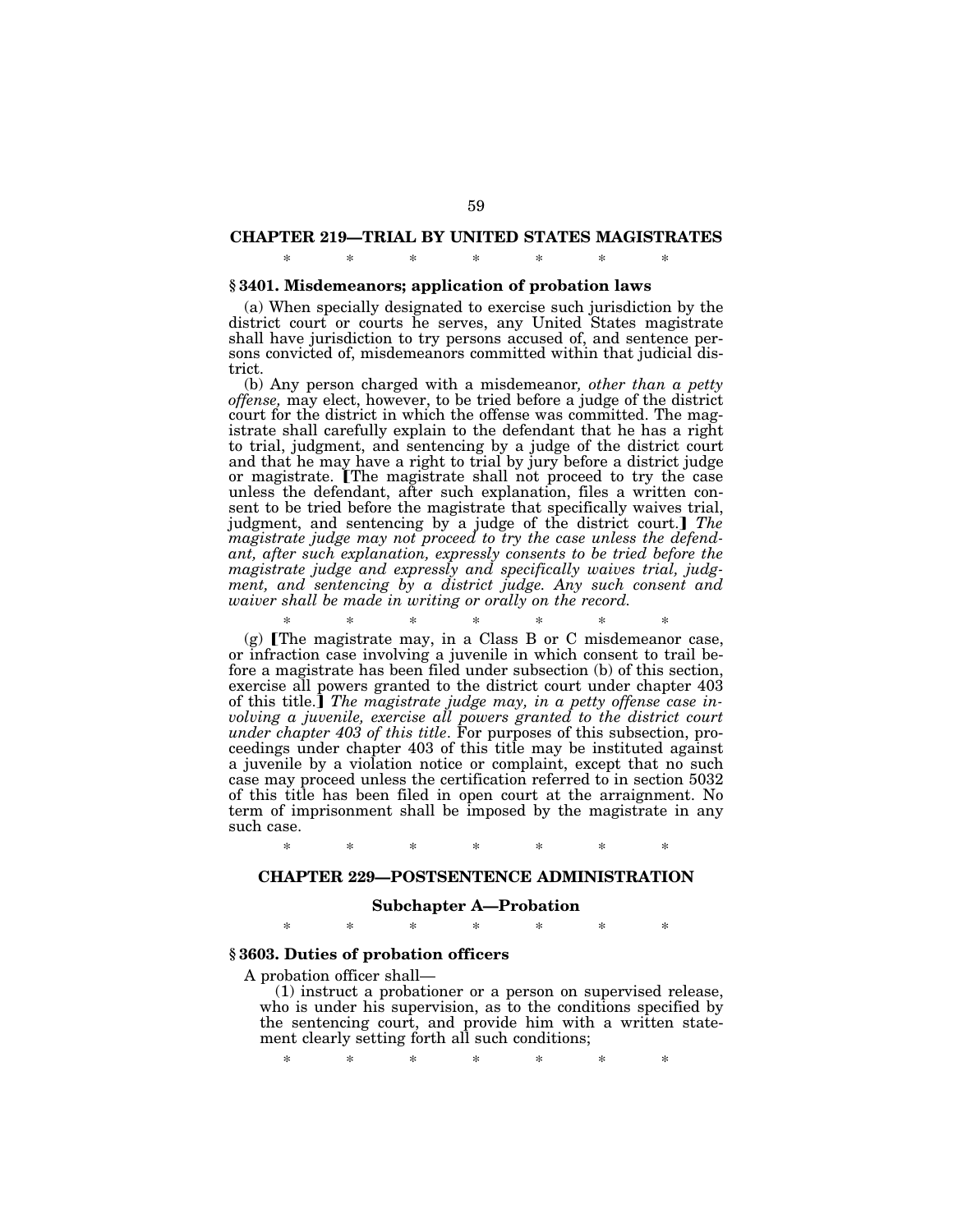(8)(A) when directed by the court, and to the degree required by the regimen of care or treatment ordered by the court as a condition of release, keep informed as to the conduct and provide supervision of a person conditionally released under the provisions of section 4243 or 4246 of this title, and report such person's conduct and condition to the court ordering release and to the Attorney General or his designee; and

(B) immediately report any violation of the conditions of release to the court and the Attorney General or his designee; [and]

*(9) if approved by the district court, be authorized to carry firearms under such rules and regulations as the Director of the Administrative Office of the United States Courts may prescribe; and*  $[9](10)$  perform any other duty that the court may designate.

# **TITLE 28—JUDICIARY AND JUDICIAL PROCEDURE**

\* \* \* \* \* \* \*

## **PART I—ORGANIZATION OF COURTS**

\* \* \* \* \* \* \*

### CHAPTER 5—DISTRICT COURTS

\* \* \* \* \* \* \*

### **§ 125. Utah**

Utah constitutes one judicial district comprising two divisions.

(1) The Northern Division comprises the counties of Box Elder, Cache, Davis, Morgan, Rich, and Weber.

Court for the Northern Division shall be held at *Salt Lake City and* Ogden.

(2) The Central Division comprises the counties of Beaver, Carbon, Daggett, Duchesne, Emery, Garfield, Grand, Iron, Juab, Kane, Millard, Piute, Salt Lake, San Juan, Sanpete, Sevier, Summit, Tooele, Uintah, Utah, Wasatch, Washington, and Wayne.

Court for the Central Division shall be held at Salt Lake City*, Provo, and St. George.*

## \* \* \* \* \* \* \*

## **§ 134. Tenure and residence of district judges**

(a) The district judges shall hold office during good behavior.

(b) Each district judge, except in the District of Columbia, *the Southern District of New York, and the Eastern District of New York,* shall reside in the district or one of the districts for which he is appointed. *Each district judge of the Southern District of New York and the Eastern district of New York may reside within 20 miles of the district to which he or she is appointed.*

\* \* \* \* \* \* \*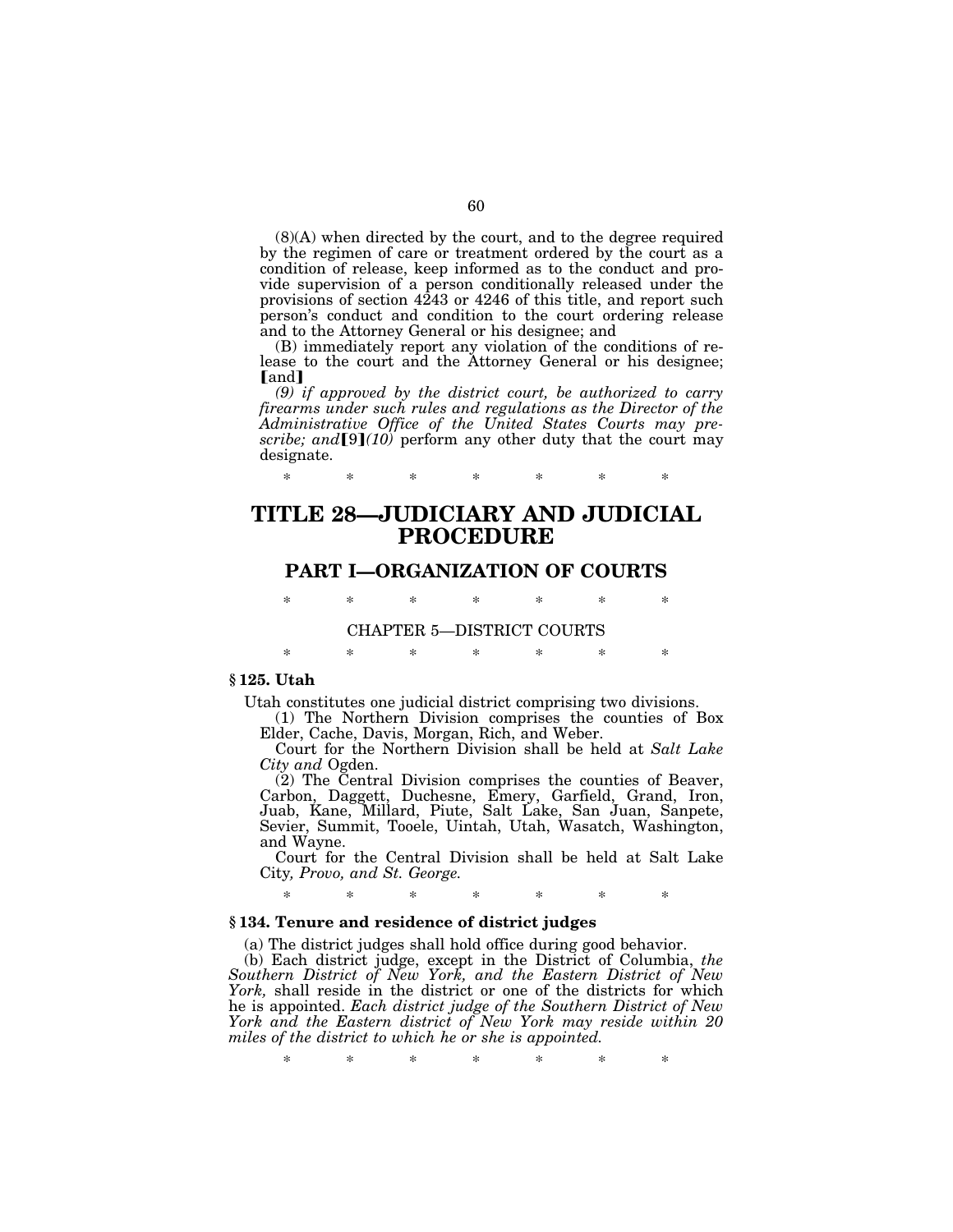## **CHAPTER 6—BANKRUPTCY JUDGES**

\* \* \* \* \* \* \*

### **§ 157. Procedures**

(a) Each district court may provide that any or all cases under title 11 and any or all proceedings arising under title 11 or arising in or related to a case under title 11 shall be referred to the bankruptcy judges for the district.

\* \* \* \* \* \* \*

 $(c)(1)$  A bankruptcy judge may hear a proceeding that is not a core proceeding but that is otherwise related to a case under title 11. In such proceeding, the bankruptcy judge shall submit proposed findings of fact and conclusions of law to the district court, and any final order or judgment shall be entered by the district judge after considering the bankruptcy judge's proposed findings and conclusions and after reviewing de novo those matters to which any party has timely and specifically objected.

*(c)(1) A bankruptcy judge may hear a proceeding that is not a core proceeding but that is otherwise related to a case under title 11. In such proceeding, the bankruptcy judge shall submit proposed findings of fact and conclusions of law to the district court, and any final order or judgment shall be entered by the district judge after considering the bankruptcy judge's proposed findings and conclusions and after reviewing de novo those matters to which any party has timely and specifically objected. A party shall be deemed to consent to the findings of fact and conclusions of law submitted by a bankruptcy judge unless the party files a timely objection. If a timely objection is not filed, the proposed findings of fact and conclusions of law submitted by the bankruptcy judge shall become final and the bankruptcy judge shall enter an appropriate order thereon.*

\* \* \* \* \* \* \*

## **CHAPTER 11—COURT OF INTERNATIONAL TRADE**

Sec.

- 251. Appointment and number of judges; offices.
- 252. Tenure and salaries of judges.
- [253. Duties of chief judge; precedence of judges.]
- *253. Duties of chief judge.*
- 254. Single-judge trial.
- 255. Three-judge trials.
- 256. Trials at ports other than New York.
- 257. Publication of decisions.
- *258. Chief judges; precedence of judges.*

### **§ 251. Appointment and number of judges; offices**

(a) The President shall appoint, by and with the advice and consent of the Senate, nine judges who shall constitute a court of record to be known as the United States Court of International Trade. Not more than five of such judges shall be from the same political party. The court is a court established under article III of the Constitution of the United States.

ø(b) The President shall designate one of the judges of the Court of International Trade who is less than seventy years of age to serve as chief judge. The chief judge shall continue to serve as chief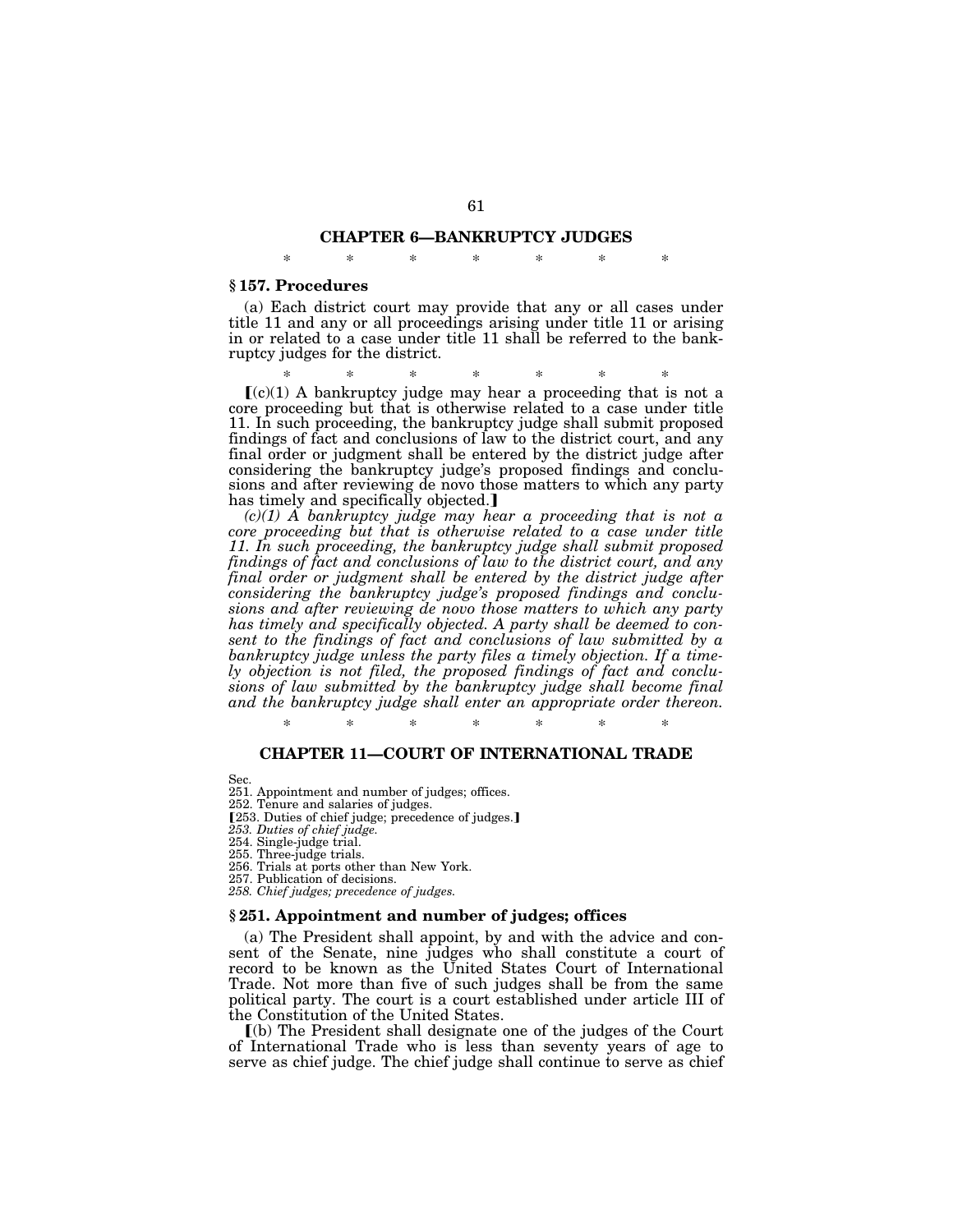judge until he reaches the age of seventy years and another judge is designated as chief judge by the President. After the designation of another judge to serve as chief judge, the former chief judge may continue to serve as a judge of the court.]

 $\lceil (c) \rceil$  *(b)* The offices of the Court of International Trade shall be located in New York, New York.

\* \* \* \* \* \* \*

## ø**§ 253. Duties of chief judge; precedence of judges**¿

### *§ 253. Duties of chief judge*

(a) The chief judge of the Court of International Trade, with the approval of the court, shall supervise the fiscal affairs and clerical force of the court;

(b) The chief judge shall promulgate dockets.

(c) The chief judge, under rules of the court, may designate any judge or judges of the court to try any case and, when the circumstances so warrant, reassign the case to another judge or judges.

 $\left[\right]$ (d) Whenever the chief judge is unable to perform the duties of his office or the office is vacant, his powers and duties shall devolve upon the judge next in precedence who is able to act, until such disability is removed or another chief judge is appointed and duly qualified.

ø(e) The chief judge shall have precedence and shall preside at any session which he attends. Other judges shall have precedence and shall preside according to the seniority of their commissions. Judges whose commissions bear the same date shall have precedence according to seniority in age.

\* \* \* \* \* \* \*

### **§ 257. Publication of decisions**

All decisions of the Court of International Trade shall be preserved and open to inspection.

\* \* \* \* \* \* \*

## *§ 258. Chief judges; precedence of judges*

*(a)(1) The chief judge of the Court of International Trade shall be the judge of the court in regular active service who is senior in commission of those judges who—*

*(A) are 64 years of age or under;*

*(B) have served for 1 year or more as a judge of the court; and*

*(C) have not served previously as chief judge.*

*(2)(A) In any case in which no judge of the court meets the qualifications under paragraph (1), the youngest judge in regular active service who is 65 years of age or over and who has served as a judge of the court for 1 year or more shall act as the chief judge.*

*(B) In any case under subparagraph (A) in which there is no judge of the court in regular active service who has served as a judge of the court for 1 year or more, the judge of the court in regular active service who is senior in commission and who has not served previously as chief judge shall act as the chief judge.*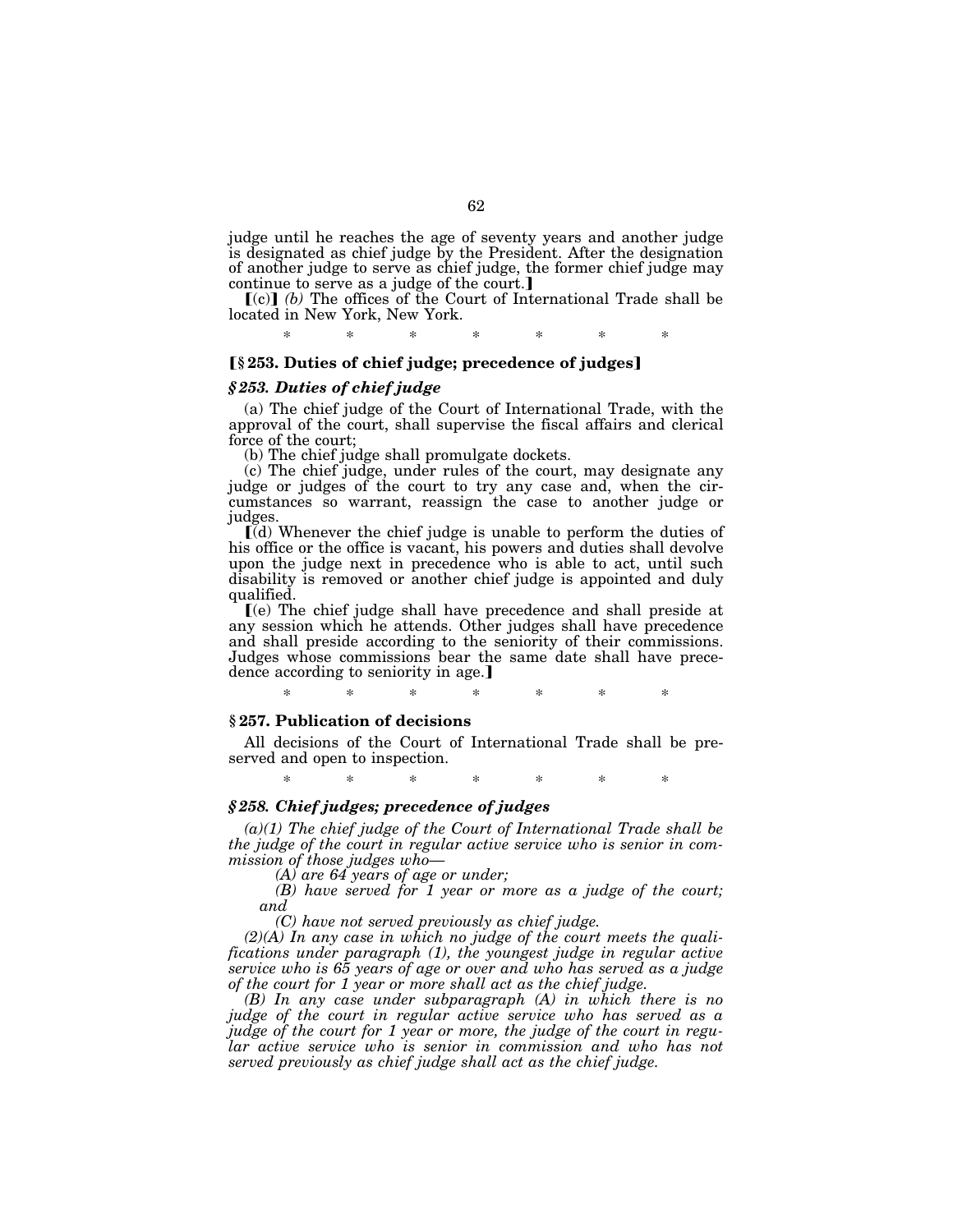*(3)(A) Except as provided under subparagraph (C), the chief judge serving under paragraph (1) shall serve for a term of 7 years and shall serve after expiration of such term until another judge is eligible under paragraph (1) to serve as chief judge.*

*(B) Except as provided under subparagraph (C), a judge of the court acting as chief judge under subparagraph (A) or (B) of paragraph (2) shall serve until a judge meets the qualifications under paragraph (1).*

*(C) No judge of the court may serve or act as chief judge of the court after attaining the age of 70 years unless no other judge is qualified to serve as chief judge under paragraph (1) or is qualified to act as chief judge under paragraph (2).*

*(b) The chief judge shall have precedence and preside at any session of the court which such judge attends. Other judges of the court shall have precedence and preside according to the seniority of their commissions. Judges whose commissions bear the same date shall have precedence according to seniority in age.*

*(c) If the chief judge desires to be relieved of the duties as chief judge while retaining active status as a judge of the court, the chief judge may so certify to the Chief Justice of the United States, and thereafter the chief judge of the court shall be such other judge of the court who is qualified to serve or act as chief judge under subsection (a).*

*(d) If a chief judge is temporarily unable to perform the duties as such, such duties shall be performed by the judge of the court in active service, able and qualified to act, who is next in precedence.*

## **CHAPTER 15—CONFERENCES AND COUNCILS OF JUDGES**

\* \* \* \* \* \* \*

\* \* \* \* \* \* \*

### **§ 331. Judicial Conference of the United States**

The Chief Justice of the United States \* \* \*

øThe district judge to be summoned from each judicial circuit shall be chosen by the circuit and district judges of the circuit at the annual judicial conference of the circuit held pursuant to section 333 of this title and shall serve as member of the conference for three successive years, except that in the year following the enactment of this amended section the judges in the first, fourth, seventh, and tenth circuits shall choose a district judge to serve for one year, the judges in the second, fifth, and eighth circuits shall choose a district judge to serve for two years and the judges in the third, sixth, ninth, and District of Columbia circuits shall choose a district judge to serve for three years.]

*The district judge to be summoned from each judicial circuit shall be chosen by the circuit and district judges of the circuit and shall serve as a member of the Judicial Conference of the United States for a term of not less than 3 successive years nor more than 5 successive years, as established by majority vote of all circuit and district judges of the circuit. A district judge serving as a member of the Judicial Conference may be either a judge in regular active serv-*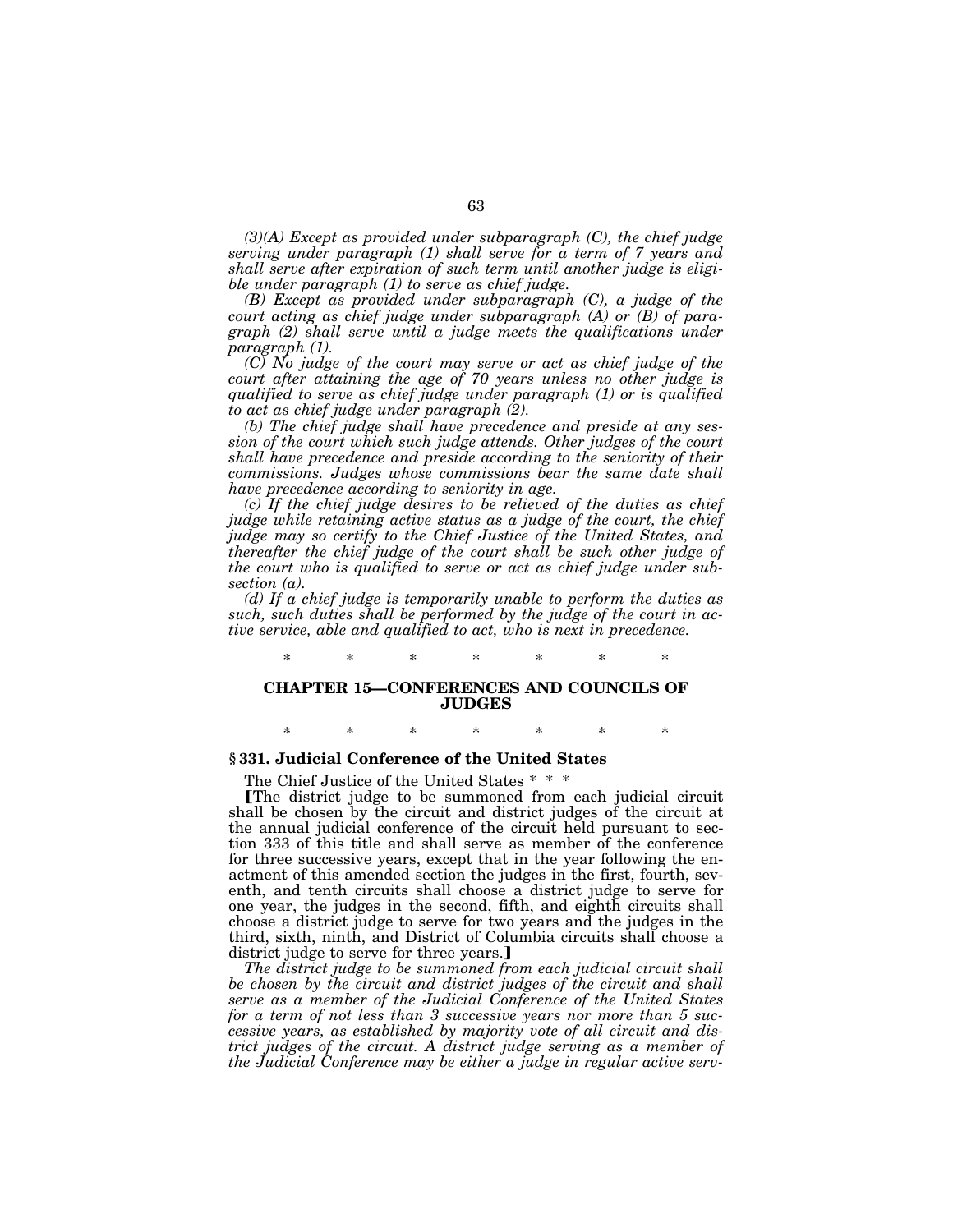*ice or a judge retired from regular active service under section 371(b) of this title.*

\* \* \* \* \* \* \*

## **§ 332. Judicial councils of circuits**

 $(a)(1)$  The \* \* \*

\* \* \* \* \* \* \*  $(f)(1)$  Each circuit executive shall be paid at a salary to be established by the Judicial Conference of the United States not to exceed the annual rate of level IV of the Executive Schedule pay rates under section 5315 of title 5.

\* \* \* \* \* \* \* (4) The circuit executive and his staff shall be deemed to be officers and employees of the judicial branch of the United States Government within the meaning of subchapter III of chapter 83 (relating to civil service retirement), chapter 87 (relating to Federal employees' life insurance program), and chapter 89 (relating to Federal employees' health benefits program) of title 5, United States Code.

*(g) No later than January 31 of each year, each judicial council shall submit a report to the Administrative Office of the United States Courts on the number and nature of orders entered under this section during the preceding calendar year that relate to judicial misconduct or disability.*

# \* \* \* \* \* \* \* **CHAPTER 17—RESIGNATION AND RETIREMENT OF JUSTICES AND JUDGES**

\* \* \* \* \* \* \*

# **§ 371. Retirement on salary; retirement in senior status**  $(a)$  The  $*$   $*$

\* \* \* \* \* \* \*  $(f)(1)$  In order to continue receiving the salary of the office under subsection (b), a justice must be certified in each calendar year by the Chief Justice, and a judge must be certified by the chief judge of the circuit in which the judge sits, as having met the requirements set forth in at least one of the following subparagraphs:

\* \* \* \* \* \* \* (D) The justice or judge has, in the preceding calendar year, performed substantial administrative duties directly related to the operation of the courts, or has performed substantial duties for a Federal or State governmental entity. A certification under this subparagraph shall specify that the work done is equal to the full-time work of an employee of the judicial branch. *In any year in which a justice or judge performs work described under this subparagraph for less than the full year, one-half of such work may be aggregated with work described under subparagraph (A), (B), or (C) of this paragraph for the*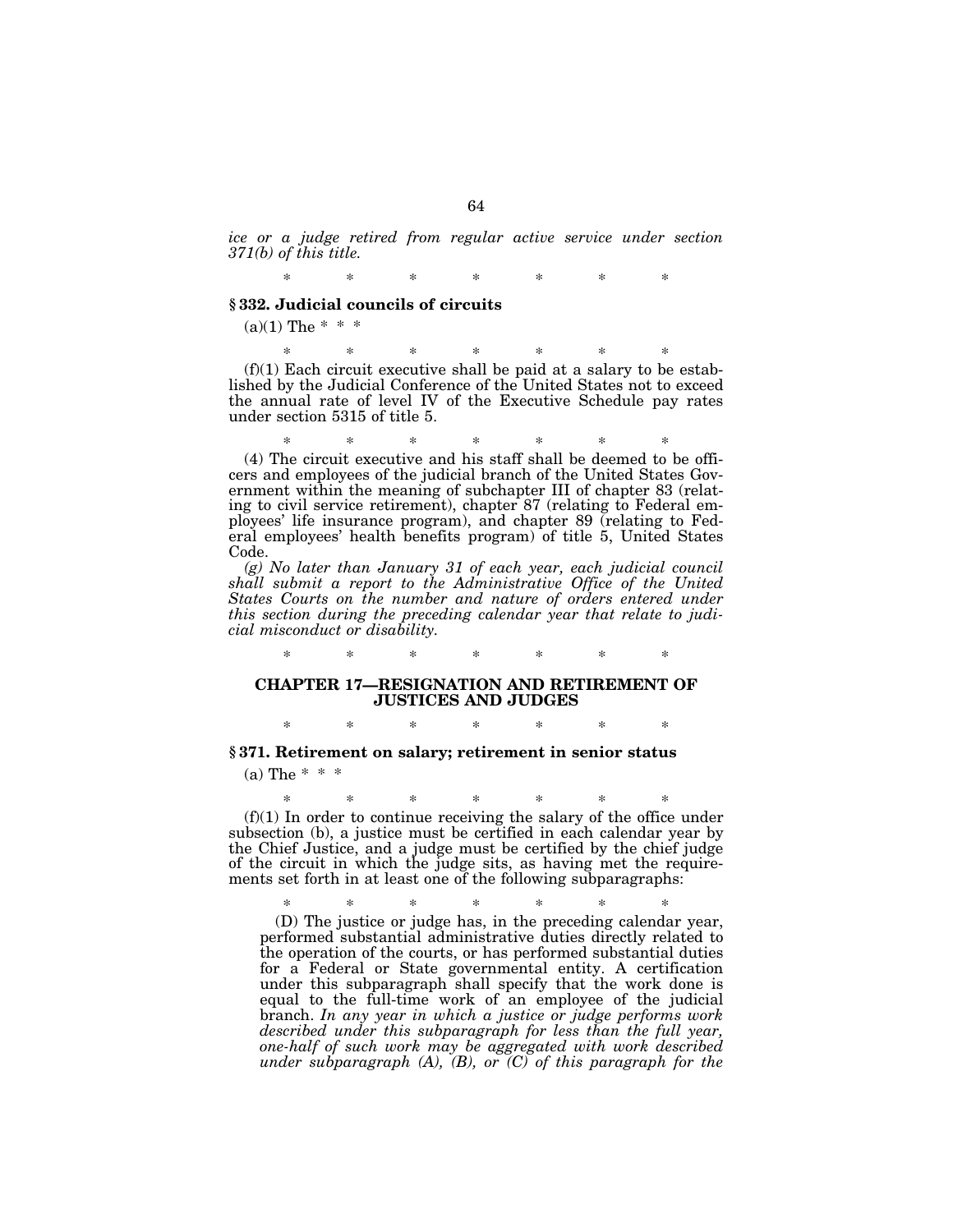*purpose of the justice or judge satisfying the requirements of such subparagraph.*

\* \* \* \* \* \* \* (3) If in any year a justice or judge who retires under subsection (b) does not receive a certification under this subsection (except as provided in paragraph  $(1)(E)$ , he or she [is thereafter ineligible to receive such a certification.] may thereafter receive a certification *for that year by satisfying the requirements of subparagraph (A), (B), (C), or (D) of paragraph (1) of this subsection in a subsequent year and attributing a sufficient part of the work performed in such subsequent year to the earlier year so that the work so attributed, when added to the work performed during such earlier year, satisfies the requirements for certification for that year. However, a justice or judge may not receive credit for the same work for purposes of certification for more than 1 year.*

### **§ 376. Annuities for survivors of certain judicial officials of the United States**

\* \* \* \* \* \* \*

 $(a) * * *$ 

 $[(b)(1)$  Every judicial official who files a written notification of his or her intention to come within the purview of this section, in accordance with paragraph (1) of subsection (a) of this section, shall be deemed thereby to consent and agree to having deducted and withheld from his or her salary, a sum equal to 2.2 percent of that salary, and a sum equal to 3.5 percent of his or her retirement salary. The deduction from any retirement salary—

 $(A)$  of a justice or judge of the United States retired from regular active service who is described in section 371(b)(1) of this title,

ø(B) of a justice or judge of the United States retired under section 372(a) of this title who is willing and able to perform judicial duties in accordance with section 294 of this title,

 $(C)$  of a judge of the United States Court of Federal Claims retired under section 178(a) or (b) of this title who meets the requirements of section 178(d) of this title, or

 $\bar{[}$ (D) of a judicial official on recall under section 155(b), 797, 373(c)(4), 375, or 636(h) of this title,

shall be an amount equal to 2.2 percent of retirement salary.]

*(b)(1) Every judicial official who files a written notification of his or her intention to come within the purview of this section, in accordance with paragraph (1) of subsection (a) of this section, shall be deemed thereby to consent and agree to having deducted and withheld from his or her salary a sum equal to 2.2 percent of that salary, and a sum equal to 3.5 percent of his or her retirement salary. The deduction from any retirement salary—*

*(A) of a justice or judge of the United States retired from regular active service under section 371(b) or section 372(a) of this title,*

*(B) of a judge of the United States Court of Federal Claims retired under section 178 of this title, or*

*(C) of a judicial official on recall under section 155(b), 373(c)(4), 375, or 636(h) of this title,*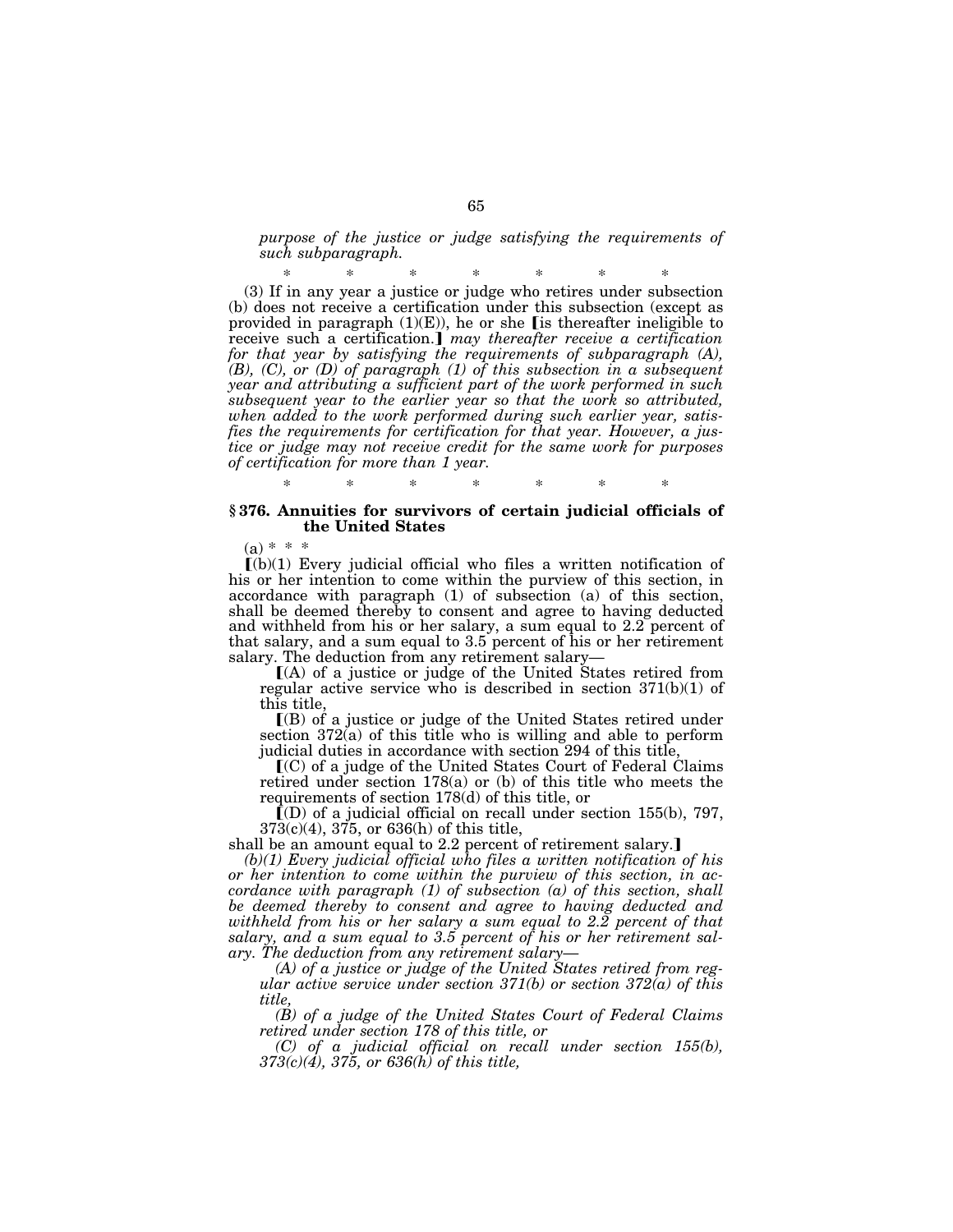### *shall be an amount equal to 2.2 percent of retirement salary.*

\* \* \* \* \* \* \* (*o*)(1) In any case in which a judicial official dies while in office, **[or while receiving "retirement salary",]** while receiving retirement *salary, or after filing an election and otherwise complying with the conditions under subsection (b)(2) of this section,* and;

(A) subject to paragraph (2) of this subsection, before having completed eighteen months of civilian service, computed in accordance with subsection (k) of this section, during which the salary deductions provided by subsection (b) of this section or the deposit required by subsection (d) of this section have actually been made; or

# **CHAPTER 21—GENERAL PROVISIONS APPLICABLE TO COURTS AND JUDGES**

\* \* \* \* \* \* \*

Sec. 451. Definitions.

\* \* \* \* \* \* \* 463. Expenses of litigation. *464. Carrying of firearms by judicial officers.* \* \* \* \* \* \* \*

### **§ 463. Expenses of litigation**

Whenever a Chief Justice, justice, judge, officer, or employee of any United States court is sued in his official capacity, or is otherwise required to defend acts taken or omissions made in his official capacity, and the services of an attorney for the Government are not reasonably available pursuant to chapter 31 of this title, the Director of the Administrative Office of the United States Courts may pay the costs of his defense. The Director shall prescribe regulations for such payments subject to the approval of the Judicial Conference of the United States.

### *§ 464. Carrying of firearms by judicial officers*

*(a) A judicial officer of the United States is authorized to carry firearms, whether concealed or not, under regulations promulgated by the Judicial Conference of the United States.*

*(b)(1) The regulations promulgated by the Judicial Conference under subsection (a) shall—*

*(A) require a demonstration of a judicial officer's proficiency in the use and safety of firearms as a prerequisite to the carrying of firearms under the authority of this section; and*

*(B) make appropriate provisions for the carrying of firearms by judicial officers who are under the protection of United States Marshals while away from United States courthouses.*

*(2) On the request of the Judicial Conference, the Department of Justice (including each agency of the Department) shall cooperate with the Judicial Conference in providing firearms training and other services to assist judicial officers in securing such proficiency.*

*(c) For purposes of this section, the term ''judicial officer of the United States'' means—*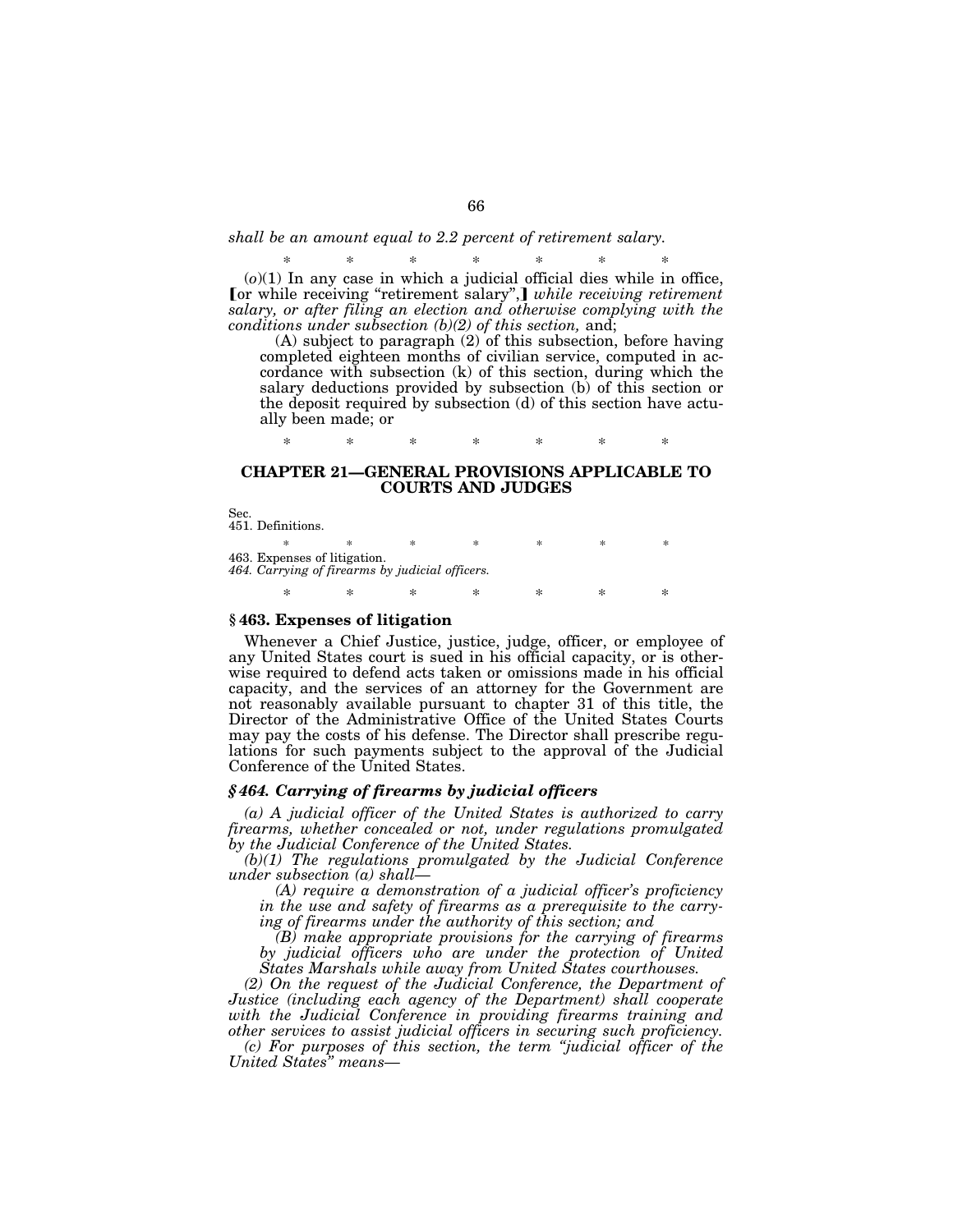*(1) a justice or judge of the United States as defined in section 451 of this title in regular active or retired from regular active service;*

*(2) a justice or judge of the United States who has retired from the judicial office under section 371(a) of this title for—*

*(A) a 1-year period following such justice's or judge's retirement; or*

*(B) a longer period of time if approved by the Judicial Conference of the United States when exceptional circumstances warrant;*

*(3) a United States bankruptcy judge;*

*(4) a full-time or part-time United States magistrate judge;*

*(5) a judge of the United States Court of Federal Claims;*

*(6) a judge of the United States District Court of Guam;*

*(7) a judge of the United States District Court for the Northern Mariana Islands;*

*(8) a judge of the United States District Court of the Virgin Islands; or*

*(9) an individual who is retired from one of the judicial positions described under paragraphs (3) through (8) to the extent provided for in regulations of the Judicial Conference of the United States.*

*(d) Notwithstanding section 46303(c)(1) of title 49, nothing in this section authorizes a judicial officer of the United States to carry a dangerous weapon on an aircraft or other common carrier.*

# **PART III—COURT OFFICERS AND EMPLOYEES**

# \* \* \* \* \* \* \*

# **CHAPTER 41—ADMINISTRATIVE OFFICE OF UNITED STATES COURTS**

Sec.

601. Creation; Director and Deputy Director.

\* \* \* \* \* \* \* 611. Retirement of Director. 612. Judiciary Automation Fund.

### **§ 601. Creation; Director and Deputy Director**

The Administrative Office of the United States Courts shall be maintained at the seat of government. It shall be supervised by a Director and a Deputy Director appointed and subject to removal by the Chief Justice of the United States, after consulting with the Judicial Conference. *The Director and Deputy Director shall be deemed to be officers for purposes of title 5, United States Code.*

\* \* \* \* \* \* \*

### **§ 611. Retirement of Director**

 $(a) * * * *$ 

(b) Upon the retirement of a Director who has elected coverage under this section and  $\lceil$  who has served at least fifteen years and  $\rceil$ *who has at least 15 years of service and has* attained the age of sixty-five years the Administrative Office of the United States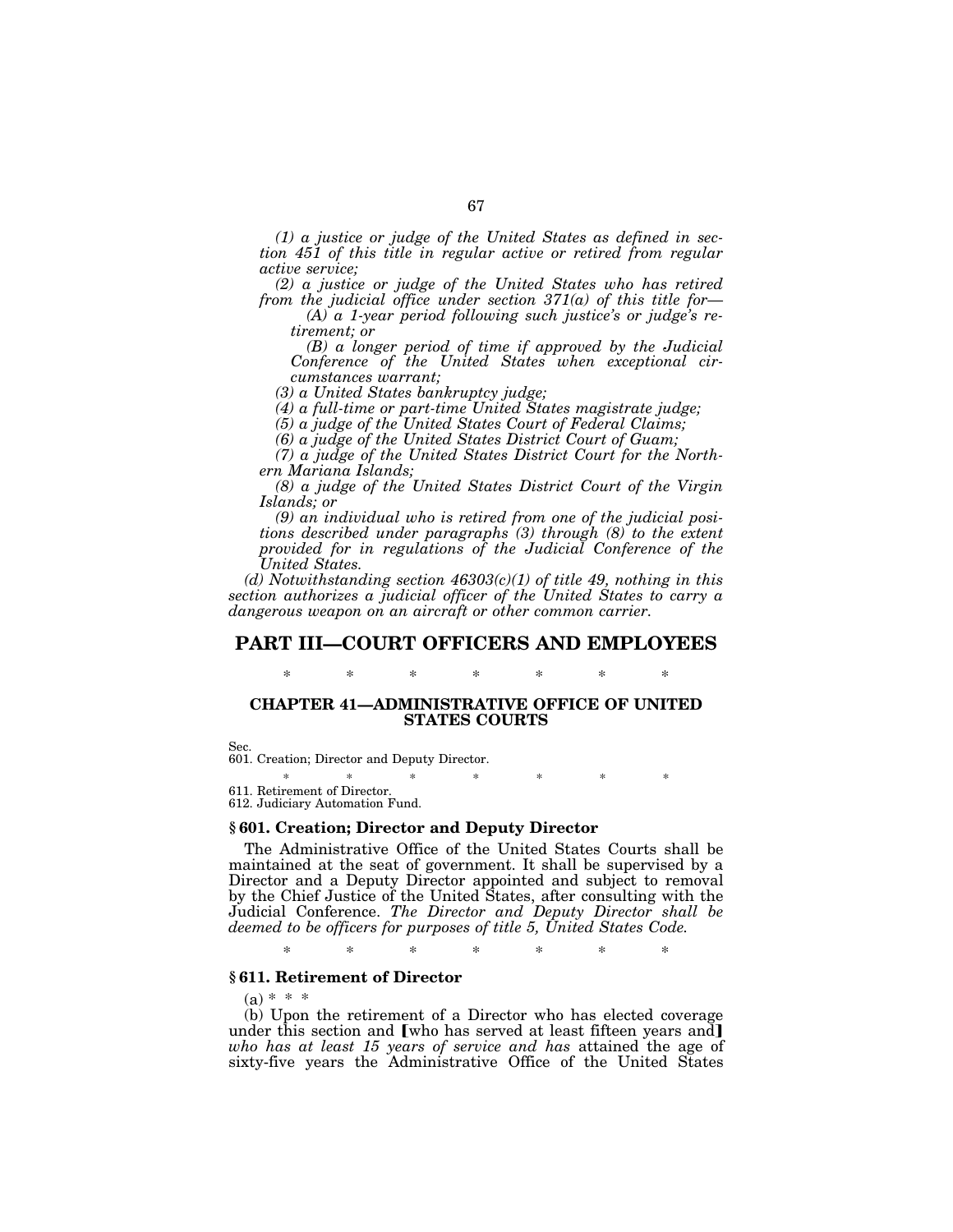Courts shall pay him an annuity for life equal to 80 per centum of the salary of the office at the time of his retirement.

Upon the retirement of a Director who has elected coverage under this section and [who has served at least ten years] who has *at least 10 years of service,* but who is not eligible to receive an annuity under the first paragraph of this subsection, the Administrative Office of the United States Courts shall pay him an annuity for life equal to that proportion of 80 per centum of the salary of the office at the time of his retirement that the number of years of his service bears to fifteen, reduced by one-quarter of 1 per centum for each full month, if any, he is under the age of sixty-five at the time of separation from service.

(c) A Director who has elected coverage under this section and who becomes permanently disabled to perform the duties of his office shall be retired and shall receive an annuity for life equal to 80 per centum of the salary of the office at the time of his retirement if he has [served at least fifteen years,] at least 15 years of *service,* or equal to that proportion of 80 per centum of such salary that the aggregate number of years of his service bears to fifteen if he has [served less than fifteen years,] *less than 15 years of service,* but in no event less than 50 per centum of such salary.

(d) For the purpose of this section, ''service'' means service, whether or not continuous, as Director of the Administrative Office of the United States Courts, and any service, not to exceed five years, as a judge of the United States, a Senator or Representative in Congress, *a congressional employee in the capacity of primary administrative assistant to a Member of Congress or in the capacity of staff director or chief counsel for the majority or the minority of a committee or subcommittee of the Senate or House of Representatives,* or a civilian official appointed by the President, by and with the advice and consent of the Senate.

(e) Each annuity payable under this section shall be increased by the same percentage amount and effective on the same date as annuities payable under chapter 83 of title 5, are increased as provided by section 8340 of title 5.

\* \* \* \* \* \* \*

### **CHAPTER 42—FEDERAL JUDICIAL CENTER**

## \* \* \* \* \* \* \*

### **§ 621. Board, composition, tenure of members, compensation**

(a) The activities of the Center shall be supervised by a Board to be composed of—

(1) the Chief Justice of the United States, who shall be the permanent Chairman of the Board;

 $(2)$  two active judges of the courts of appeals of the United States, three active judges of the district courts of the United States, one active judge of the bankruptcy courts of the United States elected by vote of the members of the Judicial Conference of the United States: *Provided, however,* That the judges so elected shall not be members of the Judicial Conference of the United States; and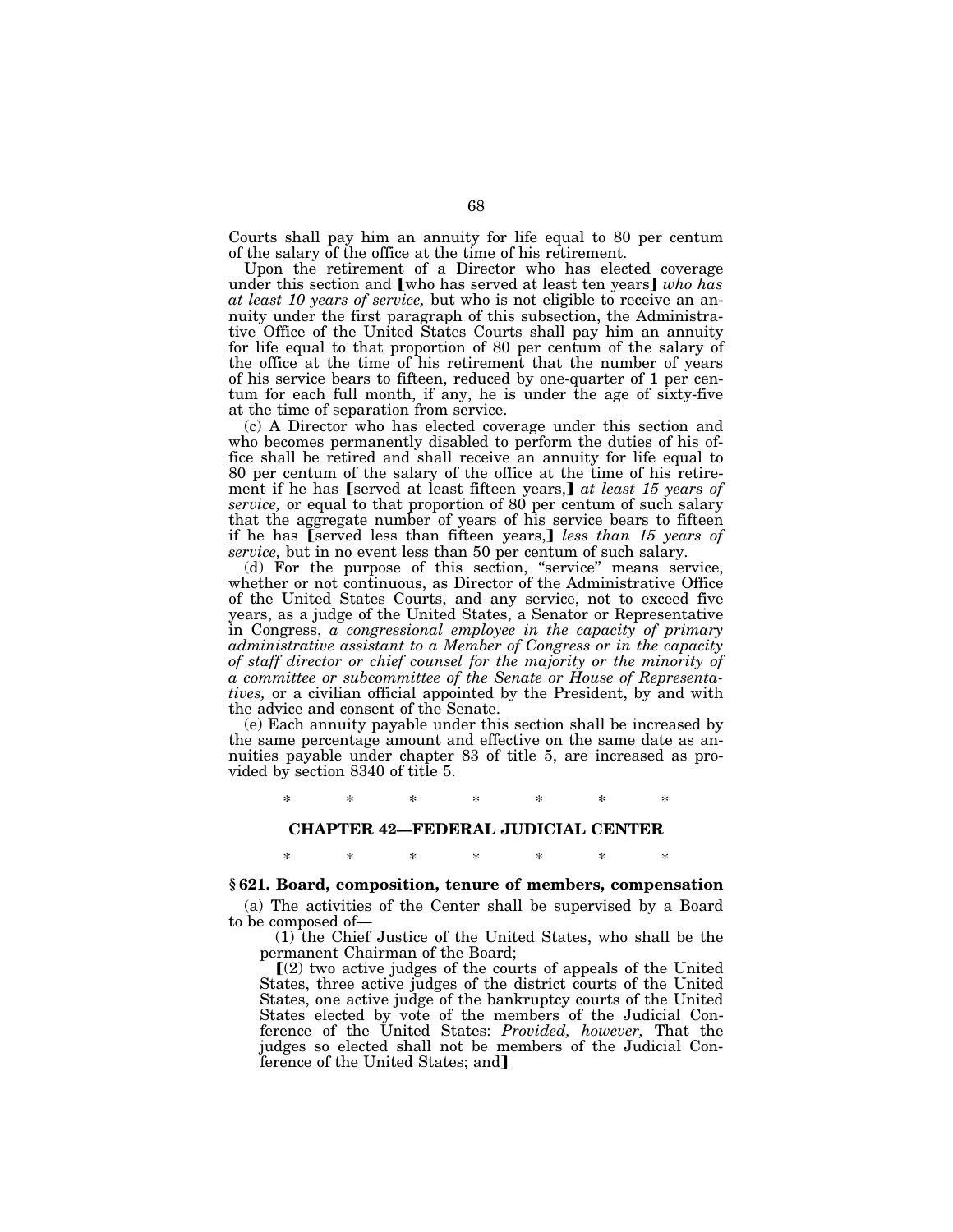*(2) two circuit judges, three district judges, one bankruptcy judge, and one magistrate judge, elected by vote of the members of the Judicial Conference of the United States, except that any circuit or district judge so elected may be either a judge in regular active service or a judge retired from regular active service under section 371(b) of this title but shall not be a member of the Judicial Conference of the United States; and*

(3) the Director of the Administrative Office of the United States Courts, who shall be a permanent member of the Board. (b) The term of office of each elected member of the Board shall be four years. A member elected to serve for an unexpired term arising by virtue of the death, disability, [retirement,] *retirement pursuant to section 371(a) or section 372(a) of this title,* or resignation of a member shall be elected only for such unexpired term.

### **§ 627. Retirement; employee benefits**

(a) A Director of the Federal Judicial Center who attains the age of seventy years shall be retired from that office.

\* \* \* \* \* \* \*

(b) The Director, *Deputy Director,* the professional staff, and the clerical and secretarial employees of the Federal Judicial Center shall be deemed to be officers and employees of the judicial branch of the United States Government within the meaning of subchapter III of chapter 83 (relating to civil service retirement), *chapter 84 (relating to the Federal Employees' Retirement System),* chapter 87 (relating to Federal employees' life insurance program), and chapter 89 (relating to Federal employees' health benefits program) of title 5, United States Code: *Provided, however,* That the Director, upon written notice filed with the Director of the Administrative Office of the United States Courts within 6 months after the date on which he takes office, may waive coverage under chapter 83 of title 5, subchapter III (the Civil Service Retirement System) or chapter 84 of title 5 (the Federal Employees' Retirement System), whichever is applicable, and elect coverage under the retirement and disability provisions of this section. A Director who elects coverage under this section shall be deemed an ''employee'' for purposes of chapter 84 of title 5, subchapter III, regardless of whether he has waived the coverage of chapter 83, subchapter III, or chapter 84: *And provided further*, That upon his nonretirement separation from the Federal Judicial center, waiver of coverage under chapter 83, subchapter III, and election of this section shall not operate to foreclose to the Director such opportunity as the law may provide to secure retirement credit under chapter 83 for service as Director by depositing with interest the amount required by section 8334 of title 5. A Director who waives coverage under chapter 84 and elects this section may secure retirement credit under chapter 84 for service as Director by depositing with interest 1.3 percent of basic pay for service from January 1, 1984, through December 31, 1986, and the amount referred to in section  $8422\bar{a}$  of title 5, for service after December 31, 1986. Interest shall be computed under section 8334(e) of title 5.

(c) Upon the retirement of a Director who has elected coverage under this section and [who has served at least fifteen years and]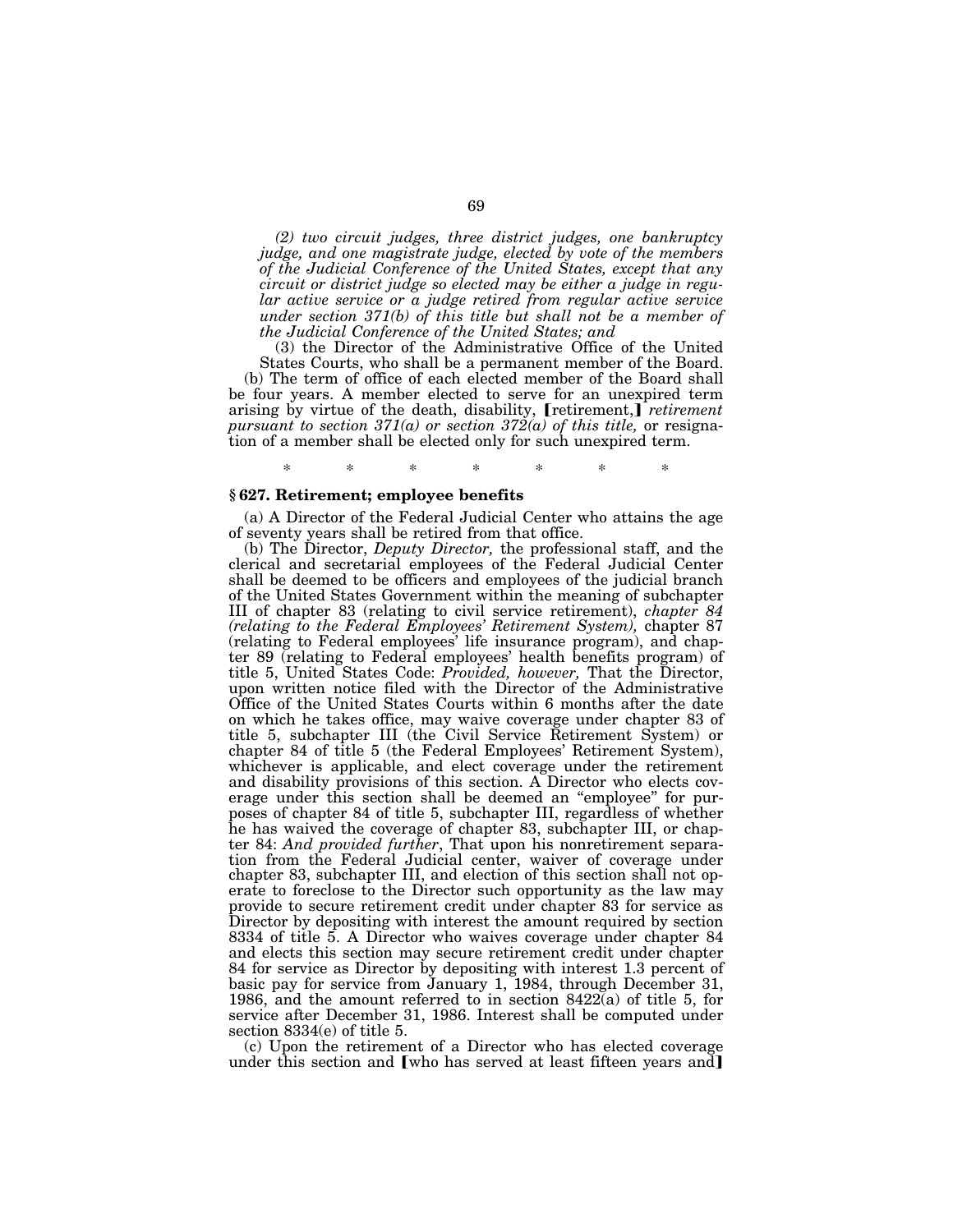*who has at least 15 years of service and has* attained the age of sixty-five years the Director of the Administrative Office of the United States Courts shall pay him an annuity for life equal to 80 per centum of the salary of the office at the time of his retirement.

Upon the retirement of a Director who has elected coverage under this section and [who has served at least ten years,]  $w\bar{h}o$ *has at least 10 years of service,* but who is not eligible to receive an annuity under the first paragraph of this subsection, the Administrative Office of the United States Courts shall pay him an annuity for life equal to that proportion of 80 per centum of the salary of the office at the time of his retirement that the number of years of his service bears to fifteen, reduced by one-quarter of 1 per centum for each full month, if any, he is under the age of sixtyfive at the time of separation from service.

(d) A Director who has elected coverage under this section and who becomes permanently disabled to perform the duties of his office shall be retired and shall receive an annuity for life equal to 80 per centum of the salary of the office at the time of his retirement if he has [served at least fifteen years,] at least 15 years of *service,* or equal to that proportion of 80 per centum of such salary that the aggregate number of years of his service bears to fifteen if he has *(served less than fifteen years,) less than 15 years of service,* but in no event less than 50 per centum of such salary.

(e) For the purpose of this section, ''service'' means service, whether or not continuous, as Director of the Federal Judicial Center, and any service, not to exceed five years, as a judge of the United States, a Senator or Representative in Congress, *a congressional employee in the capacity of primary administrative assistant to a Member of Congress or in the capacity of staff director or chief counsel for the majority or the minority of a committee or subcommittee of the Senate or House of Representatives,* or a civilian official appointed by the President, by and with the advice and consent of the Senate.

(f) Each annuity payable under this section shall be increased by the same percentage amount and effective on the same date as annuities payable under chapter 83 of title 5, are increased as provided by section 8340 of title 5.

# **CHAPTER 43—UNITED STATES MAGISTRATES** \* \* \* \* \* \* \*

# **§ 636. Jurisdiction, powers, and temporary assignment**

(a) Each United States magistrate serving under this chapter shall have within the territorial jurisdiction prescribed by his appointment—  $(1) * * *$ 

\* \* \* \* \* \* \* (3) the power to conduct trials under section 3401, title 18, United States Code, in conformity with and subject to the limitations of that section<sub>[, and];</sub>

*(4) the power to enter a sentence for a petty offense; and*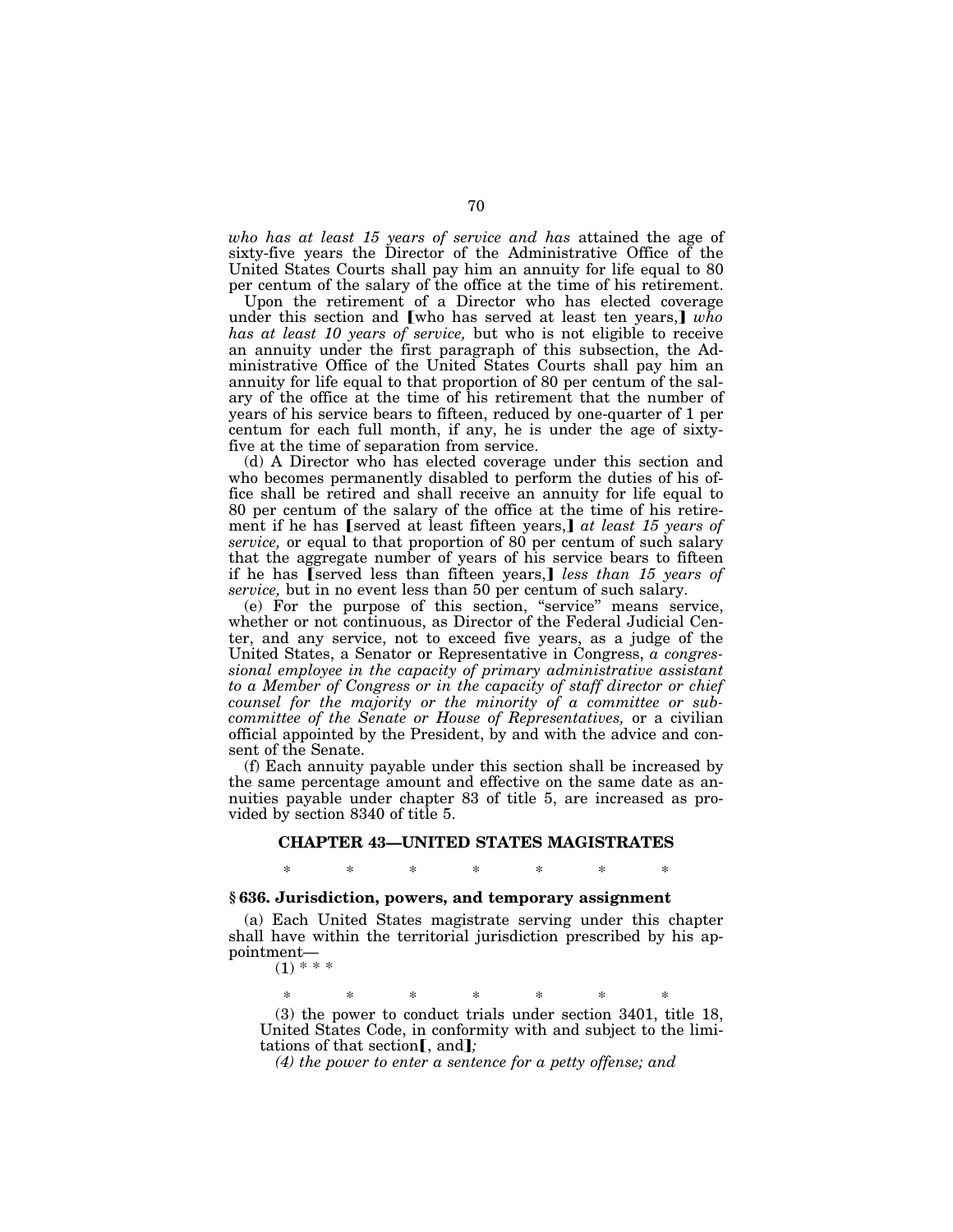$\llbracket (4) \rrbracket$  (5) the power to enter a sentence for a misdemeanor [or infraction], *other than a petty offense*, with the consent of the parties.

\* \* \* \* \* \* \* (c) Notwithstanding any provision of law to the contrary—  $(1)$  Upon  $***$ 

\* \* \* \* \* \* \*

(3) Upon entry of judgment in any case referred under paragraph (1) of this subsection, an aggrieved party may appeal directly to the appropriate United States court of appeals from the judgment of the magistrate in the same manner as an appeal from any other judgment of a district court. In this circumstance, the] The consent of the parties allows a magistrate designated to exercise civil jurisdiction under paragraph (1) of this subsection to direct the entry of a judgment of the district court in accordance with the Federal Rules of Civil Procedure. Nothing in this paragraph shall be construed as a limitation of any party's right to seek review by the Supreme Court of the United States.

 $(4)$  Notwithstanding the provisions of paragraph (3) of this subsection, at the time of reference to a magistrate, the parties may further consent to appeal on the record to a judge of the district court in the same manner as on an appeal from a judgment of the district court to a court of appeals. Wherever possible the local rules of the district court and the rules promulgated by the conference shall endeavor to make such appeal inexpensive. The district court may affirm, reverse, modify, or remand the magistrate's's judgment.

 $(5)$  Cases in the district courts under paragraph  $(4a)$  of this subsection may be reviewed by the appropriate United States court of appeals upon petition for leave to appeal by a party stating specific objections to the judgment. Nothing in this paragraph shall be construed to be a limitation on any party's right to seek review by the Supreme Court of the United States.]

 $(6)$  *(4)* The court may, for good cause shown on its own motion, or under extraordinary circumstances shown by any party, vacate a reference of a civil matter to a magistrate under this subsection.

 $[(7)]$  (5) The magistrate shall, subject to guidelines of the Judicial Conference, determine whether the record taken pursuant to this section shall be taken by electronic sound recording, by a court reporter, or by other means.

(d) The practice and procedure for the trial of cases before officers serving under this chapter[, and for the taking and hearing of appeals to the district courts, I shall conform to rules promulgated by the Supreme Court pursuant to section 2072 of this title.

\* \* \* \* \* \* \* (f) In an emergency and upon the concurrence of the chief judges of the districts involved, and United States magistrate may be temporarily assigned to perform any of the duties specified in subsection  $\lbrack (a)$  or (b)  $\lbrack (a), (b),$  or (c) of this section in a judicial district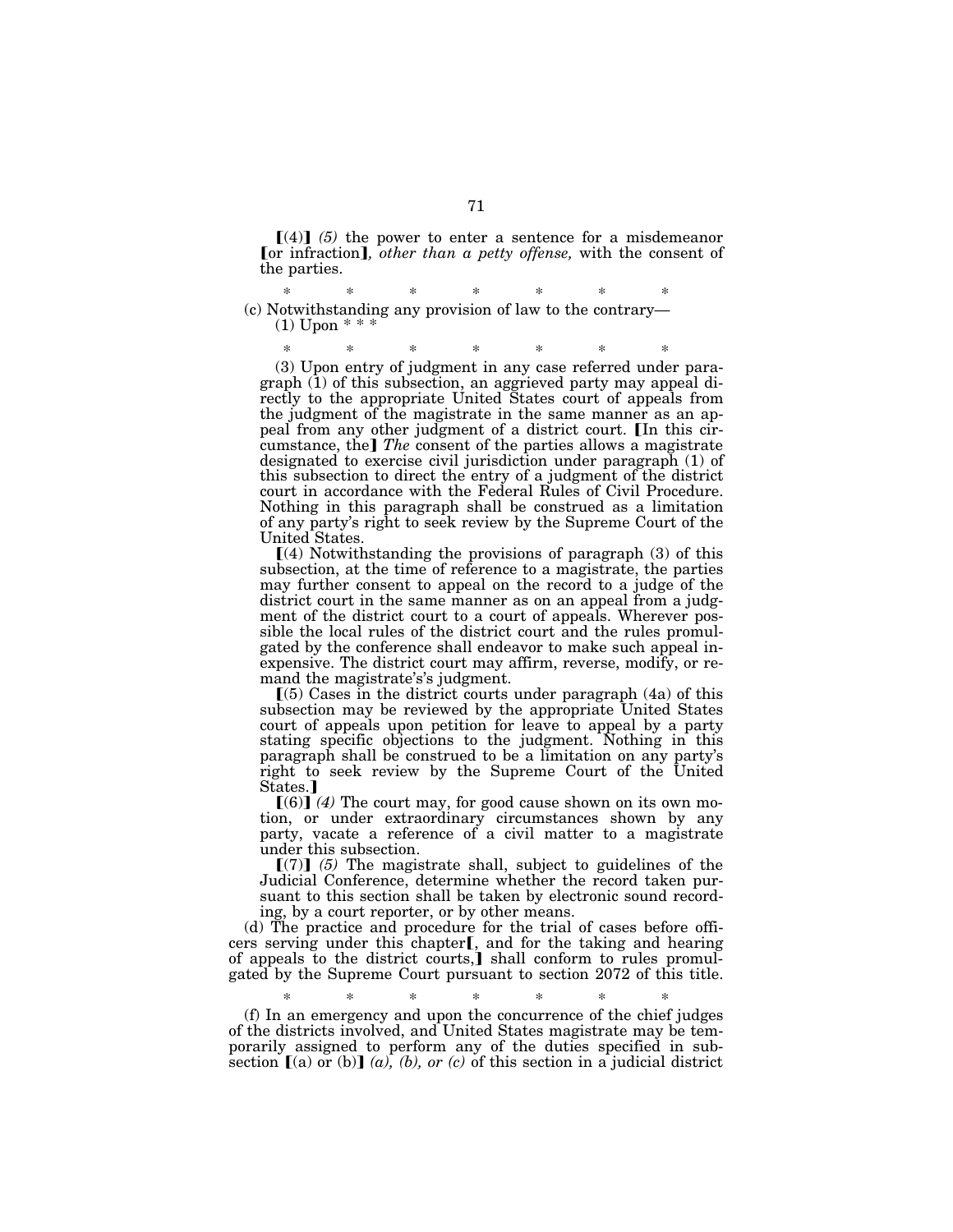other than the judicial district for which he has been appointed. No magistrate shall perform any of such duties in a district to which he has been temporarily assigned until an order has been issued by the chief judge of such district specifying (1) the emergency by reason of which he has been transferred, (2) the duration of his assignment, and (3) the duties which he is authorized to perform. A magistrate so assigned shall not be entitled to additional compensation but shall be reimbursed for actual and necessary expenses incurred in the performance of his duties in accordance with section 635.

\* \* \* \* \* \* \*

## **CHAPTER 49—DISTRICT COURTS**

\* \* \* \* \* \* \*

### **§ 753. Reporters**

 $(a) * * *$ 

\* \* \* \* \* \* \* (e) Each reporter shall receive an annual salary to be fixed from time to time by the Judicial Conference of the United States. *For the purpose of subchapter III of chapter 83 of title 5 and chapter 84 of such title, a reporter shall be considered a full-time employee during any pay period for which a reporter receives a salary at the annual salary rate fixed for a full-time reporter under the preceding sentence.* All supplies shall be furnished by the reporter at his own expense.

## **CHAPTER 57—GENERAL PROVISIONS APPLICABLE TO COURT OFFICERS AND EMPLOYEES**

\* \* \* \* \* \* \*

Sec.

951. Oath of office of clerks and deputies. [952. Repealed.] 953. Administration of oaths and acknowledgments. **[954. Death of clerk; duties of deputies.]** *954. Vacancy in clerk position; absence of clerk.* \* \* \* \* \* \* \* 963. Courts defined. \* \* \* \* \* \* \*

### ø**§ 954. Death of clerk; duties of deputies**

øUpon the death of any clerk of court, his deputy or deputies shall execute the duties of the deceased clerk in his name until his successor is appointed and qualifies.

øThe compensation of a deceased clerk of the Supreme Court may be paid to his personal representatives until his successor is appointed and qualifies.

## *§ 954. Vacancy in clerk position; absence of clerk*

*When the office of clerk is vacant, the deputy clerks shall perform the duties of the clerk in the name of the last person who held that office. When the clerk is incapacitated, absent, or otherwise unavail-*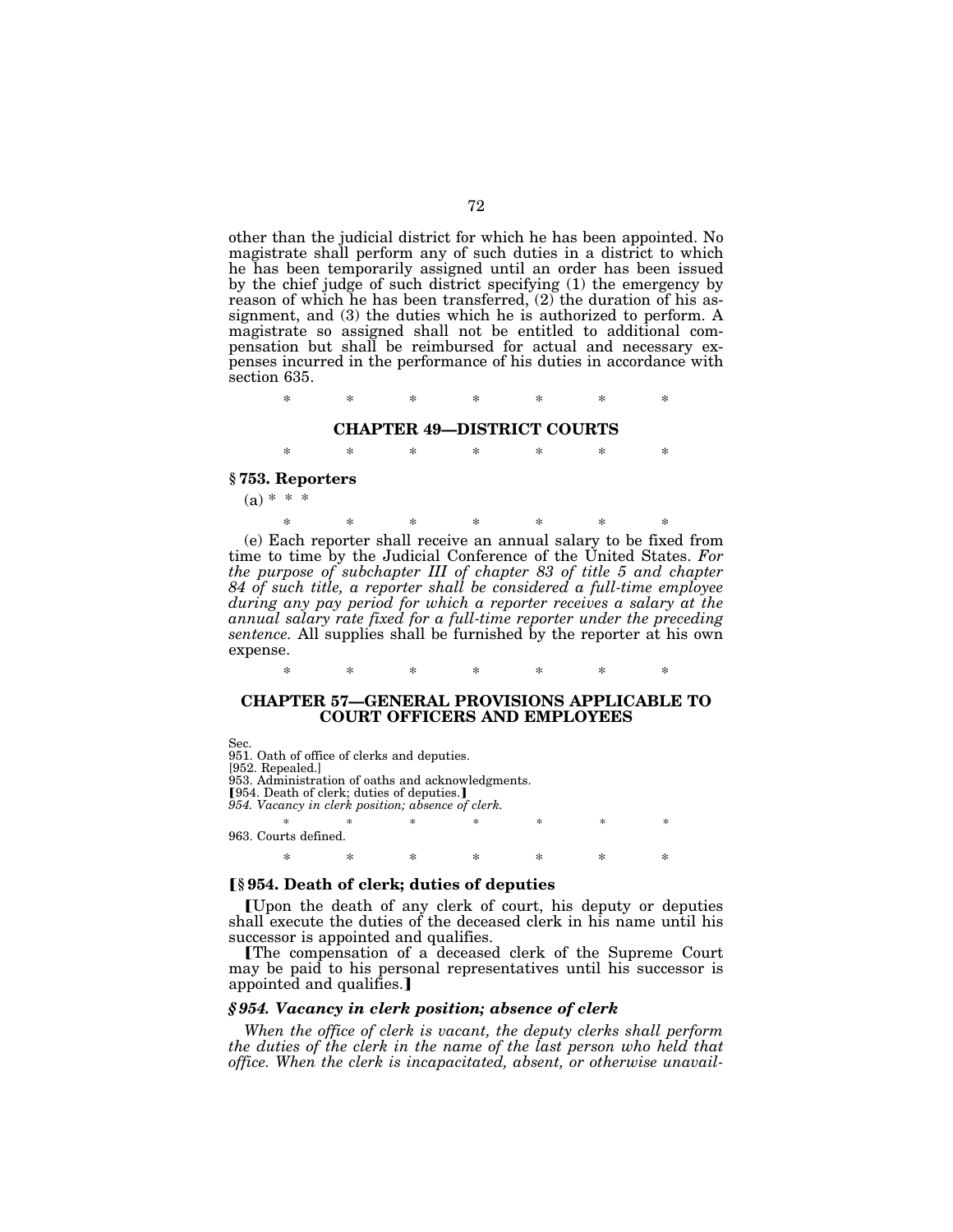*able to perform official duties, the deputy clerks shall perform the duties of the clerk in the name of the clerk. The court may designate a deputy clerk to act temporarily as clerk of the court in his or her own name.*

\* \* \* \* \* \* \*

## **PART IV—JURISDICTION AND VENUE**

\* \* \* \* \* \* \*

## **CHAPTER 85—DISTRICT COURTS; JURISDICTION**

\* \* \* \* \* \* \*

#### **§ 1332. Diversity of citizenship; amount in controversy; costs.**

(a) The district courts shall have original jurisdiction of all civil actions where the matter in controversy exceeds the sum or value of [\$50,000] \$75,000, exclusive of interest and costs, and is between—

(1) citizens of different States;

\* \* \* \* \* \* \*

(b) Except when express provision therefor is otherwise made in a statute of the United States, where the plaintiff who files the case originally in the Federal courts is finally adjudged to be entitled to recover less than the sum or value of  $\left[\frac{1}{5}50,000\right]$  \$75,000, computed without regard to any setoff or counterclaim to which the defendant may be adjudged to be entitled, and exclusive of interest and costs, the district court may deny costs to the plaintiff and, in addition, may impose costs on the plaintiff.

\* \* \* \* \* \* \*

#### **CHAPTER 87—DISTRICT COURTS; VENUE**

Sec. 1391. Venue generally. [1392. Defendants or property in different districts in same State.] *1392. Property in different districts in same State.* [1393. Repealed.] \* \* \* \* \* \* \* 1412. Change of venue.

#### ø**§ 1392. Defendants or property in different districts in same State**<sup>1</sup>

\* \* \* \* \* \* \*

#### *§ 1392. Property in different districts in same State*

 $(a)$  Any civil action, not of a local nature, against defendants residing in different districts in the same State, may be brought in any of such districts.

 $\dot{[b]}$  Any civil action, of a local nature, involving property located in different districts in the same State, may be brought in any of such districts.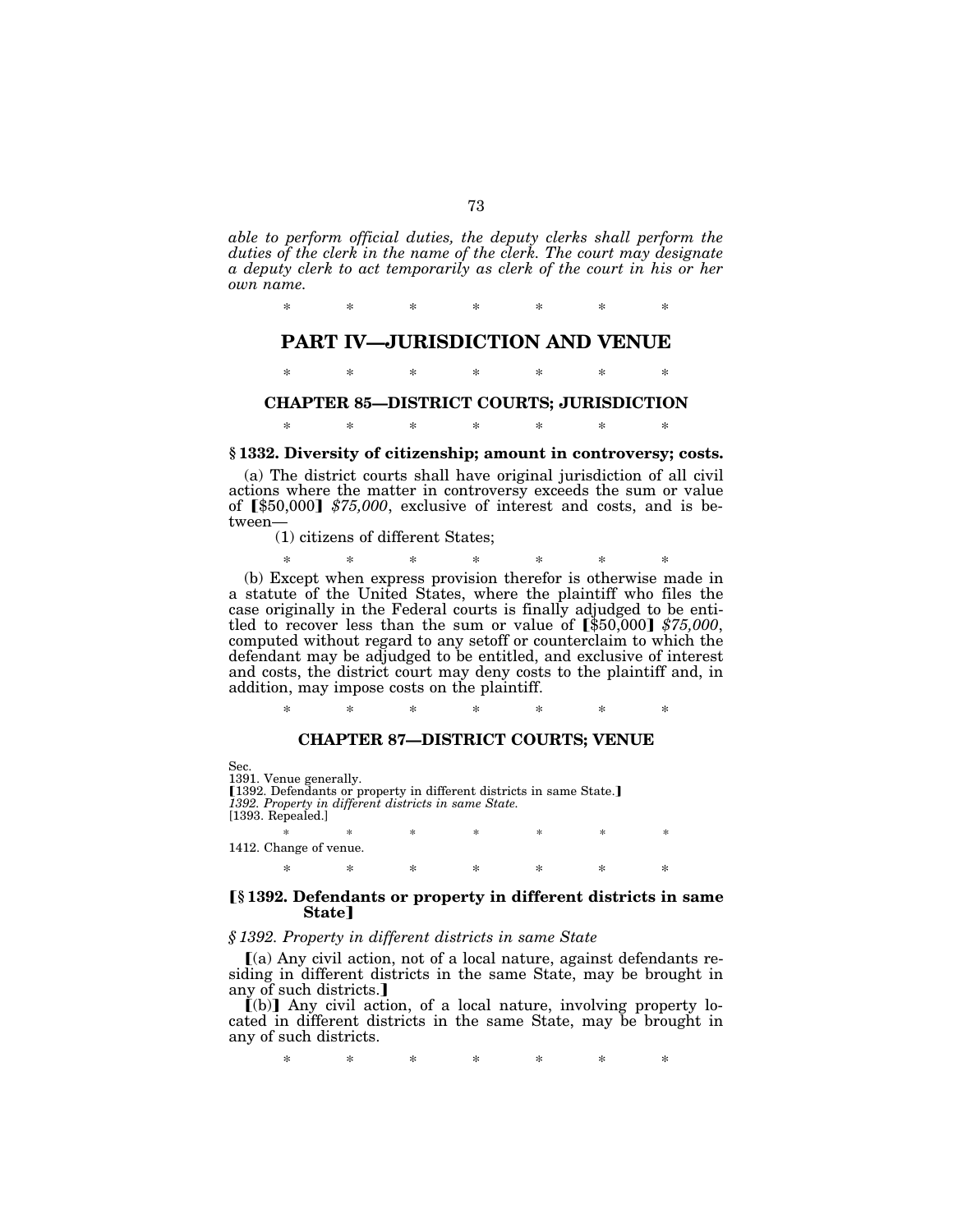#### **CHAPTER 89—DISTRICT COURTS; REMOVAL OF CASES FROM STATE COURTS**

Sec. 1441. Actions removable generally. [1442. Federal officers sued or prosecuted.] *1442. Federal officers and agencies sued or prosecuted.* 1442a. Members of armed forces sued or prosecuted.

\* \* \* \* \* \* \* 1452. Removal of claims related to bankruptcy cases.

\* \* \* \* \* \* \*

#### **§ 1442. Federal officers** *or agencies* **sued or prosecuted**

(a) A civil action or criminal prosecution commenced in a State court against any of the following [persons] may be removed by them to the district court of the United States for the district and division embracing the place wherein it is pending:

 $(1)$  [Any officer of the United States or any agency thereof, a person acting under them, for any act under color of such office] The United States or any agency thereof or any officer (or *any person acting under that officer) of the United States or of any agency thereof, sued in an official or individual capacity for any act under color of such officer* or on account of any right, title or authority claimed under any Act of Congress for the apprehension or punishment of criminals or the collection of the revenue.

\* \* \* \* \* \* \*

#### **§ 1446. Procedure for removal**

 $(a) * * *$ 

\* \* \* \* \* \* \*

 $(c)(1)$  A notice of removal of a criminal prosecution shall be filed not later than thirty days after the arraignment in the State court, or at anytime before trial, whichever is earlier, except that for good cause shown the United States district court may enter an order granting the [petitioner] *defendant or defendats* leave to file the notice at a later time.

\* \* \* \* \* \* \*

## **PART V—PROCEDURE**

#### **CHAPTER III—GENERAL PROVISIONS**

Sec.

1651. Writs.

\* \* \* \* \* \* \* *1659. Protective orders and sealing of cases and settlements relating to public health or safety.*

\* \* \* \* \* \* \*

#### 74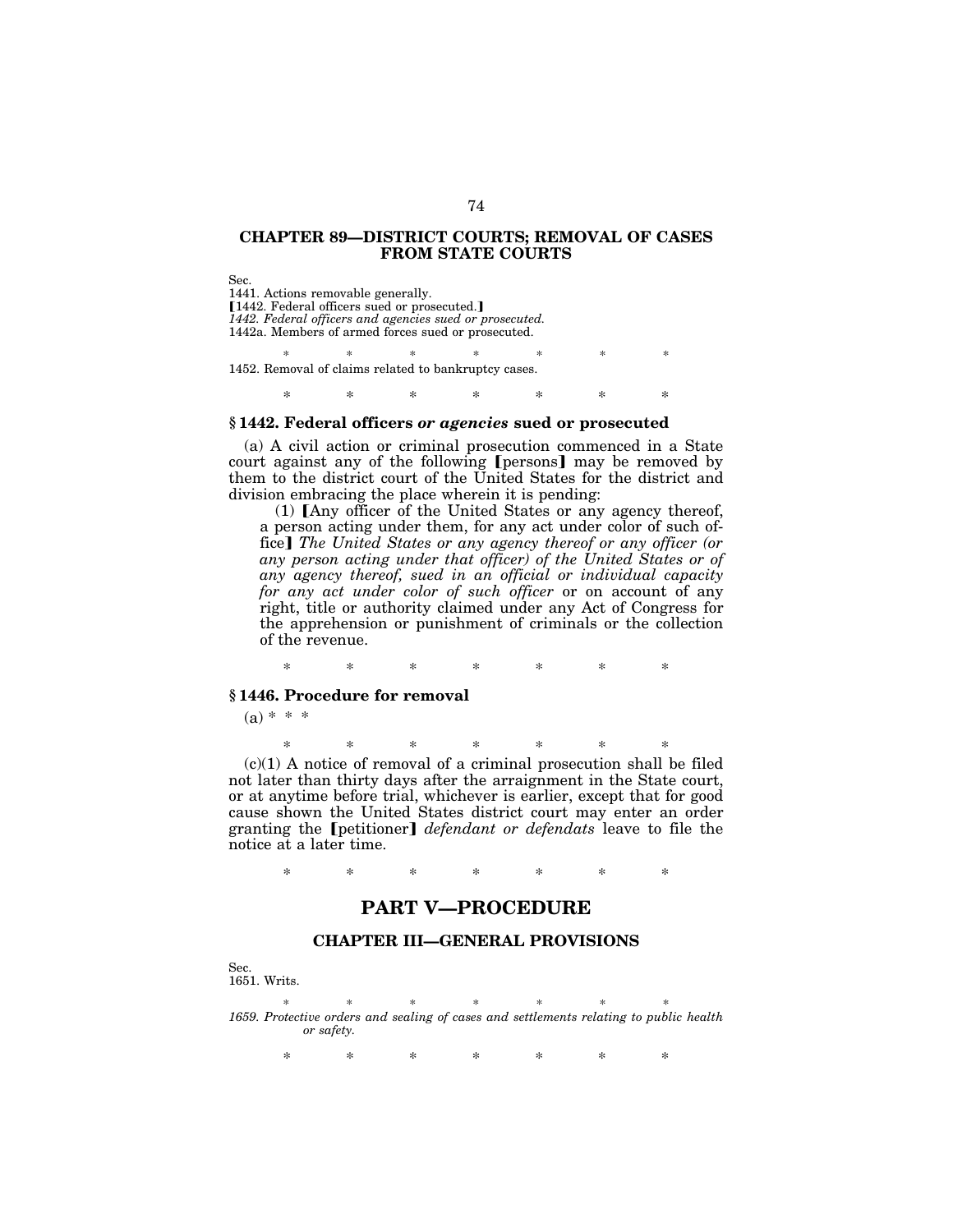#### *§ 1659. Protective orders and sealing of cases and settlements relating to public health or safety*

*(a)(1) A court shall enter an order under rule 26(c) of the Federal Rules of Civil Procedure restricting the disclosure of information obtained through discovery or an order restricting access to court records in a civil case only after making particularized findings of fact that—*

*(A) such order would not restrict the disclosure of information which is relevant to the protection of public health or safety; or*

*(B)(i) the public interest in disclosure of potential health or safety hazards is clearly outweighed by a specific and substantial interest in maintaining the confidentiality of the information or records in question; and*

*(ii) the requested protective order is no broader than necessary to protect the privacy interest asserted.*

*(2) No order entered in accordance with the provisions of paragraph (1) shall continue in effect after the entry of final judgment, unless at or after such entry the court makes a separate particularized finding of fact that the requirements of paragraph (1) (A) or (B) have been met.*

*(b) The party who is the proponent for the entry of an order, as provided under this section, shall have the burden of proof in obtaining such an order.*

*(c)(1) No agreement between or among parties in a civil action filed in a court of the United States may contain a provision that prohibits or otherwise restricts a party from disclosing any information relevant to such civil action to any Federal or State agency with authority to enforce laws regulating an activity relating to such information.*

*(2) Any disclosure of information to a Federal or State agency as described under paragraph (1) shall be confidential to the extent provided by law.*

\* \* \* \* \* \* \*

#### **CHAPTER 119—EVIDENCE; WITNESSES**

## \* \* \* \* \* \* \*

## **§ 1827. Interpreters in courts of the United States**

(a) The Director of the Administrative Office of the United States Courts shall establish a program to facilitate the use of certified and otherwise qualified interpreters in judicial proceedings instituted by the United States.

\* \* \* \* \* \* \*  $(g)(1)$  There are authorized to be appropriated to the Federal judiciary, and to be paid by the Director of the Administrative Office of the United States Courts, such sums as may be necessary to establish a program to facilitate the use of certified and otherwise qualified interpreters, and otherwise fulfill the provisions of this section and the Judicial Improvements and Access to Justice Act except as provided in paragraph (3).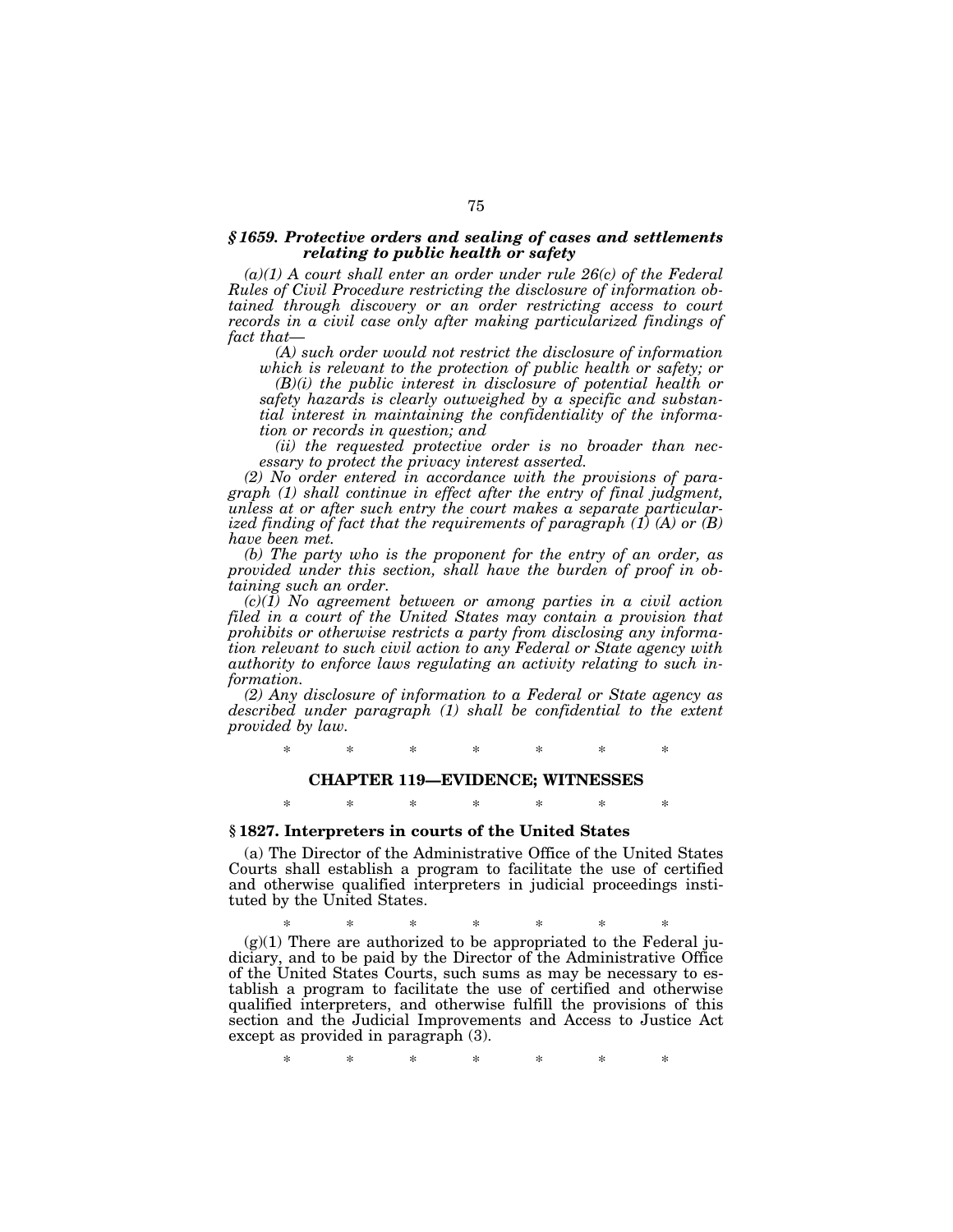(4) Upon the request of any person in any action for which interpreting services established pursuant to subsection (d) are not otherwise provided, the clerk of the court, or other court employee designated by the chief judge, upon the request of the president judicial officer, shall, where possible, make such services available to that person on a cost-reimbursable basis, but the judicial officer may be also require the prepayment of the estimated expenses of providing such services.

*(5) If the Director of the Administrative Office of the United States Courts finds it necessary to develop and administer criterionreferenced performance examinations for purposes of certification or other examinations for the selection of otherwise qualified interpreters, the Director may prescribe for each examination a uniform fee for applicants to take such examination. In determining the rate of the fee for each examination, the Director shall consider the fees charged by other organizations for examinations that are similar in scope or nature. Notwithstanding section 3302(b) of title 31, the Director is authorized to provide in any contract or agreement for the development or administration of examinations and the collection of fees that the contractor may retain all or a portion of the fees in payment for the services. Notwithstanding paragraph (6) of this subsection, all fees collected after the effective date of this paragraph and not retained by a contractor shall be deposited in the fund established under section 1931 of this title and shall remain available until expended.*

 $(5)$  $(6)$  Any moneys collected under this subsection may be used to reimburse the appropriations obligated and disbursed in payment for such services.

\* \* \* \* \* \* \*  $(k) * * *$ 

*(1) Notwithstanding any other provision of this section or section 1828, the presiding judicial officer may appoint a certified or otherwise qualified sign language interpreter to provide services to a party, witness, or other participant in a judicial proceeding, whether or not the proceeding is instituted by the Untied States, if the presiding judicial officer determines, on such officer's own motion or on the motion of a party or other participant in the proceeding, that such individual suffers from a hearing impairment. The presiding judicial officer shall, subject to the availability of appropriated funds, approve the compensation and expenses payable to sign language interpreters appointed under this section in accordance with the schedule of fees prescribed by the Director under subsection (b)(3) of this section.*

\* \* \* \* \* \* \*

#### **CHAPTER 123—FEES AND COSTS**

Sec. 1911. Supreme Court. \* \* \* \* \* \* \* 1931. Disposition of filing fees. *1932. Judicial Panel on Multidistrict Litigation.* \* \* \* \* \* \* \*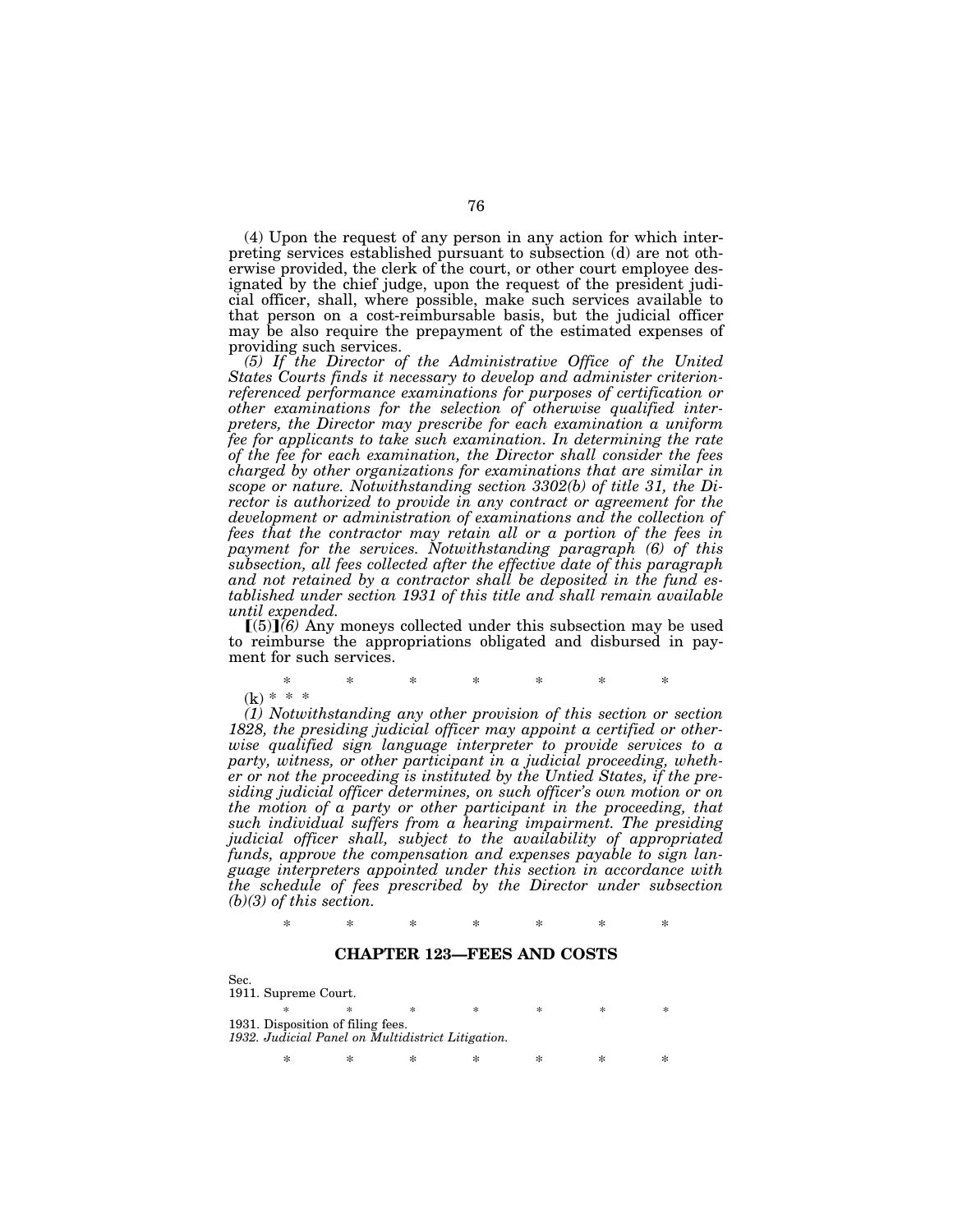#### **§ 1914. District court; filing and miscellaneous fees; rules of court**

(a) The clerk of each district court shall require the parties instituting any civil action, suit or proceeding in such court, whether by original process, removal or otherwise, to pay a filing fee of  $\lbrack $120]$ *\$150*, except that on application for a writ of habeas corpus the filing fee shall be \$5.

\* \* \* \* \* \* \*

#### **§ 1931. Disposition of filing fees**

(a) Of the amounts paid to the clerk of court as a fee under section 1914(a) or as part of a judgment for costs under section  $2412(a)(2)$  of this title,  $[\$60]$  \$90 shall be deposited into a special fund of the Treasury to be available to offset funds appropriated for the operation and maintenance of the courts of the United States.

(b) If the court authorizes a fee under section 1914(a) or an amount included in a judgment for costs under section 2412(a)(2) of this title of less than  $\left[\frac{120}{120}\right]$  \$150, the entire fee or amount, up to [\$60] \$90, shall be deposited into the special fund provided in this section.

#### *§ 1932. Judicial Panel on Multidistrict Litigation*

*The Judicial Conference of the United States shall prescribe from time to time the fees and costs to be charged and collected by the Judicial Panel to Multidistrict Litigation.*

#### \* \* \* \* \* \* \*

#### **CHAPTER 125—PENDING ACTIONS AND JUDGMENTS**

Sec.

1961. Interest.

1962. Lien.

ø1963. Registration of judgments of the district courts and the Courts of International Trade.]

*1963. Registration of judgments for enforcement in other districts.* [1963A. Repealed.]

1964. Construction notice of pending actions.

## \* \* \* \* \* \* \*

#### ø**§ 1963. Registration of judgments of the district courts and the Court of International Trade**¿

#### *§ 1963. Registration of judgments for enforcement in other districts*

A judgment in an action for the recovery of money or property entered in any *[district court] court of appeals, district court, bankruptcy court,* or in the Court of International Trade may be registered by filing a certified copy of [such judgment] the judg*ment* in any other district or, with respect to the Court of International Trade, in any judicial district, when the judgment has become final by appeal or expiration of the time for appeal or when ordered by the court that entered the judgment for good cause shown. Such a judgment entered in favor of the United States may be so registered any time after judgment is entered. A judgment so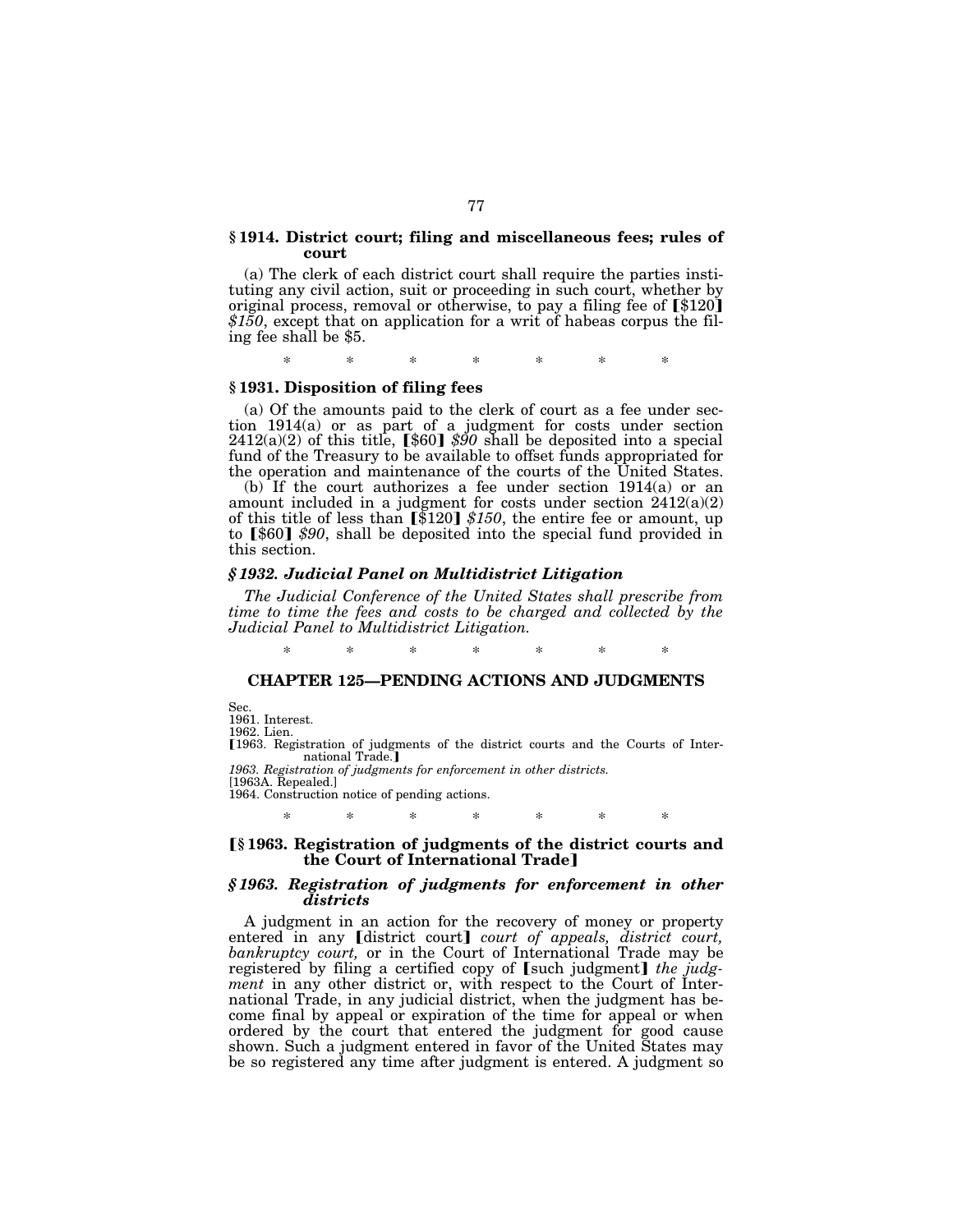registered shall have the same effect as a judgment of the district court of the district where registered and may be enforced in like manner.

*The procedure prescribed under this section is in addition to other procedures provided by law for the enforcement of judgments.*

\* \* \* \* \* \* \*

#### **CHAPTER 171—TORT CLAIMS PROCEDURE**

\* \* \* \* \* \* \*

#### **§ 2680. Exceptions**

The provisions of this chapter and section 1346(b) of this title shall not apply to—

(a) Any claim based upon an act or omission of an employee of the Government, exercising due care, in the execution of a statute or regulation, whether or not such statute or regulation be valid, or based upon the exercise or performance or the failure to exercise or perform a discretionary function or duty on the part of a federal agency or an employee of the Government, whether or not the discretion involved be abused.

\* \* \* \* \* \* \*

(n) Any claim arising from the activities of a Federal land bank, a Federal intermediate credit bank, or a bank for cooperatives.

*(o) Any claim for money damages for injury, loss of liberty, loss of property, or personal injury or death arising from malpractice or negligence of an office or employee of a Federal Public Defender Organization in furnishing representational services under section 3006A of title 18.*

#### \* \* \* \* \* \* \*

## **TITLE 42—THE PUBLIC HEALTH AND WELFARE**

\* \* \* \* \* \* \*

#### **CHAPTER 21—CIVIL RIGHTS**

## **Subchapter I—Generally**

\* \* \* \* \* \* \*

#### **§ 1983. Civil action for deprivation of rights**

Every person who, under color of any statute, ordinance, regulation, custom, or usage, of any State or Territory or the District of Columbia, subjects, or causes to be subjected, any citizen of the United States or other person within the jurisdiction thereof to the deprivation of any rights, privileges, or immunities secured by the Constitution and laws, shall be liable to the party injured in an action at law, suit in equity, or other proper proceeding for redress*, except that in any action brought against a judicial officer for an act or omission taken in such officer's judicial capacity, injunctive relief shall not be granted unless a declaratory decree was violated*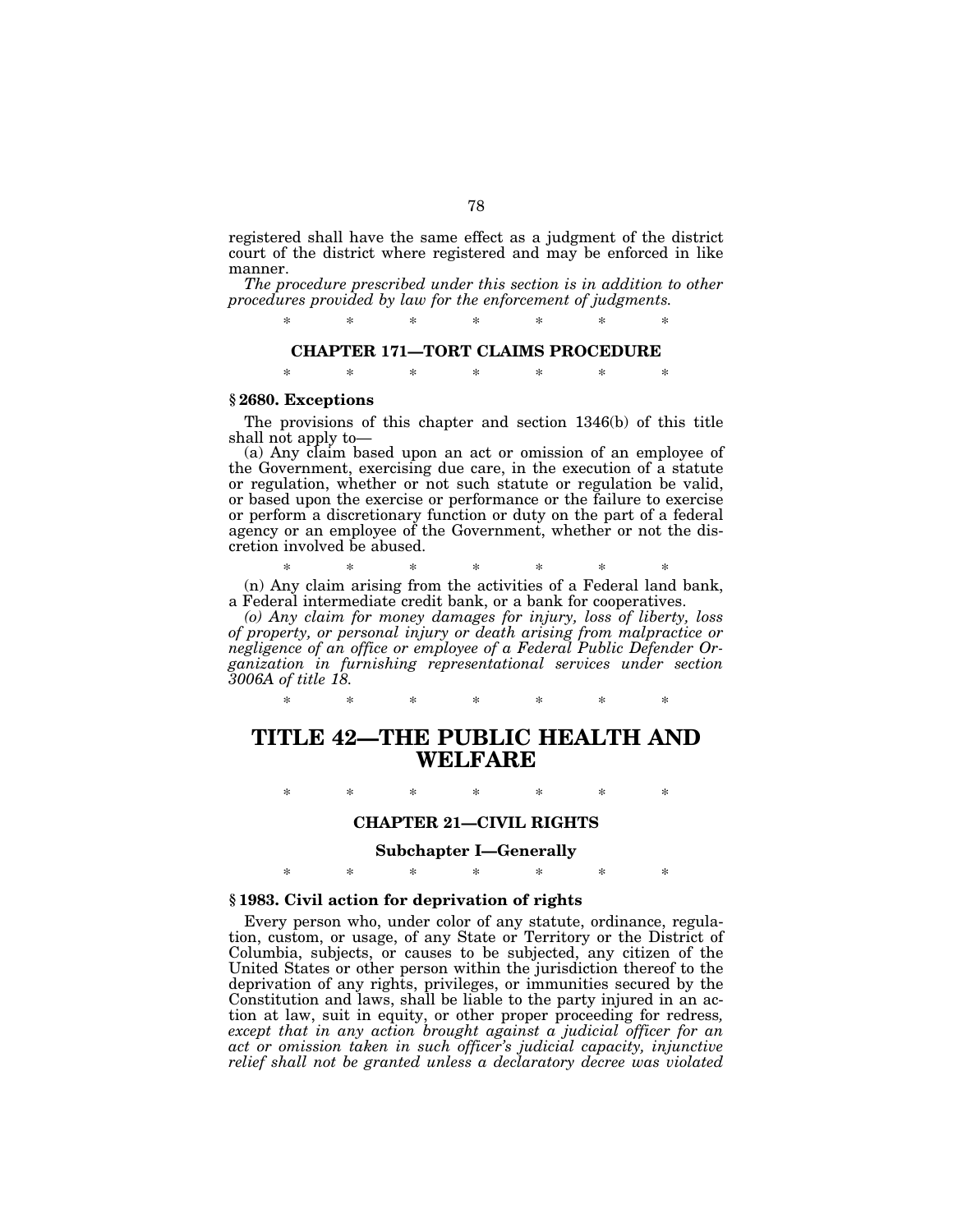*or declaratory relief was unavailable*. For the purposes of this section, any Act of Congress applicable exclusively to the District of Columbia shall be considered to be a statute of the District of Columbia.

## \* \* \* \* \* \* \* **§ 1988. Proceedings in vindication of civil rights**

# (a) APPLICABILITY OF STATUTORY AND COMMON LAW.— The \* \* \*

\* \* \* \* \* \* \*

(b) ATTORNEY'S FEES.—<br>In any action or proceeding to enforce a provision of sections 1981, 1981a, 1982, 1983, 1985 and 1986 of this title, title IX of Public Law 92-318 [20 U.S.C.A. § 1681 et seq.], the Religious Freedom Restoration Act of 1993 [42 U.S.C.A. § 2000bb et seq.], title VI of the Civil Rights Act of 1964 [42 U.S.C.A. § 2000d et seq.], or section 13981 of this title,, the court, in its discretion, may allow the prevailing party, other than the United States, a reasonable attorney's fee as part of the costs*, except that in any action brought against a judicial officer for an act or omission taken in such officer's judicial capacity such officer shall not be held liable for any costs, including attorney's fees, unless such action was clearly in excess of such officer's jurisdiction*.

## \* \* \* \* \* \* \* **CHAPTER 113—STATE JUSTICE INSTITUTE**

\* \* \* \* \* \* \*

#### **§ 10703. Board of Directors**

(a) APPOINTMENT AND MEMBERSHIP

\* \* \* \* \* \* \*

(j) OPEN MEETINGS

All meetings of the Board, any executive committee (on such occasions as it has been delegated the authority to act for the Board) of the Board, and any council established in connection with this, shall be open and subject to the requirements and provisions of section 552b of Title 5 relating to open meetings.

(k) DUTIES AND FUNCTIONS OF BOARD

In its direction and supervision of the activities of the Institute, the Board shall—

(1) establish polices and develop such programs for the Institute that will further the achievement of its purpose and performance of its functions;

\* \* \* \* \* \* \* (5) consider and recommend to both public and private agencies aspects of the operation of the State courts of the United States considered worthy of special study; [and]

(6) award grants and enter into cooperative agreements or contracts pursuant to section  $10705(a)$  of the title<sup>[1]</sup>, *and* 

*(7) present an annual Howell Heflin Award in recognition of an innovative Institute-supported project that has a high likeli-*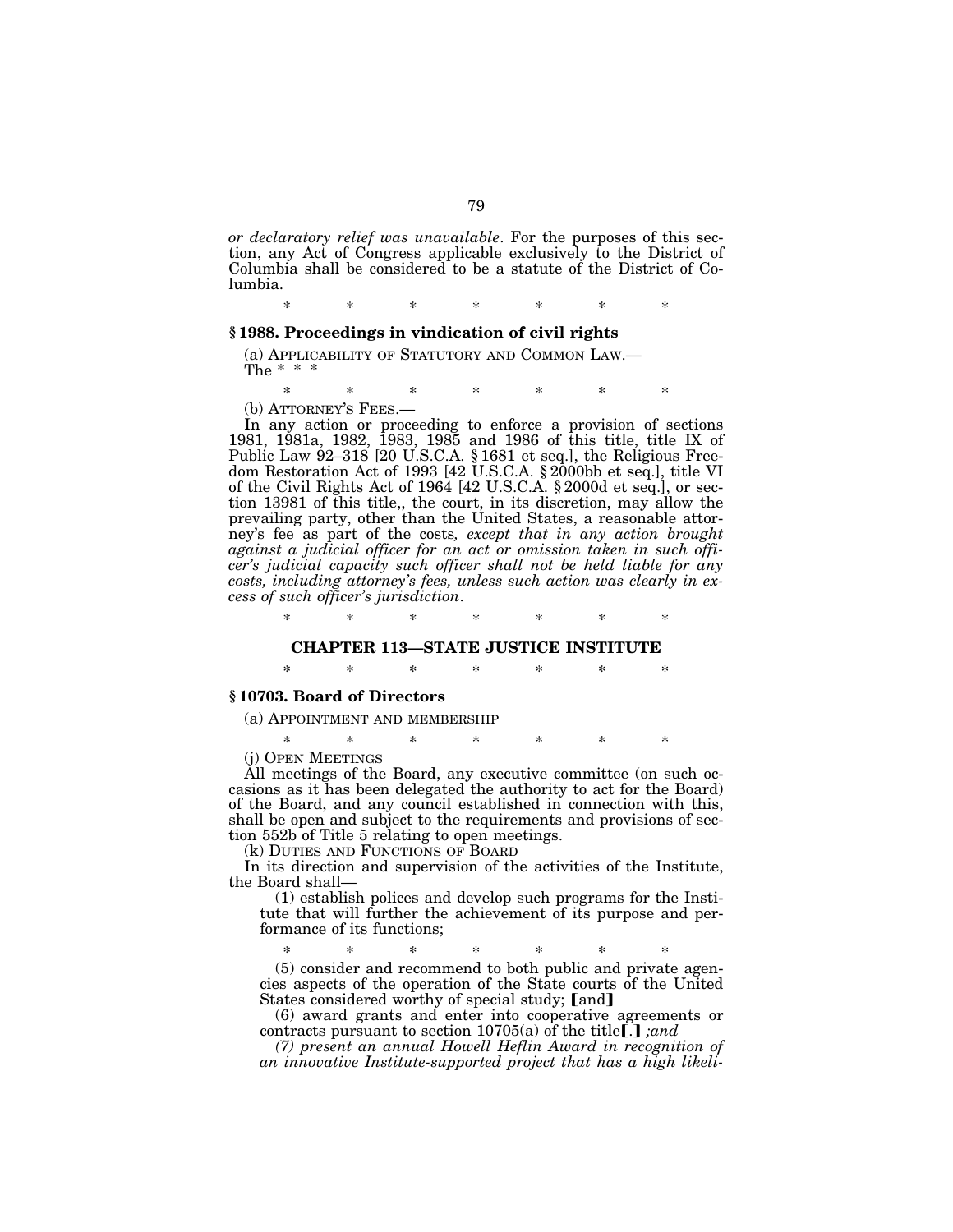*hood of significantly improving the quality of justice in State courts across the Nation.*

\* \* \* \* \* \* \*

#### **§ 10705. Grants and contracts**

(a) AUTHORITY OF INSTITUTE; PURPOSES OF GRANTS.—

\* \* \* \* \* \* \* (b) PRIORTY IN MAKING AWARDS; ALTERNATIVE RECIPIENTS; AP-PROVAL OF APPLICATIONS; RECEIPT AND ADMINISTRATION OF FUNDS; ACCOUNTABILITY.

The Institute is empowered to award grants and enter into cooperative agreements or contracts as follows:

*(1) The Institute shall give highest priority to awarding grants to and entering into cooperative agreements or contracts with State and local courts.*

 $[(1)](2)$  The Institute may award grants to or enter into cooperative agreements or contracts with—

 $(A)$  State and local courts and their agencies;

 $[(B)](A)$  national nonprofit organizations controlled by, operating in conjunction with, and serving the judicial branches of State governments; and

 $\llbracket C\rrbracket(B)$  national nonprofit organizations for the education and training of judges and support personnel of the judicial branch of State governments.

 $[(2)](3)$  The Institute may, if the objective can better be served thereby, award grants to or enter into cooperative agreements or contracts with—

(A) other nonprofit organizations with expertise in judicial administration;

(B) institutions of higher education;

(C) individuals, partnerships, firms, or corporations; and

(D) private agencies with expertise in judicial administration

 $\Gamma(3)$ (4) Upon application by an appropriate State or local agency or institution and if the arrangements to be made by such agency or institution will provide services which could not be provided adequately through nongovernmental arrangements the Institute may award a grant or enter into a cooperative agreement or contract with a unit of State or local government other than a court.

 $[(4)](5)$  The Institute may enter into contracts with Federal agencies to carry out the purposes of this chapter.

 $(5)(6)$  Each application for funding by a State or local court shall be approved, consistent with State law, by the State's supreme court, or its designated agency or council, which shall receive, administer, and be accountable for all funds awarded by the Institute to such courts.

(7) In making grants under this title, the Institute shall undertake outreach efforts to assure the widest feasible geographical distribution of grant funds and benefits resulting from grants, consistent with its mission to award grants hav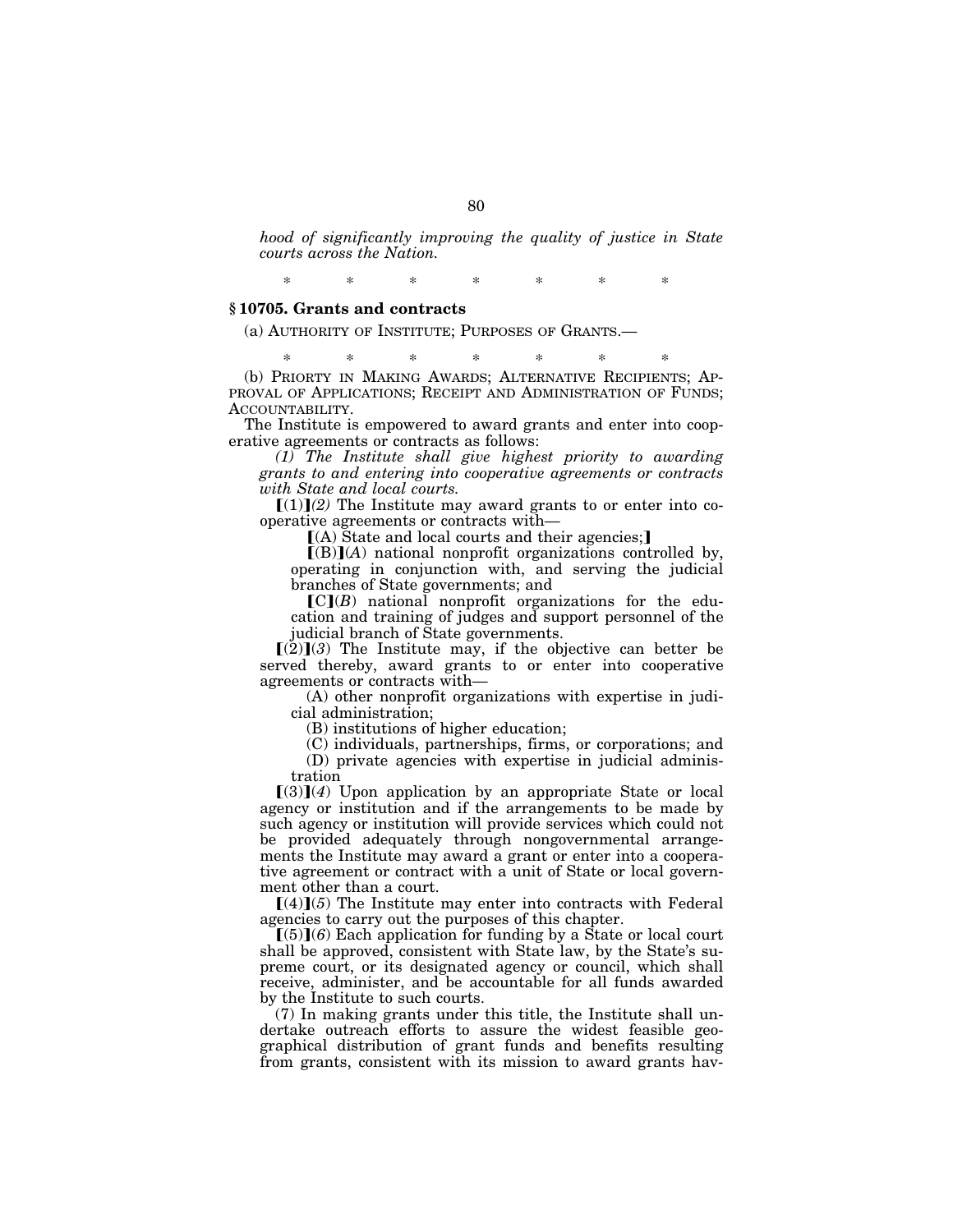ing the greatest likelihood of improving the quality of justice nationwide.

\* \* \* \* \* \* \*

#### **§ 10706. Limitations on grants and contracts**

(a) DUTIES OF INSTITUTE.—

\* \* \* \* \* \* \*

(d) PROHIBITED USES OF FUNDS.—

To ensure that funds made available under this chapter are used to supplement and improve the operation of State courts, rather than to support basic court services *or noncourt related activities of private organizations*, funds shall not be used—

 $(1)$  to supplant [State or local] State, local, or private organizational funds currently supporting a program or activity; or I

(2) to construct court facilities or structures, except to remodel existing facilities to demonstrate new architectural or technological techniques, or to provide temporary facilities for new personnel or for personnel involved in a demonstration or experimental program [.]; or

*(3) to support the activities of any national, State, or local bar association, except for—*

*(A) the training of State court judges or court personnel, if such training is not provided by any person or entity other than a bar association; or*

*(B) projects conducted in State courts or directly in conjunction with State courts to improve the efficiency of such courts.*

\* \* \* \* \* \* \*

#### §10712. [Report by Attorney General] *REPORTS TO CON-GRESS*

[On October 1, 1987, the Attorney General, in consultation with the Federal Judicial Center, shall transmit to the Committees on the Judiciary of the Senate and the House of Representatives a report on the effectiveness of the Institute in carrying out the duties specified in section 10702(b) of this title. Such report shall include an assessment of the cost effectiveness of the program as a whole and, to the extent practicable, of individual grants, an assessment of whether the restrictions and limitations specified in sections 10706 and 10707 of this title have been respected, and such recommendations as the Attorney General, in consultation with the Federal Judicial Center, deems appropriate.

*Effective January 1, 1997, the Institute shall provide semiannual reports to the Committees on the Judiciary of the Senate and the House of Representatives identifying all grants made by the Institute during the preceding six months. The report shall include the name and address of the grantee, the purpose of the project, the amount of funding provided, and the duration of the project.*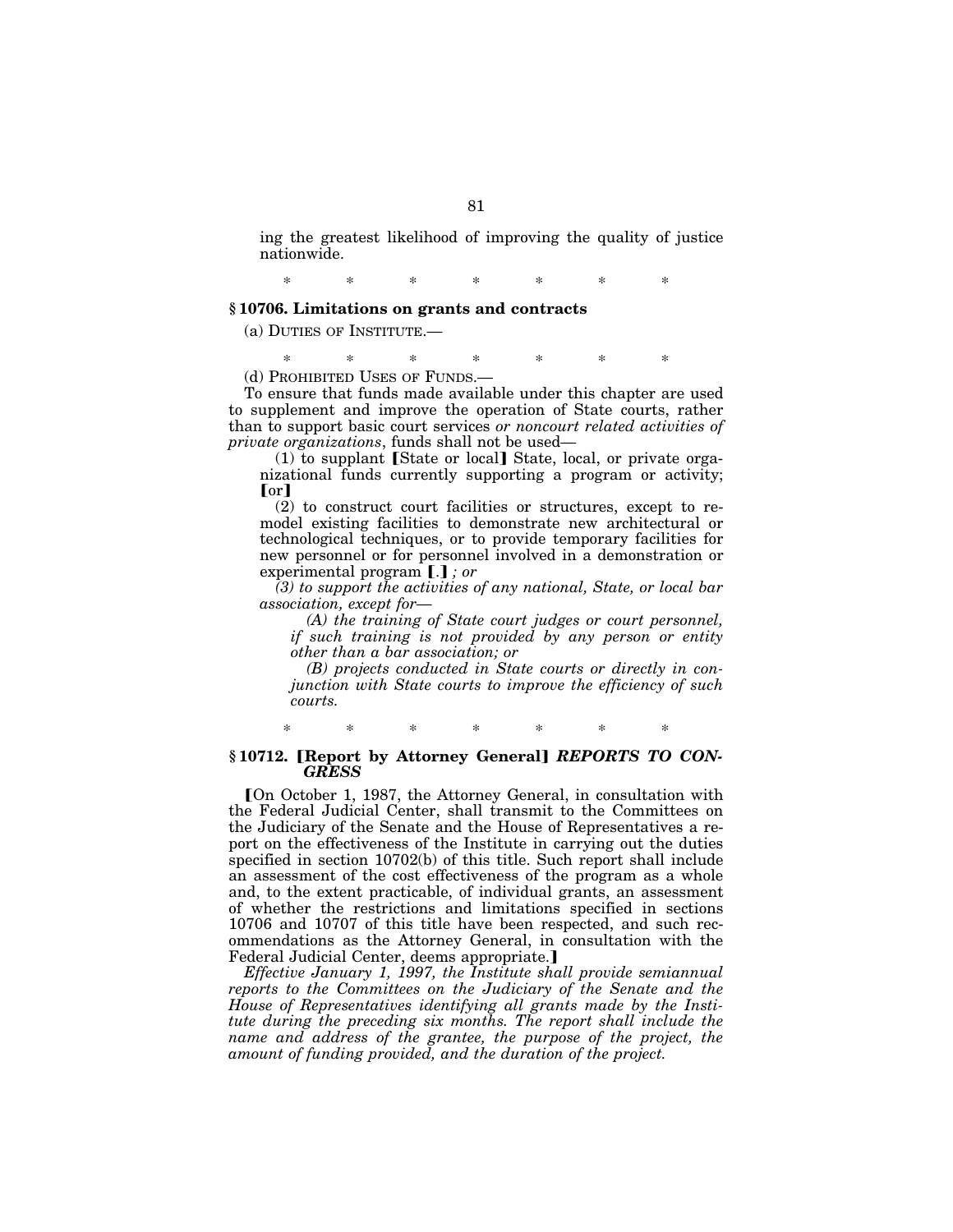#### **§ 10713. Authorization of appropriations**

øThere are authorized to be appropriated to carry out the purposes of this chapter \$20,000,000 for fiscal year 1993, \$20,000,000 for fiscal year 1994, \$25,000,000 for fiscal year 1995, and \$25,000,000 for fiscal year 1996. Amounts appropriated for each such year are to remain available until expended.]

*There are authorized to be appropriated to carry out the purposes of this title \$12,500,000 for each of fiscal years 1997, 1998, 1999, and 2000, to remain available until expended.*

\* \* \* \* \* \* \*

## **TITLE 45—RAILROADS**

\* \* \* \* \* \* \*

#### **CHAPTER 16—REGIONAL RAIL REORGANIZATION**

\* \* \* \* \* \* \*

#### **Subchapter II—United States Railway Association**

\* \* \* \* \* \* \*

#### **§ 719. Judicial review**

(a) GENERAL.— Notwithstanding \* \*

#### \* \* \* \* \* \* \*

(b) SPECIAL COURT.— *(1)* Within 30 days after January 2, 1974, the Association shall make application to the judicial panel on multi-district litigation authorized by section 1407 of title 28 for the consolidation in a single, three-judge district court of the United States of all judicial proceedings with respect to the final system plan. Within 30 days after such application is received, the panel shall make the consolidation in a district court (cited herein as the ''special court'') which the panel determines to be convenient to the parties and the one most likely to be able to conduct any proceedings under this section with the least delay and the greatest possible fairness and ability. Such proceedings shall be conducted by the special court which shall be composed of three Federal judges who shall be selected by the panel, except that none of the judges selected may be a judge assigned to a proceeding involving any railroad in reorganization in the region under section 77 of the Bankruptcy Act. The special court is authorized to exercise the powers of a district judge in any judicial district with respect to such proceedings and such powers shall include those of a reorganization court. The special court shall have the power to order the conveyance of rail properties of railroads leased, operated, or controlled by a railroad in reorganization in the region. The special court may issue rules for the conduct of any proceedings under this section and under section 745 of this title, including rules with respect to the time within which motions may be filed, and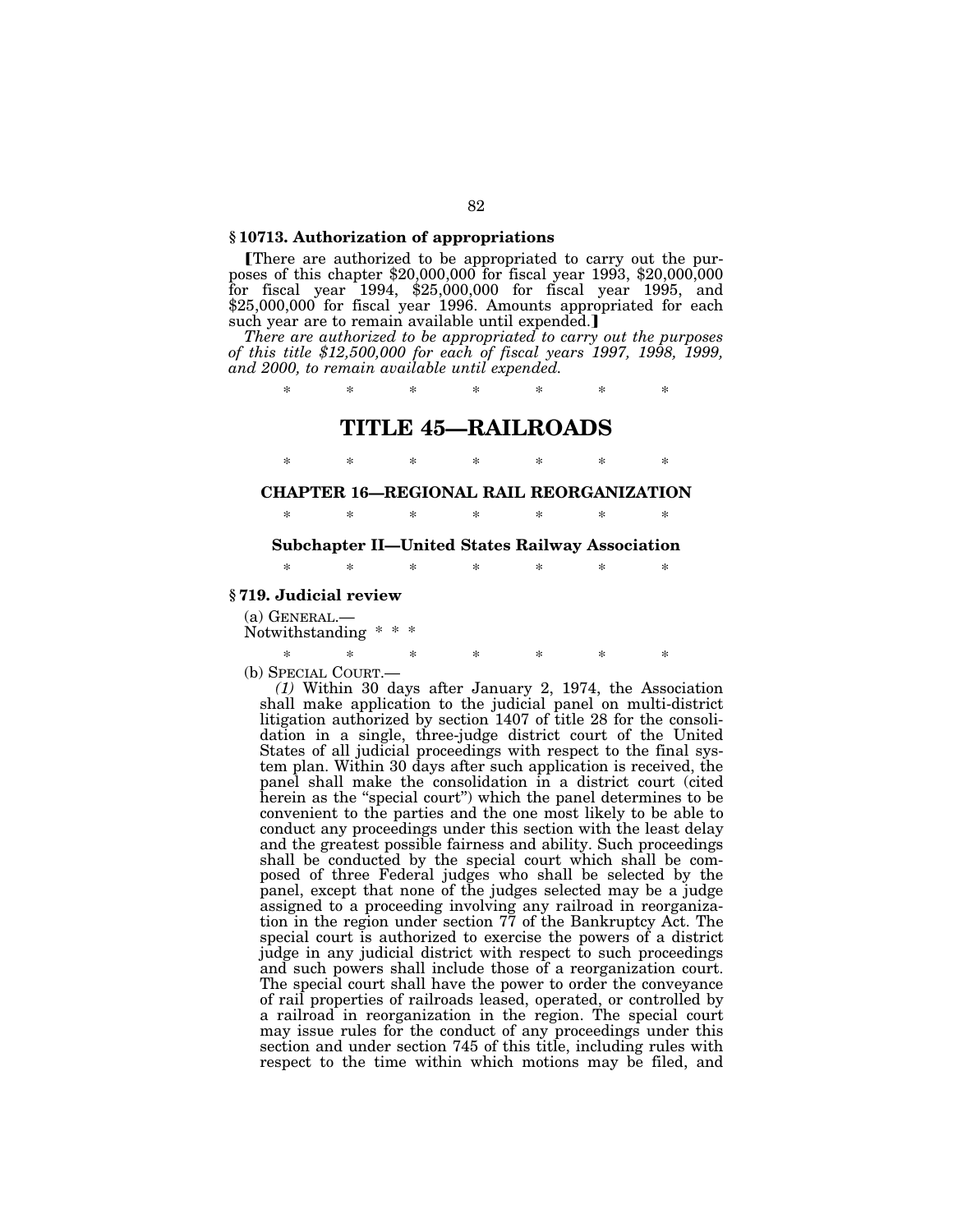with respect to appropriate representation of interests not otherwise represented (including the Secretary with respect to a petition by the Association in the case of a proposal developed by the Secretary, under such section 745 of this title). No determination by the panel under this subsection may be reviewed in any court.

*(2) The special court referred to in paragraph (1) of this subsection is abolished effective 90 days after the date of enactment of the Federal Courts Improvement Act of 1996. On such effective date, all jurisdiction and other functions of the special court shall be assumed by the United States District Court for the District of Columbia. With respect to any proceedings that arise or continue after the date on which the especial court is abolished, the references in the following provisions to the special court established under this subsection shall be deemed to refer to the United States District Court for the District of Columbia:*

*(A) Subsections (c), (e)(1), (e)(2), (f) and (g) of this section. (B) Sections 202 (d)(3), (g), 207 (a)(1), (b)(1), (b)(2), 208(d)(2), 301 (e)(2), (g), (k)(3), (k)(15), 303 (a)(1), (a)(2), (b)(1), (b)(6)(A), (c)(1), (c)(2), (c)(3), (c)(4), (c)(5), 304 (a)(1)(B), (i)(3), 305 (c), (d)(1), (d)(2), (d)(3), (d)(4), (d)(5), (d)(8), (e), (f)(1), (f)(2)(B), (f)(2)(D), (f)(2)(E), (f)(3), 306 (a), (b), (c)(4) and 601 (b)(3), (c) of this Act (45 U.S.C. 712 (d)(3), (g), 717 (a)(1), (b)(1), (b)(2), 718(d)(2), 741 (e)(2), (g), (k)(3), (k)(15), 743 (a)(1), (a)(2), (b)(1), (b)(6)(A), (c)(1), (c)(2), (c)(3), (c)(4), (c)(5), 744 (a)(1)(B), (i)(3), 745 (c), (d)(1), (d)(2), (d)(3), (d)(4), (d)(5), (d)(8), (e), (f)(1), (f)(2)(B), (f)(2)(D), (f)(2)(E), (f)(3), 746 (a), (b), (c)(4), 791(b)(3), (c).*

*(C) Sections 1152(a) and 1167(b) of the Northeast Rail Service Act of 1981 (45 U.S.C. 1105(a), 1115(a)).*

*(D) Sections 4023 (2)(A)(iii), (2)(B), (2)(C), (3)(C), (3)(E), (4)(A) and 4025(b) of the Conrail Privatization Act (45 U.S.C. 1323 (2)(A)(iii), (2)(B), (2)(C), (3)(C), (3)(E), (4)(A), 1324(b)).*

*(E) Section 24907(b) of title 49, United States Code.*

*(F) Any other Federal law (other than this subsection and section 605 of the Federal Courts Improvement Act of 1996), Executive order, rule, regulation, delegation of authority, or document of or relating to the special court as previously established under paragraph (1) of this subsection.*

\* \* \* \* \* \* \*

(e) ORIGINAL AND EXCLUSIVE JURISDICTION.—

\* \* \* \* \* \* \* ø(3) A final order or judgment of the special court in any action referred to in this section shall be reviewable only upon petition for a writ of certiorari to the Supreme Court of the United States. Such review is exclusive and any such petition shall be filed in the Supreme Court not more than 20 days after entry of such order or judgment.]

*(3) An order or judgment of the United States District Court for the District of Columbia in any action referred to in this sec-*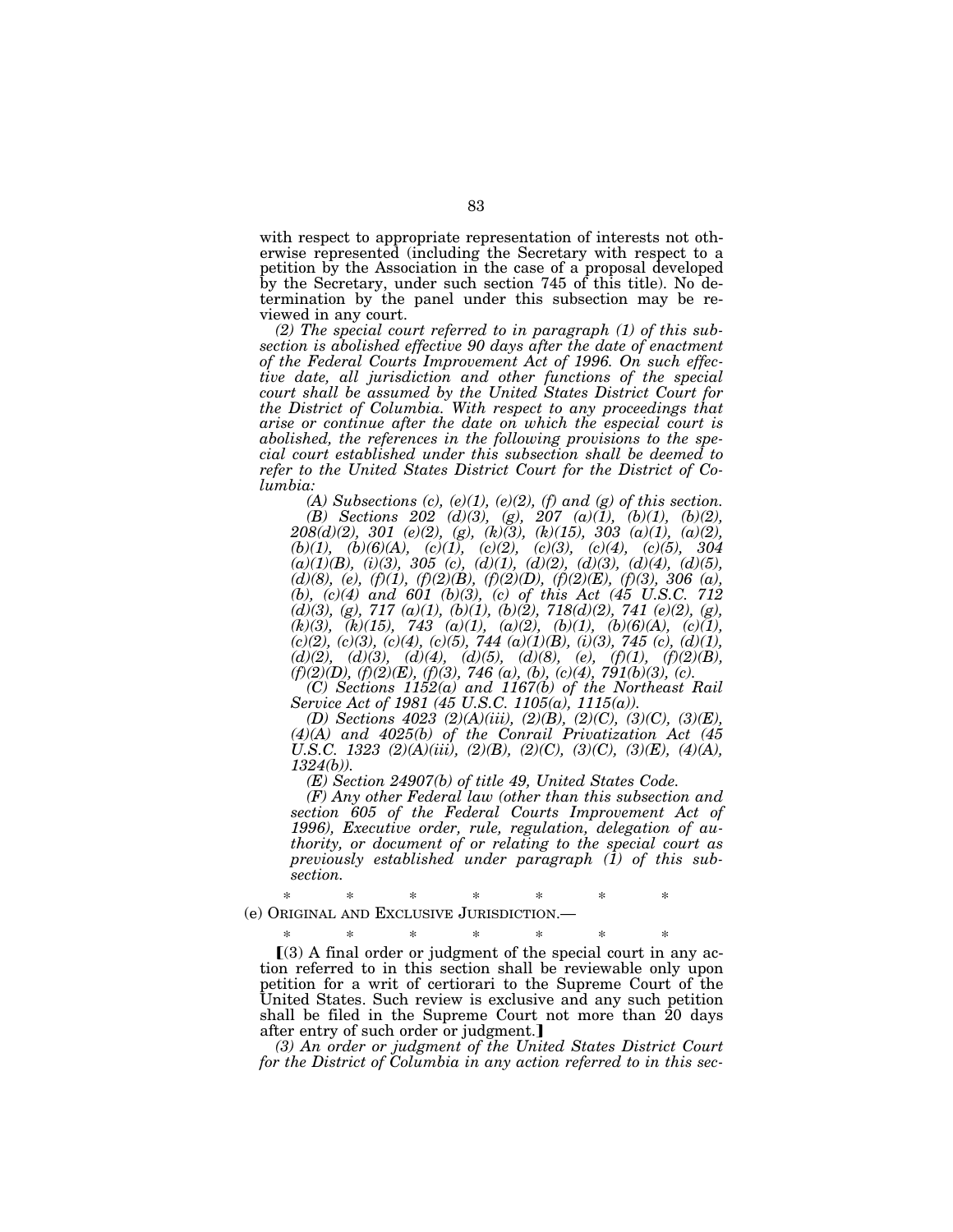#### *tion shall be reviewable in accordance with sections 1291, 1292, and 1294 of title 28, United States Code.*

\* \* \* \* \* \* \* (g) STAY OF COURT PROCEEDINGS.—

The special court may stay or enjoin any action or proceeding in any State court or in any court of the United States other than the Supreme Court *or Court of Appeals for the District of Columbia Circuit* if such action or proceeding is contrary to any provision of this chapter, impairs the effective implementation of this chapter, or interferes with the execution of any order of the special court pursuant to this chapter.

ø(h) SPECIAL MASTERS.—

 $(1)$  The special court may appoint and fix the compensation and assign the duties of such special masters as it considers necessary or appropriate to conduct hearings, receive evidence and report thereon to the special court, and perform such other acts as the special court may require. The special court may employ such special masters by contract or otherwise, without regard to section 5 of title 41 or part III of title 5, on such terms and conditions as it may determine. Such special masters shall not be deemed to be employees of the Federal Government or any department, agency, or instrumentality thereof. The special court may also appoint employees in such number as may be approved by the Director of the Administrative Office of the United States Courts, and may procure such administrative services as may be necessary for it or the special masters to complete their assignments expeditiously.

 $(2)$  There are authorized to be appropriated such sums as are necessary to carry out the purposes of this subsection. Sums appropriated under this subsection are authorized to remain available until expended.]

\* \* \* \* \* \* \*

#### **Subchapter III—Consolidated Rail Corporation**

\* \* \* \* \* \* \*

#### **§ 743. Valuation and conveyance of rail properties**

\* \* \* \* \* \* \*

 $(d)$  REVIEW—

øA finding or determination entered by the special court pursuant to subsection (c) of this section or section 746 of this title shall be reviewable only upon petition for a writ of certiorari to the Supreme Court of the United States. Such review is exclusive and any such petition shall be filed in the Supreme Court not more than 20 days after entry of such finding or determination.]

*(d) APPEAL.—*

*An order or judgment entered by the United States District Court for the District of Columbia pursuant to subsection (c) of this section or section 746 of this title shall be reviewable in accordance with sections 1291, 1292, and 1294 of title 28, Untied States Code.*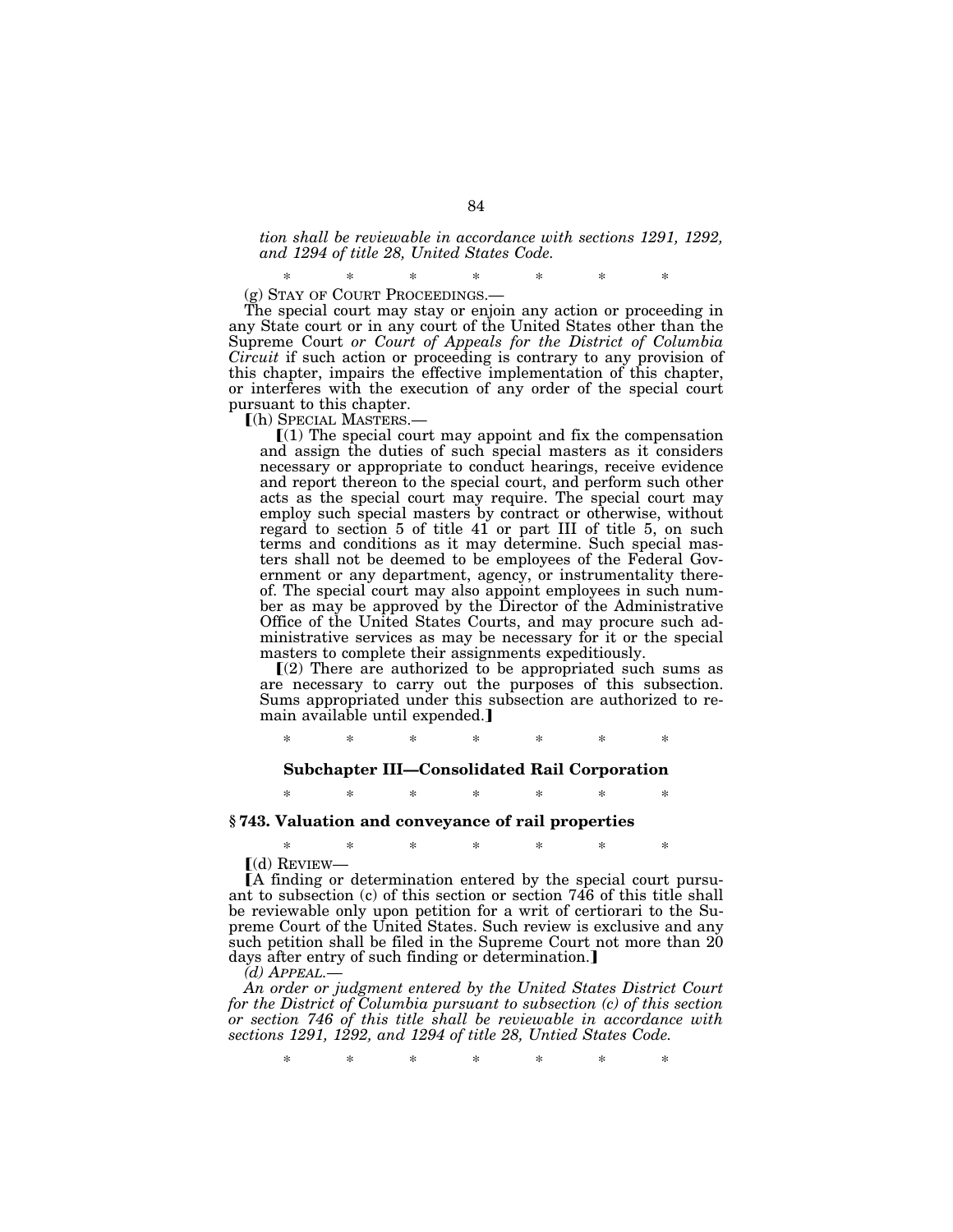#### **§ 745. Continuing reorganization; supplemental transactions**

#### \* \* \* \* \* \* \* (d) SPECIAL COURT PROCEEDINGS.—

\* \* \* \* \* \* \*

(4) In proceedings under this subsection, the special court is authorized to exercise the powers of [a judge of a United States district court with respect to such proceedings and such powers shall include those of a reorganization court.

\* \* \* \* \* \* \*

#### **CHAPTER 20—NORTHEAST RAIL SERVICE**

\* \* \* \* \* \* \*

#### **§ 1104. Definitions**

As used in this subtitle, unless the context otherwise requires, the term:

(1) ''Amtrak'' means the National Railroad Passenger Corporation created under title III of the Rail Passenger Service Act.

\* \* \* \* \* \* \* ø(8) ''Special court'' means the judicial panel established under section 209 of the Regional Rail Reorganization Act of 1973.]

*(8) ''Special court'' means the judicial pane established under section 209(b)(1) of the Regional Rail Reorganization Act of 1973 (45 U.S.C. 719(b)(1)) or, with respect to any proceedings that arise or continue after the panel is abolished pursuant to section 209(b)(2) of such Act, the United States District Court for the District of Columbia.*

#### **§ 1105. Judicial review**

\* \* \* \* \* \* \* ø(b) EXCLUSIVE REVIEW BY WRIT OF CERTIORARI TO SUPREME COURT.—

øA judgment of the special court in any action referred to in this section shall be reviewable only upon petition for a writ of certiorari to the Supreme Court of the United States. Such review is exclusive and any such petition shall be filed in the Supreme Court not more than 20 days after entry of such order or judgment.]

*(b) APPEAL.—*

*An order or judgment of the United States District Court for the District of Columbia in any action referred to in this section shall be reviewable in accordance with sections 1291,1292, and 1294 of title 28, Untied States Code.*

\* \* \* \* \* \* \*

[(d) ASSIGNMENT OF ADDITIONAL JUDGES.

 $\overline{\text{If}}$  the volume of civil actions under subsection (a) of this section so requires, the United States Railway Association shall apply to the judicial panel on multi-district litigation authorized by section 1407 of title 28 for the assignment of additional judges to the special court. Within 30 days after the date of such application, the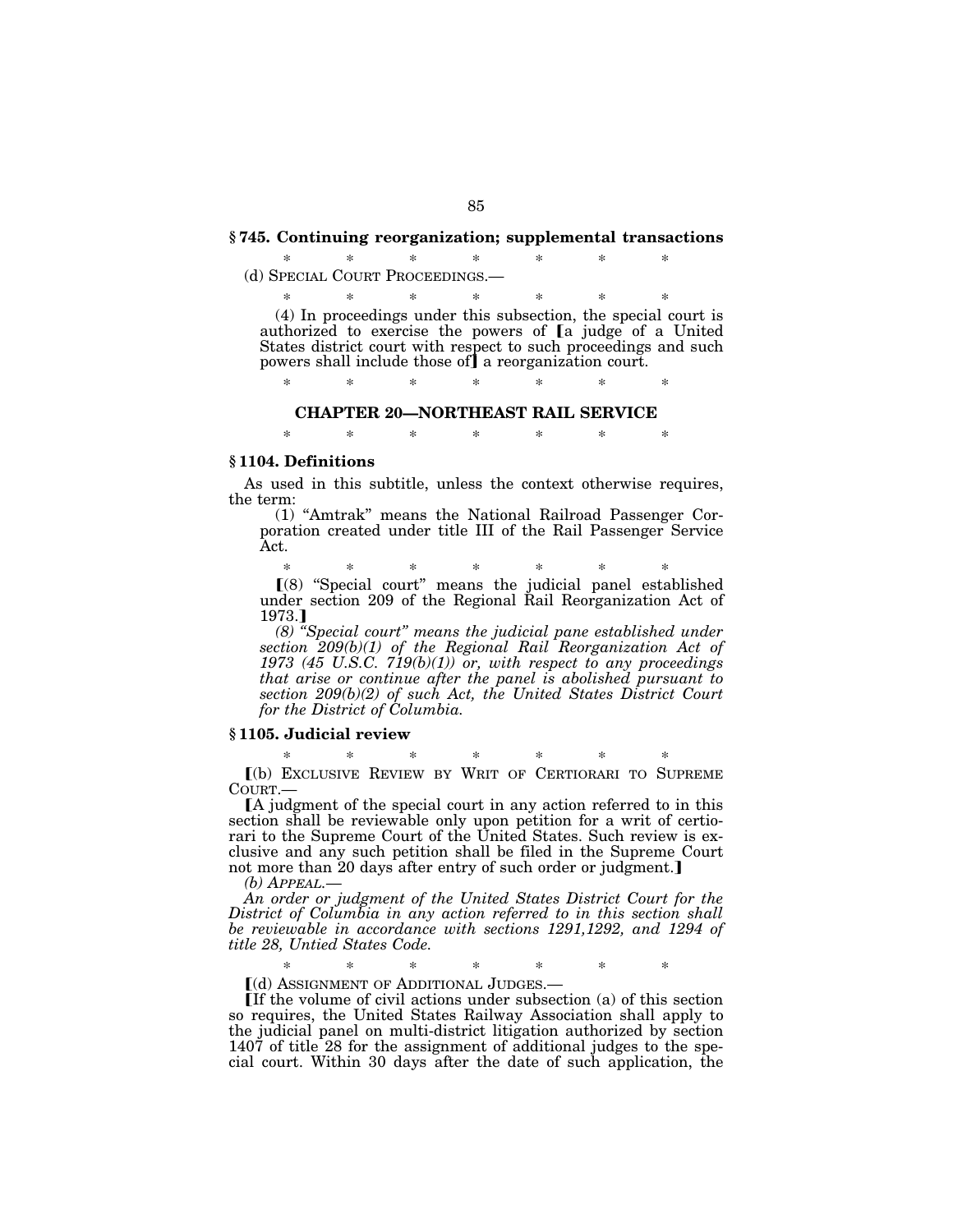panel shall assign to the special court such additional judges as may be necessary to exercise the jurisdiction described in subsection (a) of this section.

\* \* \* \* \* \* \*

SECTION 140 OF THE JOINT RESOLUTION MAKING FURTHER CON-TINUING APPROPRIATIONS FOR THE FISCAL YEAR 1982, AND FOR OTHER PURPOSES

(Public Law 97–92)

\* \* \* \* \* \* \*

## **TITLE IV—THE JUDICIARY**

\* \* \* \* \* \* \* [SEC. 140. Notwithstanding any other provision of law or of this joint resolution, none of the funds appropriated by this joint resolution or by any other Act shall be obligated or expended to increase, after the date of enactment of this joint resolution, any salary of any Federal judge or Justice of the Supreme Court, except as may be specifically authorized by Act of Congress hereafter enacted: *Provided,* That nothing in this limitation shall be construed to reduce any salary which may be in effect at the time of enactment of this joint resolution nor shall this limitation be construed in any manner to reduce the salary of any Federal judge or of any Justice of the Supreme Court.

SECTION 120 OF THE BANKRUPTCY AMENDMENTS AND FEDERAL JUDGESHIP ACT OF 1984

(Public Law 98–353)

## **TITLE I—BANKRUPTCY JURISDICTION AND PROCEDURE**

\* \* \* \* \* \* \* SEC. 120.(a)(1) Whenever a court of appeals is authorized to fill a vacancy that occurs on a bankruptcy court of the United States, such court of appeals shall appoint to fill that vacancy a person whose character, experience, ability, and impartiality qualify such person to serve in the Federal judiciary.

(2) It is the sense of the Congress that the courts of appeals should consider for appointment under section 152 of title 28, United States Code, to the first vacancy which arises after the date of the enactment of this Act in the office of each bankruptcy judge, the bankruptcy judge who holds such office immediately before such vacancy arises, if such bankruptcy judge requests to be considered for such appointment.

*(3) When filing vacancies, the court of appeals may consider reappointing incumbent bankruptcy judges under procedures prescribed by regulations issued by the Judicial Conference of the United States.*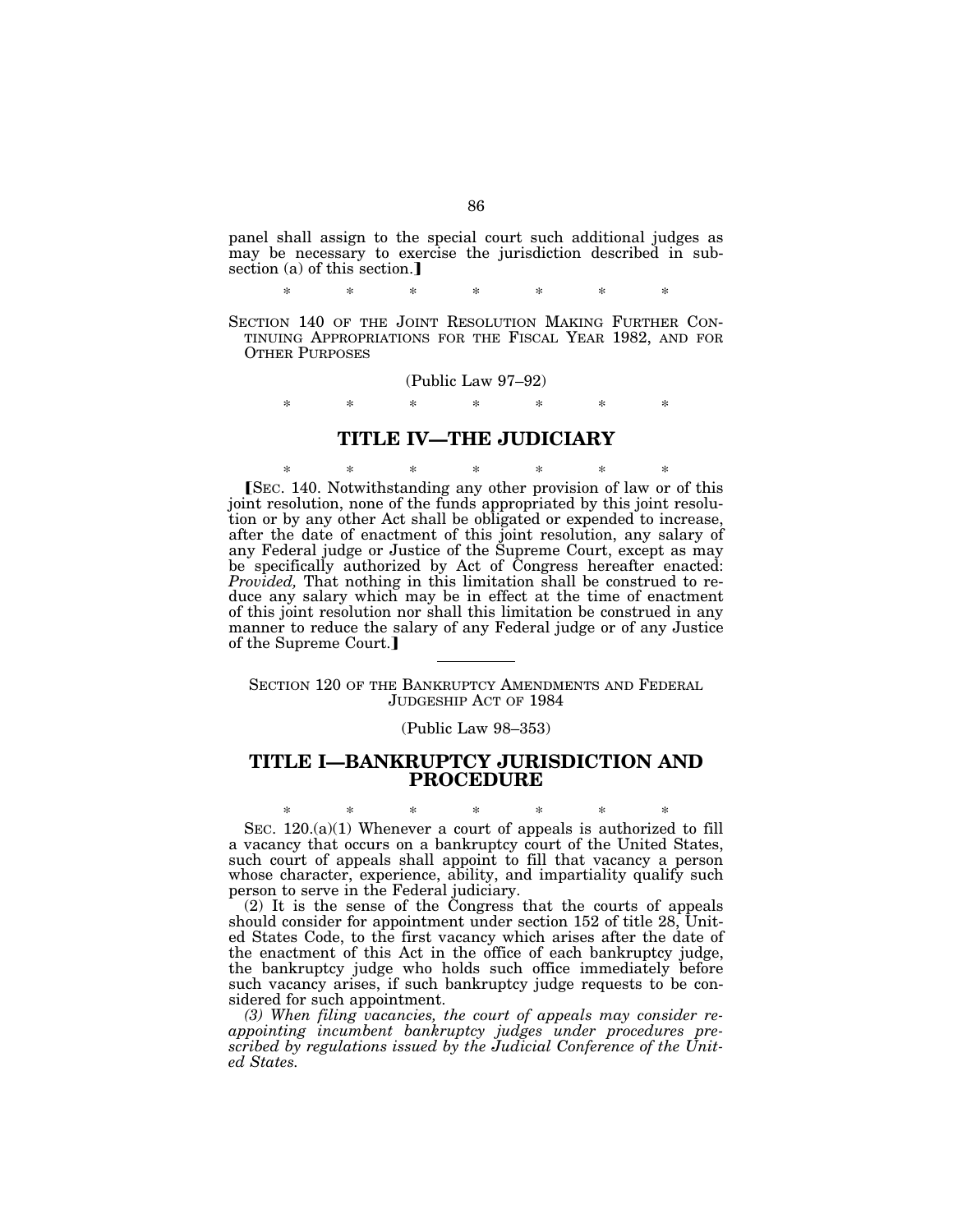(b) The judicial council of the circuit involved shall assist the court of appeals by evaluating potential nominees and by recommending to such court for consideration for appointment to each vacancy on the bankruptcy court persons who are qualified to be bankruptcy judges under regulations prescribed by the Judicial Conference of the United States. In the case of the firsts vacancy which arises after the date of the enactment of this Act in the office of each bankruptcy judge, such potential nominees shall include the bankruptcy judge who holds such office immediately before such vacancy arises, if such bankruptcy judge requests to be considered for such appointment and the judicial council determines that such judge is qualified under subsection (c) of this section to continue to serve. Such potential nominees shall receive consideration equal to that given all other potential nominees for such position. *All incumbent nominees seeking reappointment thereafter may be considered for such a reappointment, pursuant to a majority vote of the judges of the appointing court of appeals, under procedures authorized under subsection (a)(3).*

\* \* \* \* \* \* \*

SECTION 203 OF THE JUDICIAL IMPROVEMENTS ACT OF 1990

(Public Law 101–650)

\* \* \* \* \* \* \*

#### **TITLE II—FEDERAL JUDGESHIPS**

### \* \* \* \* \* \* \* **SEC. 203. DISTRICT JUDGES FOR THE DISTRICT COURTS.**

(a) IN GENERAL.—The President shall appoint, by and with the advice and consent of the Senate—

\* \* \* \* \* \* \* (c) TEMPORARY JUDGESHIPS.—The President shall appoint, by and with the advice and consent of the Senate—

(1) 1 additional district judge for the northern district of Alabama;

\* \* \* \* \* \* \* (13) 1 additional district judge for the eastern district of Virginia.

The first vacancy in the office of district judge in each of the judicial districts named in this subsection, occurring 5 years or more after the effective date of this title, shall not be filled. *For districts named in this subsection for which multiple judgeships are created by this Act, the last of those judgeships filled shall be the judgeship created under this subsection.*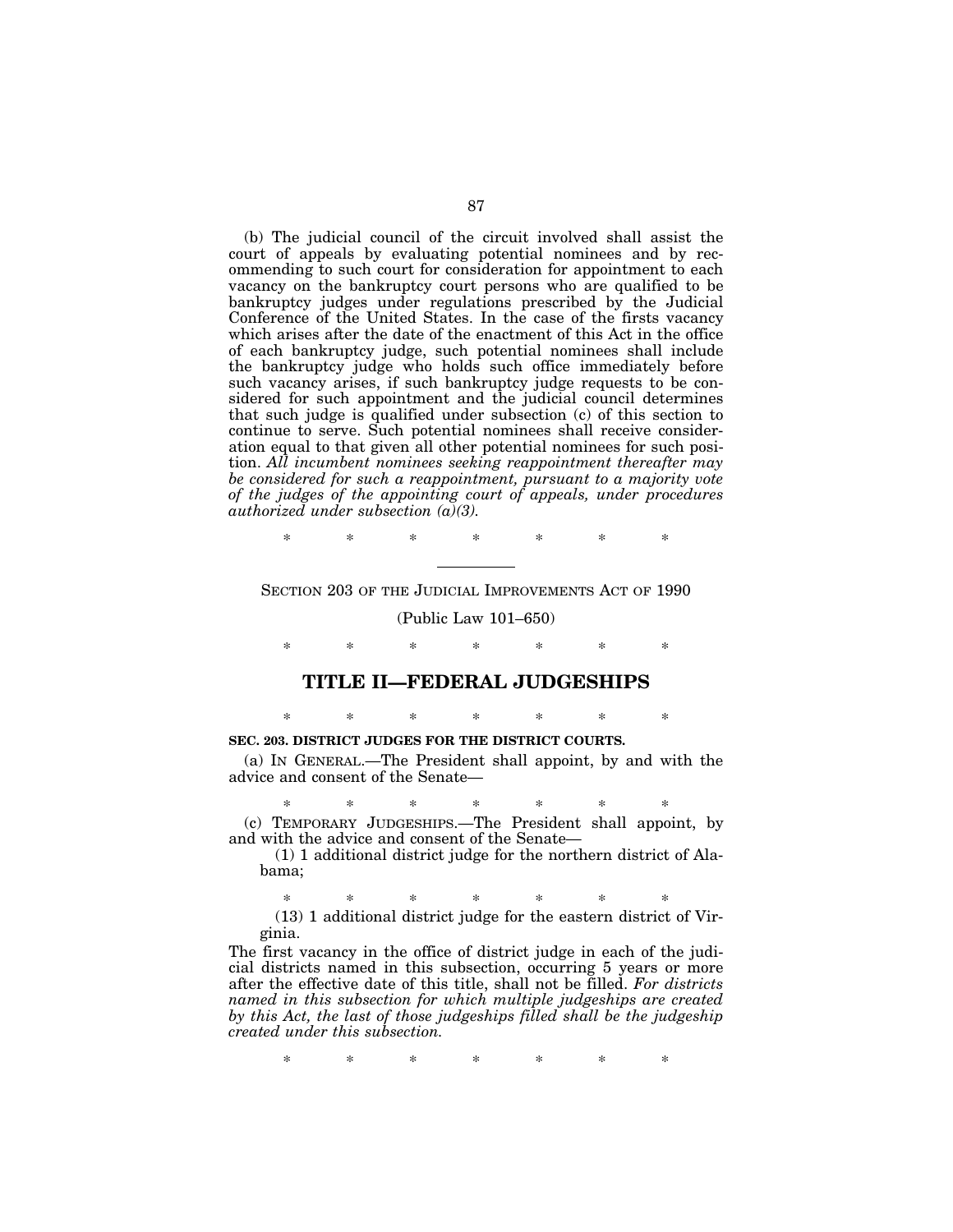SECTION 303 OF THE DEPARTMENTS OF COMMERCE, JUSTICE, AND STATE, THE JUDICIARY, AND RELATED AGENCIES APPROPRIATIONS ACT, 1992

#### (Public Law 102–140)

\* \* \* \* \* \* \*

#### **TITLE III—THE JUDICIARY**

\* \* \* \* \* \* \*

## GENERAL PROVISIONS—THE JUDICIARY

\* \* \* \* \* \* \* SEC. 303. (a) The Judicial Conference shall hereafter prescribe reasonable fees, pursuant to sections 1913, 1914,  $[1926, \text{ and } 1930]$ *1926, 1930, and 1932* of title 28, United States Code, for collection by the courts under those sections for access to information available through automatic data processing equipment. These fees may distinguish between classes of persons, and shall provide for exempting persons or classes of persons from the fees, in order to avoid unreasonable burdens and to promote public access to such information. The Director of the Administrative Office of the United States Courts, under the direction of the Judicial Conference of the United States, shall prescribe a schedule of reasonable fees for electronic access to information which the Director is required to maintain and make available to the public.

\* \* \* \* \* \* \*

SECTION 3 OF THE BANKRUPTCY JUDGESHIP ACT OF 1992

#### (Public Law 102–361)

\* \* \* \* \* \* \*

#### **Sec. 3. TEMPORARY JUDGESHIPS.**

(a) APPOINTMENTS.—The following bankruptcy judges shall be appointed in the manner prescribed in section  $152(a)(1)$  of title 28, United States Code:

(1) 1 additional bankruptcy judge for the northern district of Alabama.

\* \* \* \* \* \* \* (10) 1 additional bankruptcy judge for the western district of Texas.

(b) VACANCIES.—The first vacancy in the office of bankruptcy judge in each of the judicial districts set forth in subsection (a) resulting from the death, retirement, resignation, or removal of a bankruptcy judge, and occurring 5 years or more after the *[date of* the enactment of this Act] *appointment date of the judge named to fill the temporary judgeship position*, shall not be filled. In the case of a vacancy resulting from the expiration of the term of a bankruptcy judge not described in the preceding sentence, that judge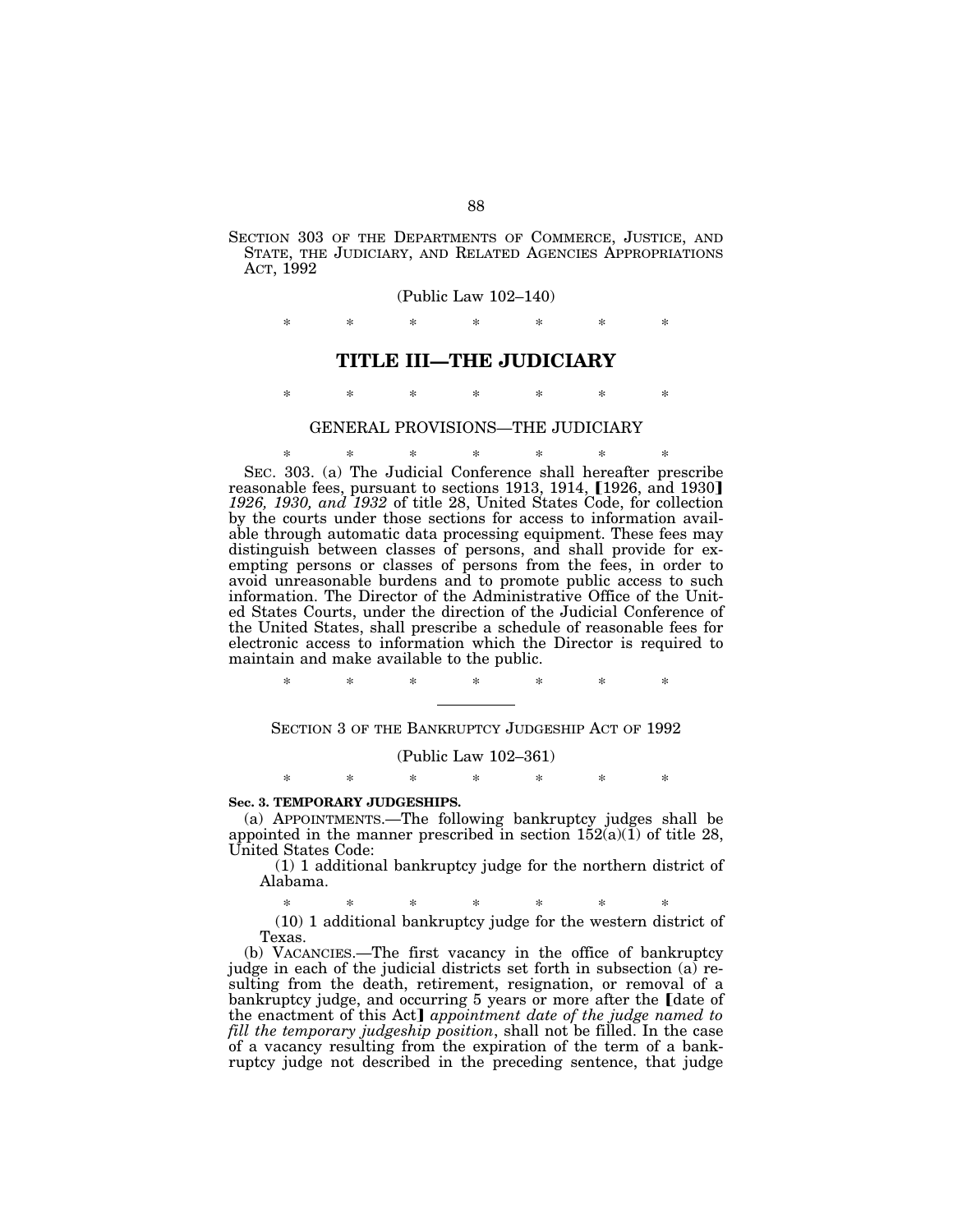shall be eligible for reappointment as a bankruptcy judge in that district.

\* \* \* \* \* \* \*

SECTION 104 OF THE CIVIL JUSTICE REFORM ACT OF 1990

(28 U.S.C. 471 note)

\* \* \* \* \* \* \*

## **TITLE I—CIVIL JUSTICE EXPENSE AND DELAY REDUCTION PLANS**

\* \* \* \* \* \* \*

## **SEC. 104. DEMONSTRATION PROGRAM.**

(a) IN GENERAL.—(1) During the 5-year period beginning on January 1, 1991, the Judicial Conference of the United States shall conduct a demonstration program in accordance with subsection (b).

\* \* \* \* \* \* \* (c) STUDY OF RESULTS.—The Judicial Conference of the United States, in consultation with the Director of the Federal Judicial Center and the Director of the Administrative Office of the United States Courts, shall study the experience of the district courts under the demonstration program.

(d) REPORT.—Not later than [December 31, 1996,] June 30, *1997,* the Judicial Conference of the United States shall transmit to the Committees on the Judiciary of the Senate and the House of Representatives a report of the results of the demonstration program.

#### **SEC 105. PILOT PROGRAM.**

(a) IN GENERAL.— $(1)$  During the 5-year period beginning on January 1, 1991, the Judicial Conference of the United States shall conduct a pilot program in accordance with subsection (b).

(2) A district court participating in the pilot program shall be designated as an Early Implementation District Court under section 103(c).

\* \* \* \* \* \* \* (c) PROGRAM STUDY REPORT.—(1) Not later than [December 31, 1995, *June 30, 1997*, the Judicial Conference shall submit to the Committees on the Judiciary of the Senate and House of Representatives a report on the results of the pilot program under this section that includes an assessment of the extent to which costs and delays were reduced as a result of the program. The report shall compare those results to the impact on costs and delays in ten comparable judicial districts for which the application of section 473(a) of title 28, United States Code, had been discretionary. That comparison shall be based on a study conducted by an independent